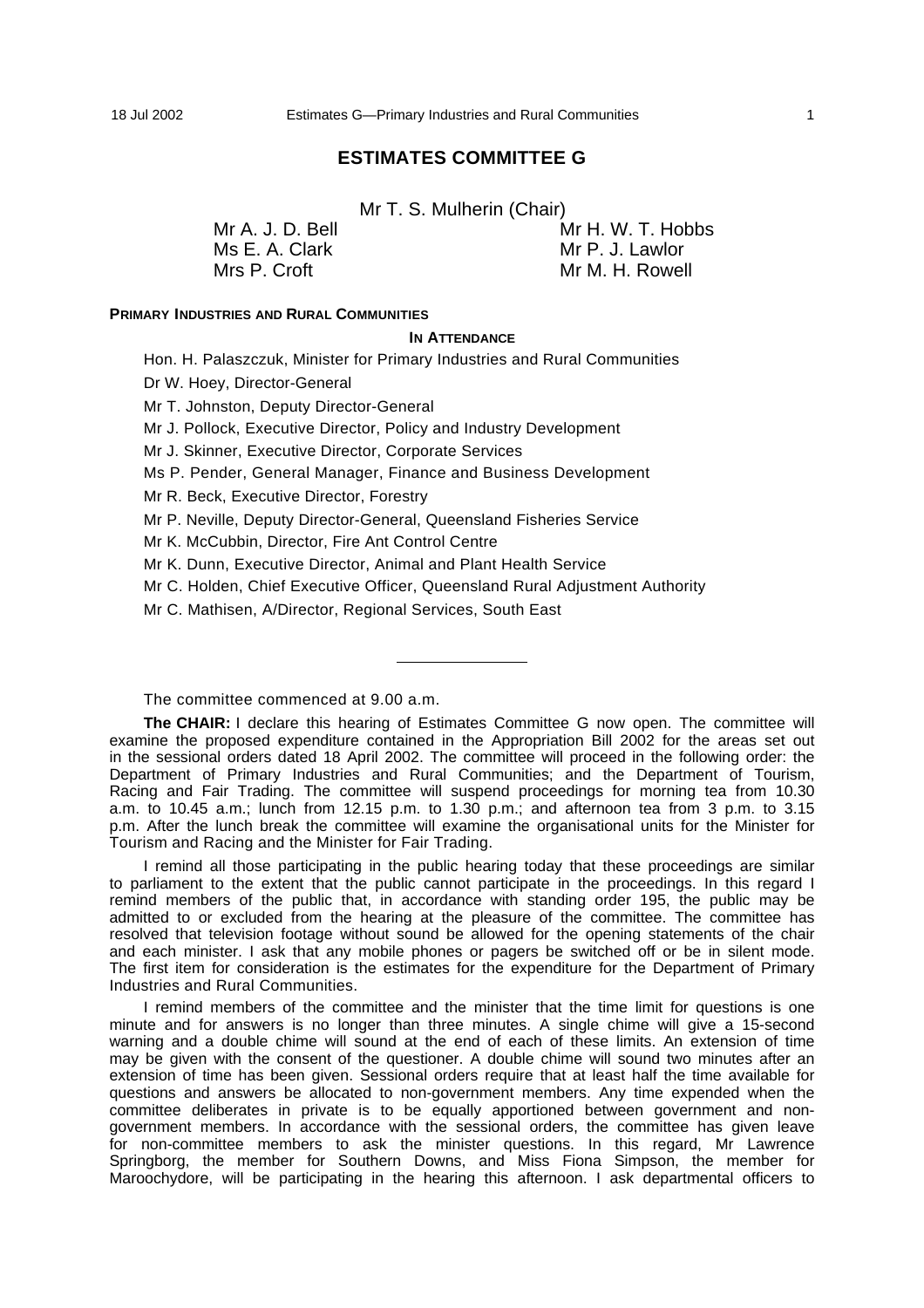identify themselves when they first come forward to answer a question, if the minister refers a question to them, so that Hansard can record their name. I now declare the proposed expenditure for the Department of Primary Industries and Rural Communities open for examination. The question before the committee is—

That the proposed expenditure be agreed to.

Does the minister wish to make an opening statement or proceed directly to questions.

**Mr PALASZCZUK:** I certainly would like to make an opening statement.

**The CHAIR:** The committee asks that the minister limit his opening statement to five minutes.

**Mr PALASZCZUK:** The 2002-03 budget for the Department of Primary Industries is an increased investment in innovation, sustainability, safety and communities. The DPI's increased operating budget of \$357.4 million includes an increase of \$15.2 million as well as joint funding of \$42.6 million for the fire ant eradication campaign. In 2001-02, the DPI's operating budget was \$299.6 million. Key budget investments in 2002-03 are: \$153.2 million for the DPI's Agency for Food and Fibre Sciences; \$55.9 million for quarantine buyer security and trade development programs, which includes \$39 million for biosecurity programs; \$81.2 million for rural community development, which includes the \$42.6 million for the fire ant eradication campaign; and \$41.7 million for fisheries management, development and enforcement. I now welcome the opportunity to outline in greater detail these investments. The DPI is Australia's premiere agricultural department. This budget will strengthen that national leadership in the key areas of innovation, sustainability and safety. As minister, I believe it is an exciting budget that maximises the opportunities of our primary industries and our dependent rural communities. No-one should be under any illusions about the challenges facing primary industries with climate and market conditions or the threat of exotic pests or diseases. Only days before the budget was handed down, the Productivity Commission released its report that found the costs of foot-and-mouth outbreaks could reduce Australia's gross domestic product by between \$8 billion and \$13 billion. The DPI also undertook a study into the impacts of an FMD outbreak but specifically to Queensland. The cost of an FMD outbreak in Queensland is estimated to be more than \$9 billion. The government has committed \$20.3 million over the next four years to foot-and-mouth disease preparedness. This commitment compares well to the \$10 million allocated over four years by the federal government for similar preparedness work right across the nation.

Whilst we have to prepare for threats of exotic pests and diseases, we are also in the process of responding to pests and diseases that have already arrived. The department is managing the eradication program, and last year it established the Fire Ant Control Centre. 2002- 03 will be the first financial year for the operation of the nationally funded fire ant eradication campaign. The five-year campaign started in September last year. It certainly has made significant progress. All states, territories and the Commonwealth have agreed in principle to expanding the current \$123 million campaign due to additional findings of fire ants and the need to expand the treatment area. I have already announced that about another 100 staff will be required under the expanded campaign.

In the state budget the Queensland government has delivered on its share of the expenditure program, with \$9.7 million allocated over the next four years. I can announce today that the DPI is finalising its evaluation tenders from prospective suppliers of the ant baits required to eradicate the fire ant infestation in the Brisbane-Ipswich region. It may be possible to use an Australian made bait to repel this foreign invader. The DPI has estimated that an Australian supplier could reduce the cost of ant bait, which currently costs more than \$8 million a year. It is estimated that we could save about \$5 a kilogram on this bait. That is a possible saving of \$2 million per annum by using Australian produced ant baits if a supplier in Australia were successful in the tendering process. For the benefit of the committee, I have with me today a one kilogram sample bag of the ant bait. This is manufactured and produced in Queensland for Australia. We would save \$2 million. I understand from our Fire Ant Control Centre chief, Keith McCubbin, that this bag of bait would treat 200 to 250 properties. About five milligrams of bait is used per property. No other country in the world has eradicated fire ants. We have to be the first to do that.

**The CHAIR:** The first period of questioning is allocated to non-government members.

**Mr ROWELL:** How much was spent on DRAS last year and how much is budgeted to be expended on the scheme this year? The minister may need to take it on notice, but could the minister also provide a breakdown of DRAS spending in terms of the various programs under the scheme?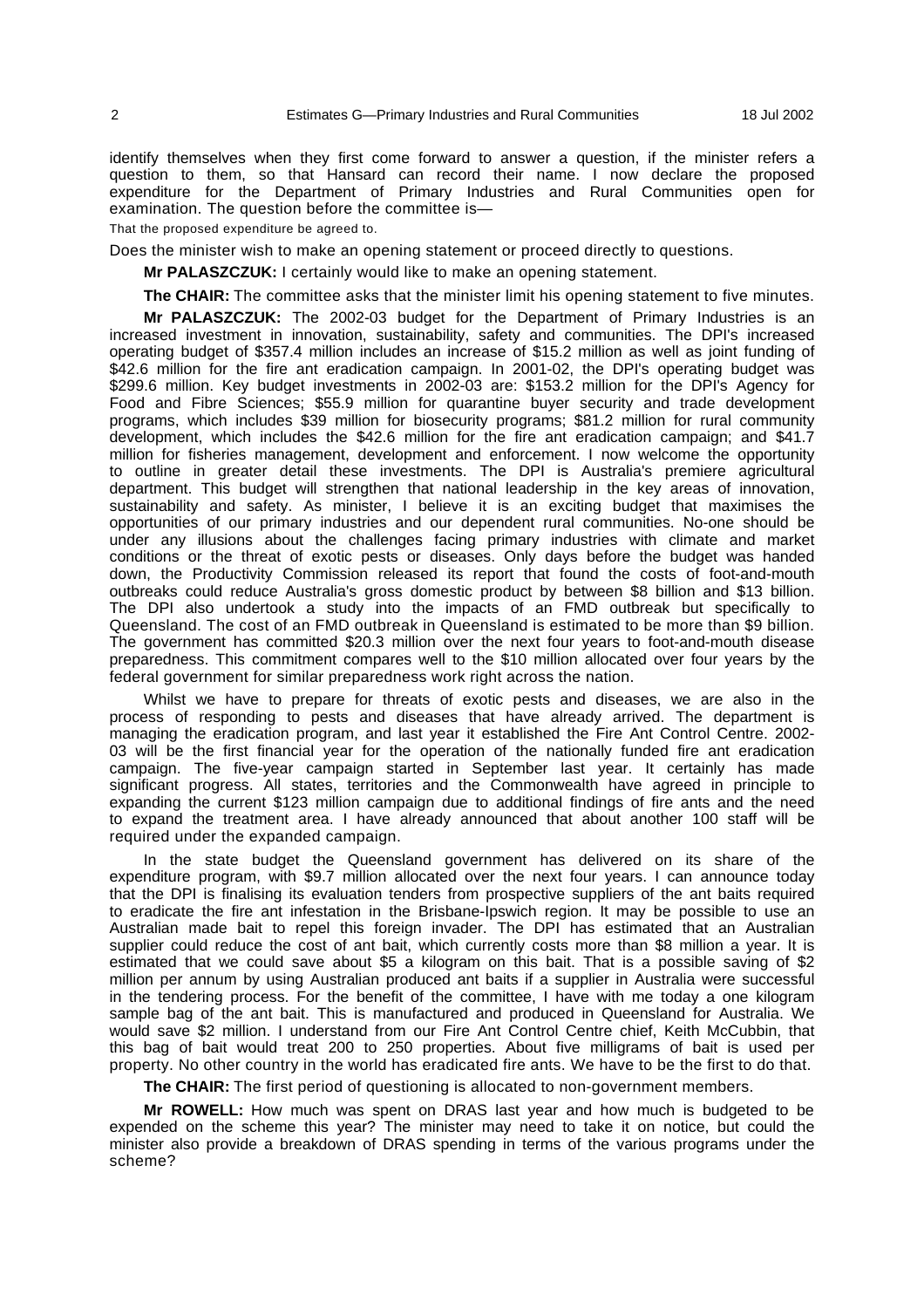**Mr PALASZCZUK:** It is really important for the committee to note that under the previous National Party government from 1996 and 1998, in 1997 I think the member for Warrego went to a ministerial council meeting and agreed to sign off with other states to end transaction based drought relief to Queenslanders and Australians who suffer their averages of drought. Our government reversed that decision, because we believe that it is very important that we maintain our DRAS scheme. We know that we in Queensland have the most variable climate of any country in the world.

**Mr ROWELL:** It did not occur when I was minister, and that was 1998.

**The CHAIR:** Order!

**Mr PALASZCZUK:** Under the previous government, DRAS was supposed to end on 30 June this year. If we carried out that decision by the previous government to end DRAS as at 30 June this year, one can imagine the turmoil within our primary industries sector. Currently, 36 shires are totally drought declared and another 400 individual properties in another 40 shires are also drought declared. About 76 shires in Queensland are either totally drought declared or part drought declared. That is more than half the shires in Queensland. Imagine how we would be without a program. Thank goodness the Beattie government decided in its wisdom to continue this drought relief program.

To the more specific issues that the member raised—sure, those issues will be addressed. Whatever information the member requires, we will send that as soon as we can. In relation to budgeting issues, the member asked a question about where the money is allocated in the budget. According to our budgeting processes, the money is provided as is required because, as members of the committee would know, people who apply for drought relief measures apply at different times. They do not come in at the same time. It is demand based.

**Mr ROWELL:** I understand the government is going to provide that anyway. I refer to the Queensland Rural Adjustment Authority and to its role in administering the exceptional circumstances scheme. The minister is on record as calling for a review of these schemes but has recently refused to support federal agricultural minister Warren Truss's reforms, which include a new \$60,000 business support grant. Why does the minister not want to provide more help to needy rural families in drought and exceptional circumstances situations?

**Mr PALASZCZUK:** We do. We are the only state in Australia that provides drought relief assistance. We work well with the federal government in relation to exceptional circumstances. Whenever industry comes to government, government helps industry prepare a submission for exceptional circumstances. One has only to look at what has happened in the Darling Downs to prove that point. However, our government is not going to be conned or duped by the Federal Minister for Agriculture, who I understand has had a couple of no confidence motions moved against him that were passed unanimously in two other jurisdictions in Australia. I am not going to support him when he wants to reduce the federal government's commitment to the exceptional circumstances scheme from 90 per cent to 50 per cent.

What is the federal government trying to do with exceptional circumstances? Basically, it is trying to put a further burden of providing business support onto the states. This exceptional circumstances scheme was introduced in the early nineties by a person who I do not think is very popular with National Party voters, namely, Paul Keating. It would be a very brave National Party minister who would undo an initiative introduced by Paul Keating. That is all I will say about that.

In relation to the other issues on exceptional circumstances, all the states agreed. They agreed on an increased buffer zone. They agreed to increased business support. They agreed on the different role for NRAC. The only sticking point is the financial contribution to the exceptional circumstances. We have agreed on everything else. We need the federal government to honour the commitment that Paul Keating gave back in the early nineties that the cost-sharing arrangement between the Commonwealth and the states be this: 90 per cent Commonwealth and 10 per cent states, not as Warren Truss, the federal agriculture minister, expects from us—a 50 per cent to 50 per cent split. That is just putting the burden back on to the states. If that did occur, that would put our Drought Relief Assistance Scheme under threat.

**Mr ROWELL:** Again with regard to QRAA and its administration of concessional loans, under the exceptional circumstances scheme I am advised that in 2001-02 QRAA was paid \$1.3 million by the federal government for performing this function. I note that in table 1.1 on page 2-8 in 2001-02 the state government paid out only \$1.2 million towards the business support under the EC scheme. Does the minister think it appropriate that the government makes more money out of the administration of EC than it provides to struggling farmers? Is it true that the minister has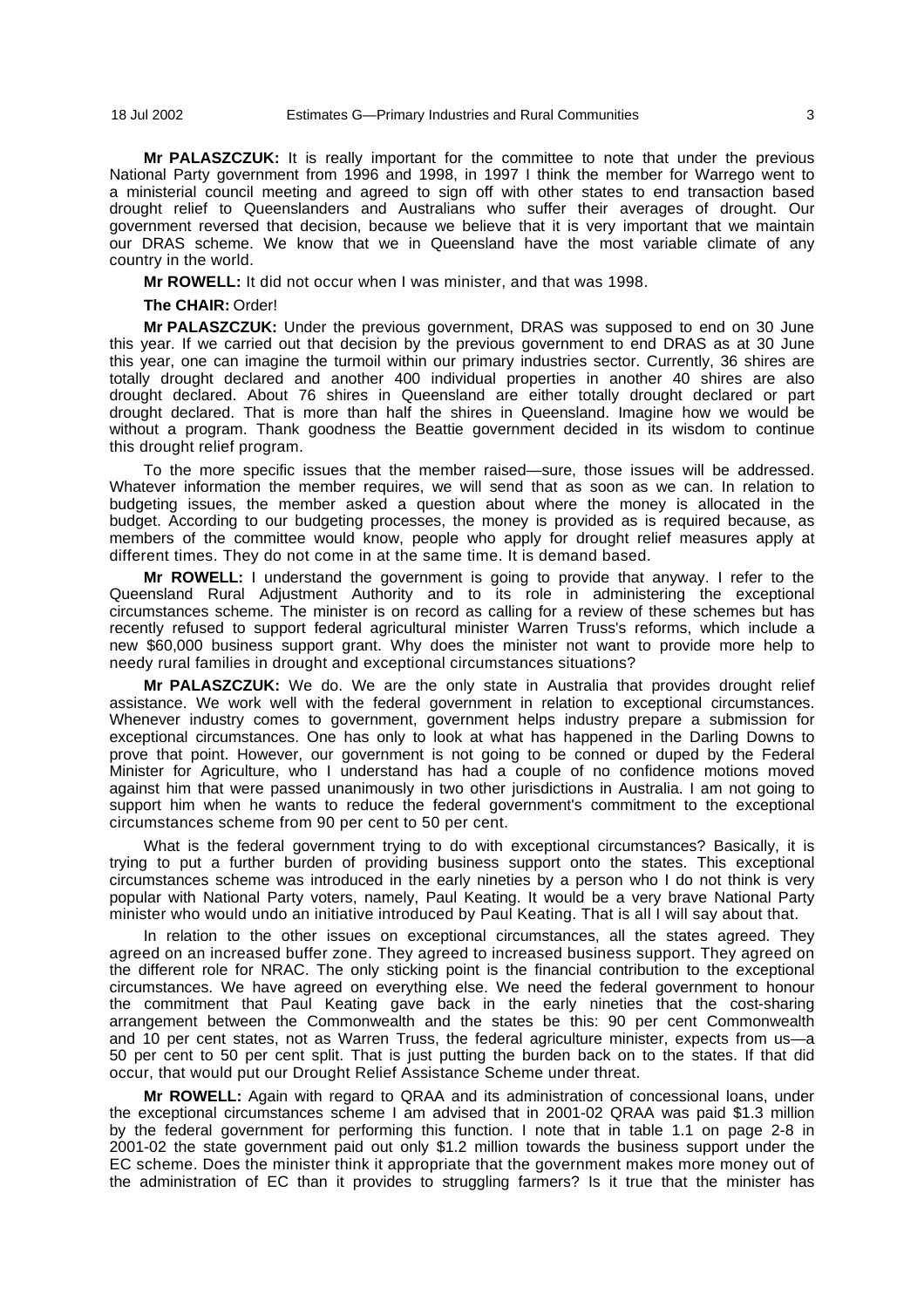refused to support an enhanced and new EC scheme because the government would rather make money out of the existing scheme than provide more help to needy families in rural Queensland?

**Mr PALASZCZUK:** That is a nonsense. That is a story being peddled by the federal agriculture minister. I am really surprised that he does these sorts of things. Is the member referring to the costs of administering the exceptional circumstances applications that come in to QRAA?

**Mr ROWELL:** I am just looking at the business statement for that particular department. It refers to \$1.3 million that the government received and that it paid out \$1.2 million. That is what I want clarified.

**Mr PALASZCZUK:** I will get Colin Holden from QRAA to give a more detailed response to this. There is an agreement signed by all states under the previous ministerial council meeting that agreed on a certain amount of money that is to be paid for the administration of these loans. Loans are also exceptional circumstances payments. It is a set figure that has been agreed to by the federal government and the states. We cannot quibble over that. But if the member wants to talk specifically about the other issues, I will get Colin Holden to respond.

**Mr ROWELL:** I think it is important that the minister clarifies this. Never mind the rhetoric about Warren Truss. I am specifically asking whether the government got \$1.3 million but paid out only \$1.2 million.

**Mr HOLDEN:** The situation with exceptional circumstances applications is that we receive \$750 per application. For the financial year to 30 June 2002 we have assessed 463 applications, which equates to approximately \$345,000 in administration fees. That fee is applicable across the nation to any state that may have an exceptional circumstance situation.

**Mr ROWELL:** Does that add up to \$1.3 million?

**Mr HOLDEN:** No, \$345,000.

**Mr ROWELL:** In total?

**Mr HOLDEN:** That is correct.

**Mr ROWELL:** In other words, what you are showing in the budget paper as \$1.3 million is incorrect?

**Mr HOLDEN:** No. What you have to take into consideration in terms of budget papers are the south-west strategy, the desert uplands and the Farmbis program, where we also obtain administration funds from the Commonwealth. In total, from all programs, it is \$1.3 million.

**Mr ROWELL:** Why does it show that you paid out only \$1.2 million? Can you explain that situation as far as the budget papers are concerned?

**The CHAIR:** Marc, you keep asking questions.

**Mr ROWELL:** We need to clarify this.

**The CHAIR:** We need to give Colin extra time to answer.

**Mr ROWELL:** I thought he had finished the response. That is why I was asking.

**The CHAIR:** I need the minister to direct it to him.

**Mr HOLDEN:** The \$1.2 million was for exceptional circumstances only. It has no bearing at all with regards to the south-west strategy or desert uplands or Farmbis. The activity for the year was obviously not as great as anticipated. The original budgets that were done for the 2001-02 year were done prior to the declaration of the exceptional circumstances, so there was no allowance within that budget for it. In this past year there has been state expenditure of \$1.2 million, with an anticipated Commonwealth expenditure of approximately \$10 million.

**Mr ROWELL:** Was the \$1.3 million that you got from the federal government expended through the programs that you are talking about?

**Mr HOLDEN:** The \$1.3 million from the federal government was for the administration costs, which is an agreed cost between the states and the Commonwealth across the nation for our undertaking the administration not only of exceptional circumstances but also the Farmbis program, the desert uplands and the south-west Queensland strategy.

**Mr ROWELL:** What is the cost of the administration of that program?

**Mr HOLDEN:** I suggest that \$750 is quite good in terms of price. Having done time and motion studies within the authority, the cost associated with doing complete assessment, the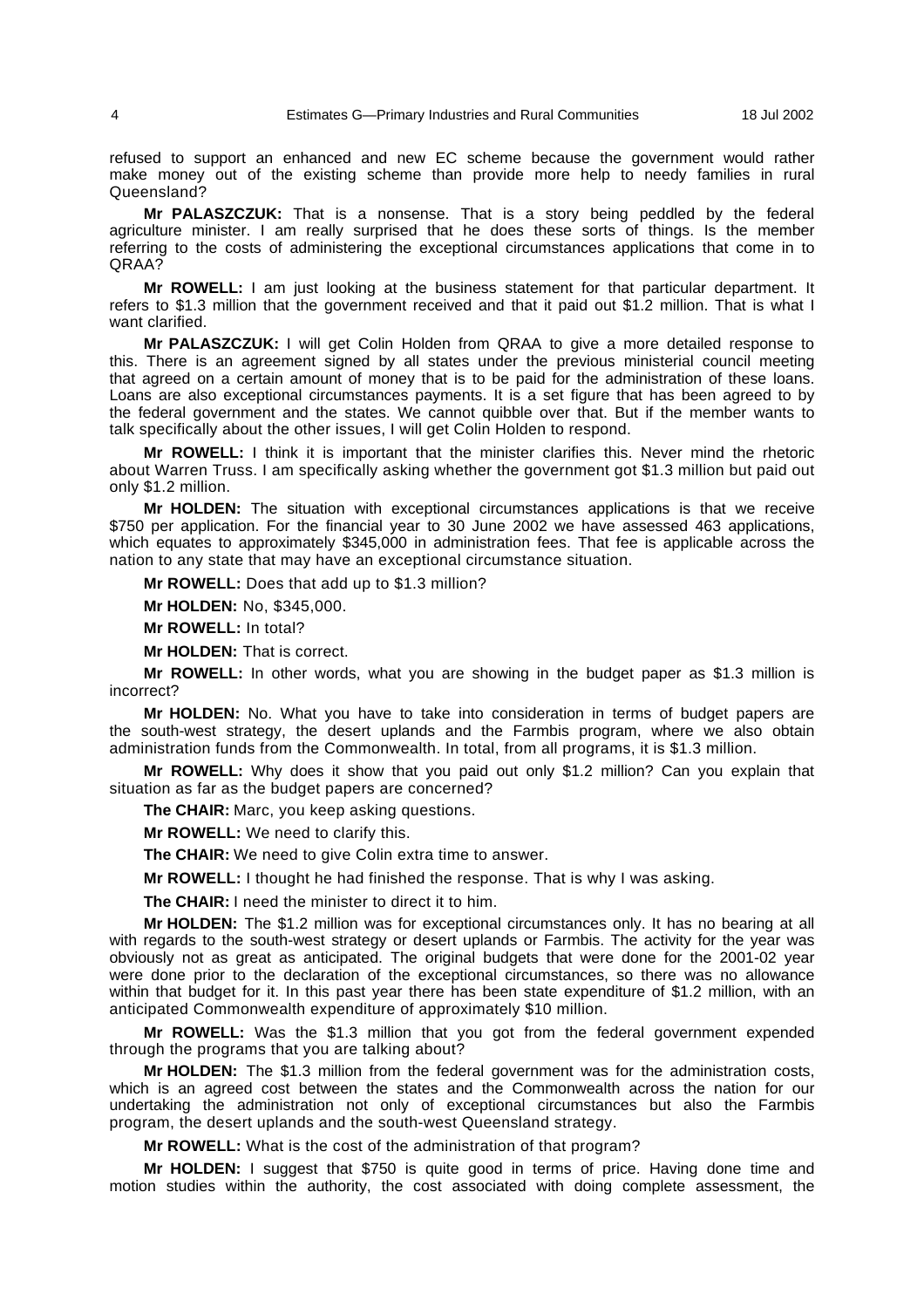follow-up in terms of reviews and so on, you are looking at a cost of well in excess of \$750 per application.

**Mr ROWELL:** Could you give me a final costing for all of the programs that you have administered?

**Mr HOLDEN:** At this point in time I cannot.

**Mr ROWELL:** Can you take it on notice, Minister?

**Mr PALASZCZUK:** Yes. What Colin is saying is that for that \$1.2 million there are four schemes—exceptional circumstances, the south-west strategy, the desert uplands and also Farmbis. The cost of administering all of those schemes is \$1.2 million. When you take out the exceptional circumstances component, what Colin is saying is that it is about \$369,000—

**Mr HOLDEN:** For the exceptional circumstances.

**Mr PALASZCZUK:** The rest of the money covers the other three schemes.

**Mr ROWELL:** If we could get a breakdown of that, that would be great.

**Mr PALASZCZUK:** You have got the breakdown. Do you want the breakdown for the four different schemes?

**Mr ROWELL:** And the administration costs?

**Mr PALASZCZUK:** That can be done. That is fine. We will do that.

**Mr ROWELL:** With regard to QRAA's concession loans portfolio, how much was loaned to the Burdekin River irrigation area, the Houghton irrigators and others under the scheme you introduced to assist irrigators to pay SunWater for the additional water charges brought in by SunWater?

**Mr PALASZCZUK:** Colin, do we have those figures here?

**Mr HOLDEN:** I do not have the breakup in terms of regions as requested. The program that we administered on behalf of SunWater did not actually provide loans as such. We merely undertook an assessment process on the part of SunWater to determine whether or not producers were in fact in hardship and whether they displayed viability into the long term. There was no actual loan provided to them through that process.

**Mr ROWELL:** I understood the provisions of that regulation that you moved through parliament provided that, in the event that a person has a particular problem with payment of the additional cost to SunWater, funding could be provided through QRAA to meet that additional amount of the imposition by SunWater.

**Mr PALASZCZUK:** I think Colin gave the response.

**Mr ROWELL:** So it is only an assessment? No money is involved?

**Mr HOLDEN:** There are no loans provided whatsoever. We undertook an assessment process to determine whether or not people were in hardship. We then advised SunWater of that outcome and SunWater would implement arrangements then for the repayment of those arrears with the particular producer.

**Mr PALASZCZUK:** That is pretty clear.

**Mr ROWELL:** I understand it more clearly. I thought the regulation stated that consideration would be given to people in hardship. I do not have the regulation with me, but I understood that funding would be provided.

**Mr PALASZCZUK:** As Colin said, it is just an assessment that QRAA did on behalf of SunWater. That is what the regulation was all about.

**Mr ROWELL:** The output performance for the Queensland Rural Adjustment Scheme, page 2-2, lists the implementation of a \$10 million concessional loans scheme to assist trawl fisheries to procure sufficient effort units to remain financially viable as a recent achievement. However, in reply to my question on notice No. 7 you stated that applications received under the Trawl Fisheries Restructure Assistance Scheme totalled just two, with loans of just \$57,164 provided. Do you seriously regard it as an achievement that fishermen have only been able to borrow one-half of one per cent of the fund that you promised? Is this not just another bogus scheme like your sugar crop replanting and establishment scheme?

**Mr PALASZCZUK:** No, that is not true. The government provided \$10 million for the East Coast Trawl Fisheries Restructure Assistance Scheme. Unfortunately, the uptake of that fishery restructure assistance scheme has been slow and the reasons for this are as follows. The industry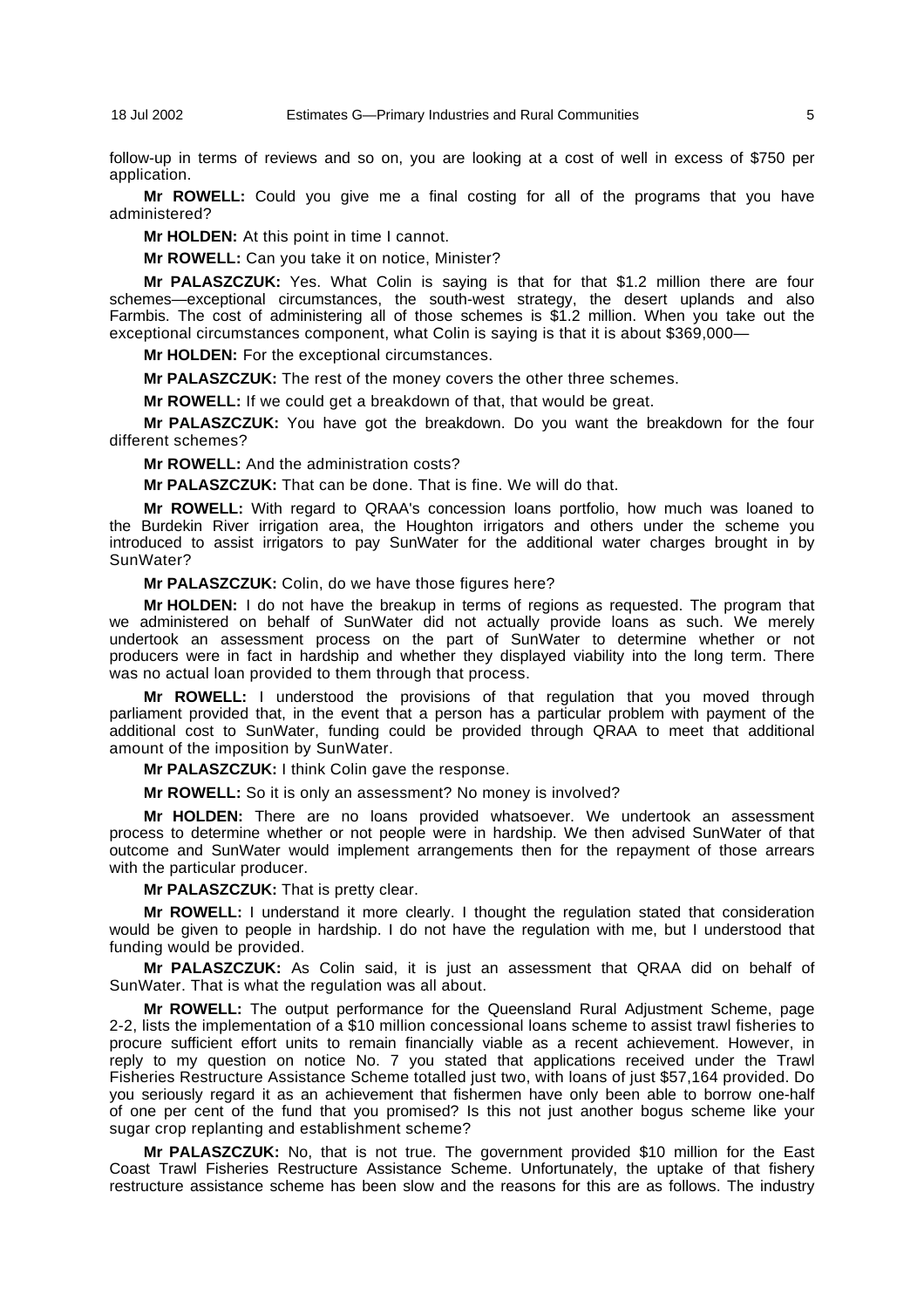itself managed its change following the implementation of the management plan, and also in the early stages of the program effort units, which are the principle time quota units for the east coast trawl fishery that determine the number of fishing days for an operator and are readily saleable, were on the market in generally larger parcels than could be funded under the scheme. Those effort holders selling were not prepared to break these down into smaller parcels. The third point was that the funding was also readily available from commercial sources to acquire the allowable five per cent that this program could fund.

Basically, what we did with that scheme was give the opportunity to commercial fishers in the east coast trawl to access government funds as concessional loans if required. Unfortunately, due to the three reasons that I outlined, the commercial fishers did not take up those loans. Two actually took them up. Two applied and two were successful. So there was a 100 per cent success rate.

**Mr ROWELL:** \$57,000 out of \$10 million.

**The CHAIR:** The time for questioning by non-government members has expired.

**Ms LIDDY CLARK:** Minister, I refer to page 1-1, paragraph 1, in the Ministerial Portfolio Statements and the reference to the growth and prosperity in the food and fibre sectors. Minister, can you advise of the projections for primary industries production for the forthcoming financial year?

**Mr PALASZCZUK:** I can. Last month I tabled the Department of Primary Industries latest Prospects document in state parliament. It is interesting to note for the benefit of committee members that when we came into government the primary industries sector was worth about \$6.2 billion. Last year I reported to parliament that the Department of Primary Industries has forecast an \$8.2 billion result for this financial year. However, the DPI has revised its forecast upwards because it surveyed Queensland's amenity horticulture industry to provide a far more realistic estimate of the value of production in that industry. Previously, estimates of that industry were very conservative. We have found that that industry is worth around about \$1 billion to Queensland. Therefore, in the June 2002 edition of our Prospects magazine the DPI has forecast a \$9.3 billion result for last financial year, but it forecast a slightly reduced result for the forthcoming year of \$9.2 billion. That is still not a bad result, bearing in mind the dry conditions in many parts of the state, the gloomy commodity prices for some key sectors and the recent resurgence of the Aussie dollar. Of course, if any of these or other factors change over the coming 12 months, that may either help or hinder the sector to achieve that projection.

Let me just highlight some of the sectors. From our forecasts for 2002-03 the cattle and calf industry continues to account for a third of the total gross value of Queensland's food and fibre production. The value of cattle and calves is expected to reduce by three per cent to \$3.1 billion. The amenity horticulture industry is estimated to remain at \$1 billion. Sugarcane is expected to be cut by 15 per cent to \$800 million with concern remaining about the level of the world sugar crop, increased production in Brazil and of course the price depressing support that the US and European Union provide for their producers. Fruit and vegetables are expected to increase slightly to \$665 million and \$730 million respectively, with increased returns for bananas, mandarins, mangos, pineapples and capsicums. Cereal crops are forecast to increase to \$525 million. However, an improved result for the winter wheat crop would be dependent on a partial return to average seasonal conditions, and of course that has not occurred. The challenging conditions for different sectors and the potential for increased growth and new opportunities is recognised by this government, and of course this is reflected in the increased budget allocation for this year.

**Ms LIDDY CLARK:** I refer to page 1-28 dot point one of the portfolio statement. I refer the minister to the emerging opportunities for Queensland nutraceuticals and functional food manufacturers. Can the minister detail these opportunities and, in particular, are there alternative uses for tobacco?

**Mr PALASZCZUK:** The department is pursuing the development and trade of smart foods in Queensland through a range of innovative research and marketing activities that are being undertaken by local companies. Nutraceutical and functional foods have been amongst the most active growing and innovative sectors in the global food industry over the last decade. This trend is expected to continue for the next 10 years as the baby boomer generation—I do not like that term—continues to seek food and other products that offer benefits to health and quality of life. The department's rural marketing development group has worked to identify and develop trade opportunities for Queensland's nutraceutical and functional food industries.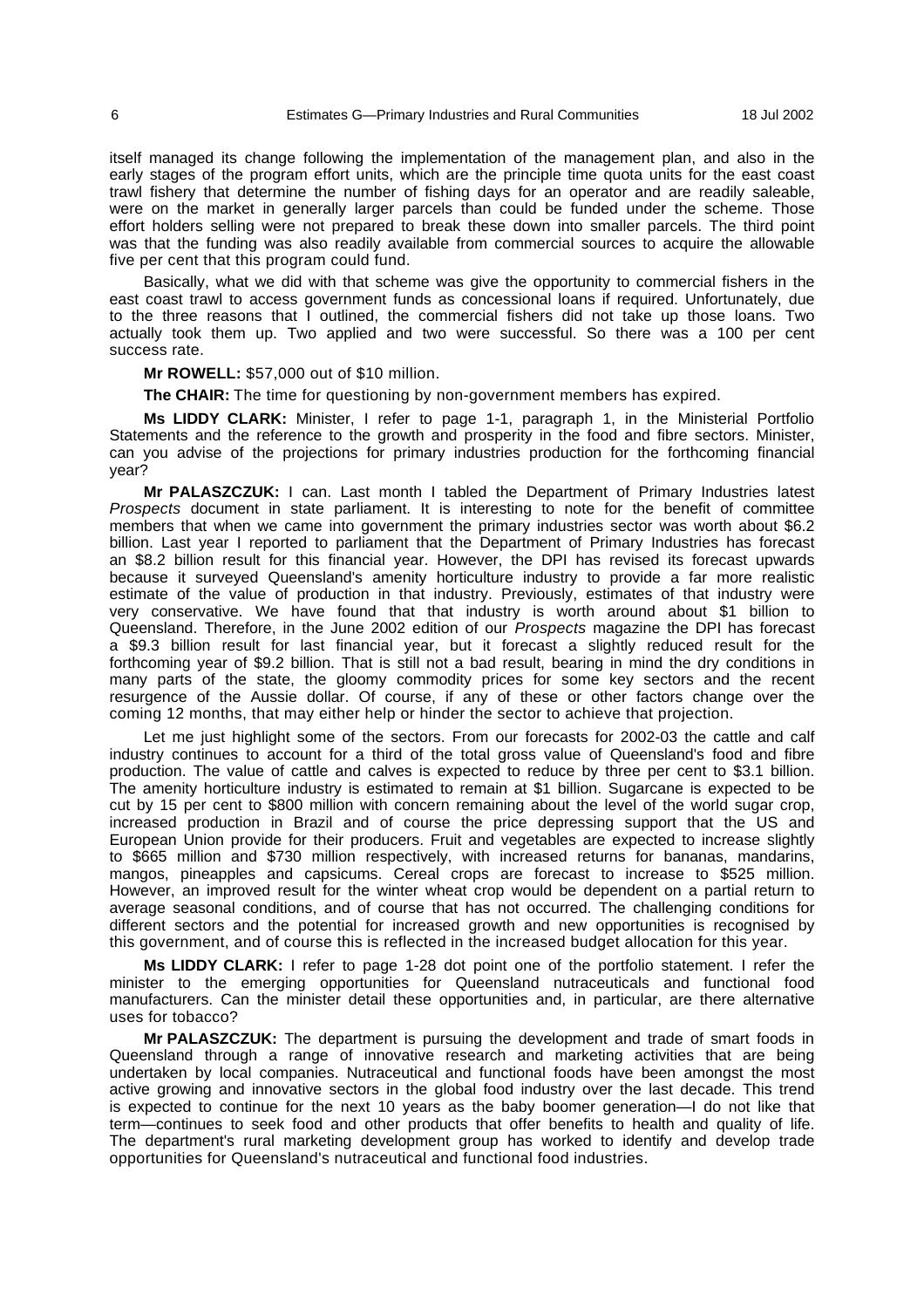In relation to tobacco, the department is investigating the use of tobacco as a biomass crop to replace smoking tobacco. This investigation of tobacco as a health crop is a joint project between the Queensland University of Technology, Farmacule Pty Ltd and the DPI. Tobacco can be used for medicinal or industrial proteins inexpensively and in large quantities. Tobacco is ideal for this purpose because it is not a fruit crop, it produces a large amount of biomass and has a short growth period. Just recently I was on the Atherton Tableland to look at the trials currently being undertaken by the department, and of course they are very satisfactory. It looks as though a tobacco crop can be regrown six times per year on the Atherton Tableland. That is why it is so important as a biomass crop.

Our research has shown that tobacco can be grown in a highly sustainable and environmentally friendly manner provided it is not smoked. The tobacco industry has responded very positively to this initiative to the extent that it is considering the economic viability of a \$20 million investment for a processing plant for extraction of the expressed protein. This exciting development may offer tobacco farmers a long-term alternative to producing smoking tobacco. However, it must be recognised that the new molecular farming industry will take some time to develop and should not be viewed as a short-term panacea for the industry. What I am basically saying is this, and this is a very good question: previously tobacco was used as a smoking product but research has shown that it could have caused illness and death. Now we are looking at using tobacco for the reverse—to promote and help people's lives.

**Ms LIDDY CLARK:** I refer to page 1-28 dot point six of the portfolio statement. Minister, how is your department contributing to the development of Queensland's intensive livestock industries?

**Mr PALASZCZUK:** We have just established a new Intensive Livestock Systems Unit within the department to assist intensive animal industry expansion in particularly the pig industry in response to improved export market opportunities. This initiative provides a streamlined approach to encourage increased industry self-regulation and reduce the perception that legislation is obstructing expansion of supply. An additional \$350,000 was allocated in the year 2001-02 to employ an extra five regulatory staff to meet an immediate need of assessing a large number of new and expanding piggery developments. The unit also now consists of an environmental regulation program and a technology innovation program.

The environmental regulation program will continue to administer intensive animal industries through its delegation under the EPA and work closely with agency staff, industry and community to achieve sustainable development. I have to pay tribute to the Minister for Environment, the Hon. Dean Wells, for the assistance that he and his department have given us in streamlining the process in the establishment of this unit. It is good to see that agencies are working very closely together to ensure that our intensive industries, especially the pig industry, expand, because at the end of the day this is one of the great success stories of Queensland and Australia—that is, the expansion of our pig industry.

My understanding is that over the last year our pig industry has expanded by thirty-three and a third per cent, which is a third. Much of the expansion has gone into exports to markets that were not our traditional markets, markets such as Singapore. That has basically occurred because of the problems that those countries have incurred with FMD disease outbreaks. Countries overseas are looking very closely towards Australia and Queensland in particular because we have this reputation world wide as being a clean and a safe producer of food, whether it be in the livestock area or whether it be in the grains area or in the fruit and vegetable area. We are recognised as a clean and safe producer.

We have also established a whole-of-government steering committee to provide policy direction for the unit's operation and have also—we have included industry in this—put together an industry advisory committee to raise and deal with industry and environmental issues, because we have found that previously industry was going from agency to agency and basically receiving no comfort. So consequently with this new intensive livestock unit we have coordinated all the resources of government. We have put together an advisory group. At the end of the day, if it means fast-tracking of applications for piggeries in Queensland, so be it, because it will just mean extra dollars in the pockets of our primary producers, especially our pig producers, and also their dependent rural communities.

**Mr LAWLOR:** I refer to page 1-9 dot point one of the MPS. Minister, can you detail the work being undertaken by the DPI to assist primary producers to better manage for weather fluctuations?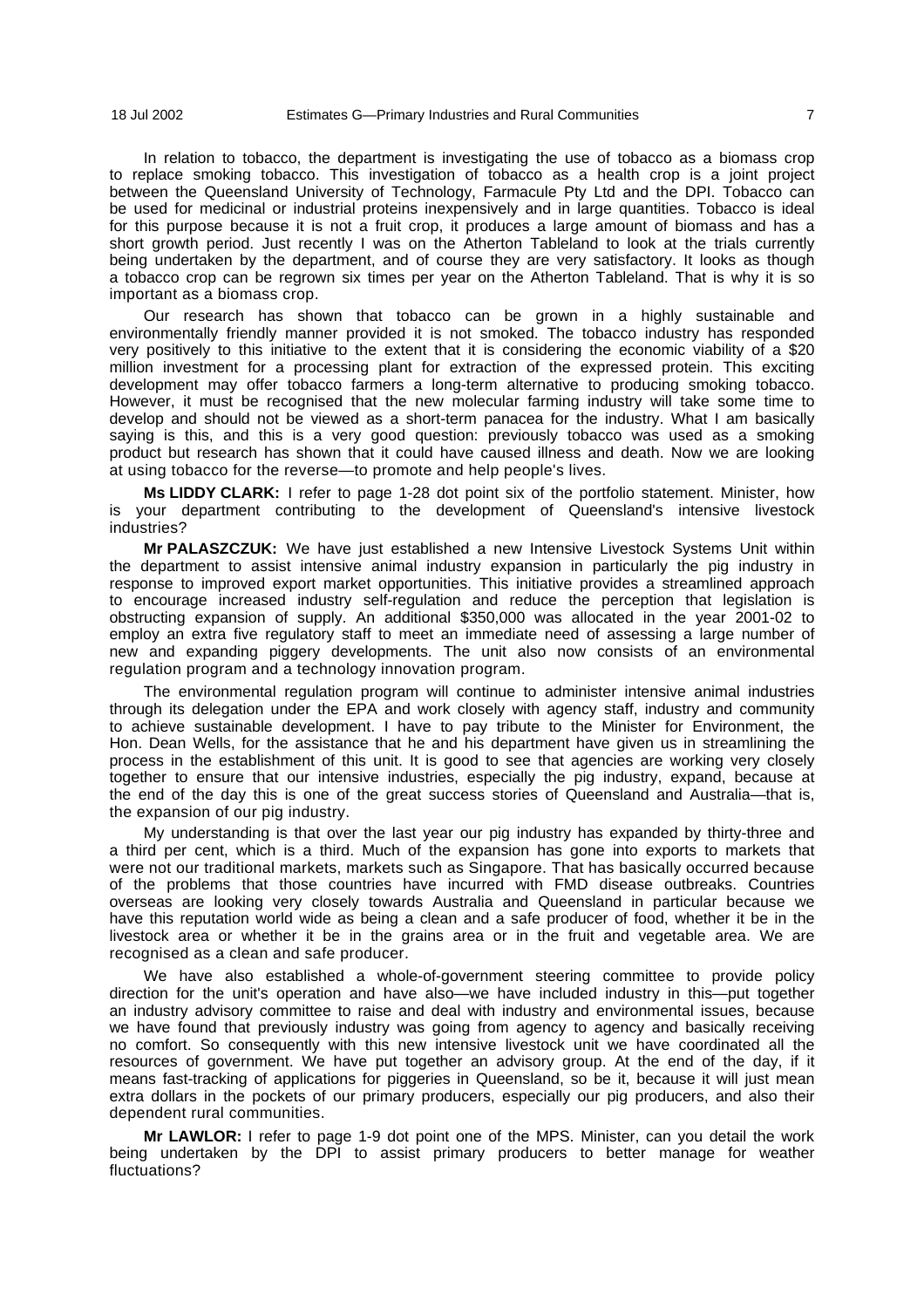**Mr PALASZCZUK:** This is a very important question. As committee members would know, much of the state has not received substantial rainfall in recent times. I think the honourable member for Hinchinbrook in his first question pointed out that this is a very important issue, and that was reflected in the fact that that was the very first question that he asked. As I said earlier in my response to the honourable member, currently there are 36 drought-declared shires in Queensland and a further 400 individually droughted properties in a further 40 shires. Queensland does have one of the world's most variable climates, but this factor is little comfort to farming families who have had to destock or who have been unable to plant a crop.

Our Queensland Centre for Climate Applications is a joint initiative between the Department of Primary Industries and DNR. Headed by noted climatologist Dr Roger Stone, the centre is a leader in world range climate forecasting. As members of the committee would be aware, the projections are for an El Nino to develop which would substantially reduce the probabilities of normal rainfall right across much of eastern Australia. The centre has been closely watching these developments particularly through the SOI, or the Southern Oscillation Index, and advising producers.

The centre has been warning Queensland industry and rural producers of the potential for drought developments since last year. More importantly, detailed quantitative information of likely reductions in rainfall, timing of severe frosts, reduction in river flow and reduction in winter crop yields has been provided to Queensland farmers since January this year. This information is regularly updated and has enabled our farmers to better place themselves to tackle Queensland's droughts. This year's forecasts of the pending El Nino pattern together with detailed rainfall probability values for each Queensland shire has enabled our farmers to better consider their forward selling procedures and better plan their nitrogen application rates, planting schedules, mix of winter and summer crops, cattle stocking rates and agistment.

Further benefit has been obtained by the sugar industry where improved scheduling and planning for mill and harvest operations has been possible through judicious applications of QCCA climate forecast systems that have been especially refined for sugar operations in Queensland. This includes provisions of improved information for marketing Queensland's sugar crop. QCCA currently continues to carefully analyse climate patterns to enable updated planning information to be provided for the next 12 months. This information will help our farmers survive this drought and hopefully enable them to capture the benefits of the better seasons when they return in the winter of 2003.

**Mr LAWLOR:** I refer to page 1-8 dot point five of the MPS. Minister, can you describe what action your department is taking to reduce the current use of chemical insecticides and other nonchemical solutions on farm?

**Mr PALASZCZUK:** The department has invested \$6.2 million in research into biopesticides and IPM, or integrated pest management. That basically means using nature to control nature. This research will encourage the move towards clean and green farming and reduce conventional insecticide use. For example, as part of this investment my department has established a biopesticides unit to research new approaches to insect pest management in cotton and grains. The unit operates in concert with an existing team of field entomologists and a network of extension staff who are researching and developing an area-wide approach to manage insect pests and to ensure understanding and adoption of complex technology and processes by producers.

The department's research and promotion of biopesticides has led to significant change in grower attitudes to the use of biopesticides, and interest in this approach is increasing. Further research using environmentally safe biopesticides is continuing across a whole range of crops. These crops include citrus, mangoes, passionfruit and custard apples. The department is also investing significant resources in investigating new and improved biopesticides, the application of IPM strategies and other innovative techniques. For example, two methods for the control of buffalo flies without the use of insecticides have been developed in a research project funded by DPI and MLA, Meat and Livestock Australia.

Buffalo flies are a major animal health problem in northern Australia, with nine million cattle in buffalo fly affected areas. Nine million cattle is approximately one-third of Australia's cattle herd. Insecticides are currently the major tool for controlling buffalo flies. One of the methods developed is cow odour in a bottle, which is designed to attract buffalo flies away from animals and catch them on a sticky target. Those of you who are part of the baby boomer generation would remember the old fly traps they used to hang in kitchens. It is a process similar to that. I can see only one member of the committee nodding their head, so obviously there is one baby boomer.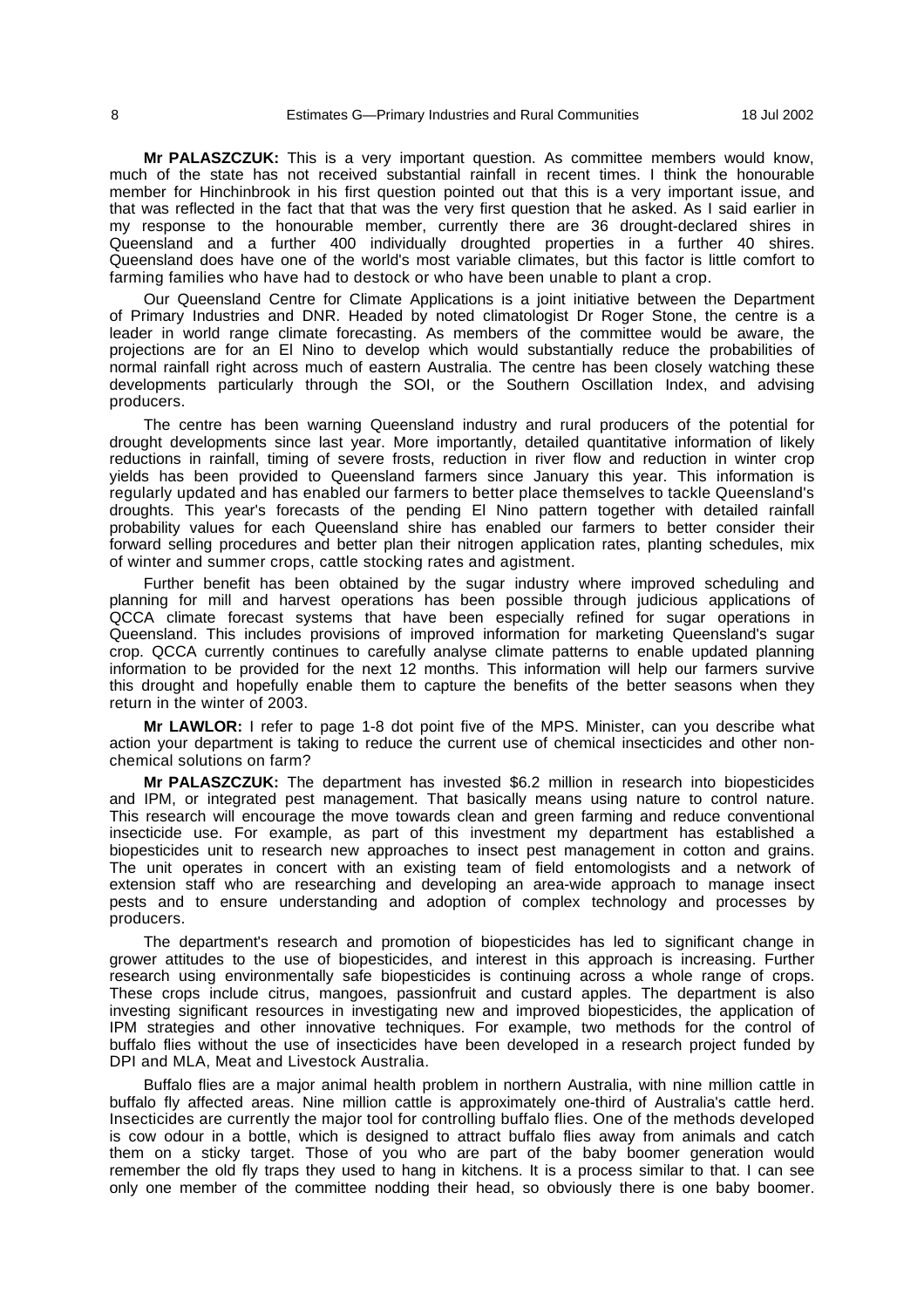The other even more effective technique is the use of a tunnel which removes flies from the cattle passing through and subsequently traps the flies in cages. Reductions of 60 per cent to 70 per cent in buffalo fly populations on cattle have been achieved by using these two methods.

**Mr LAWLOR:** I refer to page 1-8 dot point 5 of the MPS. What action is the DPI taking to reduce methane emissions in livestock?

**Mr PALASZCZUK:** This is also an issue in which the member for Hinchinbrook has previously expressed an interest. I refer the committee to comments made by Marc in the Sunday Mail on 27 February 2000. At that time the member for Hinchinbrook raised concerns about a possible federal coalition government plan to tax graziers for the gas produced by their livestock. The article extrapolates that the graziers may be expected to pay between \$10 and \$30 for every tonne of gas their livestock produced. The article says—

'What a lot of hot air,' snorted State Opposition primary industries spokesman Marc Rowell. 'It's madness ... a balloon of hot Canberra air that has to be pricked before it takes off.'

I agree with what the honourable member for Hinchinbrook has said and commend him for his comments. However, I wonder whether his comments carried any weight with Canberra, which last week announced an agreement with the United States over climate change. The agreement covers greenhouse accounting in the forestry and agriculture sector. I understand that the federal Treasurer, Peter Costello, will be visiting rural Queensland next month. I urge the member for Hinchinbrook to air his concerns about any proposal for a gas tax with Mr Costello during his visit.

The member for Hinchinbrook raised this issue with me in parliament late last year, and I pointed to the fact that research is the key. Whether it is livestock flatulence or burps, we need a scientific answer because it is in the interests of the environment and also in the best interests of the grazing industry that we do. Methane from ruminants is a major greenhouse gas, contributing 14 per cent of total greenhouse gas emissions in Australia. An estimated 80 per cent of total greenhouse gas emissions from the agricultural sector in Queensland is methane from ruminants. The DPI has undertaken a joint venture pilot project with private industry to evaluate the efficiency of a natural feed additive to reduce methane emissions from sheep and cattle. Results are very encouraging and demonstrate that a 25 per cent reduction is possible.

In addition, research work into the microbes that inhabit the foregut of kangaroos is also being investigated. Kangaroos emit very little methane even though they have a similar digestion to sheep and cattle. This research aims to isolate the bacteria that prevents the production of methane and determine whether they could be used to reduce emissions from sheep and cattle. Better utilisation of the methane by ruminants will have two benefits: reducing methane emissions and improved efficiency of animal production.

**The CHAIR:** The time for questions from government members has expired. I call on the member for Surfers Paradise.

**Mr BELL:** Minister, I refer to page 1-25 of the Ministerial Portfolio Statements. At the bottom of the page reference is made to quotas in respect of spanner crabs. As I understand the matter, the licence fees that government expects to receive from trawler men operating on harvesting spanner crabs will remain unaltered. I understand that the commercial value of spanner crabs remains unaltered, but the quotas have been very materially reduced in the last two years. Will trawler men harvesting spanner crabs be able to pay the government's licence fees in view of the reduced quota?

**Mr PALASZCZUK:** That is a very good question. The spanner crab fishery is one of the first fisheries in Australia to be accredited by Environment Australia, which basically gives that fishery certainty to be able to export for the next five years. More than 80 per cent of our spanner crab catch is exported overseas, so we have to make sure of that. However, part of the management plan that was accredited by Environment Australia dealt with the fact that quotas could go up and down according to assessment of the stock. Unfortunately, over the last two years that assessment has led to a reduction in the quota. This of course has caused difficulty for a number of fishers within the spanner crab industry. These are smaller operators, who really experience difficulties. So the Queensland fisheries have basically undertaken a review into the methodology that is being used to determine these quotas, bearing in mind that the quota has been reduced over the past two years. A RIS was released on 26 April this year seeking public comment on the quota reduction. Comments on that closed on 24 May this year. All comments were taken into account in the final proposal. So there is consultation in relation to the reduction, because whenever a government changes any law that law or that proposal has to be taken to the public.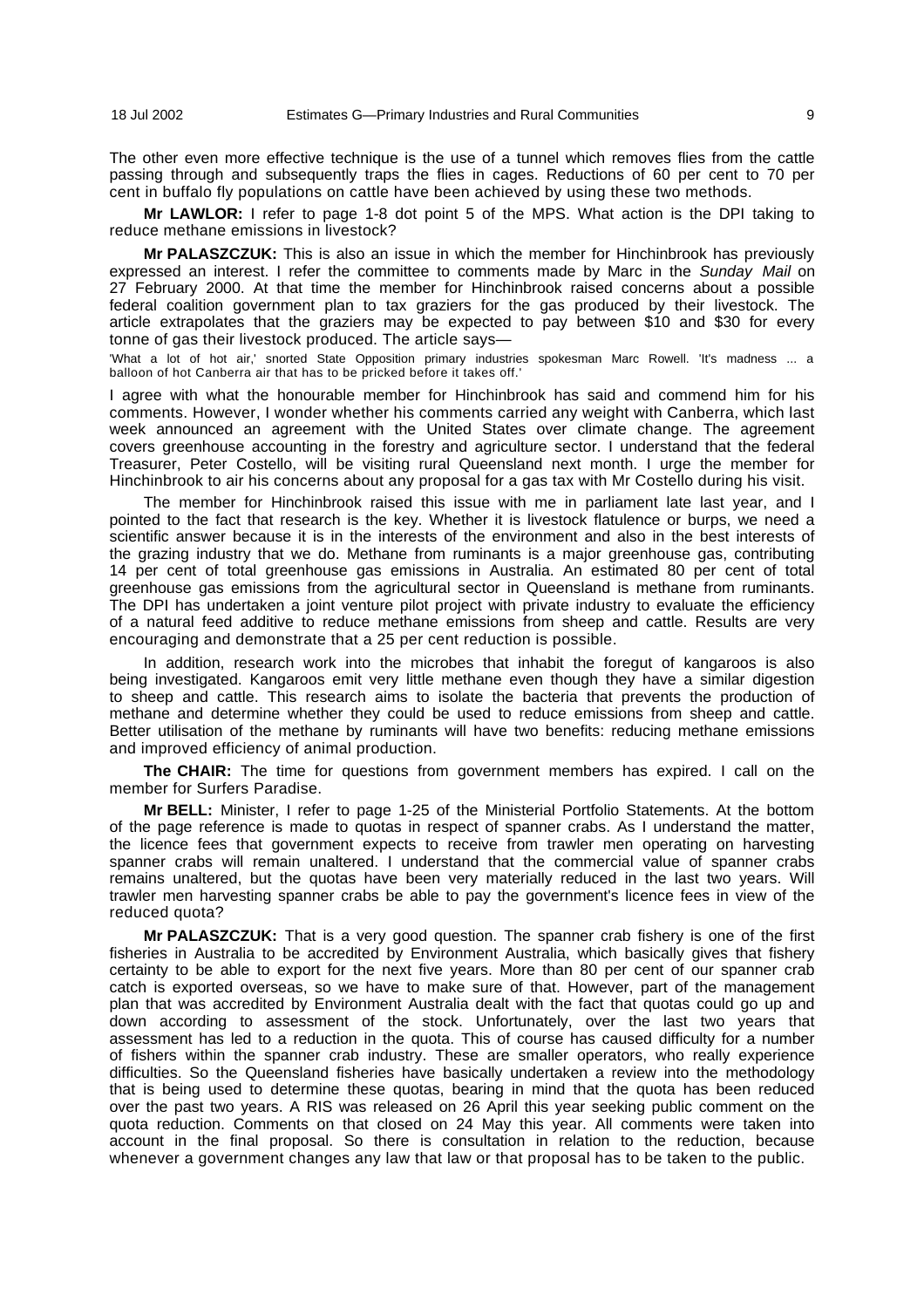But look, the honourable member is right; the spanner crab operators are experiencing difficulties, especially the smaller ones. The government is cognisant of that fact. Queensland fisheries is undertaking a review; and hopefully, at the end of the day, that review will find a system that is far better than the system we have in operation currently and stop the problems that our smaller spanner crab operators are experiencing.

**Mr ROWELL:** Minister, page 2-2 refers to QRAA's implementation of the sugar industry crop replanting and establishment scheme—dot point 6—which has since shown to have failed to assist any significant number of growers. I understand a new version of the scheme has been launched with a nominal allocation of \$20 million to assist the replanting and fertilising of the 2002 sugar crop. Have the lending terms been varied from that which operated under the previous scheme? If so, how? And are these loans available yet?

**Mr PALASZCZUK:** That is our new scheme. To be eligible for assistance under this program—actually, QRAA has really liberalised the criteria required of applicants for this loan, including: demonstrate sound long-term prospects of commercial viability; be in full-time working occupation of the properties either as owner-operators or as part of a family company or partnership; derive the majority of income from primary production; have used up all liquid assets and all normal credit sources to normal credit limits; off-farm assets with a net value of \$206,500 may be retained; investment in bona fide insurance and superannuation funds are exempt from the assets test; advances will be at a maximum rate of \$250 per hectare to cover costs of planting and fertiliser; the maximum advance per business enterprise is \$100,000; and the interest rate will be 6.07 per cent, which is based on the applicable Queensland Treasury Corporation's seven-year lending rate as at 1 July 2002. The rate will be fixed for the term of the loan. Loans will be for a maximum term of seven years with interest only for the first two years. In relation to changes to the guidelines, let us have a look at the asset test: maximum of \$206,500 net off-farm assets allowed; term of loan—maximum of seven years, interest only for the first two years; limit on loan—\$100,000, no CPA base limit; and restriction on assets—none.

In addition to those issues that I have mentioned to the member, the previous program was stifled by the fact that the federal government, when it brought in its scheme, basically precluded any grower from accessing the Queensland scheme. But there is good news. I have had lengthy discussions with Minister Barton and Minister Truss in relation to the sugar industry. We are working on a tripartite response to the industry whereby the state government, the federal government and industry are going to work together to put together a package to assist our primary producers. I am quite sure that this scheme that we have under way now will not be stifled by any untoward decision made by the federal government. As you can see, this new crop assistance scheme is certainly a lot more liberal in its criteria than the previous one.

**Mr ROWELL:** Minister, the total cost of planting and fertilising the sugar crop is expected to be in excess of \$200 million.

**Mr PALASZCZUK:** Yes, we understand that.

**Mr ROWELL:** The funding that your government has provided under its new loan scheme is only about 10 per cent of the actual cost for one year. How did you arrive at the allocation of \$20 million—or just \$20 million—for this loan scheme?

**Mr PALASZCZUK:** I think I have answered the question. The previous scheme was \$10 million. This one is \$20 million. We worked on a figure of \$250 per hectare with a maximum of \$100,000 per property. Look, as the Treasurer and the Premier have said, \$20 million is an indicative figure. If more people take up the loan more money will become available. It is a good scheme.

**Mr ROWELL:** The annual rural debt survey released by QRAA revealed that there was a 19.1 per cent, or \$152 million, increase in the debt levels in the sugar industry in 2001. The survey also noted—

Growth in the sugar industry debt is looked on with concern, given the depressed market outlook, and in large areas the absence of a wet season in the 2001 year has left much of the crop drought stricken.

Minister, did you really think that offering the sugar industry yet another debt with your loan scheme was a suitable response to the initiative that is required for the industry in its immediate future?

**Mr PALASZCZUK:** Look, could I just say this: as minister, I have travelled the length and breadth of the state speaking with canegrowers from Mossman all the way through to Maryborough and the Sunshine Coast. I have sat around kitchen tables on most occasions speaking with growers in their own environment. The one single point they raised over and over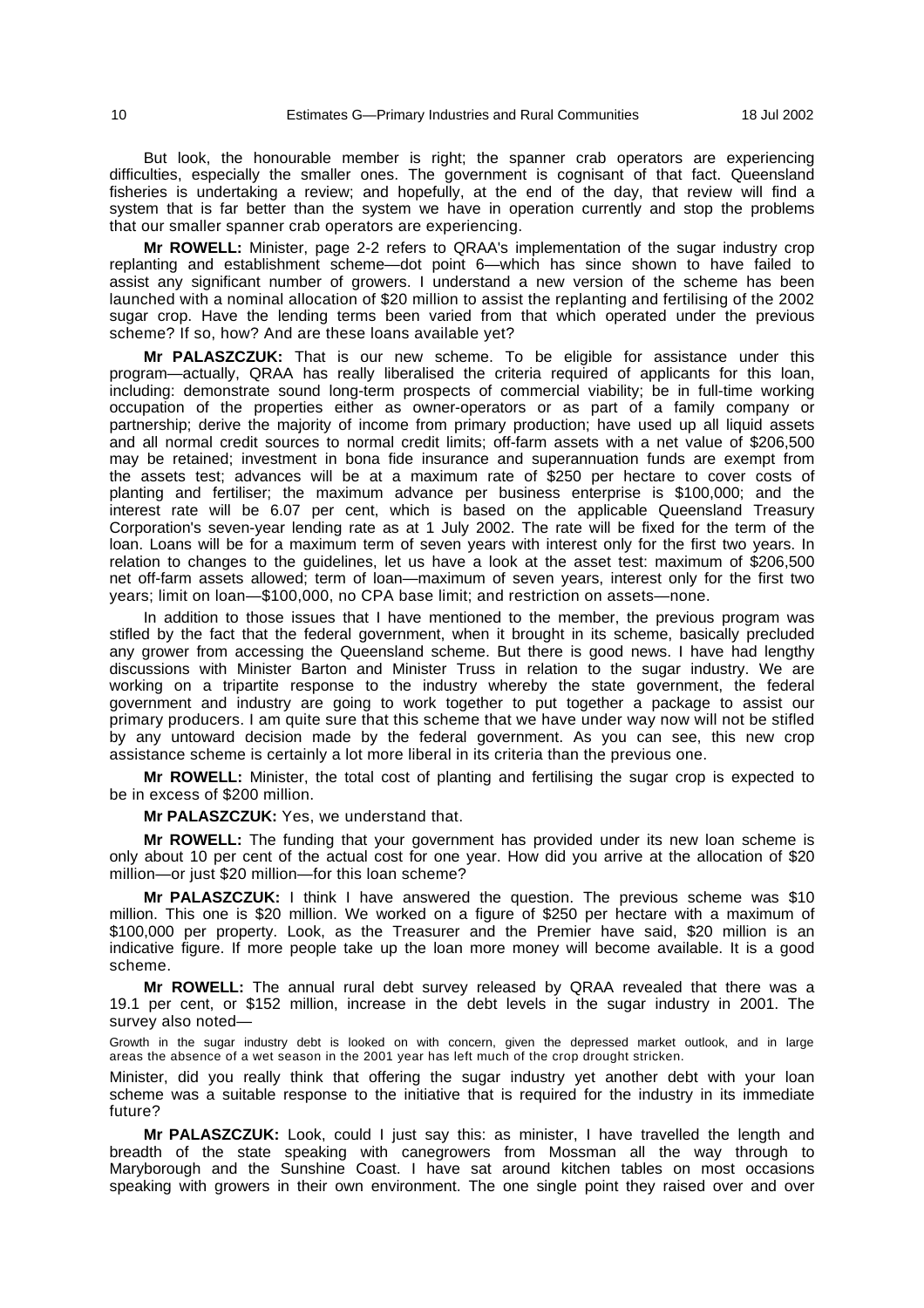again with me was that they wanted to get a crop into the ground. It is as simple as that. The honourable member, as a canegrower himself, would understand that that is the biggest thought in the minds of our growers currently. As a consequence, and on that advice, the government initiated a \$20 million concessional loan scheme to assist our growers to do that. As I mentioned in the previous answer, \$20 million is an indicative figure. If more people take up the loan more money will become available. Colin, would you like to add to that in relation to the farm debt survey?

**Mr HOLDEN:** It is acknowledged that there has been an increase of \$152 million in debt within the sugar industry between 1999 and 2001. In terms of the loan program that has been provided for growers to plant and fertilise, I think it has to be considered that, irrespective, a grower will have to finance their planting and fertilising. This particular program, at an interest rate of 6.07 per cent, is quite attractive given that the interest rate is fixed for the term of the loan.

**Mr PALASZCZUK:** This is just a start, Marc. We are in consultation now with the Minister for State Development, Bob McCarthy, who is heading up our task force, the federal government, the federal minister and industry to put together a package. This is just a start. I think it is a sign of good faith by the government in the viability of the sugar industry in Queensland. We want to make sure the sugar industry remains a viable industry in Queensland because we recognise the importance of the sugar industry to Queensland.

**Mr ROWELL:** I understand what you are saying, Minister. I must be speaking to a different group of people, because a lot of them are very concerned about their debt levels. They do not have the capacity to take on further debt. According to the second point on page 1-30, DPI will play a minor role in the sugar interdepartmental committee, which was apparently set up to provide options for your government's response to the crisis in the sugar industry. When will this committee report to the government?

**Mr PALASZCZUK:** There is quite a simple answer to that. The Minister for State Development and I are working very closely, as are our departmental officers and as is Bob McCarthy, who is the chair of that committee. The Premier asks for very regular reports to cabinet in relation to this issue. When parliament resumes we will give parliament a pretty detailed report on the outcomes and results of this interdepartmental working group.

You have to realise that the Hildebrand assessment is also currently out there. The Hildebrand assessment does not make any recommendations; it identifies major problems within the industry. One of the major problems it identifies is that the industry needs to restructure. How the industry restructures will rely basically on how industry, the federal government and the state government work in together to provide the avenue available to industry to restructure. For far too long, unfortunately, the sugar industry has sat back and weathered these storms. I think now is the time for industry to work in with governments to make the hard decisions and restructure to make the industry a more viable one in the future.

There are a number of issues we can talk about. We can talk about bioplastics, new research, transportation, new varieties, using sugar as a rotation crop, our current act—what needs to be changed in the act and whether the act is relevant—or the use of ethanol. All of those issues are now on the table. It is up to industry and government to work together and, basically, to seize the opportunity to restructure the industry once and for all so that we do not go through these very low troughs ever again.

**Mr ROWELL:** So we can expect that there will be some report coming out during the next sitting of parliament?

**Mr PALASZCZUK:** I am not saying that there will be a report. I am saying that there will be a report to parliament.

**Mr ROWELL:** Further to your department's response to the sugar industry crisis, you would also be aware of Bundaberg Sugar's decision to close the Moreton mill at the end of this crushing season. That will leave growers with no mill to supply, leave mill and field workers with no job and have a devastating impact on the local economy. A lot of the area is not suited to growing other crops or development because of its low-lying nature. What is your department doing to assist those growers in the area to seek alternative crushing arrangements at the Moreton mill or to develop other industries?

**Mr PALASZCZUK:** I am really glad that Peter Wellington is the member for Nicklin, because he has basically set up the local task force, which the government has encouraged, to examine the full range of options taking into account the economic, social and environmental impacts of the different options. There are limits on government intervention, as you would know, under the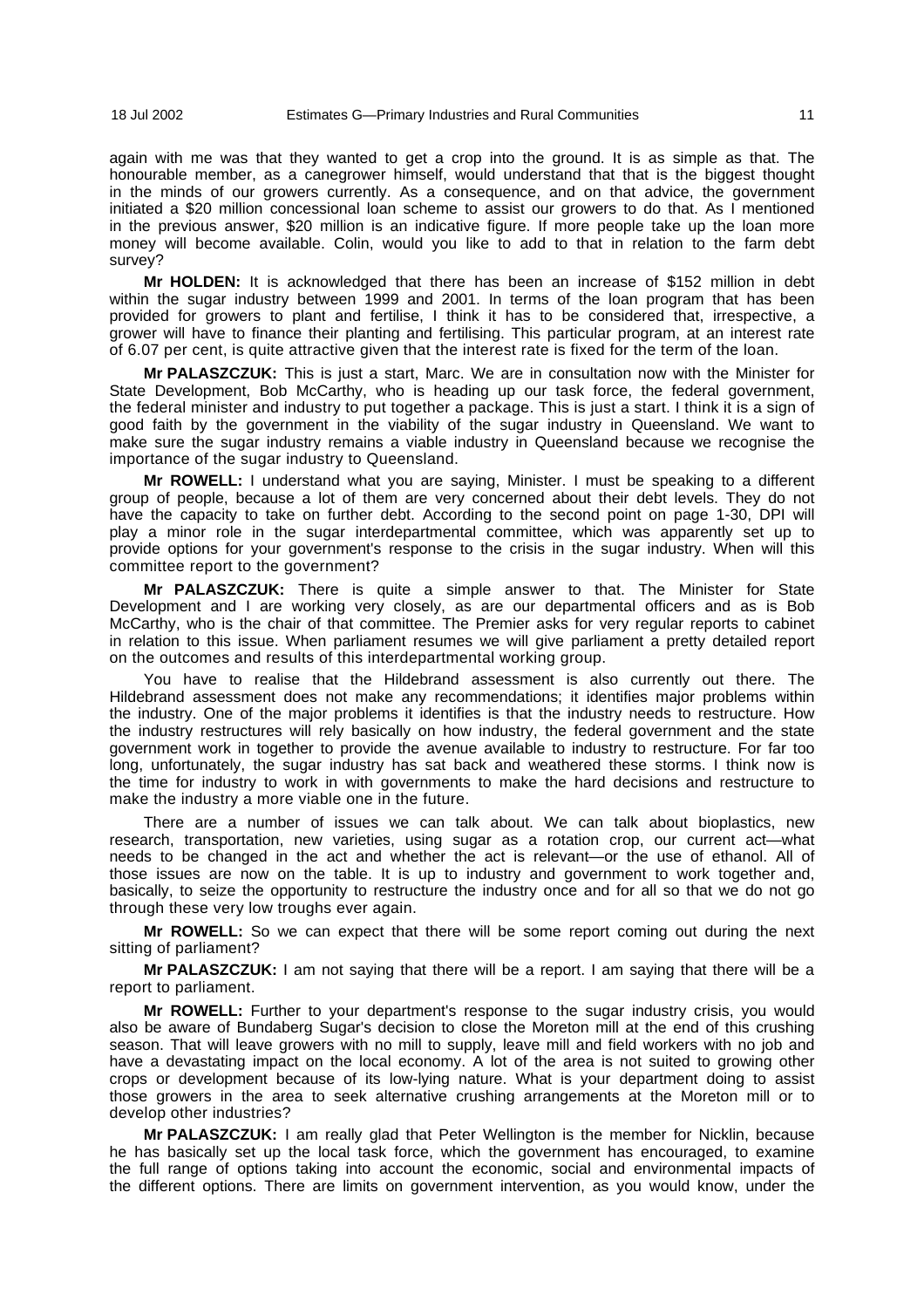Sugar Industry Act 1999. It requires local growers and millers to negotiate supply agreements independently of the state government. I have met with both growers and millers and urged them to reach agreement. As minister, I hope that these issues will be resolved by the industry and that before too long it will then advise government on how it proposes to proceed.

I also had a very lengthy telephone conversation with Fiona Simpson about this. I would have spent 20 to 30 minutes on the phone to her. She certainly expressed her concerns. As I said to her, the government's main priority is to keep that mill open. However, under the act the millers and the growers need to work in together on a mill supply agreement. As minister, I would urge them to continue that process of negotiation to arrive at an agreement.

The last time I met with the growers was last week. They were very concerned about the proposed closure at the end of this year. As minister, I am also very concerned about that because that area supplies, in a good year, between 600,000 and 700,000 tonnes of cane. The mill employs a number of local people. In time that mill could become one of the tourist attractions of the north coast, when the mill is actually operating. At the end of the day, the issue of cane transport has to be resolved by both the millers and the growers. It is up to them to do that. I have urged both the millers and the growers to come to an amicable solution to maintain continued production at that mill.

**Mr ROWELL:** There are certainly some short-term and long-term problems associated with the Moreton mill and the loss of jobs. It is not just the sugar industry that will be affected; those who are reliant on the industry will be affected as well. The effect of any mill closure would be quite significant.

Pages 1-28 and 1-29 make reference to the BSES. The state government's research funding support for BSES has stagnated for a number of years. Again there is no additional funding support provided in this year's budget. The industry is endeavouring to upgrade its research effort through the Prosper program, which is essentially for the industry to remain internationally competitive. Does DPI have any intention to increase its funding contribution to BSES in the future?

**Mr PALASZCZUK:** Currently the government allocates \$3.8 million to BSES plus GST, which makes it around \$4.15 million. I can recall when Ed Casey was the minister. I think he was the first minister to allocate any government funds to BSES. I think that allocation was around \$300,000. Since then government funding has risen to \$3.8 million. Currently the government is in the process of working with industry to return BSES to industry. My understanding is that once BSES is back in the hands of industry individual growers will feel a part of BSES and will contribute their voluntary levies. I believe that BSES in its current form is certainly doing a very good job for the industry. Under the new chair of the board, Tom Fenwick, and the new CEO there is a new direction in BSES. I believe that direction is a positive one.

We must not forget that government funding does not stop at BSES in relation to research within the sugar industry. There are other areas in which government contributes funding to research in the sugar industry. I think that adds up to just over \$5 million. It is also my understanding that the state government has lent its support to a CRC application by BSES to do further research into the industry. The government's commitment to research is there. The first thing I did when I became minister in 1999 was, with the department, form the Agency for Food and Fibre Sciences. That is one of the great success stories of any government in Australia. That success is due a lot to the staff who are employed there and also to the leadership given to it by Dr Rosemary Clarkson.

**The CHAIR:** The time for questioning by non-government members has expired.

**Mrs CROFT:** I refer to dot point 7 on page 1-18 of the Ministerial Portfolio Statements. Minister, how has the Department of Primary Industries contributed to the Year of the Outback?

**Mr PALASZCZUK:** Our Queensland government has been one of the longest and strongest supporters of the Year of the Outback. Many proposals are put before me as minister, but when Bruce Campbell came to see me about his proposal for the Year of the Outback I knew that it was going to be a winner. That is why I took up the challenge of working with our government and with the federal government to ensure that this year, 2002, was designated the Year of the Outback. It has certainly proved very successful. Our Premier has shown his great support. Both he and I have been appointed as ambassadors for the Year of the Outback. I am certainly carrying out that task to the best of my ability.

Throughout Queensland many communities are taking advantage of the opportunities offered by the Year of the Outback, are promoting their own local events and celebrating their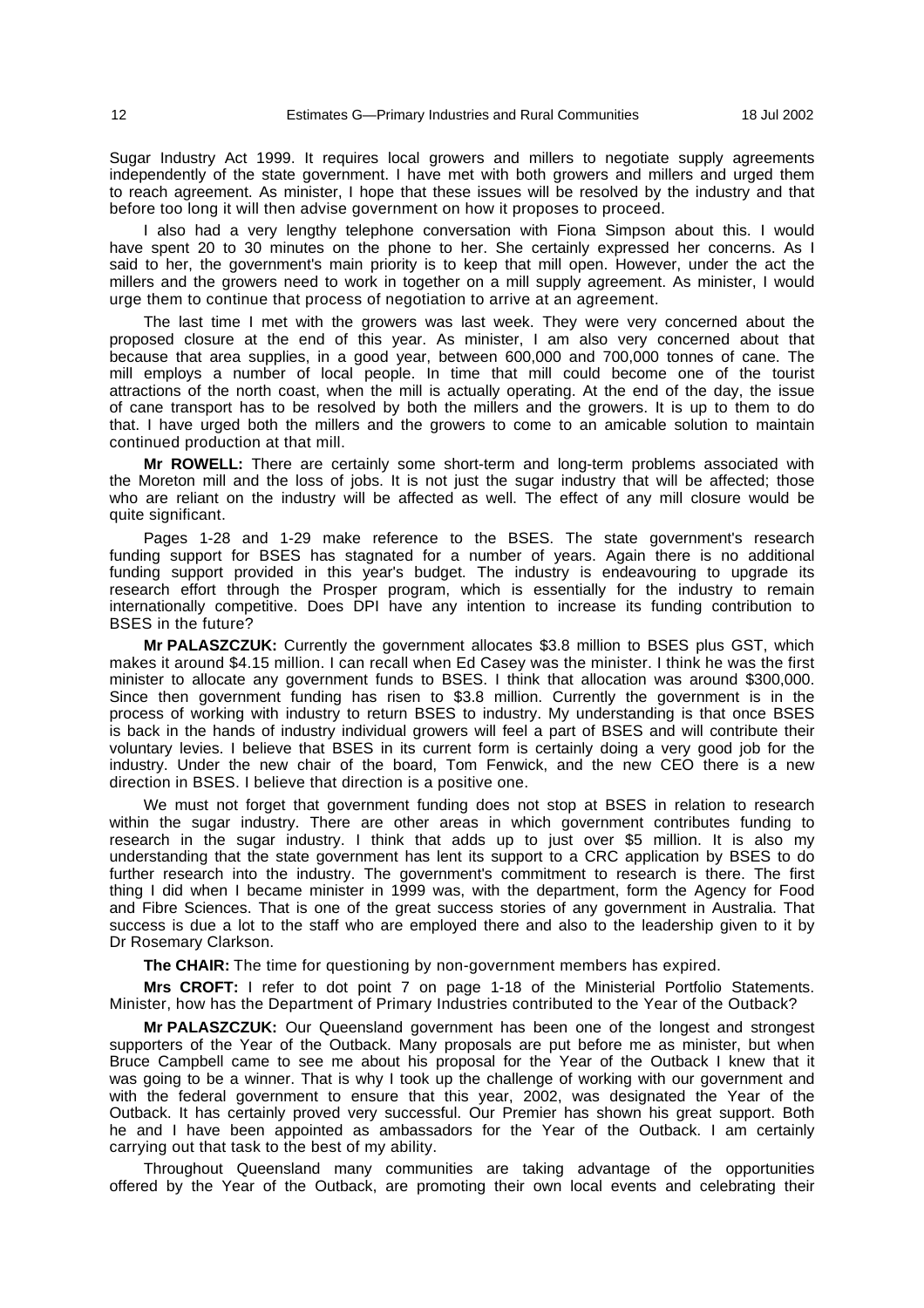own initiatives. Opportunities also exist for outback and metropolitan residents to come together. Sponsorship for community driven Year of the Outback events has been made available.

I recently opened an art exhibition in Boonah, which is just a one-CD drive from Brisbane. There I spoke to the person who put the exhibition together. She said to me that she is having great difficulty attracting people to exhibit their artwork. On further investigation I found that it was because the supply of artwork is just about evaporating because all of the tourists going through rural Queensland are snapping up artwork at the different art galleries. That is one of the really good success stories of the Year of the Outback.

I was in Longreach not so long ago. Vaughan Johnson said to me on the Monday, 'When are you going to buy your house in Longreach?' because I go out there so many times. Every caravan park was full and there were queues outside the three caravan parks at Longreach—queues of up to 20 or 30 vans, trying to get in. But obviously they cannot get in because the accommodation is all booked out.

So many of the people in southern Australia and Queensland are actually getting in their vans, getting in their cars and travelling into the outback to experience this great experience. I would encourage anyone who has not done so to for goodness' sake follow my lead. I am going out there. I am spending a week on the road on the Diamantina Highway which, of course, is one of the last great adventures of Queensland.

**Mrs CROFT:** I refer to page 1-15 dot point 1 of the ministerial portfolio statements. Can you please outline what participation the department is having in enhancing the whole-of-government response capability to foot-and-mouth disease and BSE?

**Mr PALASZCZUK:** The Department of Primary Industries is the prime lead agency responsibility for the response to any foot-and-mouth disease or BSE detention. Through an allocation in 2001-02 of \$1.8 million, the department has been making significant contributions to a whole-of-government response capability which includes being co-chair of the FMD crossgovernment committee that is progressing a whole-of-state-government cooperation and response; representing the state on national bodies like the national FMD management group, veterinary committee and consultative committee on emergency animal diseases; and upgrading statewide programs to increase our capability to detect, respond and reduce the risk of exposure of animals to FMD and BSE. This activity will be boosted this financial year through an additional allocation of \$2.284 million as part of a total additional allocation of \$13.1 million over the next four years. This will raise a total allocation to FMD preparedness to \$4.084 million this financial year with a combined total of \$20.3 million over the next four years. This is part of a \$39 million allocation to biosecurity in the year 2002-03.

We have also planned some additional activities, which include DPI's participation in a national FMD simulation exercise from 8 September to 13 September aimed at testing national and state preparedness; continued progress in swill feeding prevention; a surveillance and legislative review program; and the upgrading of the agricultural property database, livestock tracing systems and laboratory capabilities. Some of our specific service enhancements include disease intelligence; expert teams in epidemiology; training through planned courses designed to lift specific competencies in emergency management; diagnostic laboratory enhancements, including additional pathologists and capital investment in diagnostic and facilities to boost the speed and scale of testing; field veterinarians and stock inspectors appointed at strategic locations to improve early detection and DPI's capacity to investigate suspect cases and respond to incidents; public education of the risk reduction strategies aimed at prevention and preventing an FMD outbreak in Queensland; and information systems to better handle surveillance and response strategies. At the end of the day, what this means is that we just want to make sure that the FMD or BSE never comes into Australia because, at the end of the day, it just means a loss of billions of dollars over a long period of time.

**Mrs CROFT:** I refer to page 1-8 dot point 4 of the Ministerial Portfolio Statements. Can the minister describe what advances have been made in molecular diagnostic research and the benefits to Queensland's food and fibre industries?

**Mr PALASZCZUK:** As part of the government's ongoing commitment to solve plant and animal disease problems for Queensland's producers, we have developed new DNA diagnostic tests for a number of very important diseases in Queensland. These tests allow the rapid and accurate identification of pathogens and they have been instrumental in dealing with important plant diseases such as black sigatoka in bananas, fusarium in bananas and cotton, and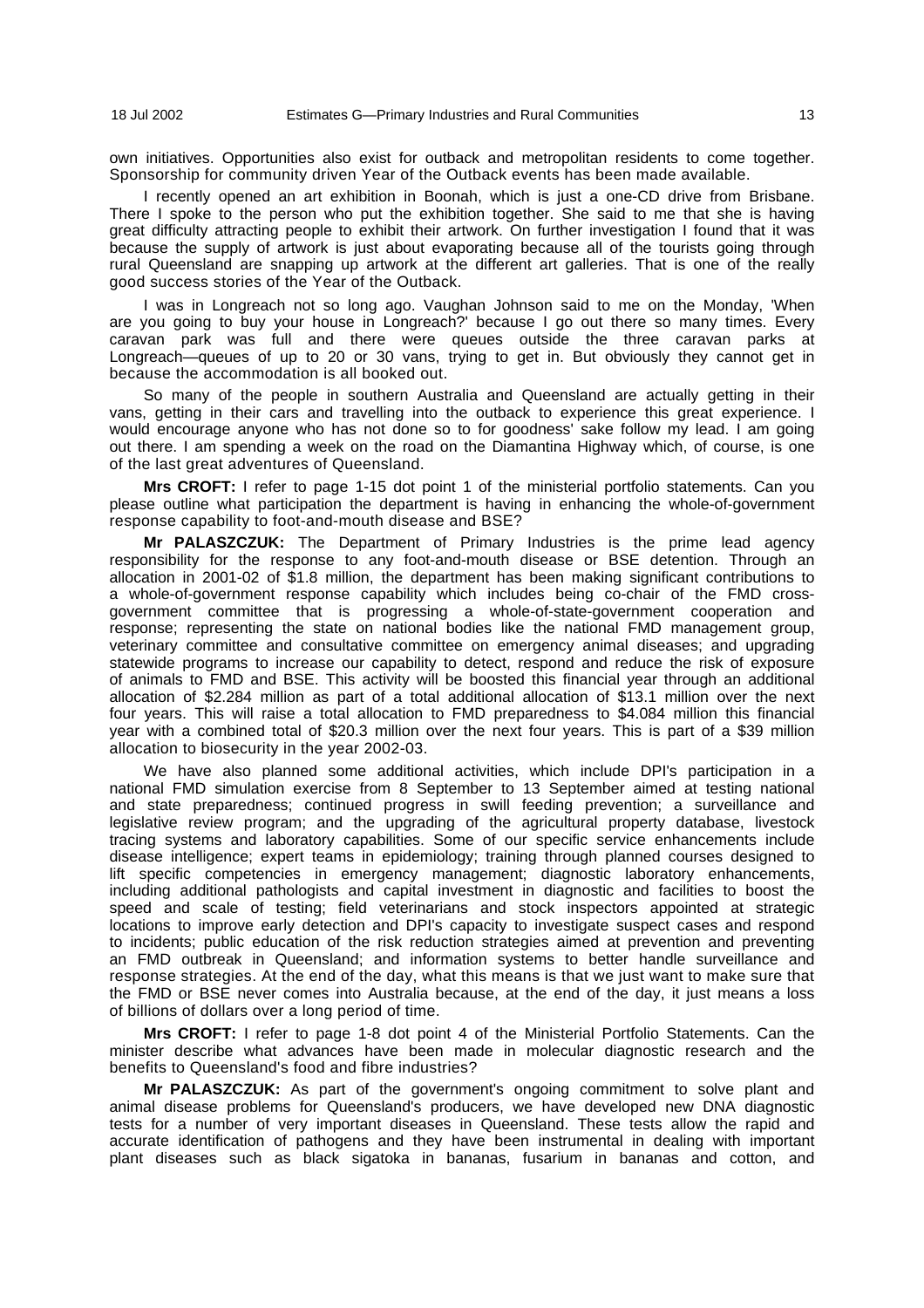phythopthora in horticultural crops. Further work is also occurring to develop accurate and rapid diagnostic tests for livestock using state-of-the-art, real-time polymerase chain reaction machines.

These livestock diagnostic tests will be used to detect sorghum ergot alkaloid poisons, Glasser's disease, venereal diseases, tick fever, liver fluke and the emerging and exotic diseases of finfish and invertebrates in aquaculture. The need for a high level of competence in diagnostics is of great importance, as it provides the techniques to rapidly identify pests and diseases. This will not only assist in the export of produce but also enable Queensland to prepare for the threat of endemic and exotic pests and diseases. Kevin, would like to add a bit more to that.

**Mr DUNN:** The examples the minister has given in relation to improvements in molecular diagnostic research and development techniques and technologies are very important and underpin Queensland's continued ability to provide the biosecurity services that we need to support our industries both in their production sense and also in their market access. The improvement in diagnostic technologies is critical. A good example is the testing for foot-andmouth disease, where rapid diagnosis and the confirmation of suspicion of that disease in animals that may be susceptible to it is absolutely critical to provide the timely response needed to be successful in combating a disease such as that.

There are very many other diseases and pests in the animal and plant spectrum and the efforts of the researchers in DPI in moving us into the new molecular diagnostic age are advancing very well. It is a very competitive area, but I think that the Queensland research effort is well rewarded by funding bodies in Australia.

**Ms LIDDY CLARK:** I refer to page 1-2 dot point 5. Can the minister advise of the steps taken to form the Queensland Biosecurity Council announced as part of the budget?

**Mr PALASZCZUK:** This is a very important initiative taken by the government to work in with industry to ensure that we are BSE and FMD prepared. This basically means that we are establishing the Queensland Biosecurity Council to be a very high-level group of government and industry representatives to advise government on biosecurity issues. Industry groups to be represented on the Queensland Biosecurity Council's steering committee will include Agforce, the Queensland Farmers Federation, and members of the Queensland Fruit and Vegetable Growers. The steering committee will make recommendations to me about the establishment and membership of the council. Our former DPI director-general and Animal Health Australia chair, Roly Nieper, has agreed to chair the steering committee. I expect the Queensland Biosecurity Council to be appointed next month.

As I have mentioned, Dr Roly Nieper is chairing the steering committee of the Queensland Biosecurity Council. I can confirm eight other members of the steering committee. Another two members representing the Queensland Farmers Federation and the Queensland Fruit and Vegetable Growers are yet to be confirmed. The other members are: Mick O'Neil, Agforce Chief Executive Officer; Lex Carroll, who brings with him a wealth of experience in animal health issues; David Grace, Golden Circle Director and senior partner of Hunt and Hunt, Lawyers; John Keir, Joint Chief Executive of Australia Meat Holdings; Lachie Hart, General Manager of Stockyard; Barbara Wilson, Chief Executive Officer of Safe Food Production Queensland; Terry Johnston, Deputy Director-General of the Department of Primary Industries—and this is Terry sitting beside me—and Kevin Dunn, who just answered the previous question, DPI Chief Veterinary Officer and Executive Director of the department's Animal and Plant Health Services. So as you can see from the names that we have so far that this is going to be a very, very high-powered committee that will give very valuable advice to government. Basically, what this is all about is allowing industry to have a say. Does that satisfy you?

**Ms LIDDY CLARK:** I notice there was only one woman, but I am sure that there is room for movement.

**Mr PALASZCZUK:** This was just a steering committee.

**Ms LIDDY CLARK:** Yes, I understand that.

**Mr PALASZCZUK:** I will trust their judgment.

**Ms LIDDY CLARK:** I refer to page 1-13 dot point 2. What is happening with the Johne's disease surveillance program in sheep flocks?

**Mr PALASZCZUK:** As minister, I am very pleased to report that the targeted surveillance for ovine Johne's disease has not detected the presence of the disease in Queensland's sheep flocks. Most of this surveillance is carried out as part of the national abattoir surveillance program.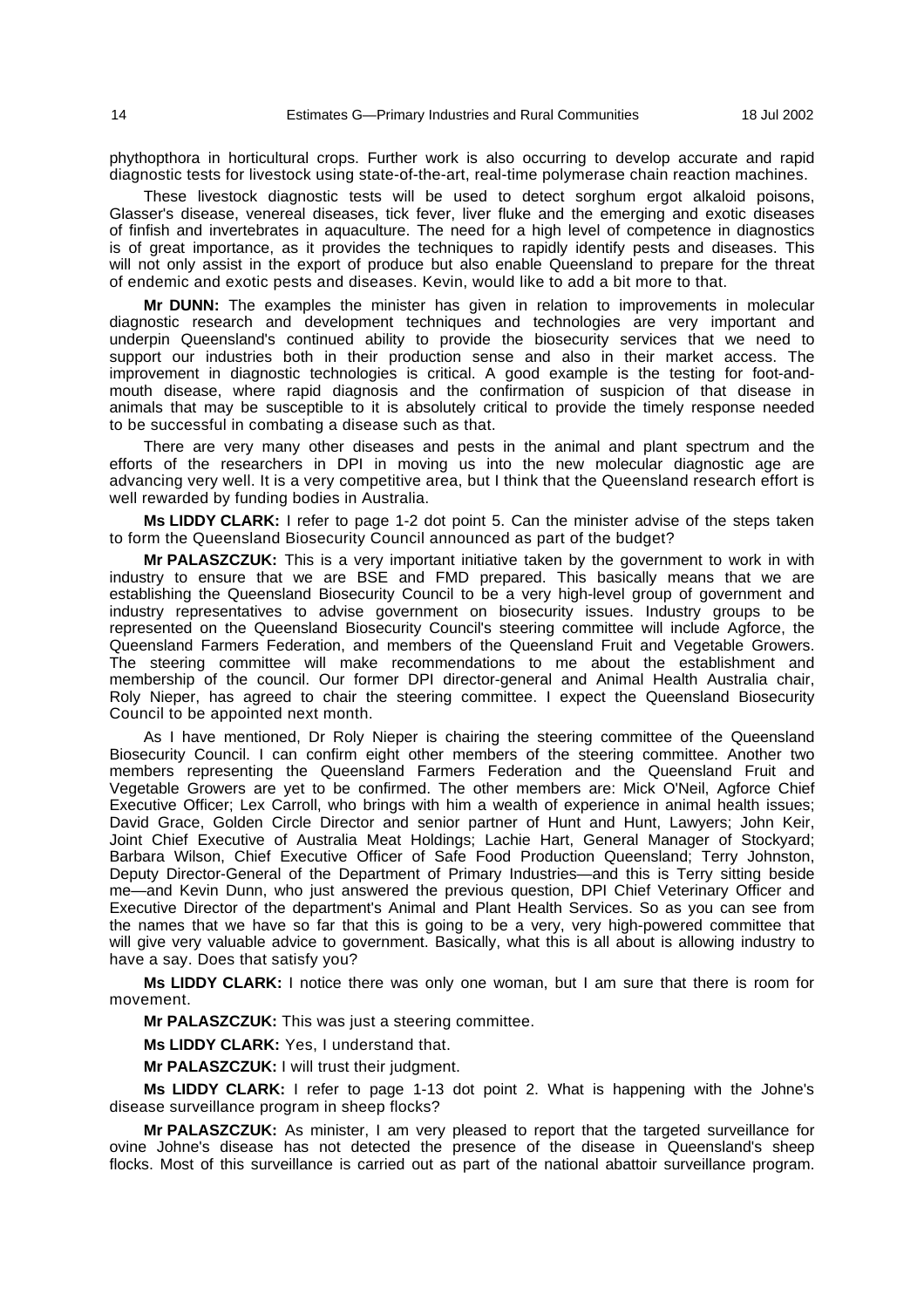I am aware that an increasing level of the disease has been detected in New South Wales. It is important for Queensland to continue to protect itself against the entry of the disease.

Because of its successful surveillance efforts, Queensland has now moved to protected zone status from 1 July 2002. Surveillance for the disease will continue for the duration of the current six-year national program. Abattoir monitoring has been carried out in Queensland since September 1999. Two abattoirs in south-east Queensland are involved, together with abattoirs in New South Wales and Victoria. To the end of December 2001, a total of 1,668 lines involving 721,944 sheep had been examined at abattoirs in Victoria, New South Wales and Queensland.

The geographic distribution of flocks examined has been charted and indicates that all sheep-raising areas in Queensland have been included. So that is very good news for Queensland, especially for our producers, but, more importantly, for the good work that is being carried out by our Department of Primary Industries officers. Kevin, for the benefit of the committee, would you like to explain to the members what Johne's disease is all about?

**Mr DUNN:** Johne's disease in sheep is a disease caused by a bacterial pathogen that is related to, but not the same as, tuberculosis. It is a slowly developing, insidious disease that causes wasting and death in large numbers of sheep in flocks. It is a problem in southern Australia, particularly in large areas of New South Wales, some in Victoria, and in a small number of flocks in South Australia. It has caused tremendous problems for the industry and for graziers of sheep in those areas associated with the attempts to control the disease and the corresponding problems that are caused with them and being able to sell their breeding stock in the marketplace in Australia. By being an infected flock, they remove their attractiveness in the marketplace to other sheep producers.

Queensland has the advantage of not having detected ovine Johne's disease and we have measures in place to prevent it coming into Queensland. The surveillance that the minister has referred to will see us gain protected status this month, which is a beneficial status for Queensland.

**Ms LIDDY CLARK:** I refer to page 1-14 of the MPS. What is the DPI doing to assist Queensland producers maintain existing beef and live cattle exports and to develop new export markets?

**Mr PALASZCZUK:** Beef and cattle exports from Queensland are very important to our state's economy. Last year, our beef exports were valued at around about \$2 million. Japan is our largest export market for beef—beef with a value of \$1.25 billion in the year 2001. Unfortunately, this market was devastated with the outbreak of BSE on 10 September last year and a further detection was confirmed in May this year. So they have basically had four detections since 10 September last year. After that detection, our sales of beef in Japan dropped by 35 per cent.

The serious impact of this disease on our market was evident during my recent visit to Japan and Korea. During this mission, I visited Japan with four of Queensland's leading beef producers. We met with Japanese consumers and key buyers to promote the safety and quality of our Queensland product. This visit really clearly demonstrated what I have said earlier, that we really are well noted world wide as a clean and safe producer. What we want to ensure is that we maintain our strong commitment to maintaining our Japanese beef market for our producers. Part of that visit was also to reassure the Japanese consumers that our Queensland beef is safe and clean and that Queensland is doing everything in its power to ensure that we maintain that reputation and jealously guard it. We also have a global beef export project.

Before I keep going, I do not think many people understand this, but when you have a look at the problem in Japan, the Japanese herd is about a third of the size of the herd here in Queensland—one third. With that detection of BSE, it is costing the Japanese government \$6.5 billion currently to monitor and test each Japanese animal going into the abattoirs to assure the Japanese consumer that the beef going into the abattoir is safe. Now, if that ever happened in Australia, I just shudder to think the consequences that we would be faced with. Not only would we lose \$9.6 billion, at least; we would also be faced with this massive task of reassuring our own consumers and reassuring consumers overseas. My understanding is that it would take at least six years to achieve that. So the results of any FMD or BSE disease here in Queensland would be just devastating not only to our beef industry but also to Queensland's primary industries.

**The CHAIR:** The committee will break for morning tea and resume at 10.45 a.m.

Sitting suspended from 10.31 a.m. to 10.46 a.m.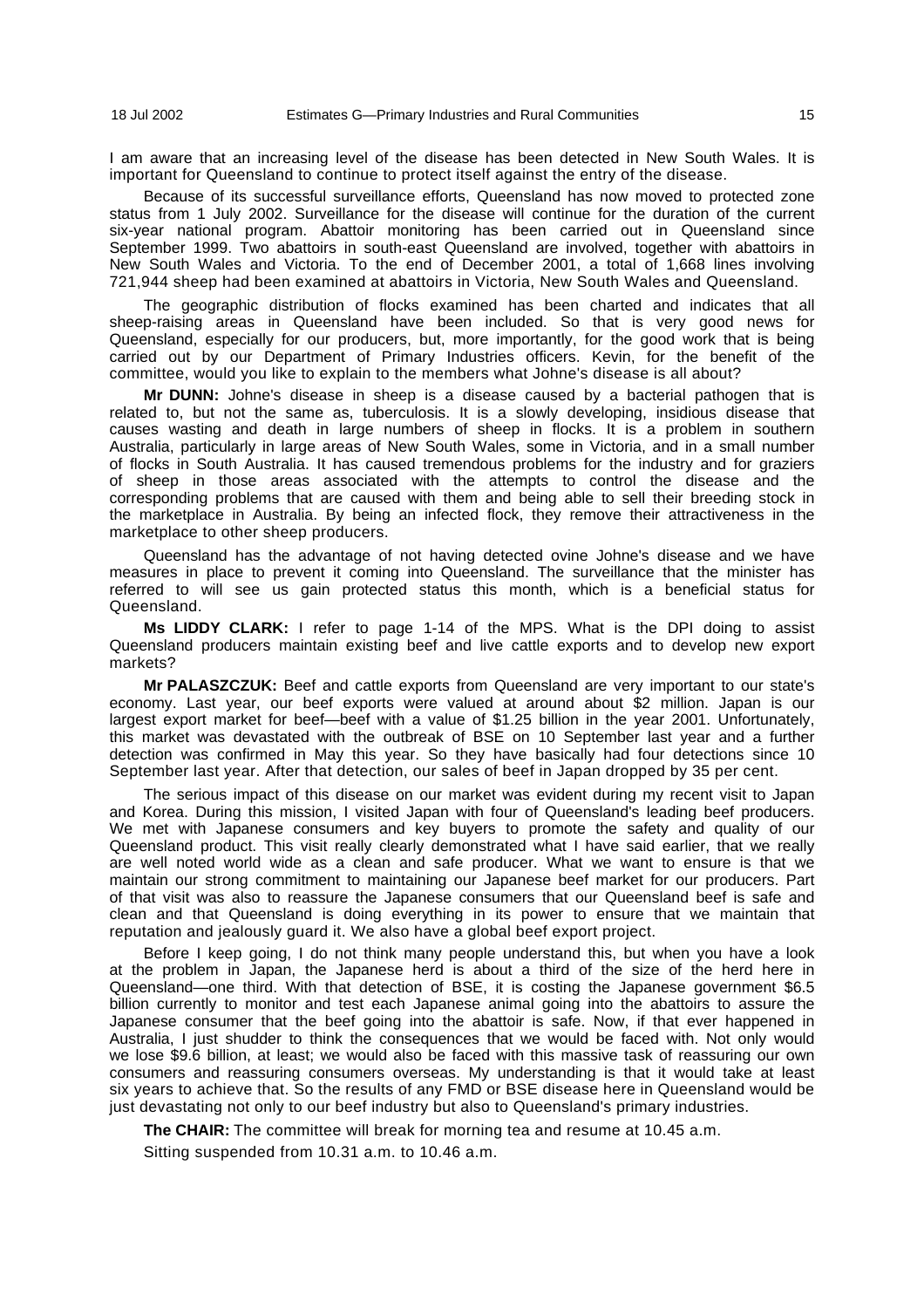**The CHAIR:** The committee will now continue its examination of the portfolio area of the Minister for Primary Industries and Rural Communities.

**Mr ROWELL:** There is no reference to the horticultural industry, the state's second largest primary industry and it is worth somewhere around about \$1 billion to \$1.2 billion and employs something like 25,000 people. Other than the reference on page 1-29 to an Amenity Horticulture Leaders' Summit, why have you sought to place a financial burden on the industry with increased new plant inspection charges for fruit and vegetables, nurseries and garden producers and the new \$100 accreditation fee. Of course, there has been an increase of something like \$39 to \$84 per hour for interstate trading, quite a substantial hike as far as fees are concerned.

**Mr PALASZCZUK:** When we talk about biosecurity, we talk about protecting our industries from exotic pests and diseases. It is quite obvious the honourable member is only referring to the horticulture side of things in relation to the shifts that have occurred in subsidies within the department. The demand for interstate certification assurance for those services has remained steady during the year 2001-02 with approximately 900 businesses accredited for approximately 1,300 ICA arrangements in Queensland. The uptake rate for ICA remains at a very high level, with over 98 per cent of businesses utilising ICA in preference to government inspection for interstate plant health certification. Now, approximately \$180,000 was recovered through ICA audit fees in 2001-02. The government currently subsidises operation of the ICA scheme by \$600,000 to \$650,000 per annum. Interstate quarantine authorities require the DPI continue to administer and manage the scheme but have given approval for third party providers to undertake the audit function on behalf of DPI. Third party providers have expressed an interest in undertaking this work but were unable to compete with the DPI's audit service under the subsidised fee structure. DPI developed a new ICA fee structure, which includes allowance for travel by auditors for on-property audits and introduces an annual accreditation fee to recover costs associated with ongoing administration of the ICA scheme.

The changes that the government announced in the 2002-03 budget are better aligned with similar services provided by the private sector, thereby facilitating transition of ICA to third party providers. We hope to achieve this by 2004. Now, the reduction in DPI subsidy of ICA services will free up valuable DPI resources for enhanced biosecurity activity, such as exotic pest and disease surveillance and response preparedness and development of interstate market access protocols for a wider range of agricultural commodities. Both initiatives will directly benefit Queensland's primary industries. The new ICA charges compare favourably with those which are applicable interstate.

**Mr ROWELL:** Referring to your reply to my question on notice No. 5 regarding pest and disease eradication programs administered by your department, black sigatoka is close to being successfully cleared up in north Queensland, which is a tribute to the banana industry, given the state's contribution to the program ceased in mid-February 2002.

**Mr PALASZCZUK:** Thank you.

**Mr ROWELL:** I acknowledge that. I think I wrote to you at the time because I think it was particularly important what the department had done up to that time.

**Mr PALASZCZUK:** Thank you for your support.

**Mr ROWELL:** However, given that the banana industry is a multimillion dollar industry that employs thousands of workers, why was your government not prepared to see the campaign through to a final result? Can you provide what the eradication program did cost, how much was contributed by the various parties to the campaign and how much was paid to growers in support? I would like you to take those on notice if you cannot provide that now.

**Mr PALASZCZUK:** Let me just say that you have been very helpful during the black sigatoka process.

**Mr ROWELL:** I am always helpful, Minister—always.

**Mr PALASZCZUK:** You also acknowledge the fact that our government did everything in its power to provide the necessary funds for the fight against black sigatoka. As minister, I took up the fight with the other jurisdictions and, at the end of the day, whilst we did achieve some success, we did not achieve the success that we wanted. I will just ask Kevin Dunn to give you the more technical answers to your questions.

**Mr DUNN:** There are several points to the honourable member's question. The program was concluded in mid-February 2002 after having successfully eliminated the visible presence of black sigatoka in banana plantations. However, on the advice of an expert committee of plant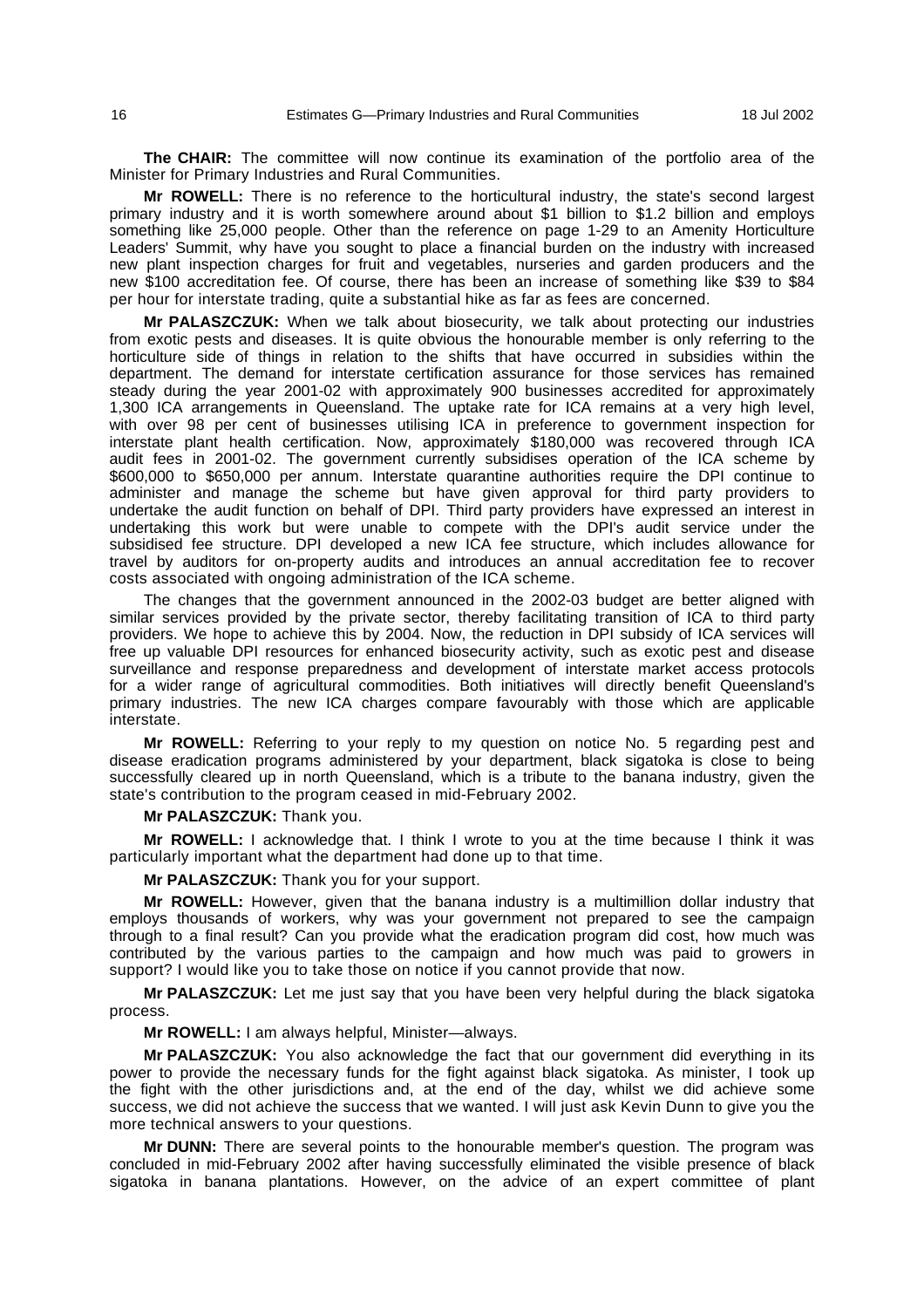pathologists, because of the fungal nature of the disease which causes black sigatoka it was assessed that the expectation of being able to be fully confident that all fungal spores in the soil, et cetera, would be eradicated was overly optimistic. It was decided at that stage that the program would revert to a managed control program, expecting that in the future there may be an occasional finding of black sigatoka in that area.

However, the program was a very great success inasmuch as it has eliminated the known presence and occurrence on banana plantations, and the response exercised by industry under the national program on their plantation management was very great and banana leaf disease is now very tightly managed and well under control. Overall, it is a great tribute to the banana industry and to the national program to have got to the point that it has got to.

On the question of funding, the overall cost for the nationally funded program in the years 2000-01 and 2001-02, which spanned the entire program, was a total of \$12.7 million. The majority of that was incurred in 2001-02, which was \$11.5 million. The funding contributors came nationally through the Commonwealth and the other banana growing states in addition to Queensland, as well as industry, on a one-third, one-third, one-third share basis.

**Mr ROWELL:** There was something else that I also referred to, too.

**Mr PALASZCZUK:** Sorry. What was that that you referred to?

**Mr ROWELL:** How much was contributed by the various parties to the campaign and how much was paid to growers in support? If you cannot—

**Mr PALASZCZUK:** We will take that on notice for you. Have you got that information there, Kevin?

**Mr DUNN:** I have got a considerable amount of that information. Of the \$12.7 million expended nationally in the program, the costs were shared one-third, one-third, one-third by industry, the Commonwealth government and the states, of which Queensland provided the majority share. The Queensland contribution of that was \$3.186 million. Can I just have the second part of your question again?

**Mr ROWELL:** How much was paid to growers in support?

**Mr DUNN:** Growers who undertook the extensive deleafing operations on each farm under the national program have been paid for that contribution as part of the operations in delivering that program. That payment has now been completed and there is in the order of just over \$3 million that has gone back to individual growers from the government contributions on the program. That \$3 million was over and above the industry contribution to the program, so a rebalancing of funds took place from government back to pay those growers for the operational delivery of the program.

**Mr PALASZCZUK:** So, Mark, there is no need to take that on notice? You have got that information now.

**Mr ROWELL:** I have got enough information there. In reply to my question on notice No. 5 regarding the pest and diseases eradication program administered by the DPI, the number of fulltime equivalent staff for the fire ant program is estimated to increase by 163 in 2002-03. That is for this next financial year.

#### **Mr PALASZCZUK:** Yes.

**Mr ROWELL:** This is a substantial increase in staff numbers and largely represents the total reported increase in DPI staff levels. In principle approval was also recently given by the Commonwealth and the state to increase the funding from \$123.4 million by \$21.5 million. Does this additional increase in funding and a sharp increase in staff numbers sufficiently cater for the administration by Fire Ant Control Centre for new sites that are being detected in southern Ipswich?

**Mr PALASZCZUK:** If we can talk about the issue of fire ants in general—yes, there has been an in-principle support from the ministerial council, which includes the Commonwealth and every other state, to grant additional funding of \$17.5 million, which will basically mean an increase of around about 100 staff. Now, as far as the other figure, I am not sure if this is correct, but my understanding is that the first intake of staff into the fire ant team, quite a few of those people have resigned and left for various reasons, and they are to be replaced in the forthcoming months. I think that would account for that figure. However, we might ask someone else. I will get Keith McCubbin to answer that question shortly.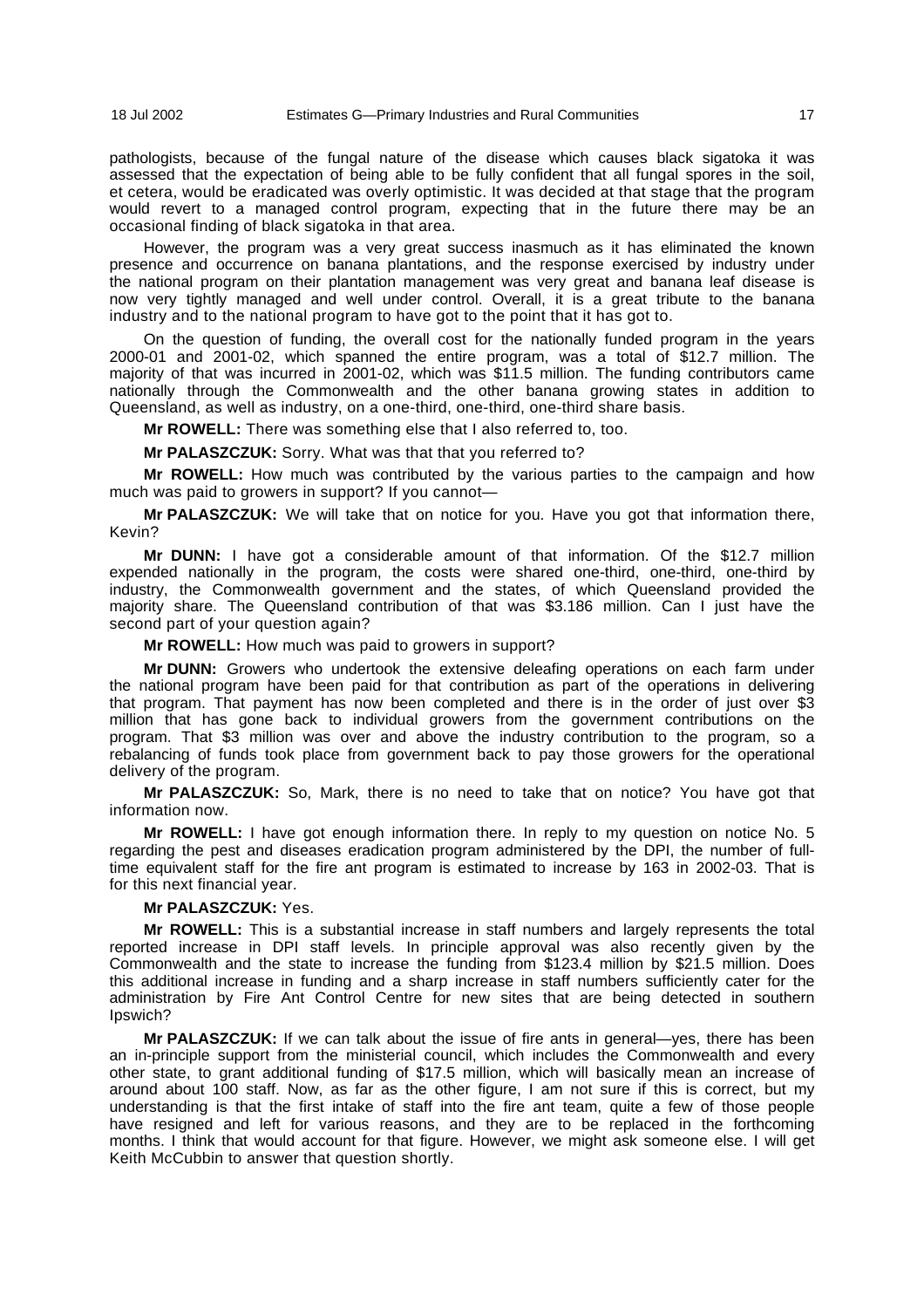The reason why the area for treatment has been increased is because the surveillance program is working. Just to explain for the benefit of the committee, the fire ant control program consists of a number of facets. The first one is the actual treatment area. We have around about 71,000 properties being treated and they are being treated either through aerial spraying or through using quads—four-wheel motorcycles—which they use in primary schools and high schools, and so on, or by DPI staff on foot. Most of those areas have now been treated four times. Then we have another area which is under surveillance, the buffer zone. DPI staff are currently doing quite a deal of that surveillance. Since new areas are being picked up, it means the program is working. As new areas are picked up, we need a new treatment area and a new surveillance area. Keith, what has the area expanded by?

**Mr McCUBBIN:** When we first did our initial eradication budget in June last year, we had a total area where we knew the fire ant occurred of about 27,000 hectares. By the time the program started, it had expanded to about 36,000 hectares—a 30 per cent increase. On that basis we went back to the states and the Commonwealth for additional funding, which they approved. Since then we have had a marginal increase again to 39,000 hectares. Based on that, provided we do not find much more outside the area, I am confident we can do it within the existing budget.

**Mr ROWELL:** Given that the baiting program largely will be suspended until September as the pest is known to be less active during winter, what roles will fire ant officers have during that period?

**Mr PALASZCZUK:** That is what we are on about. This is the most important period of time for surveillance. All available staff are out there today checking on the areas that are not being treated and looking for new outbreaks, if there are any. The winter months are the best time to look for fire ant nests because fire ants are dormant. They forage; the nests are built up and are much more easily detected in the dormant winter months than they are during the summer months. Consequently, that is why the team is out there. The implied notion in the question is: what will these people do when they are not doing treatment? They are doing the very important job of keeping an area larger than the treatment area under surveillance, so they are all gainfully employed. Whenever a large outbreak is detected, we have people who treat such an area.

**Mr McCUBBIN:** When we find a new outbreak, even in winter time, if the nests are confined and easily identified we treat them by injecting chlorpyrifos the same as we do for termites. Even through the treatment area we have surveillance teams going back to known infested properties, seeing whether there are any nests still alive and injecting them with chlorpyrifos as well to give us an edge when we enter the treatment program in September.

**Mr ROWELL:** Page 1-19 of the MPS refers to the imported fire ant eradication program and the completion of up to the fourth round of treatment as of 26 April, covering an area of 37,723 hectares. Will the minister provide an update on how many hectares have been treated? Given that the mean season monitoring of selected sites reveals that treatments have been 80 per cent effective, is the minister satisfied with that result, especially given the level of resources being allocated to the eradication program?

**Mr PALASZCZUK:** As the committee would know, this fire ant eradication program was developed by the Australian and United States experts and endorsed by the ministerial council meeting in 2001. The Department of Primary Industries is the lead agency and is implementing the program. We need to realise that this is the largest campaign of its type mounted anywhere in Australia at any time. Major reviews have found that the program is progressing satisfactorily against the milestones set by ARMCANZ, the previous ministerial council meeting. Four applications of ant bait have now been applied, as I said previously, aerially, by all-terrain vehicles and by teams on foot to the highly infested areas in the eastern zone, in the south-western suburbs and in all areas that can be treated aerially, which is about 50 per cent of the total area. The remainder has been treated three times. Because of climatic conditions, the treatment time frame was shortened by one month. This was one reason why some areas did not receive the four treatments. Sites set up scientifically to monitor the effectiveness of the treatment show that not 80 per cent but approximately 90 per cent of nests on those sites are no longer viable. Although new legislation allows entry onto properties for the purposes of treating for fire ants, residents are being asked to give their consent to treat.

Community support has been overwhelming, with very few residents refusing consent from the over 71,000 consent forms submitted. Currently, with the treatment program, the five kilometre buffer zone surrounding the treatment area is being inspected each year for three years. The first surveillance of the entire five kilometre surveillance area of approximately 72,000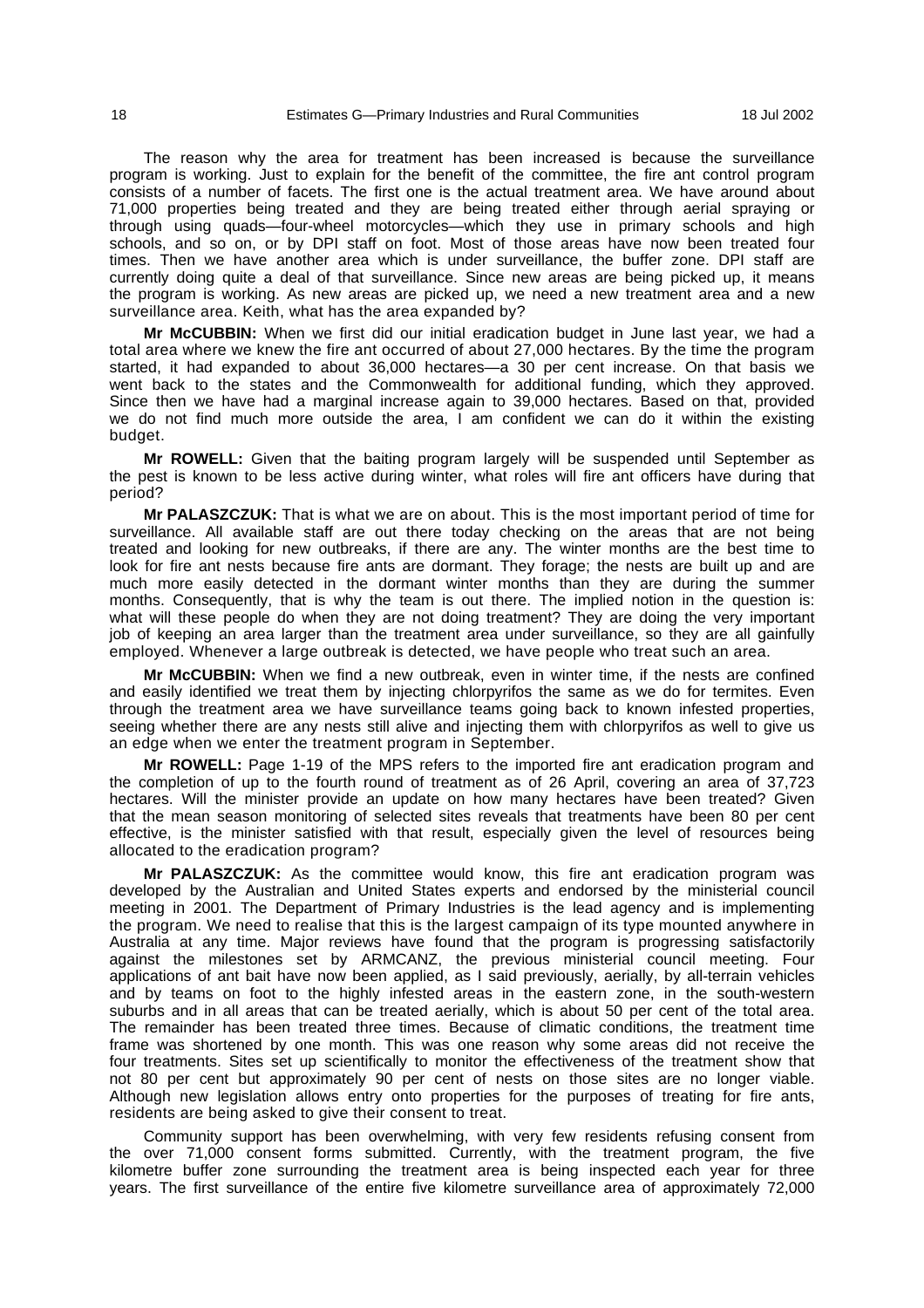properties has been completed and 1.3 million fire ant identification cards have been distributed to all residents. Consequently, 27,250 suspicious ant samples have been collected by the fire ant staff or concerned residents. Diagnosis of the samples has identified further nests close to but outside the original defined treatment area. The relevant agencies in other states and territories are now inspecting these high-risk areas as part of the national fire ant surveillance program. This maintains confidence that infestation remains contained in the two areas originally detected—suburbs around the port and the south-west of Brisbane. The treatable area is 33,000 hectares.

**The CHAIR:** The time for questions from non-government members has expired.

**Mr LAWLOR:** How effective is the North Watch program?

**Mr PALASZCZUK:** The Northwatch program is carried out in the cape. Part of that program is the production of a folder entitled Cape York Information Kit. Help us protect Australia's unique beauty and lifestyle. Be quarantine aware. Do not spread pests and diseases. This kit is given to every single person who visits the cape. It has all the necessary information. We really believe that early detection and responses by our Northwatch team have protected the vital production area of food and fibre within this state. We have assigned \$1 million in this year's budget to continue the Northwatch project.

Some of the specific examples of the impact of Northwatch operations are: red-banded mango caterpillar was detected by Northwatch staff undertaking pest host surveys at Somerset near the tip of the Cape York Peninsula during October 2001. It has previously been recorded on several Torres Strait islands; however, this was the first detection of this pest on mainland Australia. Unfortunately, not too much research world wide has been done on this pest, so we are really at square one.

Exotic fruit fly responses in the Torres Strait are required to reduce the number of male flies within the islands during the summer months, reducing the likelihood of the establishment of the pest on mainland Queensland. A single papaya fruit fly was detected at Bamaga in March this year. Northwatch staff responded by increasing surveillance and male annihilation tactics in the area. Suspected screw worm fly incursions in Torres Strait in October last year saw the rapid deployment of trained staff to the northern cape and Torres Strait islands and the commencement of national response plans for increased surveillance.

These detections and responses highlight the need for heightened biosecurity in this highrisk area. Northwatch operates well because it has a permanent staff of scientists who interact with other agencies such as AQIS and other state departments. The good thing also is that our local community in Coen is part and parcel of this program. People who live in the area, who know the area, are best equipped to give the vital and necessary information to the many thousands of tourists who travel the cape, especially at this time of the year, to enjoy one of the last great adventures in the world, the drive from Cairns to the tip of the cape at Pajinka.

**Mr LAWLOR:** I refer to pages 1-28 and 1-29 of the MPS. What are the likely benefits for the sugar industry with the incorporation of the Bureau of Sugar Experiment Stations?

**Mr PALASZCZUK:** I did touch on this in a response to the member for Hinchinbrook previously. The incorporation of BSES will help ensure that the industry has access to and ownership of world-class research, development and extension services. These services are crucial to the industry's capacity to achieve maximum productivity and profitability through access to cane varieties, improved management practices and effective control of industry threatened pests and diseases. Perhaps at this stage I might ask someone who is the picture of sartorial elegance in this committee this morning to continue that answer.

**Mr POLLOCK**: I must thank the minister for his comment on my sartorial elegance. We have set up a process within government and industry where there is a steering committee looking at the process of incorporation right at the outset as to what sort of model the industry would prefer for incorporation. The industry has given advice back to the government on that. The next step will be to assist the industry and the steering committee in developing the constitution and to further their arrangements for progressing the incorporation.

Turning to the benefits of incorporation, as the minister said, it will allow the industry to assume full and direct control of its own research organisation. It already has membership of the board, but in this way it is seen that it is consistent with other actions the government has taken already to divest statutory control over organisations such as Queensland Sugar Limited and Sugar Terminals Limited. The BSES is really the third in the triumvirate and therefore the industry will retain and manage its own assets. Collectively, those assets are worth in the order of between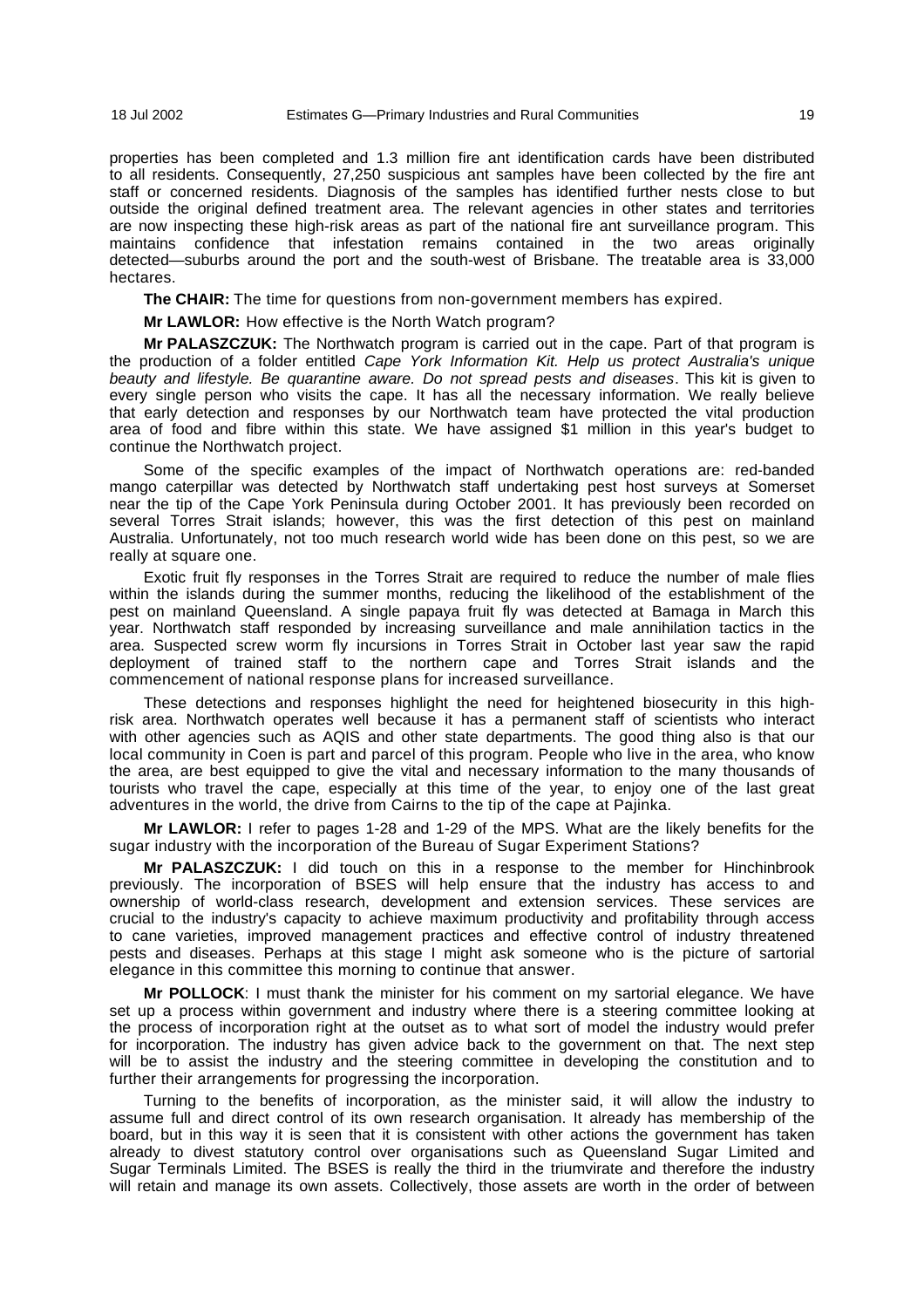\$450 million and \$500 million. So they are not insignificant assets. The industry has paid for and maintained those over a very long period of time. The government has seen it right and proper that the industry should have direct control over them.

**Mrs CROFT:** I refer to page 1-29 of the MPS. How can the DPI assist the government of East Timor in rehabilitating its agricultural sector?

**Mr PALASZCZUK:** I am sure that all members of the committee and all Queenslanders will wish the East Timorese well following the Declaration of Independence on 20 May. But we all recognise that the East Timorese economy is in a parlous state and is heavily dependent upon the agricultural sector as the basis of its economy. Donors are now trying to rebuild the devastated primary industries. I approved a mission to East Timor in March this year to identify possible projects which the DPI could undertake to assist in the rehabilitation of East Timor's agriculture, forestry and fishery sectors. That mission identified three broad areas of need and projects that the DPI could deliver within each area of need. I am currently corresponding with my ministerial counterpart in East Timor, Estanislau Da Silva, to reach agreement on which projects he would like to see DPI deliver.

Given the initial responses, these projects will probably cover the establishment of marine parks, demonstration forestry wood lots for household fuel and specialised training and policy skills for departmental staff to meet future corporate needs. The DPI's contribution will complement the programs being undertaken by other donors. John, you were one of the delegates who went to East Timor. Would you be able to enlighten the committee with some of the other aspects of your trip there?

**Mr POLLOCK:** We took a small delegation of four to East Timor in March or April of this year to do a couple of things: firstly, to assess where the government could directly offer assistance to the East Timorese; and, secondly, to build a better relationship with some of the major funding bodies, particularly the Asia Development Bank. In the four to five days we were over there we travelled extensively, met a lot of the aid agencies, met with the interim East Timorese administration, established, as the minister has already referred to, a fairly good relationship with the administration itself, and uncovered the fact that the biggest single thing was a lack of capacity within the East Timorese.

For example, at the university in Dili in East Timor, where we previously had first and secondyear students studying agriculture, they suddenly found themselves being thrust into positions as lecturers and administrators. They fairly acknowledge that they need some basic skills, such as how to layout field trials and designs, experimental techniques, and basic extension services where you are dealing with subsistence agriculture. We felt that we had some really good skills to offer in tropical agriculture. The projects that the minister referred to are the type that we will negotiate and have accepted by the East Timorese administration. The one sobering thought is that the minister up there is currently suffering from a stroke so that has caused a bit of a delay while we negotiate. We would rather wait until he gets his health back.

**Mrs CROFT:** I refer to dot point 4 on page 1-24 of the Ministerial Portfolio Statements. To what extent has the Queensland Boating and Fisheries Patrol regulated illegal fishing activities during the past year?

**Mr PALASZCZUK:** Our Queensland Boating and Fisheries Patrol conducted regular field operations throughout the state in the past year with the aim of ensuring compliance with fisheries laws. The patrol has a full-time staff complement of 130 officers and administrative staff in 25 locations throughout the state, from Port Douglas all the way to Southport. The patrol detected 2,115 fisheries offences in 2001-02. Staff conducted 4,287 inspections of commercial fishing operations, resulting in a compliance rate of 83.7 per cent based on the units inspected. This is an improvement on the compliance rate in 2000-01 of 81 per cent.

In the recreational fisheries sector 27,175 fishing units have been inspected and 58,448 persons interviewed. With a compliance rate of 94.4 per cent, this is also a small improvement on the 2000-01 figure of 94.1 per cent. The patrol also seized 101 unattended fishing nets. The patrol's activities in recent years have been assisted by a vessel monitoring system that tracks trawlers working off Queensland. The use of the Fish Watch Hotline—phone No. 1800 016116—by the public has enabled the assessment of serious complaints immediately. There have been 735 complaints received on the Fish Watch Hotline since July 2001. There was also the introduction of on-the-spot fines for certain fisheries offences. In addition, 146 Fishcare volunteers have given 1,725 hours of their time and spoken to 6,442 people since July 2001 as part of the fisheries education program. The patrol also works closely with officers of other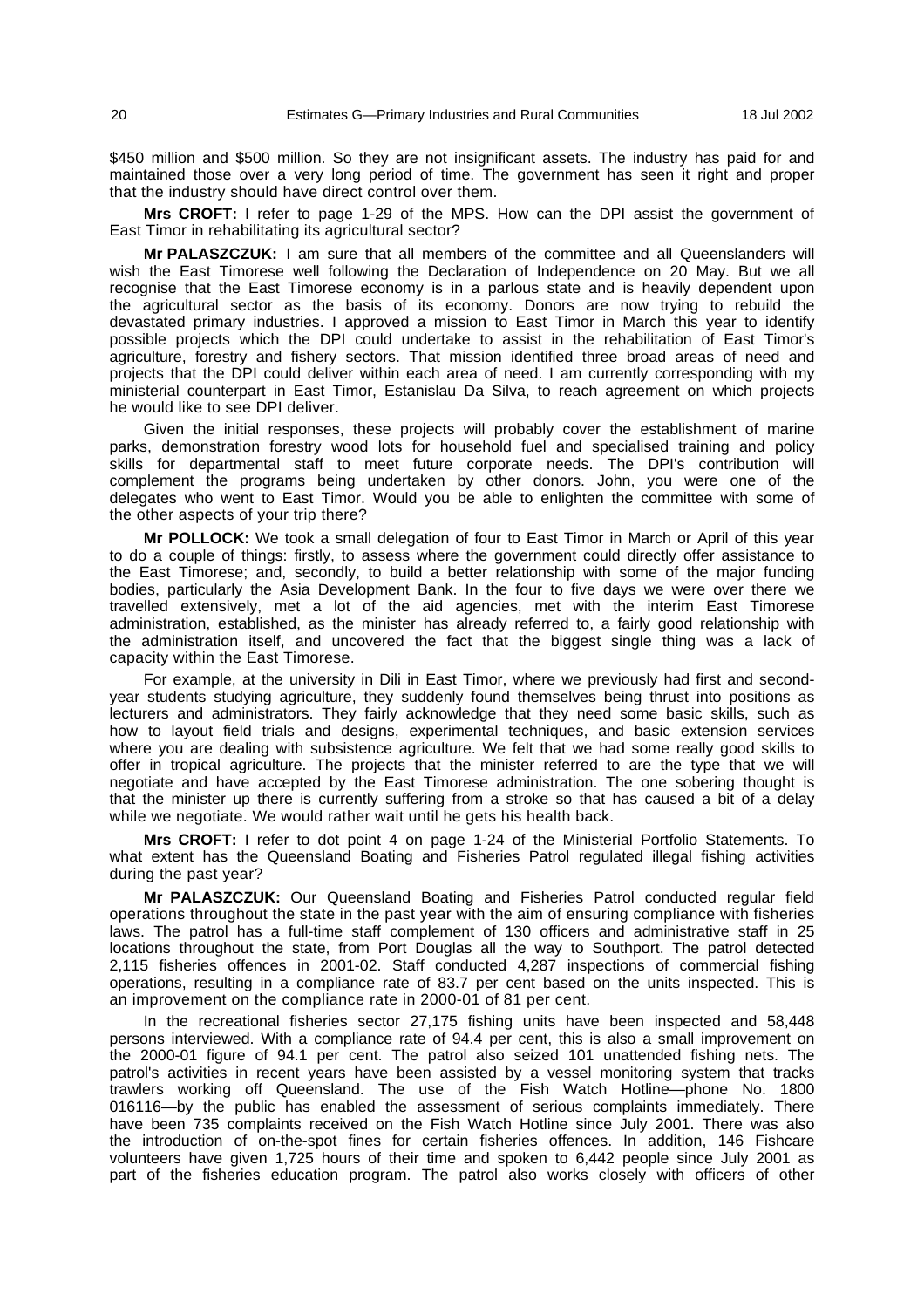agencies to protect our natural resources. For example, just recently 11 Queensland water police were trained to assist the Queensland Boating and Fisheries Patrol deal with recreational fishers and those officers will issue fisheries infringement notices for minor offences. Additionally, joint patrols with Environmental Protection Agency staff commonly occur. The Queensland Boating and Fisheries Patrol also undertakes a compliance function for Queensland Transport, the Great Barrier Reef Marine Park Authority and the Australian Fisheries Management Authority. In addition, the government has approved the replacement of the 12-metre Queensland Boating and Fisheries Patrol vessel Murchison II with another purpose-built vessel. This vessel will be almost 17 metres long and will operate in the area between the New South Wales border and Bundaberg. The purchase of this replacement patrol vessel is costing \$1,684,000.

**Ms LIDDY CLARK:** I refer to page 1-20, dot point 7. How have Queensland primary producers and wild catch fishers benefited from FarmBis and the Primary Industries Productivity Enhancement Scheme administered by the Queensland Rural Adjustment Authority?

**Mr PALASZCZUK:** Queensland signed the second FarmBis agreement with the Commonwealth in July last year. FarmBis 2 has over \$30 million available over three years to 30 June 2004. \$15 million comes from the state government and \$15 million comes from the federal government. This new allocation is a 40 per cent increase from the previous FarmBis program, which was called FarmBis 1. FarmBis provides training subsidies for primary producers, commercial wild catch fishers, macropod harvesters and rural land managers to improve their business management skills. FarmBis encourages learning that is strategic and which results in tangible business benefits.

As I previously indicated to the parliament, the government sees FarmBis as one of the most integral and important facets of our commitment to Queensland's rural constituency. Our government recognises the importance of FarmBis in increasing participants' capacity to manage change, particularly in the areas of industry adjustment, to participate more effectively in value chains, that is, the fruit and vegetable and beef sectors, manage natural resources sustainably, take full advantage of new marketing opportunities and increase self-reliance through more effective risk management practices. The good thing about FarmBis 2 is this: we have finally included the macropod industry—the kangaroo and wild game harvesters—and the commercial fishing sector in acquiring the necessary training. FarmBis plays an important role in DPI's response to all of those issues and it assists all participants, including women, youth and indigenous people, to gain skills to enable them to more effectively participate in the management of their businesses, industry organisations and regional communities.

As to the subsidies—currently, the FarmBis subsidy levels for eligible learning are 75 per cent, except for production management, which is 50 per cent if undertaken as a single learning activity. FarmBis 1 was an overwhelming success, with 22,182 participants, which was 23 per cent of the national total. Some 36 per cent were female, while the national average was 29 per cent; 22 per cent were young people, and the national average was 17 per cent. In terms of the Primary Industries Productivity Enhancement Scheme, recent changes have provided greater flexibility. It is especially pleasing to note that there has been an increase in activity under the First Start component of PIPES, with \$4.3 million being approved during the past financial year to enable 20 young Queenslanders to attain their first rural enterprise. This is an increase of \$2.8 million over the previous year.

**Ms LIDDY CLARK:** I refer to page 1-20, dot point 9. What is the DPI doing to assist women and young people to become more involved in the state's rural sector?

**Mr PALASZCZUK:** The department is really committed to encouraging and supporting women and young people in our state's rural sector. Through the work of the Women in Rural Industries Unit the department is encouraging women and young people to become more involved in rural industries, particularly in decision-making roles. We want to get away from the old style of decision making within primary industries where only 50 per cent of the participants in the industry made the decisions. We want 100 per cent participation. The unit's current programs include industry support to women's networks in primary industries, including women in dairy, and training and skills development in leadership and business management and publication. This year through the unit DPI will also sponsor 10 leading women in agriculture to attend the Third Congress of Rural Women in Spain. As minister, I currently chair a ministerial advisory committee for women in agriculture and resource management. The committee consists of industry and public sector representatives. Members report on the strategies and activities they are undertaking to encourage the greater participation of women and young people within their organisations. One youth initiative that I am pleased to highlight is a DPI research project to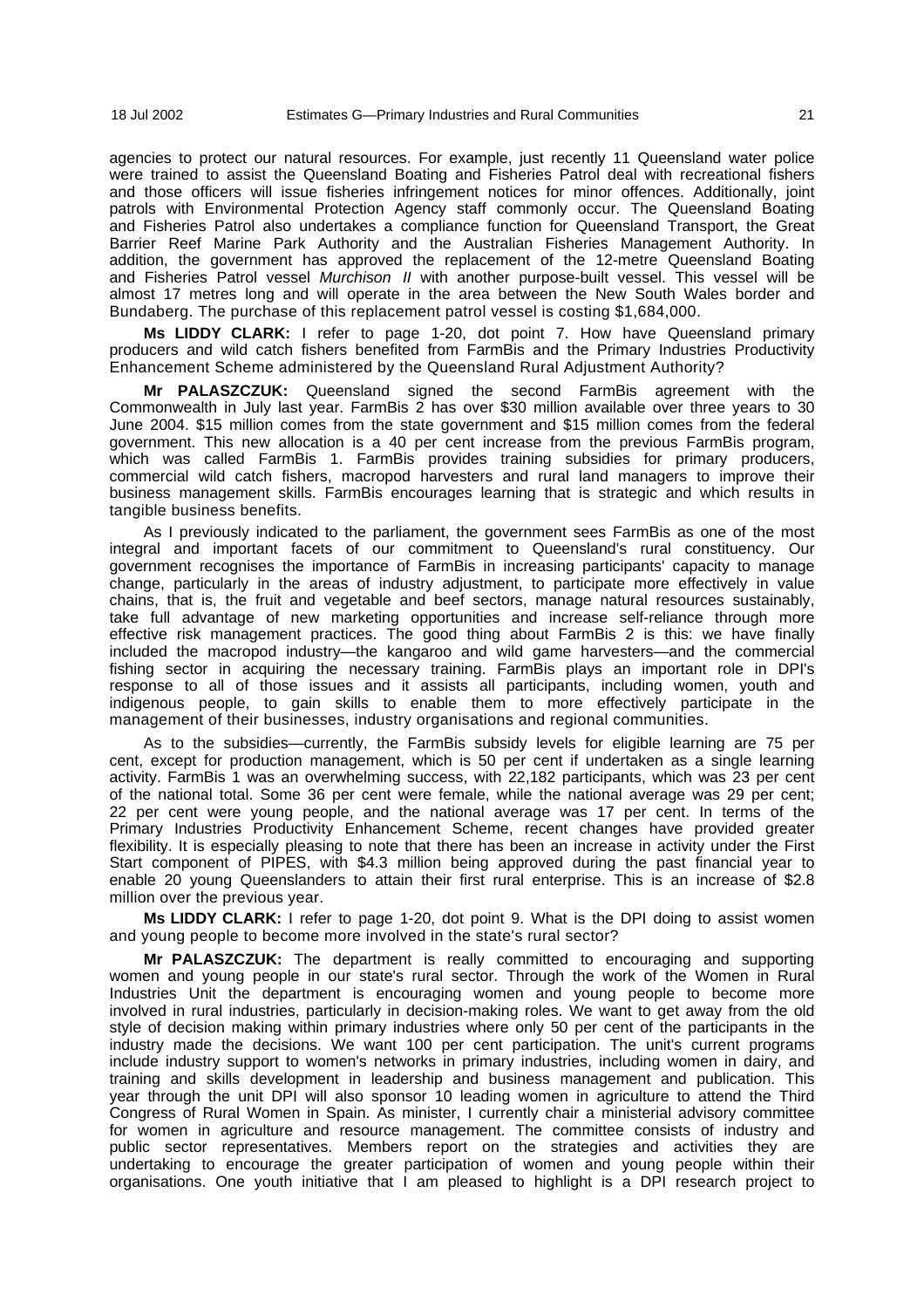scope the programs and strategies currently available to rural youth across all levels of government and industry.

In relation to my rural ministerial advisory council, we have three councils now in north, central and south-west Queensland. There is a wonderful gender mix and we have also included young people to be part of the decision making and advice given to me as minister. As minister, I feel that that council is extremely important. I am its chairperson. I am very pleased that people of the calibre of Jan Stone, the DPI officer who looks after rural communities for us in Queensland, lend such great assistance to this program. We have our own, as I said earlier, unit within the Department of Primary Industries which is out there promoting women throughout primary industries in Queensland. Within the department we believe that we have to include women, use their skills and utilise their abilities to ensure that we have a viable and better primary industries in Queensland.

**The CHAIR:** The time for government questions has expired.

**Mr BELL:** I refer to page 1-4 of the Ministerial Portfolio Statements and the reference to \$2.5 million over three years being given to support improved RSPCA infrastructure development. Would you tell me whether one of the refuges to be upgraded is the RSPCA animal refuge at north Gold Coast and whether there is any consideration to in future years extending assistance to the Animal Welfare League?

**Mr PALASZCZUK:** The honourable member is correct; there is an item within the budget whereby the DPI is continuing to support the RSPCA financially. My understanding is that there are nine RSPCA centres that will benefit from this funding. I am not too sure about the one that the member referred to. I know the one the member is referring to.

## **Mr BELL:** Staplyton.

**Mr PALASZCZUK:** The Animal Welfare League is not included in the Animal Care and Protection Act. Therefore, it is not included in the current round. But we will have a look at that in the future. The good thing is that the government has set aside \$2.5 million over the next three years to support the RSPCA in its much-needed capital works program. This government is serious about animal care and protection. The new act is a template that can be used by other jurisdictions in Australia. My understanding is that the British government is having a look at our act, because it is amending its antiquated act as well. When this legislation was passed through parliament it received unanimous support from all sides of the House. The legislation is working. The RSPCA is very pleased that the first conviction under this act for animal cruelty was carried out last week, and the fine was \$1,800. That is sending out a very strong message to people in the community that the government is serious about animal welfare.

We have the act in place. An education program will commence in the next two or three months and will be statewide. The next facet of that is to upgrade the RSPCA facilities throughout the state. The government is going to match the funding raised by RSPCA organisations to the tune of \$2.5 million to upgrade their facilities. Without a doubt the RSPCA in Queensland is more than delighted with the way things are going in Queensland. This is the best working relationship the RSPCA and animal care people have ever had with the government. As minister, I am very pleased with that achievement. We hope to continue it.

**Mr BELL:** Will you take on notice the northern Gold Coast's refuge?

# **Mr PALASZCZUK:** I will.

**Mr ROWELL:** Minister, on 18 March this year you announced that home owners who knowingly spread material infested with fire ants risk fines of up to \$75,000 under the new quarantine rules and that markets at which plants were sold, earthworks or other material that is moved would have to be inspected. These regulations came into place 12 months after fire ants were first detected in Brisbane and followed my calls some four months earlier for quarantine controls. Why did it take so long to introduce this regulation? Do you concede the long-term success of the eradication campaign may have been permanently damaged because of the absence of these necessary quarantine measures for so long?

**Mr PALASZCZUK:** This is a very important issue. I do not think too many members of the committee would understand, but the fire ant control program has been in place for a period of just over a year, maybe a year and a half. In that time, we have certainly advanced a heck of a way. In the early days we would access expertise and advice from other countries, mainly the United States, to supply us with answers. We have come so far now that we now have Americans accessing our expertise to help them in their eradication programs. To give you a more specific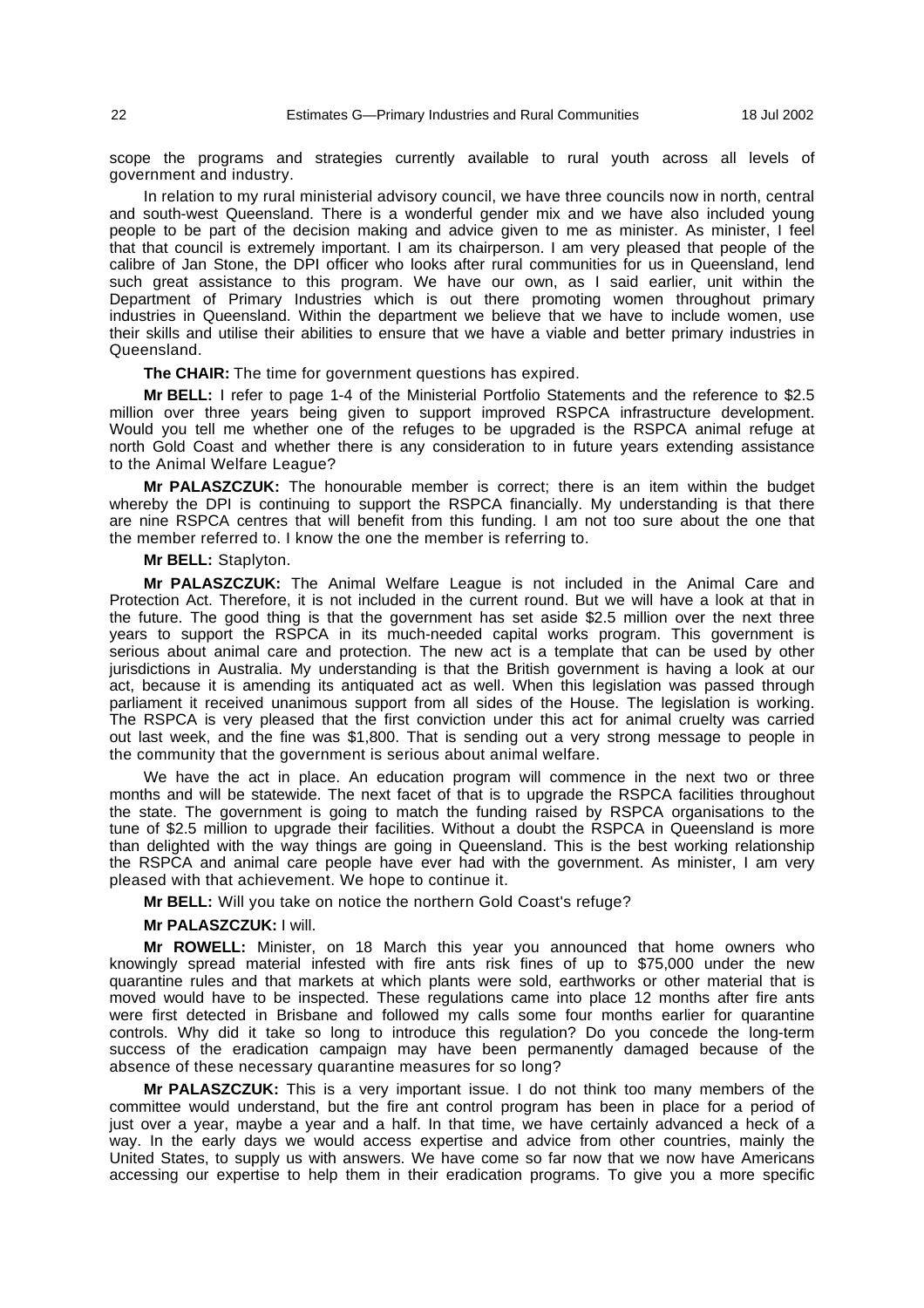answer to your question of quarantine, I will get Keith McCubbin to give you a detailed response to that.

**Mr McCUBBIN:** The difficulty we have is that we have a very complex regulatory environment in the area where fire ants occur. We have a number of industries that can shift the fire ants and virtually every person living in that area is capable of shifting the fire ants. No movement controls can work without massive public education and having the cooperation of the public. We took the view that we should hasten slowly on the introduction of the movement legislation in an effort, firstly, to get it right and, secondly, to make sure that the public was across the issues and understood the risk and the impact of fire ants if they spread.

We also had to balance the risk of spread against the impact on the individuals. It was a very difficult balancing act. The reality is that as far as we can see the main way fire ants are spread is through natural flight of the queens. Obviously as we eradicate the ants in the treatment area the possibility of spread through infested materials becomes a greater risk, and we need to look at that. Before, we had to get all the industries who moved high-risk materials up to speed with approved risk management plans. We had to identify treatment methods for fire ant infested material which we did not have. We had to look at the availability of disposal facilities for fire ant infested material before we could start, otherwise we would have lost the cooperation of the public.

**Mr ROWELL:** I just want to comment that the success of the papaya fruit fly program hinged very strongly on quarantine. It was uncomfortable. It was difficult for north Queensland, but success was brought about within two and a half years with the program because of quarantine measures. Minister, in your reply to my question on notice No. 8 regarding the \$39 million allocated for biosecurity you stated that the additional funding for foot-and-mouth disease preparedness from Treasury for 2002-03 is \$631,000 as base allocation funds plus \$950,000 equity injection. The base allocation fund forms part of the \$1.334 million additional funding component of foot-and-mouth disease funding for 2002-03. If this is the case, can you also confirm that the additional leftover \$1.65 million is total FMD funding for the budget and is being funded from Treasury?

**Mr PALASZCZUK:** I will leave that response to Kevin Dunn and I might comment if there is any spare time.

**Mr DUNN:** As I understand, the honourable member's question relates to the amount that is mentioned for foot-and-mouth disease enhancement over and above the \$631,000 and the \$950,000. The department will be continuing its ongoing base allocation of \$1.8 million that it had in 2001-02 into 2002-03 as a continuing effort for enhancement of foot-and-mouth disease. In addition to that, \$700,000 additional funding will be provided, a large part of which will be returned from revenue raised from the new policy of moving fees and charges into areas where lower priority activities are occurring and the need to move those into areas of high priority such as footand-mouth disease.

**Mr PALASZCZUK:** What this four-year funding injection means is \$2.284 million in 2002-03, which includes \$950,000 as equity injection; \$2.695 million in the year 2003-04, including \$250,000 as equity; \$4.078 million in 2004-05; and \$4.078 million in the year 2005-06. This resource will be funded by removing subsidy in specific services such as cattle tick inspection and plant health certification therefore providing direct revenue and through reallocation of inspector resources when third party providers are available to deliver these services.

**Mr ROWELL:** Question on notice No. 8 relates to Treasury's total contribution to the \$39 million biosecurity program, but your answer only refers to the allocation of funds to preparing the foot-and-mouth disease program. Can you detail the entire funding for the biosecurity program? What proportion of the expenditure is being funded from Treasury? What proportion is being reallocated and from which existing departmental outputs or programs?

**Mr PALASZCZUK:** As you would realise, times change. Government priorities change. Industry priorities change. With regard to biosecurity, biosecurity has become the No. 1 priority for this government. That is why the government has allocated \$39 million towards biosecurity. Some of that money is coming from shifts from within the department, and that is only normal. Programs have a life span of, say, three years. When those programs end, that is the end of that funding. There are other programs that are treated as low priorities and the money from those programs can be shifted to higher priority areas. That is what has happened with the biosecurity area.

If I can give you an example from the answer to your question on notice—that table provided a complete breakdown of the \$39 million budget for this coming year; that is, 2002-03. It showed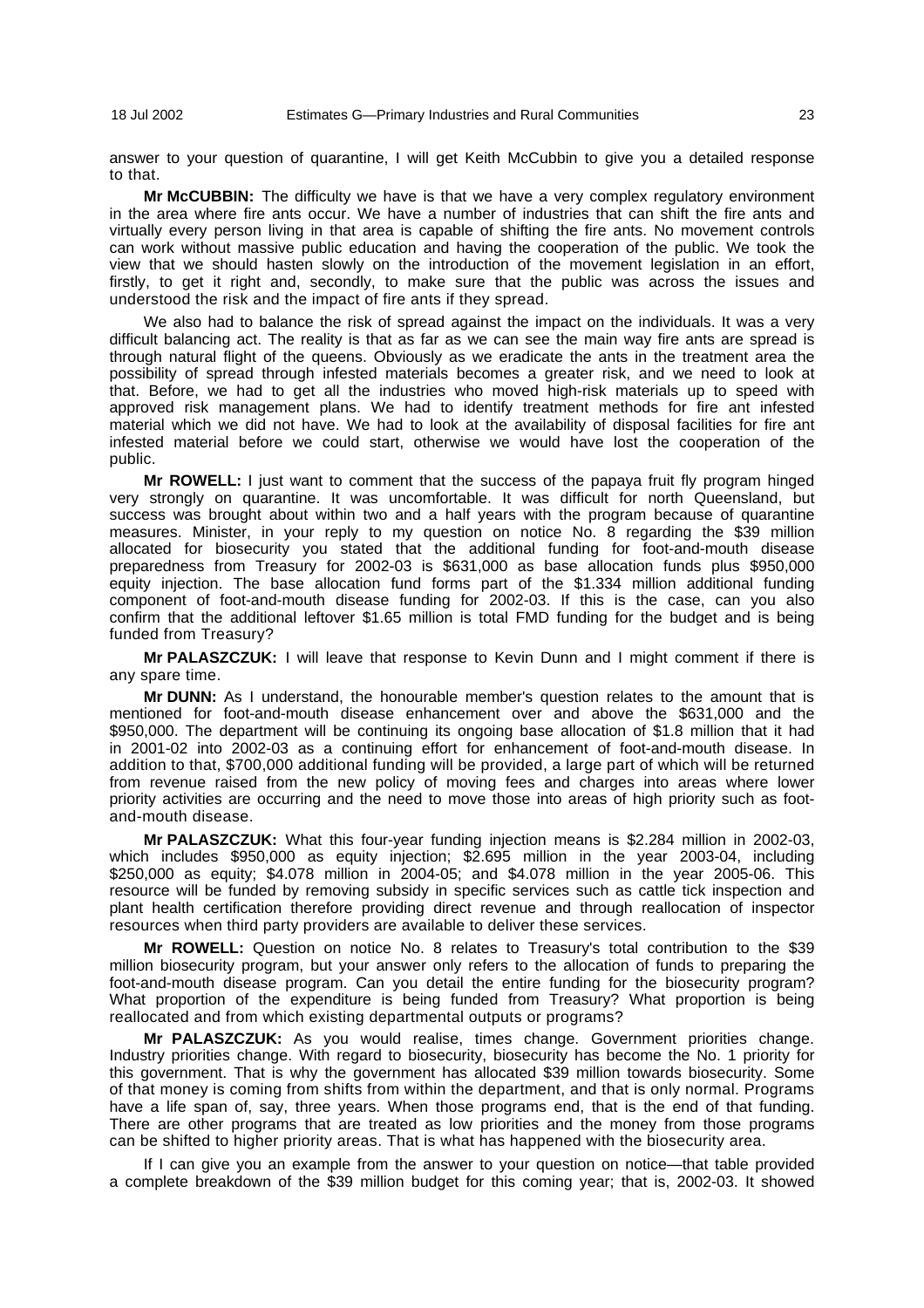emergency response preparedness of \$3,231,000; animal health response of \$21,850,000; plant health response of \$3,880,000; animal health surveillance of \$8,588,000; and plant health surveillance of \$1,503,000. That gives us a total for biosecurity activities of \$39 ,052,000. The additional funding for FMD preparedness activities were included in those figures that you received in the answer to question on notice No. 8. Details of funding were also provided for you for FMD preparedness in the 2002-03 to 2005-06 financial years. They basically have base allocations for 2002 all the way through to 2005-06. It also gives you the additional funding, which for this forthcoming year is \$1,334,000; the next year, \$2,445,000; the following year, \$4,078,000; and the following year, \$4,078,000. The answer says that the total additional equity funding for FMD preparedness of \$1.1 million over two years is not included in the table above.

**Mr ROWELL:** In reply to my question on notice No. 3 regarding vacancies within the department you have only provided a figure of 98 vacancies that are in the process of being filled. How many vacancies currently exist in your department? Are all these vacancies being advertised? Can you give me a breakdown of how long they have been vacant, or perhaps you could take that on notice if you cannot provide it straightaway?

**Mr PALASZCZUK:** The good news to come out of this budget is this: there is a \$15.3 million increased allocation to the budget for the Department of Primary Industries. Taking out the fire ant team, staff numbers in the Department of Primary Industries have increased by around about 130 over the previous year. This is great news for our primary industries sector. What is even better for the primary industries sector is that most of those new jobs within the Department of Primary Industries are in rural and regional Queensland away from the city. That is great news. When it comes to the issue of staff vacancies, I do not have those figures at the top of my head. Maybe John Skinner will be able to comment on that.

**Mr SKINNER:** I can probably add a bit more to that. The position in relation to staff numbers is outlined in the MPS documents. For some years now with vacancies we have moved away from a system based on establishment. The system now very much is in fact based on full-time equivalents. In the past often you had an establishment which you could fill up or there were caps on that establishment. The process has moved on to being very much budget based in terms of capacity and employee expenses and that very much determines staff numbers. It would not be a meaningful comparison to compare establishment, because in the past we often had positions that might have been there from previous groups that perhaps left the department to other departments or whatever. Establishment was traditionally a process often used by, for example, Public Service boards to regulate the Public Service in terms of numbers. It is now very much based on a full-time equivalent basis. So the true measure of comparing is to really compare staff numbers rather than make comparisons with establishment positions, which may or may not have existed. I think in the answer to that question we have outlined the current vacancies which are currently being processed in the department.

**Mr PALASZCZUK:** But the good news is that staff numbers are up.

**Mr ROWELL:** The output statement for fisheries on page 1-26 reveals that the aquaculture industry grew at a percentage of total gross value of production by only 1.5 per cent compared to a target of 10 per cent for the 2001-02 year. Note 6 states that this was due to the failure to meet demand for prawn brood stock in 2001 that resulted in reduced growth in the aquaculture of prawn species and reduced growth in the industry as a whole. Why was this demand not met? Did other factors, such as impractical government requirements, play a part in the failure to meet this target?

**Mr PALASZCZUK:** I will let Peter Neville respond to that. I will make a few comments on that later, because I have a few things to say about the federal government on this issue.

**Mr NEVILLE:** The statement is correct. The major issue that led to a lower growth than what we thought was the availability of brood stock. The problem with the aquaculture industry is that when it wants brood stock the brood stock are not generally there in a seasonal sense. That is all about being slightly out of cycle with markets overseas in terms of supply, as well.

There are two other issues that impact on why the brood stock were not there. One was a seasonal issue. The other is that the Great Barrier Reef Marine Park Authority has recently been looking at a tighter permit system. Conditions attach to those permits whereby they will allow trawlers to go into certain inshore areas to collect brood stock. Members may be aware that the Commonwealth government also closed off one of the brood stock collecting areas in Mission Beach. Although that will be opened, it will only be opened under certain conditions. One of those conditions is that any of the brood stock taken is not to be exported. Now, that is something which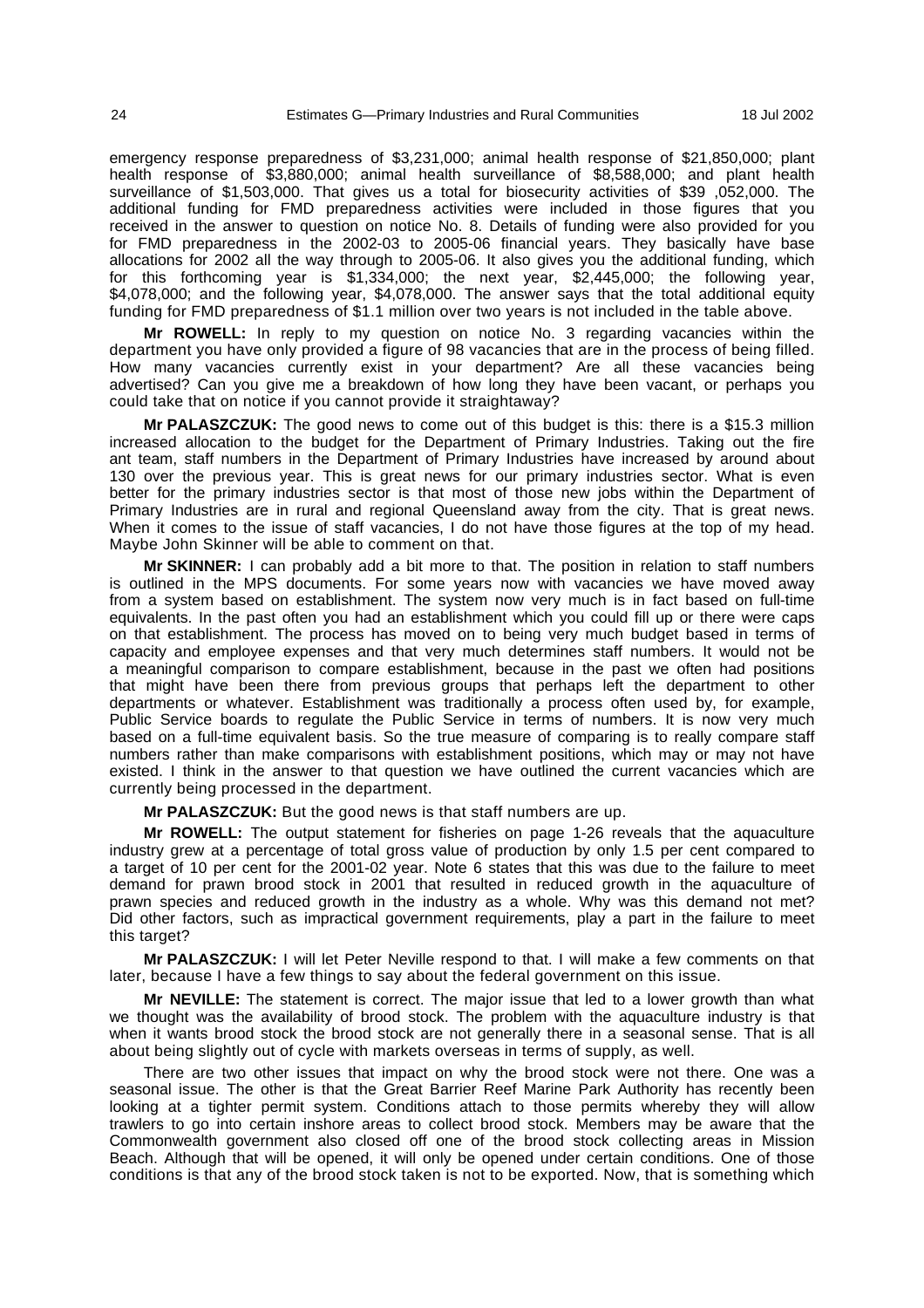the Queensland industry has not faced before, because as well as supplying brood stock to the domestic industry the brood stock collecting industry also exports it, and there is a valuable export market in South-East Asia for these brood stock prawns.

So it is a combination, I think, of some interference by government, overseas market demand and prices. Obviously people who are catching this are going to send it to the market of highest return. In some cases, that market of highest return might be overseas, which means that unless the domestic industry meets that price they are not going to get the quantities of brood stock that they were getting before. So there is a range of factors involved.

**Mr ROWELL:** The Mission Beach situation would not have affected this last financial year, either.

**Mr NEVILLE:** No, the Mission Beach situation has just recently come in. It will affect the coming season. That is why industry is equally worried about brood stock in the current season.

**Mr PALASZCZUK:** But at the end of the day you always have to point the finger at GBRMPA, because they are the ones who always are trying to stall applications for aquaculture and aquaculture developments to the extent where people are just throwing up their hands and walking away. That is the situation we have now. Fisheries and the EPA are out there trying to assist people; but unfortunately, through the federal government, conditions are being imposed upon these proponents to such a degree that they just cannot get anywhere.

**The CHAIR:** The time for questioning by non-government members has expired. I now call on the member for Southport.

**Mr LAWLOR:** Minister, I refer to page 1-20 dot point 2 of the MPS. How would you rate the success of the DPI call centre and other initiatives to provide information about primary industries and the work of the DPI?

**Mr PALASZCZUK:** The department has allocated around \$800,000 towards the department's call centre for this year. The DPI call centre is the first point of contact for people with the department, and thank goodness it is a human voice. The information officers are fully trained in all aspects of the department, so their knowledge is very extensive. In the case of emergent situations such as fire ants and anthrax, officers are briefed in depth and help format a plan of action as they are knowledgeable from past experience of the questions clients will ask and information that clients will request.

The DPI call centre maintains an up-to-date information system that includes prime notes, Infopest, library catalogues and Internet to provide accurate information to our clients. The 13 25 23 number has proved very popular with our clients, with it recently receiving its 500,000th call. I was very fortunate, as the minister, to take that call. What I would like to do now is introduce Jan Stone, who is executive director of our RIB section and rural communities to continue the answer.

**Ms STONE:** As the minister has just stated, the DPI call centre received its 500,000th call in recent times. We were very proud of that fact because it is well recognised as one of the quality call centres in government and, in fact, has been used as a benchmark for some of the work that has been done with the Access Queensland initiative and the integrated call centre process that has been put in place there. The DPI call centre uses a productivity and quality management system to ensure that the call centre continues to provide an excellent level of service to our clients. I think the fact that the Access Queensland initiative has built on that is to our credit.

The Rural E-Reference Centre, which was launched last year to improve rural Queenslanders' access to full text information, is also part of the other initiatives that we provide in terms of providing information. This service has also been an outstanding success. The Rural E-Reference Centre also includes information on health issues, provides access to 160 full-text health journals, 20 health research books and pharmacopoeia. In addition, there are dictionaries, encyclopedias, reference tools, search engines and selected interlinks. I think that is a very valuable service to all Queenslanders.

**Mr LAWLOR:** Minister, I refer to page 1-3 dot point 7 of the MPS. How is the DPI supporting the development of the Cape York Fishing Company?

**Mr PALASZCZUK:** This is one of the good news stories to come out of the estimates committee meeting today. Our government has committed \$2.5 million through the department to purchase fishing licences to help establish an indigenous commercial fishing company in Cape York. The fishing licence will be purchased on the open market from existing operators and provided to the Cape York Fishing Company. The company will be established along strict guidelines designed to ensure a representative and accountable structure and enhance its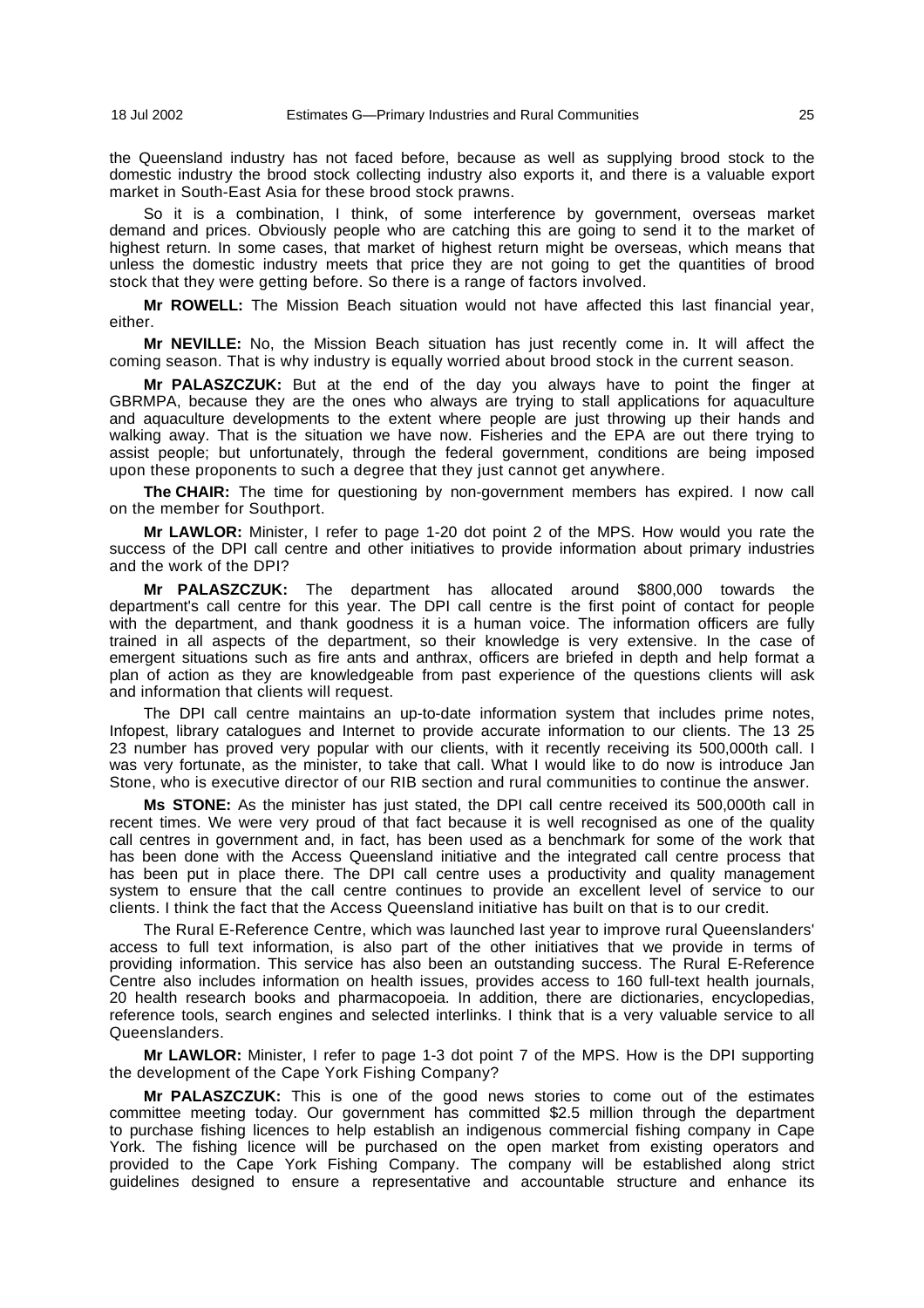prospects for commercial success. The purchase of existing licences will ensure that there is no increase in the amount of fishing pressure as a result of this initiative. The company will operate in a number of Queensland managed fisheries and will provide sustainable employment, training and revenue benefits to the indigenous communities of Cape York. Sixteen indigenous communities will hold equal shares in the company through a special trust established by the Cape York Land Council for that purpose. This will greatly enhance their economic and social position and will provide in the longer term career opportunities in other fishing related business ventures. The establishment of the company is in response to a proposal by the Cape York Land Council and complements the government's response to the Fitzgerald Cape York Justice Study.

At this point I pay tribute to our Director-General, Dr Warren Hoey, and our Deputy Director-General, Mr Terry Johnston, for the zeal with which they have approached this topic. Without their commitment in the delicate negotiations that they have had to undertake with the Cape York Fishing Company I do not believe that this project would have got off the ground, but it is off the ground. We have great agreement, and we are having wonderful support from the indigenous communities in Cape York. I believe this venture is going to be one of the success stories in the coming years, because this is just the beginning of a company that I believe will grow and grow and grow. I am so pleased that I am part of a government that has been able to achieve getting this project off the ground.

**Mr LAWLOR:** Minister, I refer to page 1-29 dot point 9 of the MPS. You have already mentioned the fisheries projects. What has the DPI been doing to progress viable agriculture, forestry and fisheries projects to improve the economic wellbeing of indigenous communities?

**Mr PALASZCZUK:** I honestly believe that when we talk about indigenous communities in Cape York we talk about the Department of Primary Industries, because as per usual this department is the first point of contact with people on the ground. I mentioned previously the wonderful support we are having from the local community in the Coen area with our Northwatch program. We are doing similar things in other areas which I will detail to the committee now.

In Cape York officers of the department are working in partnership with government and 15 indigenous communities. They are doing the following projects: the salvage of timber from the Comalco mining leases to support a range of forest industries; a potential for the establishment of a sandalwood plantation; developing a Cape York cattle strategy; developing an Aboriginal fisheries liaison program; integration of mangrove silviculture and mud crab aquaculture systems; a small-scale sawmilling operation at Injinoo; and plantation forestry and management training. Throughout Queensland officers of the department are working with indigenous communities and the private sector to identify opportunities for indigenous communities to cultivate bush tucker for commercial consumption. Coles-Myer has indicated an interest in getting involved and is keen to involve indigenous communities in this project. I just advise the committee to watch this space.

In north-west Queensland officers of the department have been working with the Bana Mindilji community to improve their cattle herd and to increase the management capacity of their corporation. A significant outcome will be the employment opportunities for both a full-time resident manager and several others at times of cattle handling, fencing and fire management.

Another issue about which I want to briefly inform the committee is that our export division within the Department of Primary Industries took a number of indigenous people on a trade mission into South-East Asia. Their presence really enhanced the trade mission, and they came back with great success. We really have to thank Eddie Gilbert from the Department of Primary Industries and Roger Kaus for organising that. This is the first of a number of trade delegations of that nature that I believe the department will be involved in. So thanks to all those people for what they have done. We have also opened a new QGAP office at Yarrabah which provides 400 government services in one central location at Yarrabah. That has been very greatly received by the local community there. Together with Warren Pitt I was very pleased to open that facility just six weeks ago.

**Mrs CROFT:** Minister, I refer to page 1-8 dot point 6 of the Ministerial Portfolio Statements. How will the new aquaculture and stock enhancement facility in Cairns contribute to the development of the aquaculture industry in Queensland?

**Mr PALASZCZUK:** This is a new \$7 million state-of-the-art facility at the Northern Fisheries Centre, which will now become the northern focal point for the development of aquaculture technologies for high-value tropical marine species. I would recommend to all members of the committee to take the time out and, when next you are in Cairns, visit this centre, because you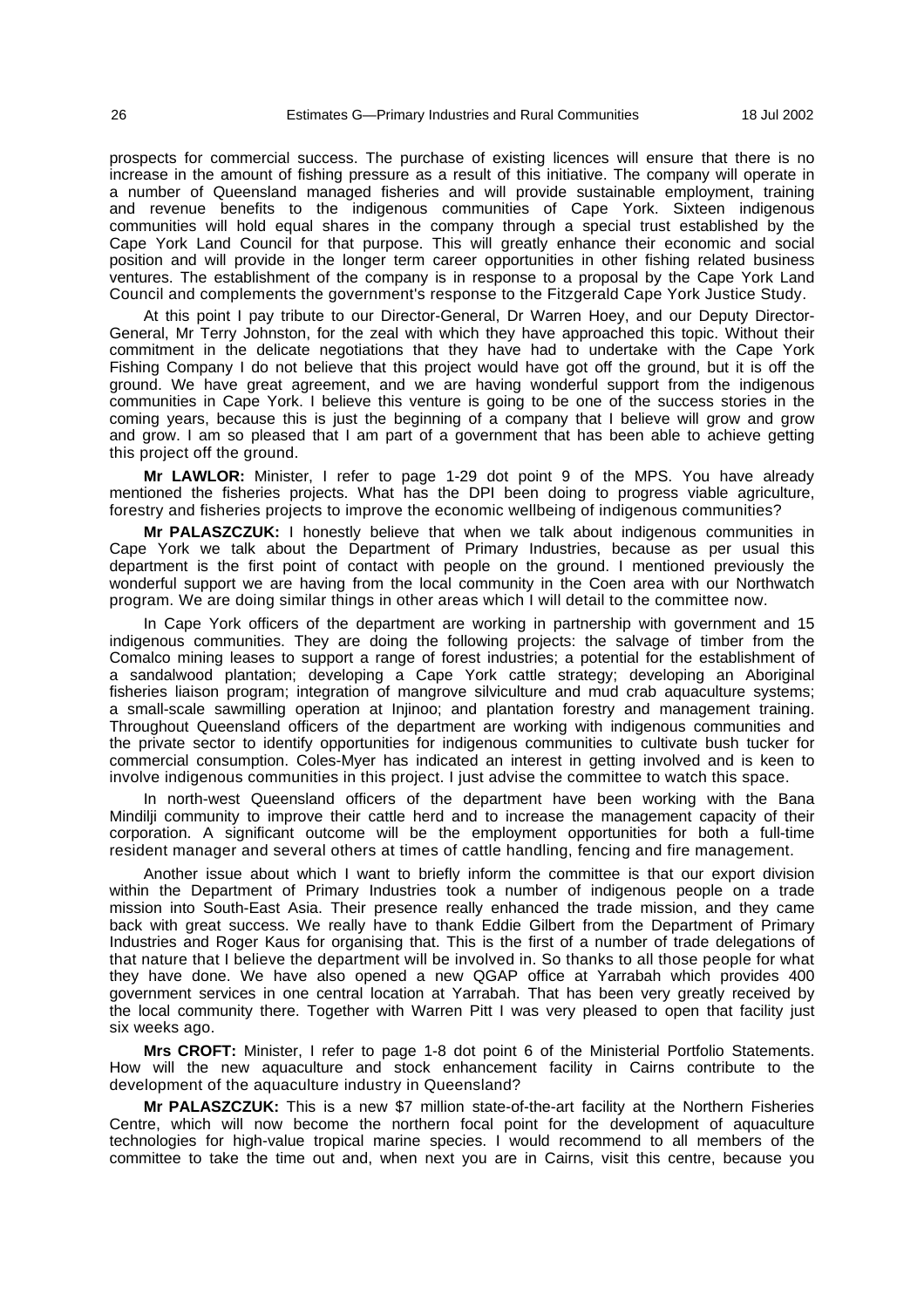will be amazed at the extent of the great work that is being done there. Much of that work is groundbreaking research in aquaculture.

The species being developed at this centre include reef fish and lobsters. There is also the production of barramundi and mangrove Jack fingerlings for the enhancement of recreational fishers. In addition to this facility, the department, through the Agency for Food and Fibre Sciences, has invested \$4.8 million in the year 2001-02 to innovate aquaculture research and will continue this funding into the future. This facility and the department's research capability will further enhance DPI's reputation as a world-class research, development and extension agency and enable it to attract substantial funding from national and international agencies.

Another centre which is closer to Brisbane is the Bribie Island research centre. It is also doing pioneering work in aquaculture. I also recommend it as a place for any new member of parliament to visit. If they do, they will be amazed at some of the great work being conducted there. Of course, as the member for Broadwater has a number of aquaculture developments in her electorate and on the fringes of her electorate, it would be beneficial for her to visit the Bribie Island aquaculture centre to see what is going on.

The Queensland Fisheries Service also provides comprehensive extension, policy, regulatory and disease management services to the Queensland aquaculture industry. It also runs the Queensland Aquaculture Development Advisory Committee, a forum where industry leaders can raise and discuss issues important to the management and development of their industry with key government agencies. It also provides significant support to the Queensland Aquaculture Industries Federation, which is the new peak aquaculture industry representative body of the state.

**Mrs CROFT:** Thank you, Minister. I will take you up on that offer. I will make sure I visit there soon. I refer to dot point 5 on page 1-8 of the Ministerial Portfolio Statements. Minister, how will the department's new research vessel assist in investigating the sustainability of our fisheries?

**Mr PALASZCZUK:** Are you referring to the new vessel I mentioned earlier?

**Mrs CROFT:** That is correct.

**Mr PALASZCZUK:** The need for research into wild fishery stocks is increasing as the department's industry clients continue to identify assessment and monitoring of coastal fishery stocks as critical issues. Research into wild fish stocks requires scientists to access the research. The department is currently replacing its 20-year-old vessel with a new research vessel. The old vessel is called the Warrego. The new vessel will improve stability, deck space and accommodation. It will also enhance its capability to undertake research into our coastal fisheries.

I will outline a development that I think will really interest all honourable members on the committee. The department has devised a process that is referred to as fishing for DNA. This is probably a world first. It is one of the processes used to identify the fish stock that is available in the wild. You have a soft metal hook with a little swab, go fishing in your normal manner with some bait, release the line, sit back and relax and wait for a bite. Then once you get the nibble you catch the fish. The good thing is that once the fish is hooked the hook unwinds, straightens out, comes out, takes a swab from the mouth of the fish and comes up into the boat. And there you have your DNA sample with absolutely nothing happening to the fish except the fish swallowing a bit of bait. That is a better system than tagging fish, which is quite cruel at times and not 100 per cent effective.

We have to congratulate the scientists who are working in our fisheries section of the Agency for Food and Fibre Sciences for coming up with that very innovative process. I sure hope they write some research papers on this and have them published, because I believe there will be great worldwide acceptance of what they have done.

**Mrs CROFT:** I refer to paragraph 7 on page 1-49 of the Ministerial Portfolio Statements. What significant results has the department achieved through its scientific research and development programs to benefit Queensland's timber industry?

**Mr PALASZCZUK:** We have a cutting edge clonal forestry program for plantation of exotic pine hybrids developed by the Queensland Forestry Research Institute, which is part of the department's Agency for Food and Fibre Sciences. This is an important development which will enable the state plantation grower DPI Forestry to deliver a more competitive and higher quality product to the marketplace whilst improving the long-term profitability of its exotic pine plantation.

I visited this pine plantation. It is probably a world first. When you look down the rows of trees you see that every single tree is identical. More importantly, it has great importance to the timber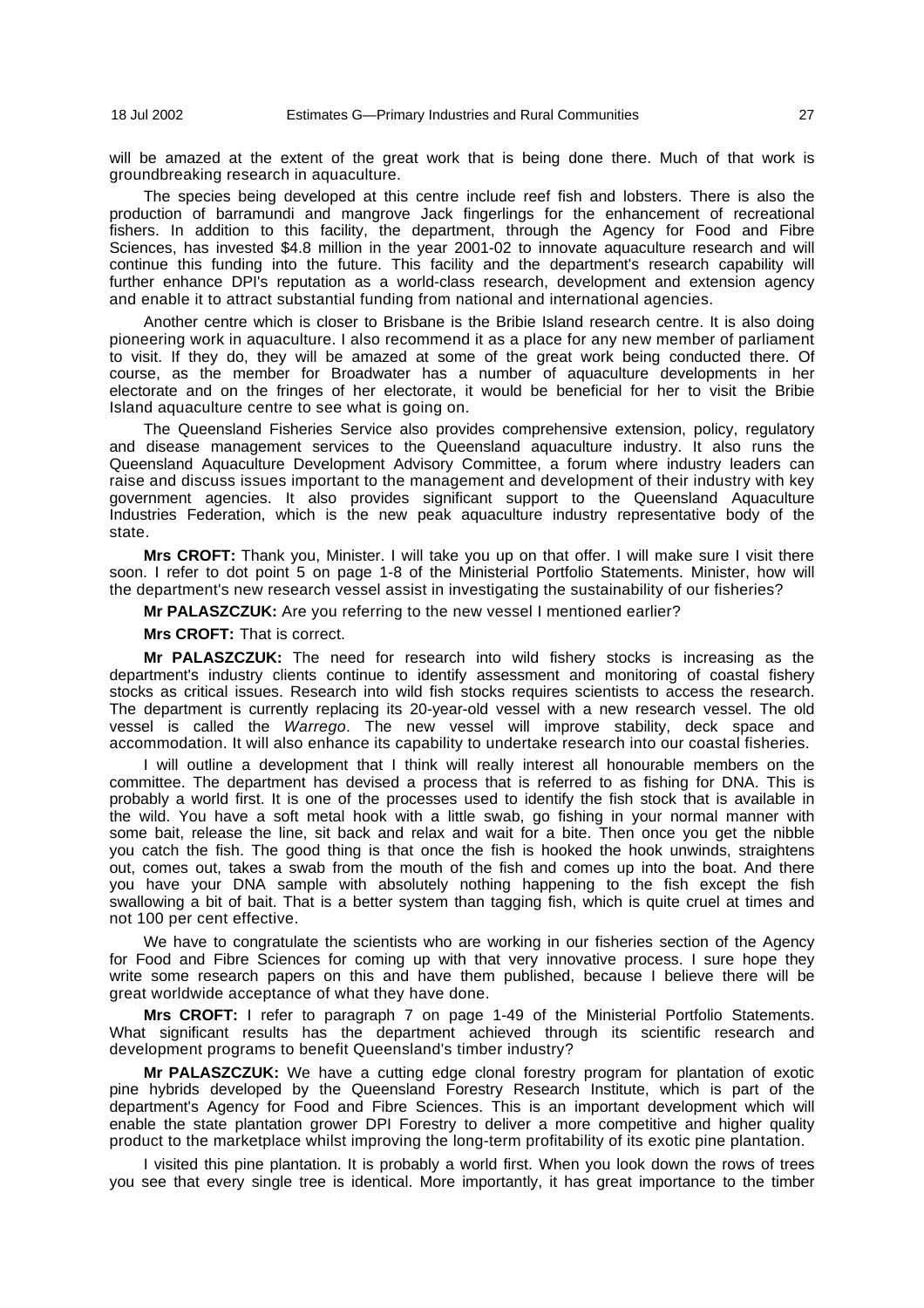industry because it will assist in cutting costs, especially in harvesting. On that point I will ask Ron Beck, who is our executive director of Forestry, to continue the answer.

**Mr BECK:** As the minister knows, I am always very proud to talk about the fine achievements of DPI, particularly the forestry unit within that. This is indeed a significant achievement, and a significant achievement on the world stage, not only in terms of the R&D component—the Queensland Forestry Research Institute within AFFS has done a sterling job in working with DPI Forestry—but also in terms of operationalising that R&D. The most significant part of the R&D is to actually deliver outcomes which will benefit not only us but also the industry and the community.

It essentially gives us the ability to produce designer trees—trees which have specific growth characteristics and wood quality characteristics which can enhance the value along the chain enormously, not only for us as a grower but also for the industry as processors. We have coupled that with a nursery propagation capacity, where we can produce in excess of three million clones a year. We are currently once again in partnership with AFFS' QFRI, looking at micropropagation techniques which will allow us to more efficiently and effectively deliver an even larger number of clones.

**The CHAIR:** The time for questions from government members has expired.

**Mr HOBBS:** I refer to the rural community development output. It is apparently charged with the responsibility of enabling rural Queenslanders to participate in community engagement processes, ensuring informed government decision making on major challenges facing rural communities. As Minister for Rural Communities you are also obliged to provide advice on any cabinet submission relating to rural communities. Why did your department not consult the communities of south-west Queensland regarding your government's now very public plan to close Cubbie Station? What advice did you provide to cabinet on this proposal?

**Mr PALASZCZUK:** I would have thought that the member, who was a member of cabinet, would realise that there is a confidentiality clause and an oath a member swears not to divulge what happens in cabinet. Having said that, if the honourable member wants to talk about the issue of the Cubbie Station—

**Mr HOBBS:** And consultation.

**Mr PALASZCZUK:** The Premier is holding meetings on 2 August to address these issues. The honourable member should know, being a former Minister for Natural Resources, that questions on all issues relating to water should be directed to the Department of Natural Resources.

**Mr HOBBS:** Minister, it is your responsibility to support rural communities. Did you—

**Mr PALASZCZUK:** Is this your second question?

**Mr HOBBS:** Did you in fact—

**The CHAIR:** Order, member for Warrego. I am treating this as a second question. I said that we have only a short time remaining and that one question would be asked by a government member and one question would be asked by a non-government member. You have asked your question. I now call on the member for Clayfield.

**Ms LIDDY CLARK:** I refer to dot point 12 on page 1-30 of the MPS. What is the DPI doing to assist the development of a strategy for the future of rural south-east Queensland?

**Mr PALASZCZUK:** My answer stays the same for the first question as for the second question asked by the member for Warrego.

**Mr HOBBS:** Thank you.

**Mr PALASZCZUK:** SEQ 2021, the Rural Futures project, is developing a strategy to ensure the continued viability and sustainability of agriculture and rural communities in south-east Queensland, which are the 18 shires bounded by Noosa, Toowoomba and also the New South Wales border. The Rural Futures project is a component of the SEQ 2021 regional planning process. DPI, the South East Queensland Regional Organisation of Councils and the federal government are jointly funding this project. DPI is the lead state government agency for the strategy development.

The project has been under way for 18 months, involving the majority of the 18 local government groups in south-east Queensland, at least eight state government departments, seven industry organisations and numerous community groups, including youth, environment and education. I am quite sure that Craig Mathisen, who is very involved in this process, would like to give you a more detailed response to your question.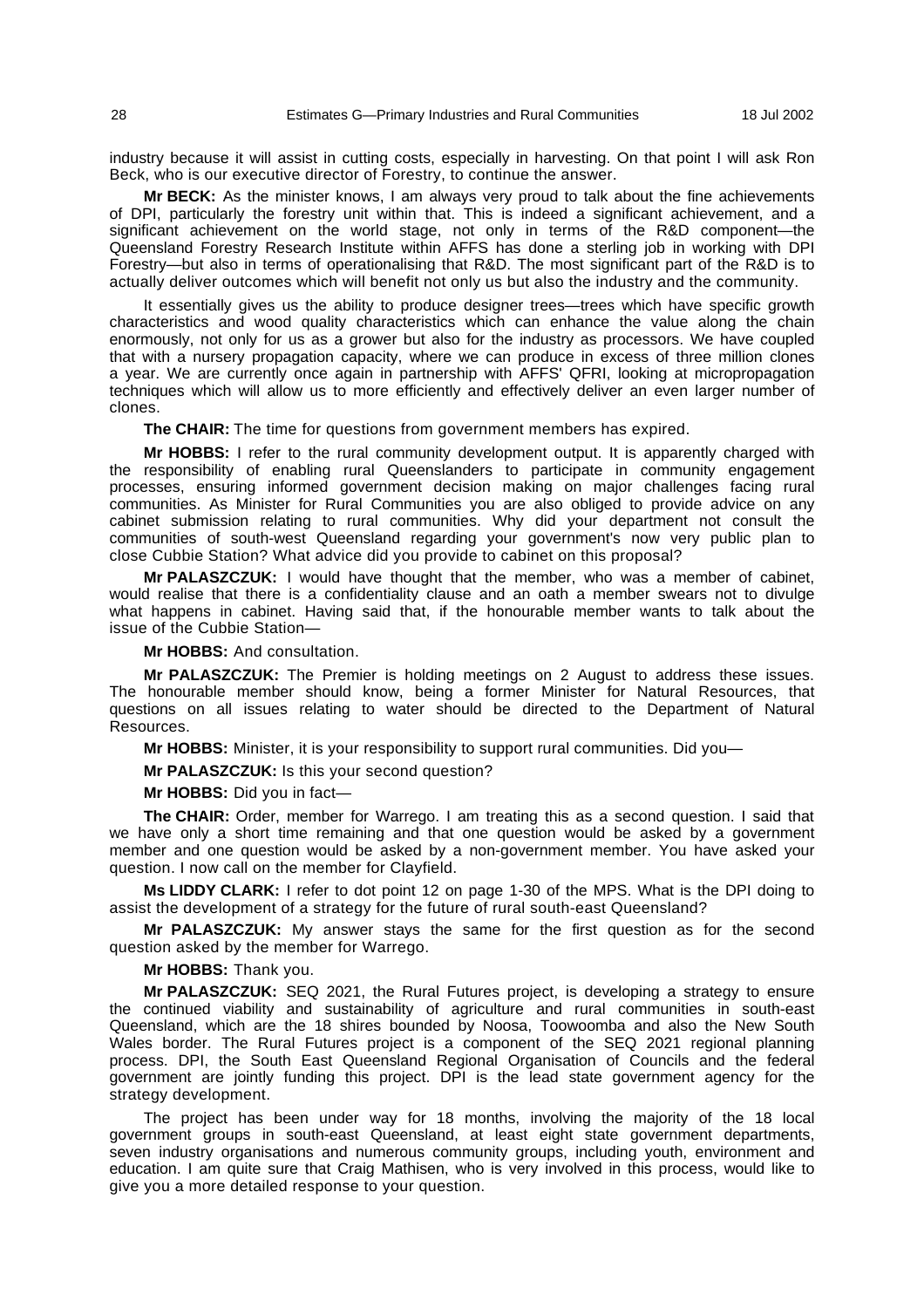**Mr MATHISEN:** The Rural Futures project is nearing its completion. The draft strategy is currently in the consultation phase. It is available widely on the Internet through the DPI web site. It is also available in hard copy. Local governments throughout south-east Queensland are actively participating in both distributing information and gaining feedback. There has been incredible widespread support throughout the whole community for this whole strategy because it outlines a framework for moving forward for the whole Rural Futures.

**The CHAIR:** Minister, the time allocated for the consideration of the estimates of expenditure in the areas of primary industries and rural communities has expired. On behalf of the committee I thank you and your departmental officers for your attendance here today. I also remind people that the transcript of the hearing will be made available on the parliamentary web site within approximately two hours. Thank you, Minister. The hearing will resume at 1.30 p.m. with the Minister for Tourism and Racing and Minister for Fair Trading.

Sitting suspended from 12.13 p.m. to 1.30 p.m.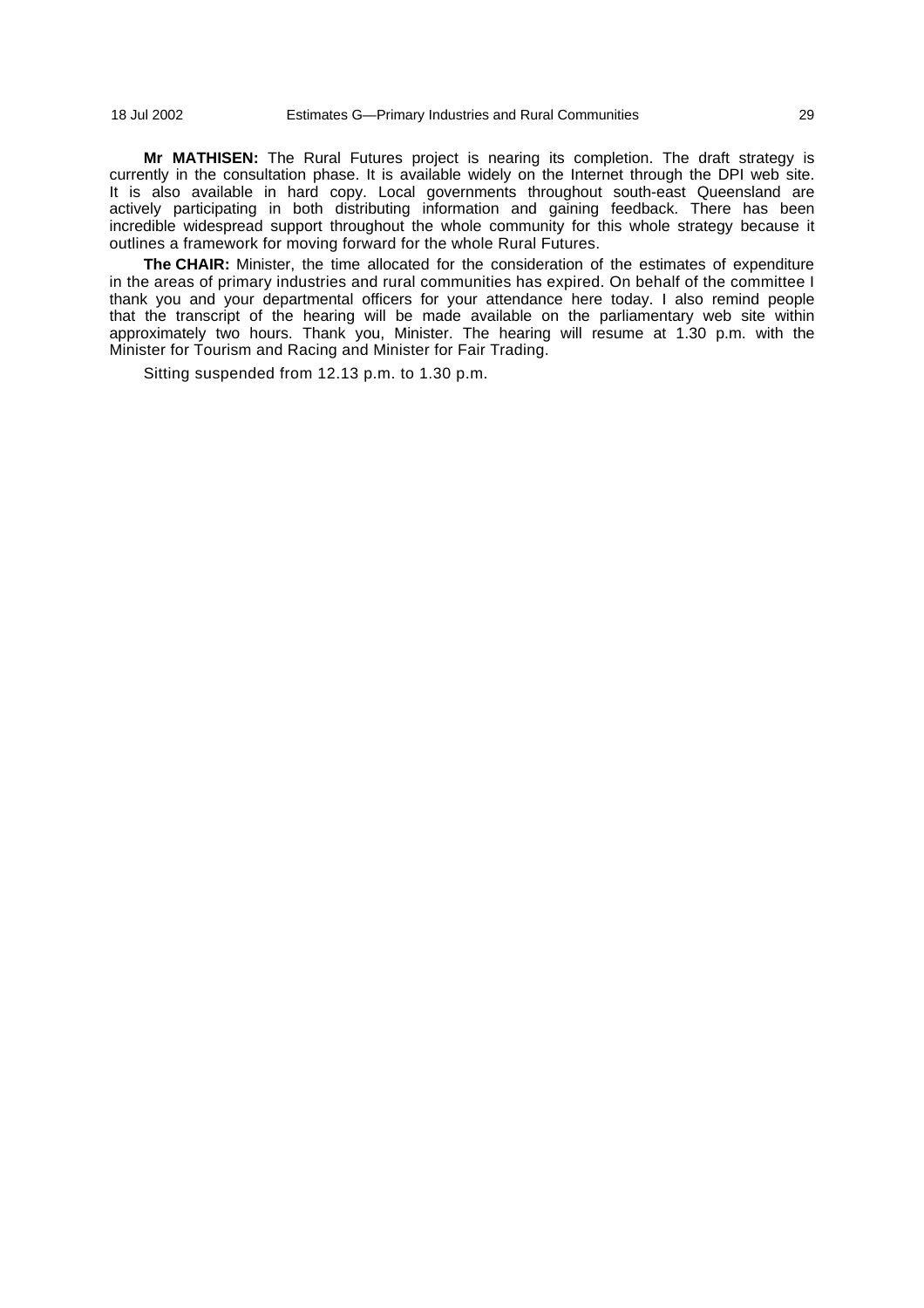## **IN ATTENDANCE**

Hon. M. Rose, Minister for Tourism and Racing and Minister for Fair Trading

## **Department of Tourism, Racing and Fair Trading**

Mr D. Williams, Director-General Mr M. Miller, Commissioner for Fair Trading Mr M. Tolhurst, Executive Director, Liquor Licensing Mr B. Mason, Executive Director, Racing Mr I. Warren, Director, Finance and Administration Ms K. Pulsford, Director, Strategic Evaluation and Review Ms L. Dickens, Manager, Corporate Development and Communication

 $\overline{a}$ 

## **Tourism Queensland**

Mr S. Gregg, Chief Executive Officer

**The CHAIR:** The hearing of Estimates Committee G is now resumed. The next item for consideration is the proposed expenditure for the Minister for Tourism and Racing and Minister for Fair Trading. The time allocated is three hours. The portfolio areas will be considered in the following order: Racing, where we have allocated 45 minutes; Fair Trading, 45 minutes; Tourism, one hour; and Liquor Services, 30 minutes. That was agreed by the committee.

I remind members of the committee and the minister that the time limits for questions is one minute and answers are to be no longer than three minutes. A single chime will give a 15-second warning and a double chime will sound at the end of each of these time limits. An extension of time may be given with the consent of the questioner. A double chime will also sound two minutes after an extension of time has been given.

The sessional orders require that at least half the time available for questions and answers is to be allocated to non-government members and any time expended when the committee deliberates in private is to be equally apportioned between government and non-government members. I ask departmental officers to identify themselves when they first come forward to answer a question if the minister refers a question to them so that Hansard can record their name. I ask also that mobile phones and pagers be switched off or put into silent alert.

In accordance with the sessional orders, the committee has resolved that the minister be permitted to make an opening statement of five minutes. I now declare the proposed expenditure for the Department of Tourism, Racing and Fair Trading to be open for examination. The question before the chair is—

That the proposed expenditure be agreed to.

Minister, would you like to make a brief introductory statement? The committee asks that you limit that to five minutes.

**Mrs ROSE:** Thank you, Mr Chair and committee members. 2002 was the year that should have rewritten tourism history. The industry that employs more than 150,000 Queenslanders and generates more than \$14 billion in visitor expenditure in this state was on the move forward in a big way. That all came crashing down last September. The dual impact of the terrorist attacks in America and the collapse of the Australian icon of the skies, Ansett, within days of that catastrophe brought an abrupt halt to the willingness and ability of many people to travel.

While the rest of Australia contemplated the scenario, Queensland took immediate remedial action. The Beattie government provided crisis funding for Tourism Queensland and we launched a multimillion dollar domestic marketing campaign, Make Time, which proved to be a stunning success. Make Time helped insulate the major tourism destinations from the fallout of September 11 and the Ansett collapse. A second-stage campaign and a host of other marketing activities in the first half of 2002 has helped maintain that impetus.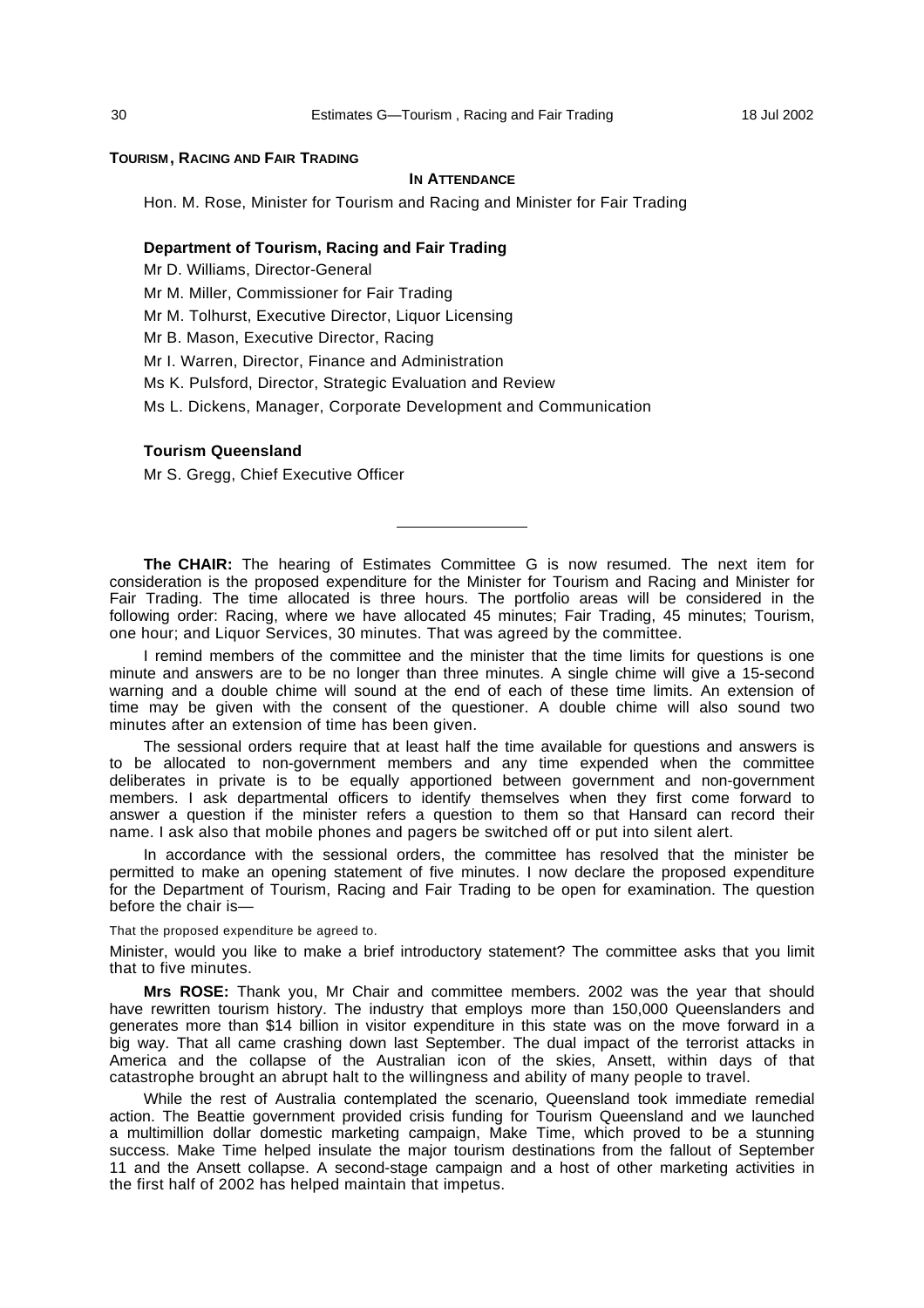When the first Australian Airlines jet lands in Cairns in October, it will bring with it from Asia a new era for international tourism. With an expected 350,000 international visitors to fly to Queensland from Japan and other Asian markets, it will provide a half a billion dollar boost to the Cairns economy. There will be spin-offs from linking flights to the Gold Coast.

The Beattie government is supporting tourism through funding to Tourism Queensland, through grants to regional tourism organisations and convention bureaus, through special purpose funding and through the provision of tourism infrastructure. Tourism Queensland has record base funding of \$39.5 million—the highest in its 24-year history.

The Office of Fair Trading also faces a challenging year. The introduction of new antimarketeering laws last year and a raft of consumer protections incorporated in the legislation had an immediate impact on the activities of the property marketeers. We established a new Compliance and Investigations Unit within Fair Trading with a view to pursuing the crooks all the way into the courts. A priority this year is to continue the crackdown and gather evidence to prosecute the prime offenders. We will expose any who may be tempted by the lure of rip-off riches to flout the law.

This budget recognises the increased compliance workload of OFT and the need to continue to develop and roll out consumer education and awareness programs. There is an extra \$1 million for more active compliance investigations. This will allow the Office of Fair Trading to seek out and prosecute offenders before they rip people off.

A new focus in 2002-03 is the growth area of e-commerce. We will also cooperate with the Commonwealth and business to ensure the security of credit card transactions in e-commerce. Over the past year, key policy reforms have been initiated in retirement villages, consumer credit, payday lenders and the regulation of the residential services industry. Reforms in the next year include regulation of the fitness industry, mobile homes, introduction agencies and inbound tour operators.

The Residential Services (Accreditation) Act 2002 was passed recently by parliament. Together with the Residential Services (Accommodation) Act 2002 brought in by my ministerial colleague Robert Schwarten, it implements a new framework for improving the residential services sector in Queensland and the standards of consumer protection for residents. All residential service providers are now required by law to be registered. This will provide valuable data and is a valuable first step towards accreditation, which will ensure that all residents' living conditions are of an appropriate standard.

The Liquor Licensing Division will play a key role in the implementation of the Cape York plan to address the destructive effect of alcohol abuse on indigenous Queenslanders. Liquor licensing has established partnerships with indigenous communities to help develop relevant and workable solutions relating to alcohol management.

In the past year, I commissioned a review to ensure that the thoroughbred racing code had a management structure equipped to deal with the challenges of an increasingly competitive gaming and leisure market. The Queensland Principal Club was replaced by the Queensland Thoroughbred Racing Board as the control body for thoroughbred racing and five independent board members were appointed. The QTRB has the independence and the skills to steer the industry through rapidly changing times. I was interested to read today comments made by TABQ Limited Chief Executive, Dick McIlwain, to a business breakfast yesterday, and I quote—

What we have today though is a significant change and a significant improvement with great prospects for the future. We have the prospect now of some rational judgments built around rational objectives.

He has referring to the governance of thoroughbred racing. This comes from a man at the helm of a company whose share price rose from \$2.10 in November 1999 to \$3.75 at yesterday's close.

**The CHAIR:** Thank you, Minister. The first period of questioning is allocated to nongovernment members. I call the member for Warrego.

**Mr HOBBS:** I refer to page 1-22, dot point 15 of the MPS. I note that you were going to deliver awareness training to industry control bodies with regard to their statutory responsibilities in relation to workplace health and safety and maintaining appropriate anti-discrimination, sexual harassment and animal welfare policies. Will that include anti-bullying? Will you lead by example to undertake such training yourself?

**Mrs ROSE:** Can I say at the outset that that is the level—I am not one bit surprised that the member for Warrego has asked that question.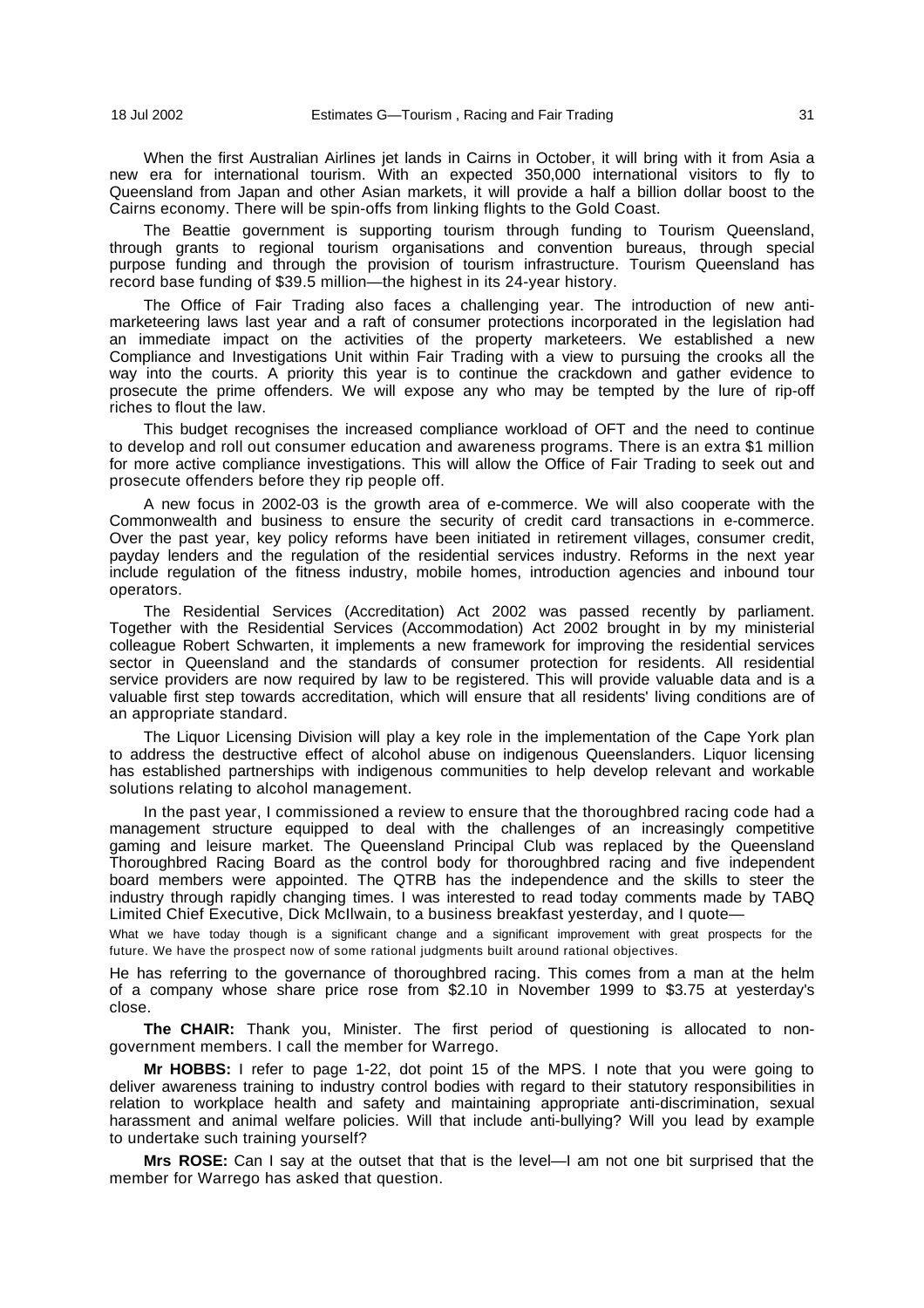**Mr HOBBS:** Calm down, calm down.

**The CHAIR:** The member for Warrego!

**Mrs ROSE:** Because he always stoops down to that level of questioning.

**Mr HOBBS:** It is a good question. It is in the MPS.

**The CHAIR:** The member for Warrego!

**Mrs ROSE:** Quite frankly, his comments are offensive. I do take offence to them.

**Mr HOBBS:** It is in the MPS.

**The CHAIR:** The member for Warrego!

**Mrs ROSE:** I am very happy to answer his question in relation to the Queensland Thoroughbred Racing Board. Obviously, they are decisions that the board will make.

#### **Mr HOBBS:** It is in the MPS.

**The CHAIR:** The member for Warrego! If you keep interrupting I will take each interruption as a new question and allow the minister three minutes to answer that.

**Mrs ROSE:** They are decisions that the Queensland Thoroughbred Racing Board will make. At the racing industry ministers conference held in Melbourne last year, New South Wales presented a paper on a national approach to sexual harassment in the racing industry. This paper followed an independent review of sexual harassment policies, procedures and practices in the New South Wales racing industry by Judge Barry Thorley. This review identified totally inappropriate behaviour within the racing industry and the general inadequacy—

**Mr HOBBS:** What about bullying?

**Mrs ROSE:** Of racing controlling authorities' policies, practices and procedures on dealing with the issue.

**Mr HOBBS:** The question was about bullying; it was not about—

**The CHAIR:** The member for Warrego has asked the question. The minister is attempting to answer the question. I ask you to desist from interjecting and allow the minister to answer the question.

**Mrs ROSE:** And Mr Chair, I think that the record should show the rudeness of the member for Warrego—

**Mr HOBBS:** Calm down, Minister, calm down.

**Mrs ROSE:** Who continues to interrupt.

**The CHAIR:** The member for Warrego!

**Mrs ROSE:** As a result, Racing Ministers took up this issue with the Australian Racing Board. Regrettably, the ARB did not react with proper haste in responding to the ministers' and the wider community's concerns in relation to the industry taking timely action to ensure the eradication of sexual harassment.

I am pleased to report that the latest edition of the Queensland Thoroughbred Racing Board's rules of racing incorporates a discrimination, sexual harassment policy for the Queensland racing industry. Although the peak racing bodies in Queensland have now addressed this issue, it is something that these bodies should have been aware of for some time.

Similarly, with issues of education and training, workplace health and safety, and animal welfare, these are all issues for which a contemporary racing industry and a modern society must prepare policy, strategic and tactical responses. Under the new racing bill, control bodies of each code of racing will be required to manage their code of racing in accordance with transparent policies. My department will, therefore, liaise with control bodies regarding the provision of a current and appropriate training program for staff and industry participants to cover individual and corporate responsibilities with regard to discrimination, sexual harassment, workplace health and safety, and animal welfare.

**Mr HOBBS:** I refer again to the same dot point under 'Recent Achievements'. Minister, again—

#### **The CHAIR:** Whereabouts?

**Mr HOBBS:** I am talking about page 1-21 dot point 10 of the MPS. I again refer to the reference under 'Recent Achievements' to the implementation of reforms to establish an independent skills based board as a control body for the thoroughbred code. As part of the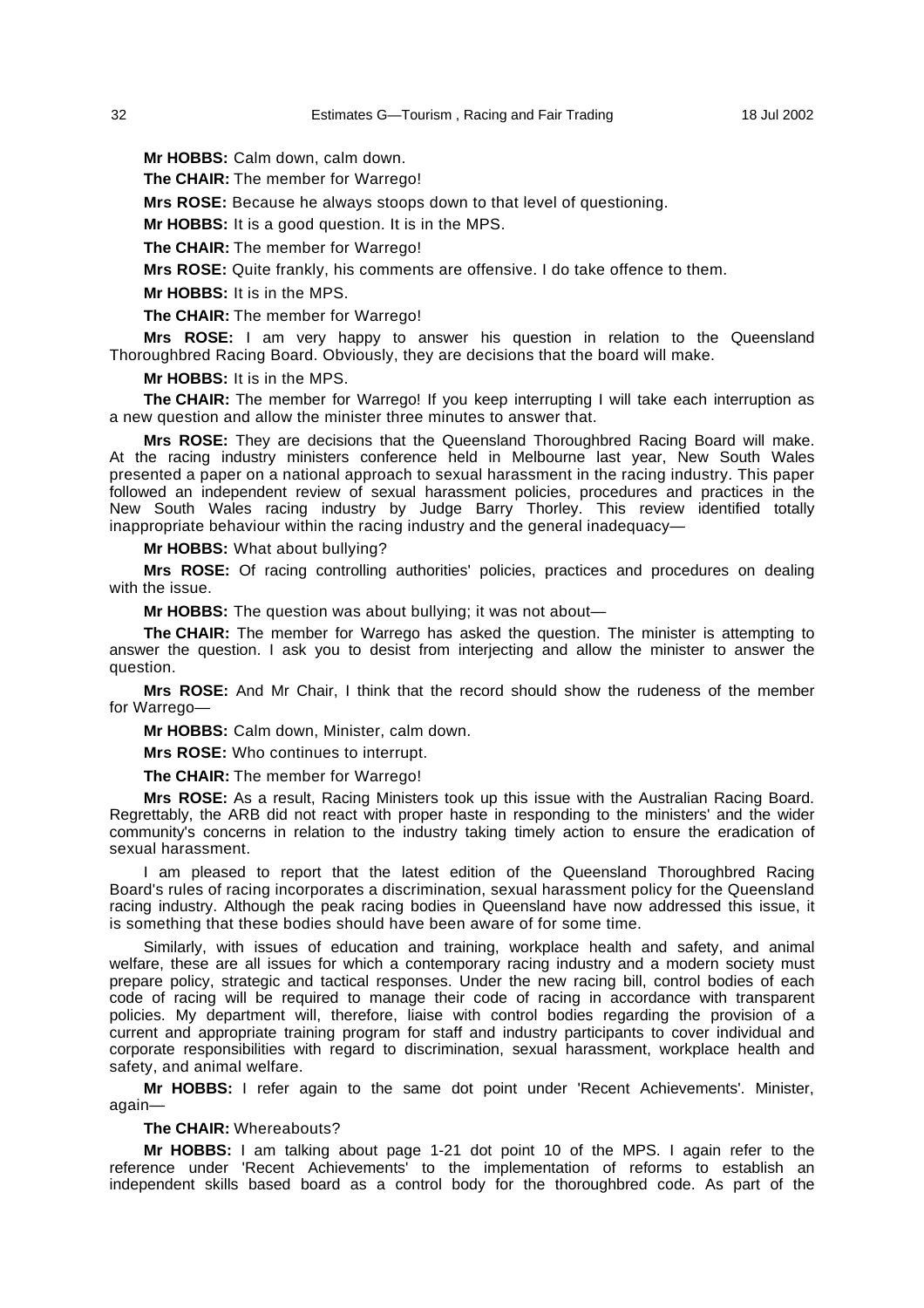process, Mr Don Jackson was selected as the chairman of the first selection panel of the QTRB. Minister, when it became apparent that you did not get your man up as chairman of the QTRB, why did you try to bully Mr Jackson with an abusive phone call that would have made a bullocky blush?

**Mrs ROSE:** For heaven's sake! Where on earth do you get this rubbish from?

**Mr HOBBS:** Did you?

**Mrs ROSE:** There was an independent—

**Mr HOBBS:** Did you make a phone call—

**Mrs ROSE:**—recruitment—

**The CHAIR:** Mr Hobbs—

**Mrs ROSE:** Mr Chair, for heaven's sake!

**The CHAIR:** Mr Hobbs, can you allow the minister to answer the question. You have asked the question. I want the minister to answer the question without you interjecting. Every time you interject, I will take that interjection as another question. I will ask the people over there to stop the clock. It is your question time. If you want to interject, that is fine. If you want to ask more questions, you will get by.

**Mrs ROSE:** Thank you, Mr Chair. This matter has been done to death. The questions on the selection process for the Queensland Thoroughbred Racing Board have been the subject of I have no idea how many questions in the parliament. Given that the member for Warrego was having some difficulty in comprehending my responses to his questions—

**Mr HOBBS:** No difficulty at all.

**Mrs ROSE:** And to the process, which was very clear, I took time out outside of question time and outside of time in the parliament and I went and I sat down with him for some 40 minutes and I explained it to him again quite slowly. I then also provided him with documentation—showed him documentation, which show quite clearly what the process was.

**Mr HOBBS:** Not true. You know that is not true.

**Mrs ROSE:** So I feel that I have done everything possible to help the member for Warrego to understand what that independent selection process was. I suppose, though, it gets to a point where it really does not matter how many times you explain the one thing; if he clearly does not have the capacity to be able to understand it, then I suppose I just have to accept that that is the case.

**Mr HOBBS:** I refer to page 1-21 of the MPS dot point 10 under 'Recent Achievements'. You have advised parliament that some members of the interim Thoroughbred Racing Board would have been ineligible to sit on your second selection panel because they had an alleged conflict of interest as nominees for the QTRB. Given those interim Thoroughbred Racing Board members who unsuccessfully applied for the QTRB were advised on 8 March-10 days prior to the appointment of a second selection panel on 18 March—how could they possibly have had a conflict of interest? Is not the real reason that you did not consult with the ITRB members about the selection of the second panel was that you wanted to stack that panel and ensure that you got the result that you were looking for the second time around?

**Mrs ROSE:** Those are part of some allegations that were referred by the Leader of the Opposition and by the member for Warrego to the CMC—the Crime and Misconduct—

**Mr HOBBS:** So why would you not answer the same for the question here or the CMC? What are you hiding?

**The CHAIR:** Order! The member for Warrego! Minister, I think you have answered the question previously. The matters that have been raised in that question are now matters before the CMC. I leave it up to you the way that you want to answer that. But the matter, I understand, is before the CMC.

**Mr HOBBS:** Can I make the point that it would not matter whether it is before the CMC. It is not a judicial situation. There is no sub judice. If the member—

**The CHAIR:** I am not—

**Mr HOBBS:** If the minister cannot answer the question here, why would she have a different answer for the CMC?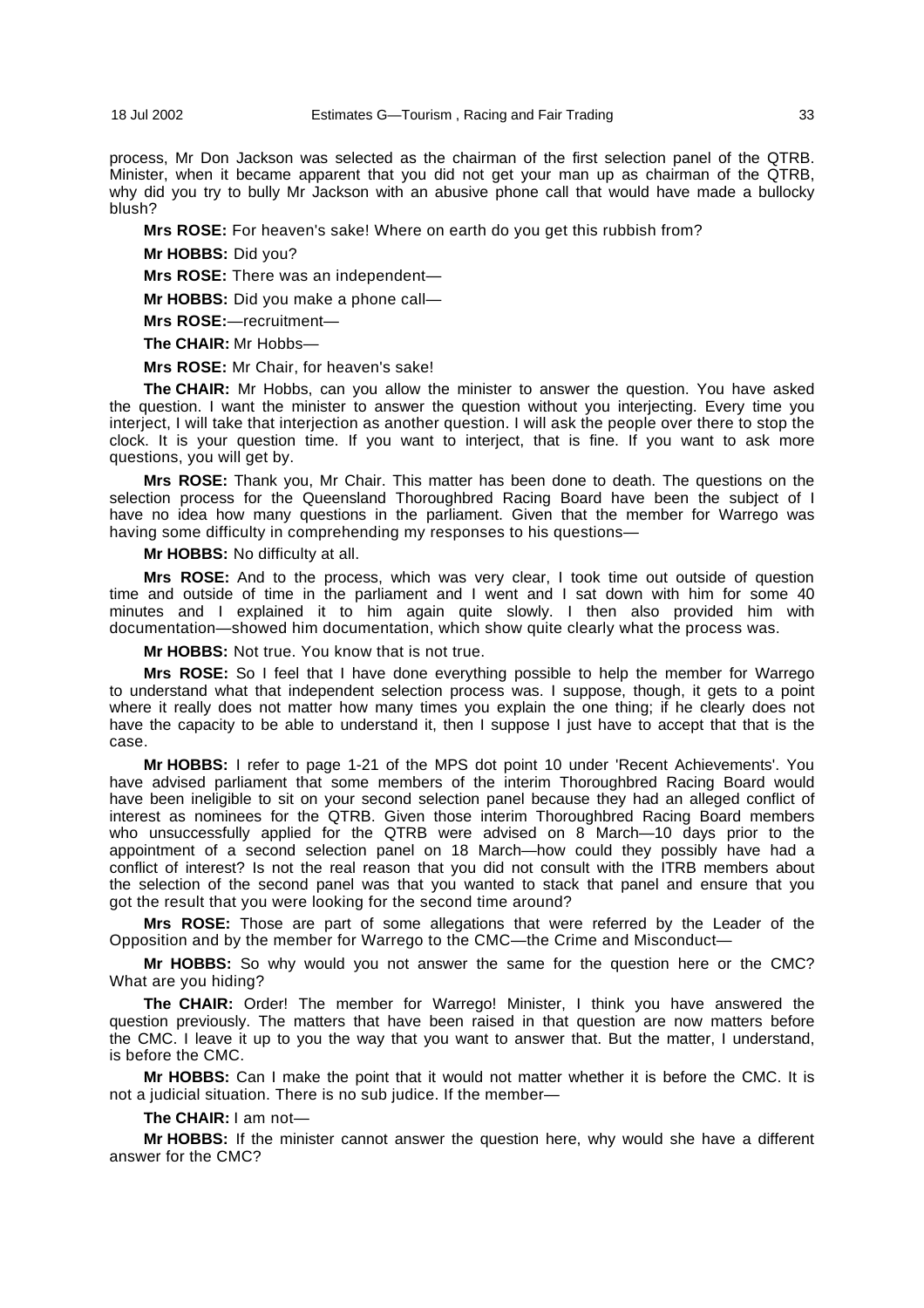**The CHAIR:** The member for Warrego, I am not invoking the sub judice provisions of the standing orders. I am just saying that the minister has said that the questions that you have raised have been raised in the parliament. She has given the answer to the best of her ability. But she said that the issue that you raise is currently before the CMC. I now ask the minister to respond to the question the way that she feels fit.

**Mrs ROSE:** Thanks very much for that. During the selection process for the new Queensland Thoroughbred Racing Board, allegations were raised of unlawful dissemination of confidential information by a member of the Public Service. This allegation of official misconduct was referred to the Crime and Misconduct Commission by the Department of Justice and Attorney-General in April 2002. In April 2002, Mr Horan, the Leader of the Opposition, also referred allegations to the Crime and Misconduct Commission. As the Crime and Misconduct Commission has not finalised its inquiries, it is inappropriate to discuss the specifics of any allegation of improper conduct referred to it. It is for the commission to make findings in relation to the allegations raised.

**Mr HOBBS:** Obviously you were not able to answer that question, which was not asked in the parliament before, but I will move on.

I refer to your question on notice that you sent to me, question No. 8. I refer to the \$2,700 paid to the barrister David Andrews for one day's legal advice, which, given the dates provided in your answer to my question on notice No. 8, would indicate that it has either been paid in advance or a typographical error has been made. When was this service actually provided? Was it provided in relation to your QTRB selection debacle and, further, was the advice sought for the department or was it ministerial?

**Mrs ROSE:** Can I take that question on notice? We just do not have the information with us.

**The CHAIR:** That is fine.

**Mr HOBBS:** Further to your answer to non-government question on notice No. 8, can you outline the tender process that was undertaken for each of the three consultancies awarded to The Consultancy Bureau, which had a total value of \$51,593? Was The Consultancy Bureau the cheapest tender of these consultancies?

**Mrs ROSE:** We will have to take that on notice. We just do not have that detail.

**The CHAIR:** Who was the consultancy, again?

**Mr HOBBS:** The Consultancy Bureau.

**The CHAIR:** Yes. Which one?

**Mrs ROSE:** There are three. Detail which one in particular. All three?

**Mr HOBBS:** Yes.

**Mrs ROSE:** Okay.

**The CHAIR:** Minister, do you agree to take the question on notice?

**Mrs ROSE:** And the question is whether or not that was—

**The CHAIR:** Those three consultancies.

**Mrs ROSE:** Okay. Obviously that is a process the department handles and they will get the information for you.

**Mr HOBBS:** At MPS 1-22, dot point 17 states—

Identify and analyse further opportunities to streamline and align management of racecourse assets with responsibility for delivery of racing product.

I refer to the statement from the Queensland Thoroughbred Racing Board that the Gympie race club may have to close. Can you advise the committee of the current status of the Gympie race club and what assistance you will provide to make sure this club does not fold?

**Mrs ROSE:** Can I just go back to the previous question just for a second? Talking about those consultancies, we will get you the additional information you want but, as a department, of course, the department is bound to comply with the State Purchasing Policy. They set down the guidelines for the tender process and also the internal purchasing policies. So they would have to comply with all of that. However, we will get you the detail that you want as to who applied.

#### **Mr HOBBS:** Fine.

**Mrs ROSE:** As for the Gympie Turf Club, unfortunately the club was trading insolvent. They just made a decision themselves that they were unable to keep on racing. I am probably one of the greatest supporters of country racing around. I grew up with country racing and over the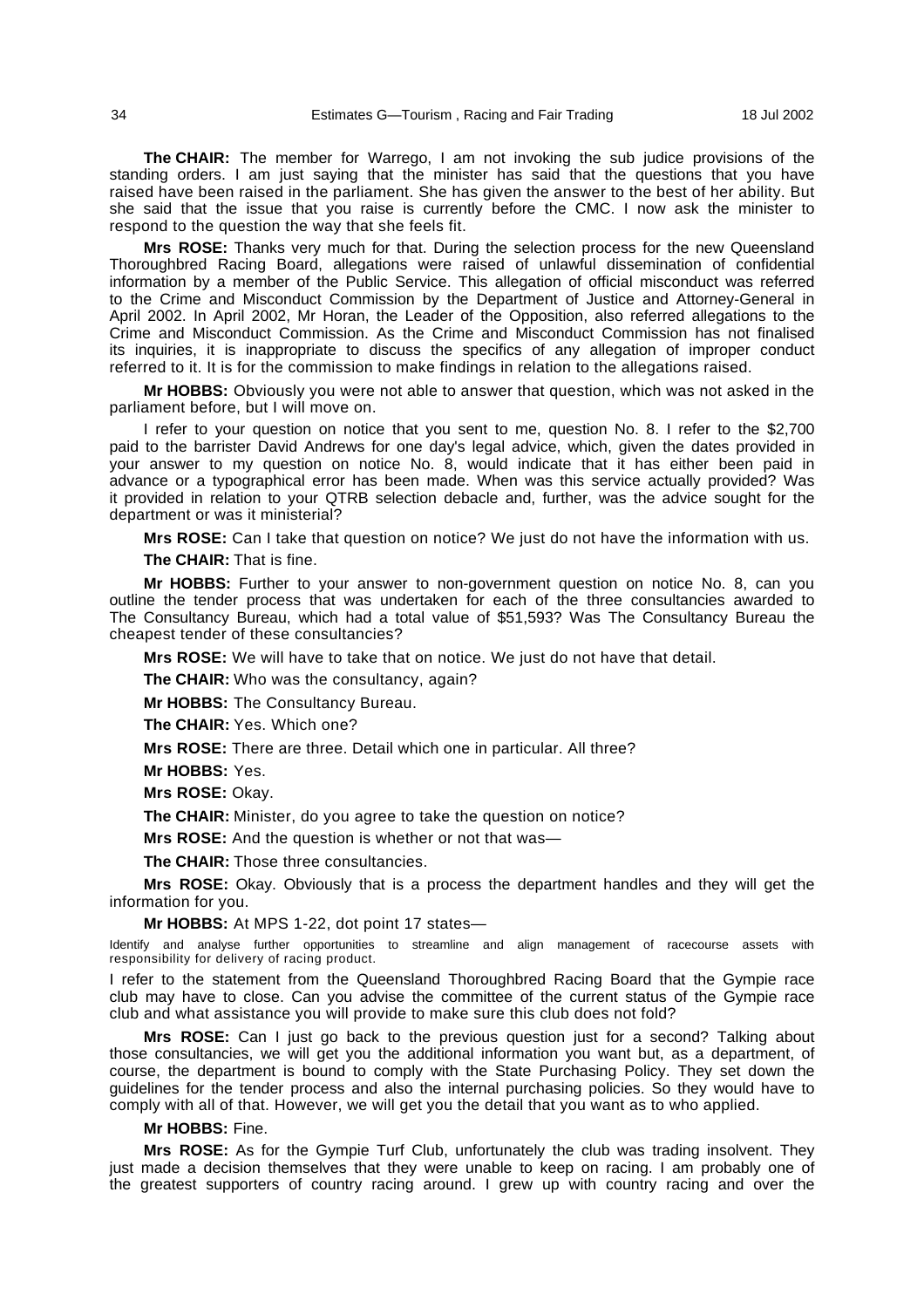couple of years that I have been minister I have spoken with the Gympie Turf Club a number of times, where they raised with me their concerns about how difficult it was for them as a committee.

I understand that the former QPC and the QTRB did try to assist the club in every way that they possibly could but, at the end of the day, the committee took the decision to approach the QTRB and the committee advised the QTRB that they were technically insolvent. The QTRB, therefore, prudently directed the club to cease racing until the club could, in conjunction with QTRB executive staff, establish its true financial position and develop a viable business plan for its future operations. The QTRB has given the club until later this month to fully develop and provide this plan to the controlling body to assess. A decision will then be made by the QTRB as to the future of the club. As you can see, they are doing everything they possibly can to assist the club. I would certainly like to wish the Gympie Turf Club all the very best.

**Mr HOBBS:** Going to MPS 1-21, dot point 9, again referring to the reference to the new QTRB, under 'Recent Achievements', I refer to the unanimous statement by the first selection panel which stated that although Bob Bentley had been interviewed by the selection panel, he was not selected either as a member of the board or on any reserve list by the first selection panel, and the first selection panel did not sign off on any reserve lists. How can you possibly still claim that Bob Bentley was on a reserve list when written evidence clearly shows that he was not?

**The CHAIR:** Minister, I think you have tried to answer this in parliament, but I will leave it up to you to answer the question.

**Mrs ROSE:** Again, these are matters that have been done to death, quite frankly. They have also been referred to the CMC and we will just have to await the outcome of that.

**Mr HOBBS:** Can't you answer it? The evidence is there, Minister.

**The CHAIR:** Order! Member for Warrego.

**Mr HOBBS:** The evidence is there.

**The CHAIR:** Order! Member for Warrego.

**Mrs ROSE:** I am not going to waste the time of this committee -

**Mr HOBBS:** You cannot go into denial.

**The CHAIR:** Order! Member for Warrego, will you let the minister conclude her answer.

**Mrs ROSE:** It has been done to death in the parliament. There are many answers on record in Hansard covering this very same question. It will not make any difference. I could go through it all over again and the member for Warrego still would not be able to understand or comprehend it.

**Mr HOBBS:** I understand it very, very well. The problem is that you do not understand where you are going.

I will move on to that question on notice that you gave me, question No. 8. Again in relation to legal advice sought from Crown Law and David Jackson QC as per your answer to my question on notice No. 8, how much of the expenditure related to the selection process for the QTRB?

**Mrs ROSE:** I am going to ask Bob Mason to answer that.

**Mr MASON:** In relation to the moneys expended on legal advice, my recollection is that that was legal advice obtained when we were trying to assist the Queensland Principal Club in relation to issues regarding Sky Channel negotiations and it required coordinating some legal advice in relation to that matter. We can check that in terms of the specifics of that, but that is my recollection at this stage.

**Mr HOBBS:** Will you come back to me with that?

**Mr MASON:** Yes. I will include that in some of the other detail that we have taken on notice for you.

**Mr HOBBS:** Excellent. Thanks for that.

**The CHAIR:** Minister, do you agree to that?

**Mrs ROSE:** Yes, that is fine.

**The CHAIR:** Bob or the department will provide additional—

**Mrs ROSE:** Yes.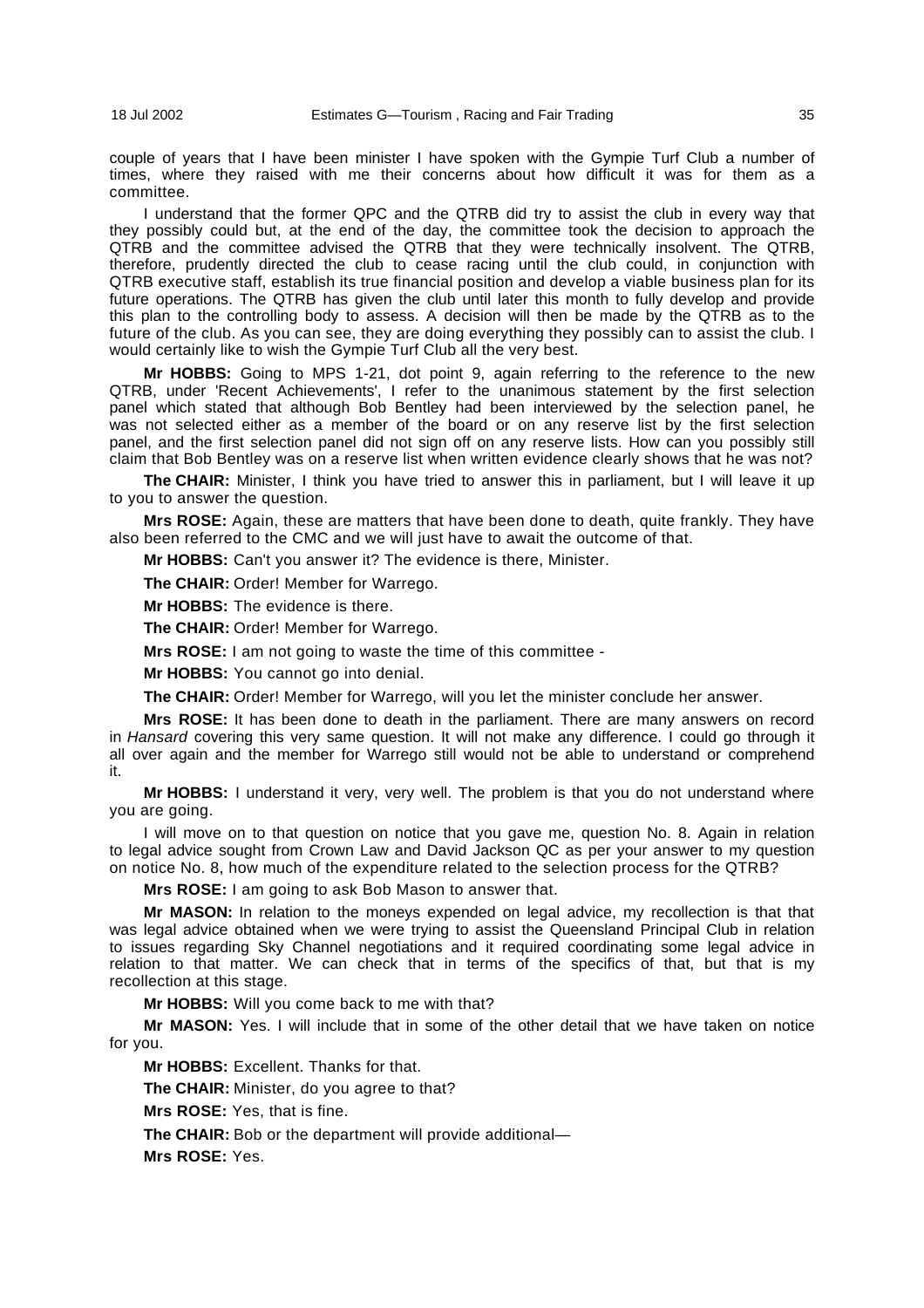**Mr HOBBS:** At MPS page 1-24, footnotes 5, 6, 12 and 13 of the Output Statement of Financial Performance reveal that racing industry services recorded a \$577,000 deficit last year and expected to record another deficit this year of \$373,000. Footnotes 5, 6, 12 and 13 cite the reason for these deficits as being the additional costs associated with further structural reform post privatisation of the TAB. Can you explain exactly what these costs are and whether they will continue to make an impact on future budgets?

**Mrs ROSE:** I will ask Ian Warren, the director of finance, to answer that question.

**Mr WARREN:** The costs incurred post privatisation of the TAB were incurred from funds carried forward from previous financial years. I have a list of expenditure incurred for 2001-02, if you would like me to read that.

**Mr HOBBS:** Yes, please.

**Mr WARREN:** Recruitment agency and ancillary costs associated with the appointment of QTRB, \$96,000; consultancy and legal costs associated with governance reviews of the thoroughbred code, \$72,000; consultancy costs associated with reviews of Racing Science Centre, \$67,000; costs of Racing Appeals Authority and Racing Codes Advisory Board, \$61,000; temporary staff positions associated with governance reviews, \$50,000; consultancy costs associated with governance reviews for greyhound and harness codes, \$46,000; administration, advertising and printing costs associated with governance reviews, \$20,000; replacement of control bodies' recording equipment, \$12,000; recording equipment, \$12,000; and legal fees associated with transfer of the deed of grant in trust racecourses to industry, \$9,000.

**Mr HOBBS:** MPS 1-21, dot point 9. I refer to the \$35,003.85 paid to Clayton Utz for legal advice on the governance review. Before you set up your second selection panel, did you consult with Clayton Utz?

#### **Mrs ROSE:** No.

**The CHAIR:** The time for questioning by non-government members has expired.

**Ms LIDDY CLARK:** I refer to page 1-22 of the MPS. Under 'Future Developments', it mentions a review of the Training Track Subsidy Scheme. What is this scheme and how will the review be conducted?

**Mrs ROSE:** I thank the member for the question. The thoroughbred industry will again benefit by \$2 million in government funding following an allocation in the 2002-03 state budget for the Thoroughbred Code Training Track Subsidy Scheme. The government has provided \$10 million to fund this scheme over the past five years. The funding for this scheme, which recognises the quality of training facilities established by clubs and rewards their ability to generate starters to the industry, will be distributed to some 80 race clubs across the state.

Government funding for this scheme has provided important support to the Queensland racing industry, particularly during the transition period following TAB privatisation. The scheme underwrites training facility maintenance costs, benefiting not only the major metropolitan and regional clubs but smaller rural clubs as well. The Thoroughbred Code Training Track Subsidy Scheme is distributed to over 80 race clubs across the state and provides important benefits to the industry. It recognises the quality of training facilities established by clubs and it rewards a club's ability to generate starters to the industry.

My department is working closely with the Queensland Thoroughbred Racing Board to finalise in 2002-03 an evaluation of the scheme. Evaluations contribute to improved scheme management, greater accountability, more informed decision making and better use of resources. I consider it important to periodically evaluate schemes to ensure that they are achieving the stated objectives and I look forward to receiving the results of this current evaluation.

**Ms LIDDY CLARK:** Minister, still on page 1-22 of the MPS, under 'Recent Achievements' it refers to the continued implementation of the deed of grant in trust racecourse policy. What is this policy and who have been the beneficiaries?

**Mrs ROSE:** In June 2000, Cabinet endorsed a policy to transfer ownership of key racecourses of economic significance to the Queensland racing industry. This policy enables race clubs to acquire freehold title over their racecourses and provides them with more freedom to operate in a commercial manner and to utilise the value of their assets to business advantage in stimulating future growth. At that time, only two major Queensland race clubs held unrestricted freehold title to their racecourse, namely Brisbane Turf Club and the Gold Coast Turf Club. Six main racecourses were held under DOGIT arrangements: Bundamba, Callaghan Park in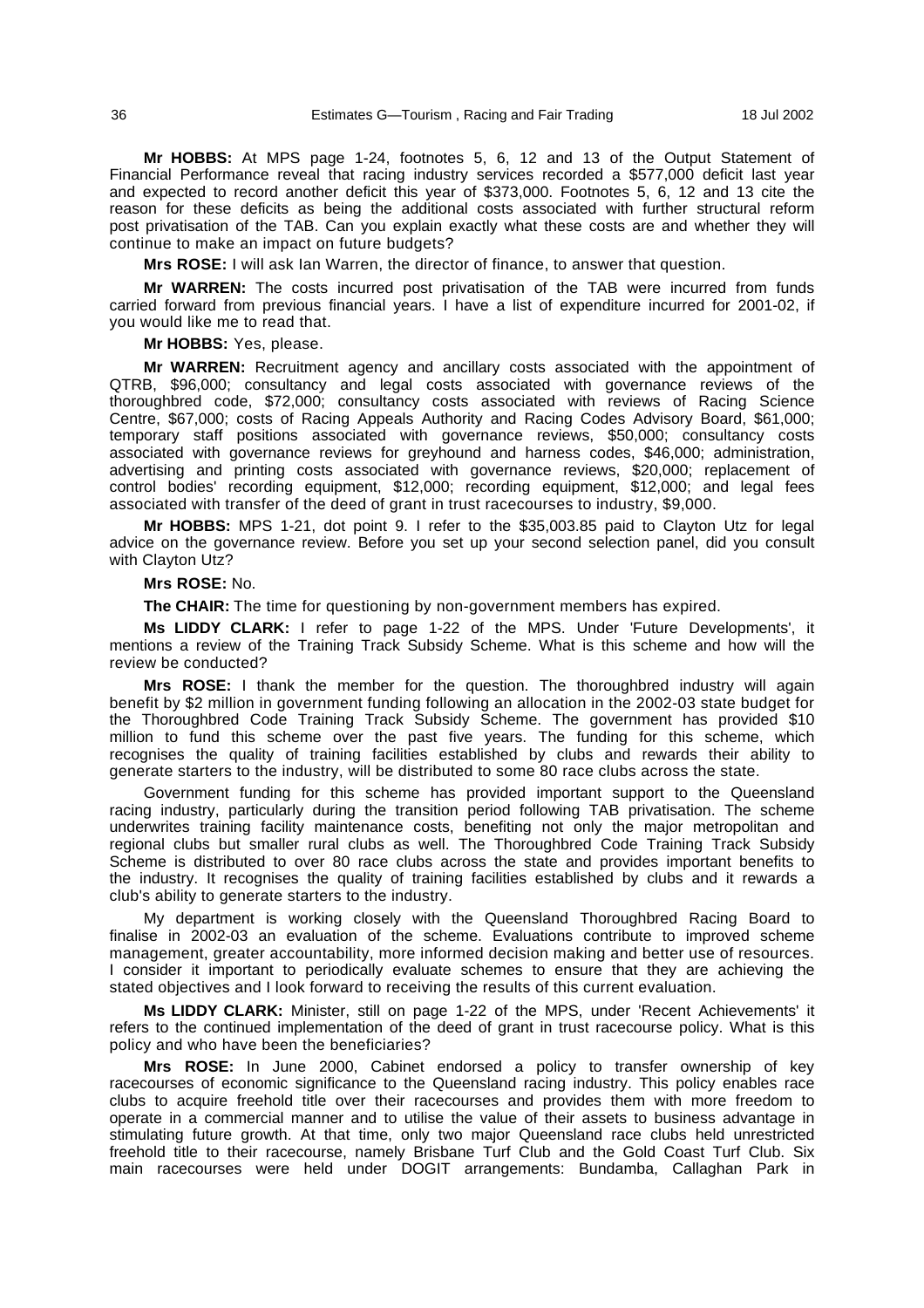Rockhampton, Clifford Park in Toowoomba, Gatton, Cluden Park in Townsville, Bunya Park in Dalby and Ooralea Park in Mackay.

As a logical step to help position key Queensland race clubs to meet the challenges, the government endorsed a policy to assist them in becoming more commercially focused. The policy is: freehold title shall vest in the incorporated race club, freehold and free of charge, subject to voluntary surrender of DOGITs held by trustees and on condition that the land is released from all encumbrances and interests and that the incorporated race club enters into a statutory covenant registrable under the Land Title Act 1994 requiring that the land must only be used as a racecourse and for sport and recreation purposes.

Industry ownership and control of these race courses also removes the bureaucratic processes and costs of administering venues through the Land Act 1994. The government has transferred some \$16 million worth of property to the Queensland racing industry since late 1999. Clifford Park in Toowoomba, Bunya Park in Dalby and Ooralea Park in Mackay have been transferred. Deagon race course was also transferred to the ownership of the Queensland Thoroughbred Racing Board. The department has also received expressions of interest and is currently working with Gatton race course, Cluden Park race course in Townsville and Bundamba race course in Ipswich. Importantly, under the Racing and Betting Act 1980, a race club must obtain my approval to dispose of any interest in real property that is used as a racing venue.

**Mr LAWLOR:** Page 1-22 of the MPS refers to reforms to establish the Queensland Thoroughbred Racing Board as the control body of thoroughbred racing. What is the QTRB's role and how is it an improvement on the previous Queensland Principal Club model?

**Mrs ROSE:** The Queensland Thoroughbred Racing Board was established on 5 April as a control body for thoroughbred races in Queensland. The QTRB consists of five members: Chairman, Bob Bentley; Deputy Chairman, Stephen Lonie; member, Michael Lambert; and two other members, Tony Hanmer and George Pippos. The members of the Queensland Thoroughbred Racing Board are highly skilled, experienced businessmen who are able to govern the Queensland racing industry with an independent, even hand to enable the whole industry to benefit from board decisions. From March 2001 to September 2001 I conducted a revenue of the government structure of the thoroughbred racing code. When I undertook a review of the composition of the QPC committee, two messages came through loud and clear from the submissions that we received. First, the new model must be independent and must have people with appropriate skills. The Queensland Thoroughbred Racing Board members owe no allegiance to any factional interest. They are free to make decisions in the best interests of the entire racing industry. I was very pleased with the comments to which I referred briefly in my opening statement from Dick McIlwain, because he is the chief executive officer of TABQ. I would like again to quote some of his comments, because they are very important. It was great to have an endorsement from a person in his position. He said—

Fortunately, the current government stood its ground and appointed a board made up of businessmen who have different commercial grounds with different viewpoints on life. What we are starting to see is a more objective approach to taking the industry forward in a cohesive force which can deal at a commercial level with a series of commercial organisations, whether it is us or whether it is Sky Channel. This was all in stark contrast with worrying perceptions that the industry was an assembly of clapped out clubs run by a group of people who have done nothing but carry on with ill feeling and arguments. What we have today, though, is a significant improvement with great prospects for the future. We have the prospect of some rational judgments built around rational objectives rather than an ongoing fight that continues regardless of which party was in power. We do not subscribe to the view that the racing industry is clapped out and has no future within Queensland. We think it is in a good position.

These comments underline the root cause of the reactionary response from entrenched industry and sectional interests to my reforms to rid the thoroughbred industry of the conflicts, interests and factionalism that had been the most prominent feature of the Queensland Principal Club.

**Mr LAWLOR:** Page 1-21 of the MPS mentions the major reviews of the government structures of the harness and greyhound codes. Could the minister comment on those reviews and the existing structures?

**Mrs ROSE:** The greyhound and harness racing code review commenced in October 2001. The review arrived at a similar conclusion to that of the thoroughbred racing code review for a company structure to be the control body for greyhound and harness racing. That conclusion being that control bodies for greyhound and harness racing should be based upon a company structure. The review also identified the potential to reduce costs through the possible merger of regulatory, commercial and corporate support functions and more efficient and effective administration of assets. The establishment of a company structure will require considerable time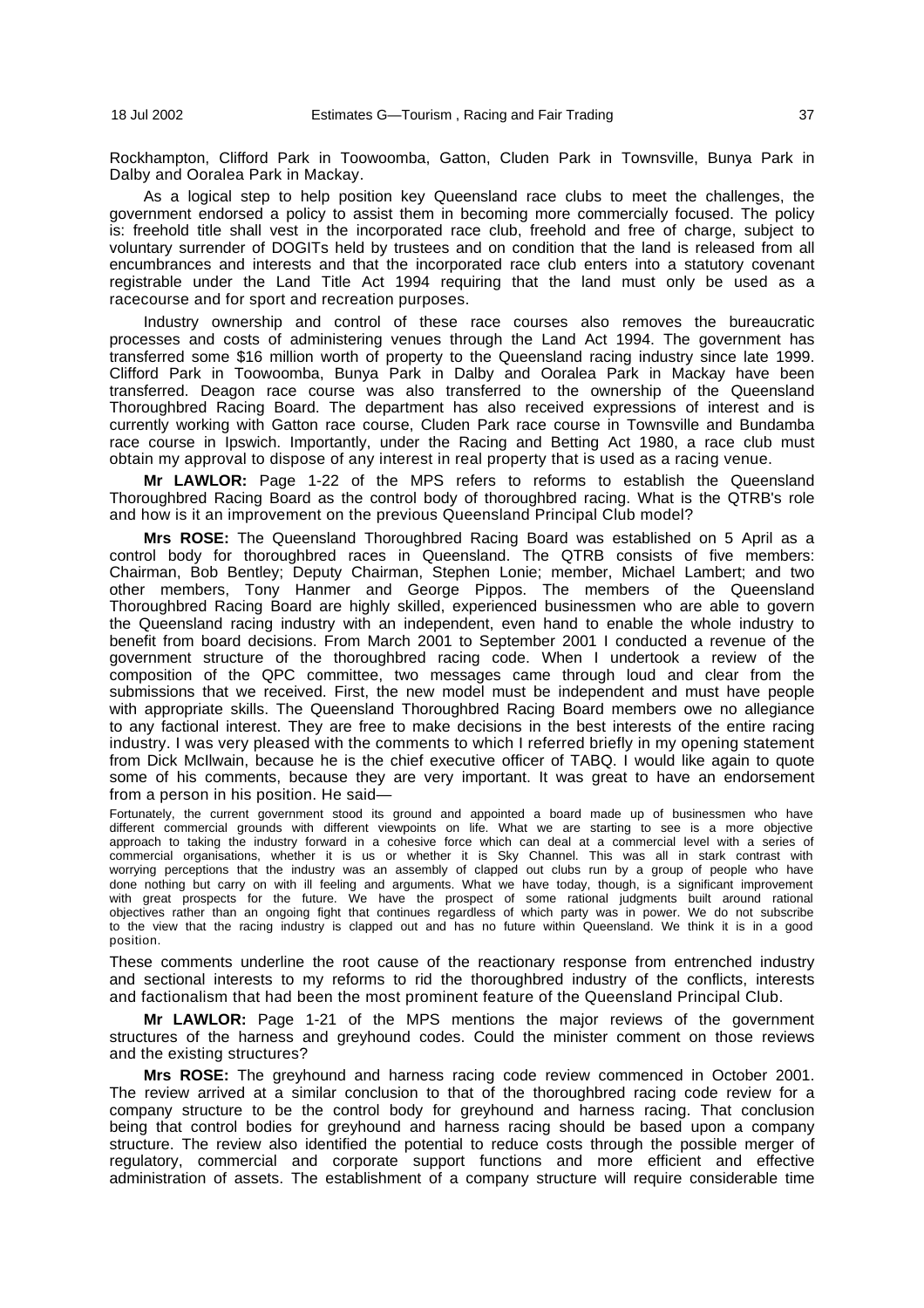to investigate and require detailed consultation with industry stakeholders due to unresolved and complex policy, legal and commercial issues. Therefore, the greyhound and harness boards have until September 2003 to finalise a government structure report for my consideration. Consultation with clubs will occur through reference groups of club representatives.

The greyhound and harness racing codes comprise 18 registered race clubs and approximately 3,000 licensed industry participants. Both codes are governed by boards with members who are not committee members of race clubs. These board have not been subject to the same conflicts of interest that were identified in the review of the thoroughbred racing code. The review of the greyhound and harness racing codes has involved analysis of the current state of the greyhound and harness racing codes, the history of the codes and the development of government racing policy in Queensland.

Key issues and challenges ahead include: asset ownership and governance; the prospect of streamlining administration and utilising the assets of each code in a more efficient and effective manner; principles of good corporate governance; and government structures in other racing jurisdictions in other industries. The two boards were facilitated by respected firm KPMG in undertaking consultation with stakeholders. The stakeholders were presented with information in detail and obtained feedback on issues such as the current state of the greyhound and harness racing code, key challenges and issues, and outcomes of the board's consideration of asset ownership and governance issues. Over the last few weeks I have been to a couple of greyhound and harness racing meetings and taken the opportunity to talk to committee members. The member for Southport and I were both at the Gold Coast track only a few weeks ago, and it was a great night of racing. The committee there really does a fantastic job. Of course, it is looking forward to the review. It is very happy with the boards. Not everybody is happy with every decision that is taken, but it certainly welcomes the opportunity to be part of that review process.

M**s LIDDY CLARK:** Under 'Recent Developments' is the investigation of the future ownership options for the Albion Park Raceway. Where are the investigations at and what are the likely outcomes?

**Mrs ROSE:** It is a venue that I have been to quite a few times and I always have an enjoyable night when I go there. The government has approved the transfer of the Albion Park Raceway asset to the greyhound and harness boards as tenants in common with equal shares and at no cost to the GRA and the Queensland Harness Racing Board. Albion Park is valued at up to \$20 million and is the major venue and the most significant asset used by both codes. This transfer will fulfil the government's commitment to transferring previously racing development corporation-owned assets back to the racing industry. It has certainly welcomed it. The industry has acknowledged that it will provide both the greyhound and harness codes with ownership of their most significant product producing asset for the first time in their histories. This was really a history-making decision as the greyhound and harness racing codes currently share many venues and facilities. Issues of ownership, management and occupancy of racing issues have a bearing on the viability of clubs registered with the control bodies. Aligning the ownership and management of key venues is critical for the ongoing availability of these two codes. Although the trust and the boards have undertaken extensive analysis and reviews in recent times, they have deferred consideration of options until the Queensland government as owner has considered and decided its position in relation to the future ownership of the venue. Negotiations during the sale of the TAB with the Queensland racing industry resulted in an undertaking by the government to return ownership of major raceway assets to the racing industry.

The government held two major assets in the Racing Development Corporation—Albion Park Raceway and Deagon Race Course. Albion Park Raceway was established as a race course in the late 1880s. It has been around a long time. It was acquired by the then Brisbane Amateur Turf Club in the early 1900s before being purchased by the Racing Development Corporation in 1982 for \$9 million to facilitate the redevelopment of the venue for harness racing. In 1992, upon the closure of the Gabba track, the Gabba Greyhound Racing Club, now re-named the Brisbane Greyhound Racing Club, relocated to the Albion Park site. Under the dissolution of the Racing Development Corporation, coincident with corporatisation of the Totalisator Administration Board Queensland on 1 July 1999, the assets of the corporation, namely Deagon Race Course and Albion Park, transferred to the state. These two major assets have been acquired by the Racing Development Corporation using industry funds sourced through statutory remittances on revenues.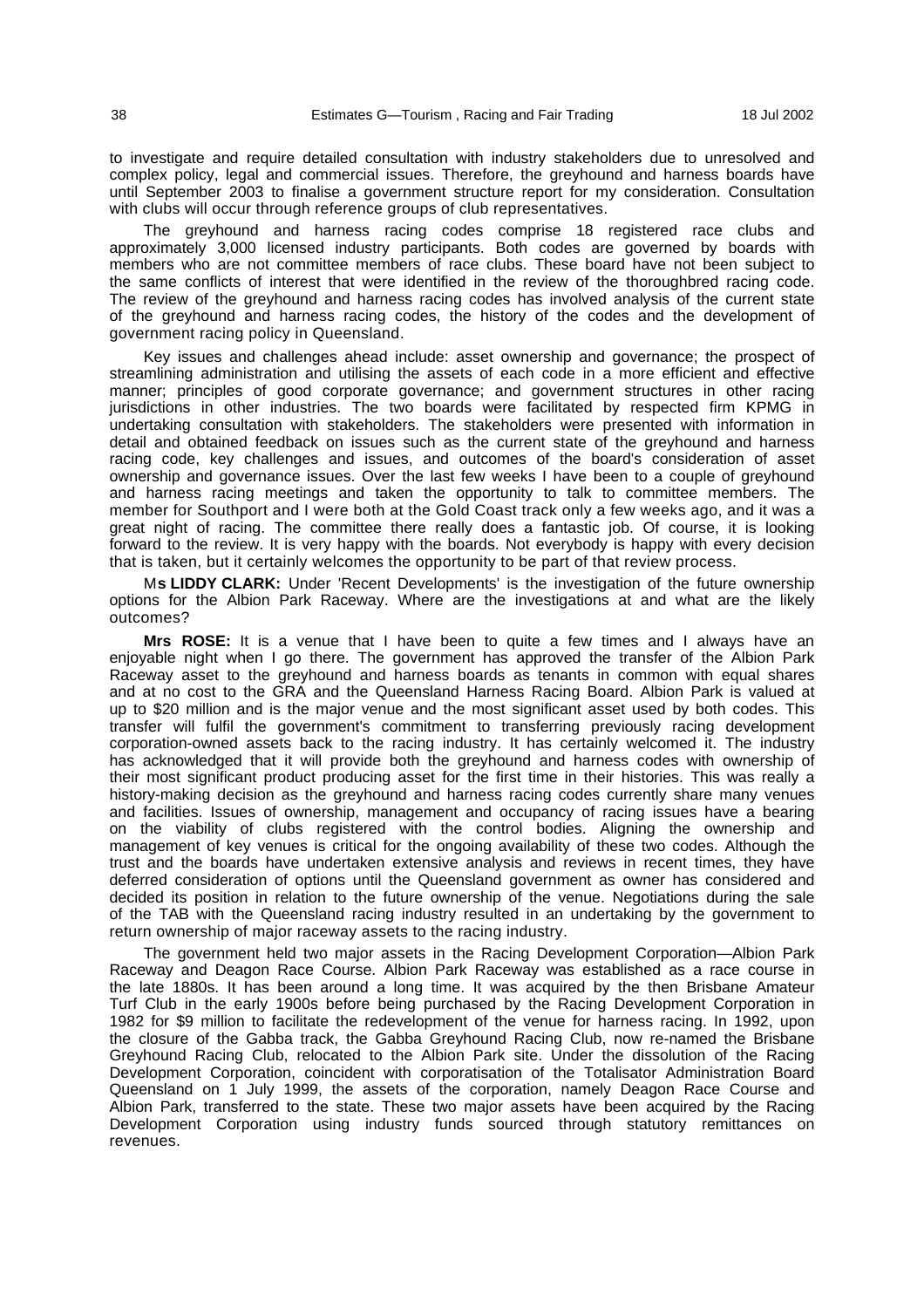**Mr LAWLOR:** On page 1-22 of the MPS I note that the department is providing support to the Australian Country Racing Conference to be held in Cairns from 6 to 8 August this year. What is the aim of the Australian Country Racing Conference?

**Mrs ROSE:** The government continues to provide support to the Queensland racing industry and particularly to Queensland country racing. My department is a major sponsor of the Australian Country Racing Conference 2002, which is to be held in Cairns from 6 to 8 August 2002. I will be attending the conference; I will be closing it. The Cairns Jockey Club will host the conference and topics that will be discussed at the conference include: worldwide trends in racing, risk management, planning and insurance, country racing and the TAB, benefits of sharing facilities and equipment, and cost-efficient means of providing training facilities. Guest speakers at the conference will include Sir James Hardy, BRL Hardy Pty Ltd; Sir Sydney Williams, who is a real icon in the Cairns area being patron and ex-President of the Cairns amateurs; John Schreck, Director of Racing, Hong Kong Jockey Club; and Andrew Harding, CEO of the Australian Racing Board. It is anticipated that this national conference will provide the opportunity for the racing industry to recognise, accept and plan for how to operate in a commercially competitive environment and capitalise on the great tradition and infrastructure of the Australian racing industry.

I am aware that there have been some media reports regarding the rationalisation of country race clubs. These reports do not acknowledge that the vast majority of country race clubs are run on voluntary labour and trade very successfully. There is no reason for these clubs to worry too much about impending closure. As a government, we certainly support the Queensland country racing industry. I am looking forward to this conference, because it is very timely, given the challenges that are facing the racing industry right across the state, particularly some of the more medium-sized clubs. We certainly do support country racing. As I said before, I grew up with it. I went to the Kilcoy races only a couple of weeks ago and had a great afternoon. By helping to sponsor this conference we are giving them some financial aid through the training track subsidy scheme. We have given them a voice in the management of the Queensland thoroughbred racing industry through the Queensland Regional Racing Council, which has been received very well right throughout country racing across the state.

**Mrs CROFT:** The Racing Science Centre is a major part of the department's service provision to the Queensland racing industry. Can you tell the committee what role it plays in the industry and what the future holds for this valuable resource?

**Mrs ROSE:** The Racing Science Centre is an integral part of the Queensland racing industry. Its establishment after a period of crisis in the industry during the 1980s helped to restore public confidence. As a government, we consider it central to a well run and credible industry. The staff of the Racing Science Centre are to be commended for achieving accreditation with the National Association of Testing Authorities to 17025 standard. This reflects the high standard of procedures and practices maintained in the laboratory.

In addition, two chemistry staff members became professional members of the Association of Official Racing Chemists by examination. A total of six staff are now Association of Official Racing Chemists professional members. The RSC also achieved quality accreditation as an International Olympic Equestrian Federation approved laboratory, which is a real credit to it. The integrity management and testing processes developed by the Racing Science Centre have increasingly become infused into the processes and procedures followed by racing officials.

The ongoing development and supervision of industry personnel and related integrity management procedures has required a considerable expansion of the range and nature of services provided from the Racing Science Centre. In recent years there has also been an increasing number of inquiries for Racing Science Centre services. These collectively indicate the potential for a commercial approach to the provision of such services. It really is a fascinating place. I went out there and had quite an extensive tour around. The work it is doing is amazing. It has international recognition as a science centre. That is something of which we can be incredibly proud in Queensland.

**The CHAIR:** The committee has resolved that the period of questioning in the area of Racing will conclude at 2.20 p.m. The time now being 2.20 p.m., the committee will move to the area of Fair Trading. The committee has given leave under sessional orders for the member for Southern Downs, Mr Lawrence Springborg, to participate in the hearing today. I welcome the member for Southern Downs and I call on him to put his first question to the minister.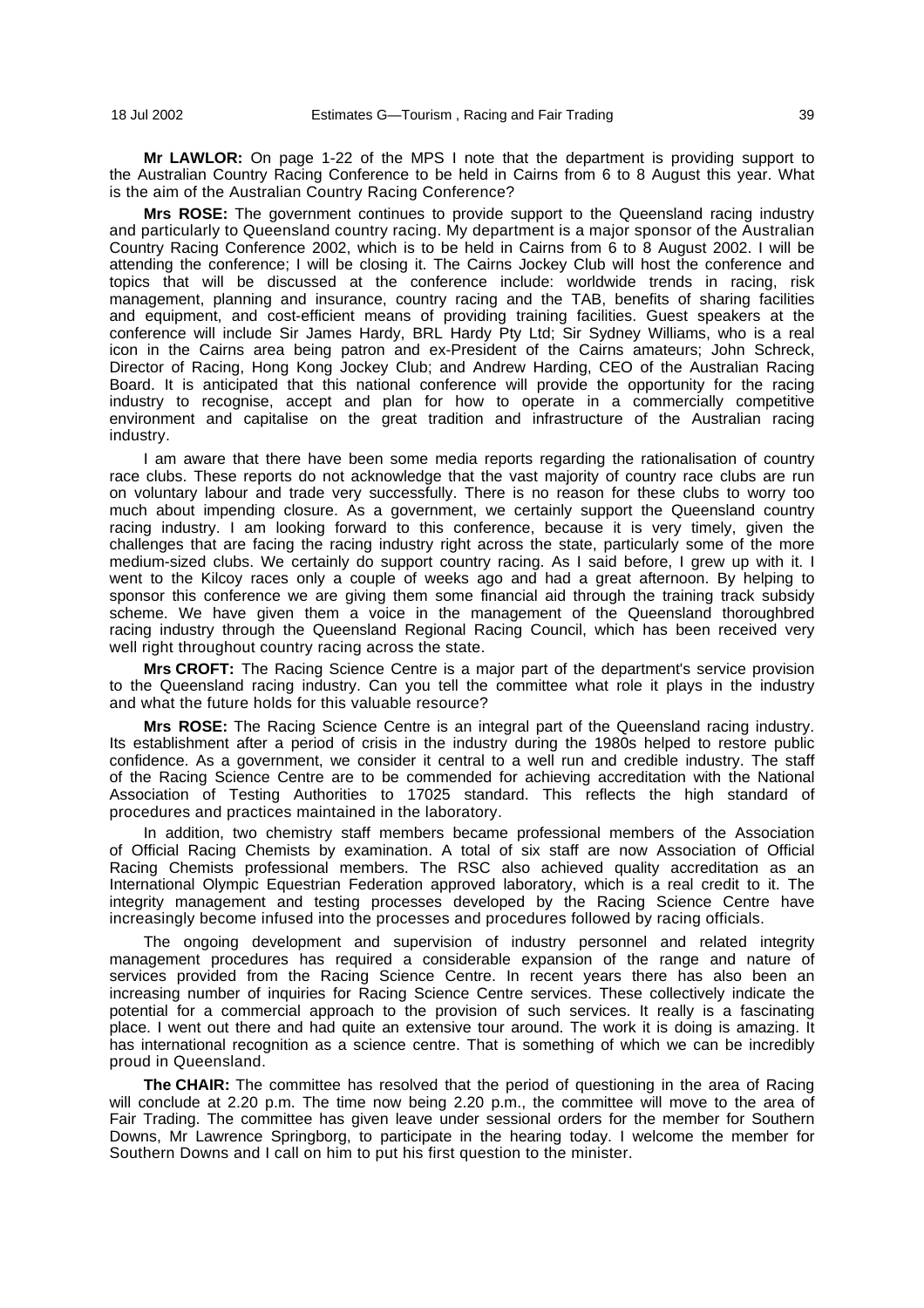**Mr SPRINGBORG:** I thank the committee for granting me leave to appear and ask the minister in her capacity as Minister for Fair Trading some questions. I note that, whilst your department's web site outlines a number of consumer protection mechanisms, for which I commend you, there is one area where I believe there is a significant deficiency with regard to consumer protection. Also, going through the Ministerial Portfolio Statements, in relation to future developments, could you give an indication of whether it is your intention this year to bring in any code of practice or any legislative provisions that will regulate debt collection agencies in this state?

**Mrs ROSE:** Thank you for that question and for the recognition of the work that we do in consumer protection. As an example, I cite Collection House, a debt collection agency. In the last three years, the Office of Fair Trading has received nine complaints against Collection House. Five complaints were received in 2001, one in 2000 and three in 1999. The nature of the complaints reported against Collection House include forcing consumers to pay again for debts that had already been finalised, making illegal statements about the state of debts and consumer rights, encouraging people to borrow money to repay the debts and then referring the debtors to finance brokers, taking legal action in courts in other states which forces consumers to pay so as to avoid potentially high legal costs, and hounding people after the expiration of the six-year statute of limitations in relation to collecting debts. All of those complaints have now been resolved.

Responsibility for the regulation of the range of dubious practices falls across a number of agencies, including fair trading authorities, ASIC, the ACCC, state and territory legal practitioner boards, industry ombudsman offices and Attorneys-General departments. The state consumer commissioners agreed that Victoria and New South Wales fair trading authorities and ASIC would form a working party to gather information on complaints relating to debt collection and to report on recommendations. Each state and territory will provide information to the inquiry.

Further to Collection House, no action was initiated against Collection House as there was insufficient evidence to substantiate a breach of legislation administered by the Office of Fair Trading and satisfactory explanations were provided by the company. A report has been prepared by the Consumer Credit Legal Service in Victoria outlining the problems experienced with outsourced debt collection, as I said, and it is on the agenda for the Standing Committee of Officials of Consumers Affairs. The working party is now looking at it.

**Mr SPRINGBORG:** I note that your colleague in Victoria, Consumer Affairs Minister Christine Campbell, indicated on 14 July that a set of guidelines would be developed for debt collection agencies. Obviously, they are moving down this line and there is some awareness on your part about it. Can we have a commitment from you that in the forthcoming budget year there will be the implementation of such a code in Queensland? I note that you have complaints that have been referred to you. But the issue at the moment is that you have to resolve them by mediation. As I understand it, you do not have a full range of powers or a capacity that would come from such a code that may be backed legislatively. I would like to know what your intention would be if you saw the need for legislation or regulation this year.

**Mrs ROSE:** It is difficult to give a commitment to having something in the budget for it, because it is at the stage now, as I said, where we are looking at this in a national context. Victoria has done a lot of work, as you said. We are very keen to try to resolve all of these sorts of consumer issues and provide protection for people. We are doing so much work at the moment. It is not something that we are ignoring, it is something that we are working on. There is a code of conduct for commercial agents under the Property Agents and Motor Dealers Act, so there is something there to cover them. Certainly, we will be doing our bit at this national working party level to make sure that it does get a good hearing from Queensland's perspective. I will certainly look at it.

**Mr SPRINGBORG:** You have our encouragement and very strong support as you move down that road, because we believe it is something that needs to be done. It complements the range of other consumer protection provisions that you have put through and there is some deficiency at the moment. I turn to another area of consumer protection that we have been very much involved in over the past year or so, and there has been a fair degree of concentration on this in the media. I refer to the issue of two-tiered property marketing. There are legislative provisions under the Property Agents and Motor Dealers Act and also consequent amendments designed to crack down on the unscrupulous activities of these people. Can you inform the committee of how many two-tiered property marketeers have been successfully prosecuted in Queensland since the introduction of the new laws?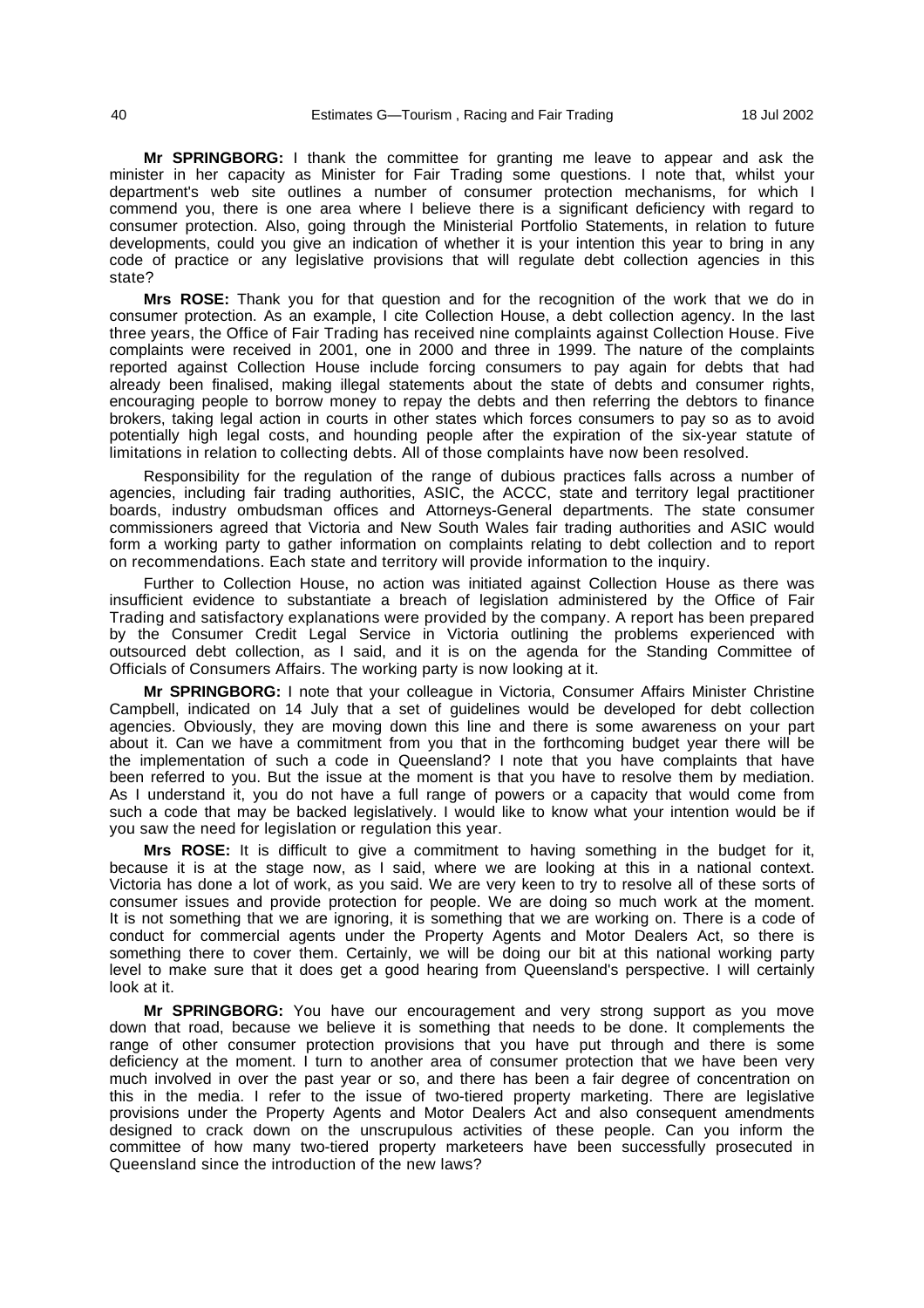**Mrs ROSE:** Since it became obvious that two-tiered marketing had once again reared its head, the government, the Office of Fair Trading and I have been determined to do everything in our power to stamp it out. Queensland is a good and safe place to invest, if you use some commonsense and follow the advice we provide to consumers. By getting independent legal advice and an independent valuation you are able to be protected. As you have already acknowledged, what we have done in Queensland is ground breaking. We are the only jurisdiction that has taken on these people. But let us not kid ourselves, either; these investigations and subsequent prosecutions are very complex. The marketeers we are chasing have established networks of interrelated companies and clandestine business relationships to camouflage their involvement in this trade.

Our investigators are unravelling these webs of deceit now. So whilst you can never say with 100 per cent confidence that it has been wiped out completely, anecdotally we know that we have had a massive and immediate impact on their trade. As I have said before, the allure of easy money and ill-gotten gains will always tempt some to emerge in another guise. If and when they do, we will be waiting for them with the full force of our legislation and we will use every weapon in our arsenal to destroy them. We have the best legislation in the country. I have spoken to my colleagues in the other states and encouraged them to follow Queensland's lead. Our legislation is tough. I make no apology for that. The proof is in the fact that it is working.

I will remind committee members of what is in the legislation, namely, fines of up to a quarter of a million dollars for each and every person involved in a marketeering arrangement—that includes runners, advisers, valuers, solicitors and real estate agents—for each and every breach; powers of search and seizure; powers of public examination without privilege against selfincrimination; blunt large-print warning statements on all residential property contracts; cooling-off periods for all residential property contracts; disclosure of all parties benefiting from a sale and all relationships between parties to whom a purchaser is referred, with heavy fines for non-disclosure and access to the claims fund for consumers.

**Mr SPRINGBORG:** I note what the minister has said. The minister has been able to rely upon our complete support in what she has done to date. I refer her to page 1821 of Hansard and to a comment she made on 18 June. She stated—

We have run the two-tiered property marketeers who have so damaged the state's reputation out of town and are pursuing them into the courts.

That is fine rhetoric. However, although we have these tough new laws in Queensland, I want to know how many people, since these laws have come into being, have been successfully prosecuted and convicted in the courts in Queensland that deal with these matters? That is a real indication of the deterrent aspect of these laws.

**Mrs ROSE:** The problem is that there is only one in there at the moment. The Strategic Compliance and Enforcement Unit is currently conducting a number of major investigations into the marketeering activities of the most prominent marketeers and their related activities, which is part of my answer I gave you on notice. The reality is that it takes months and months of investigation to uncover the numbers of people involved. Given the lengths that they go to to get money out of people, it is a matter of the investigators trying to untangle the web. It will take time. It is worth pointing out that the single marketeering action recently lodged with the Federal Court by the ACCC was preceded by a lengthy investigation of approximately 14 months. This action is not directed to securing prosecution of a marketeer, but rather to secure precedent for consumer redress. In addition, the recent successes in prosecuting loan sharks took more than two years. It takes time.

Our investigators have to not only, as I said, make sure that they untangle the web of deceit and the lengths that these people go to but also make sure that they have enough evidence for a prosecution. Comments were made in the Gold Coast Bulletin in June, and I will quote from that because it was talking about the impact of the new legislation. As you know, the image of the Gold Coast has suffered from two-tiered marketeering practices. I will just quote from the Gold Coast Bulletin of 8 June. It says—

Buyers wooed into buying Gold Coast property through telemarketing, seminars and free trips to the Gold Coast—a practice tagged marketeering—are virtually absent.

Marketeers had for eight years been the dominant sellers of new Gold Coast property, piling up sales worth hundreds of millions of dollars.

They sold thousands of new properties and many developers would have been out of business without them.

Valuer Terry Lacey of Herron Todd White says that today the market is being dominated by owner occupiers and traditional investors.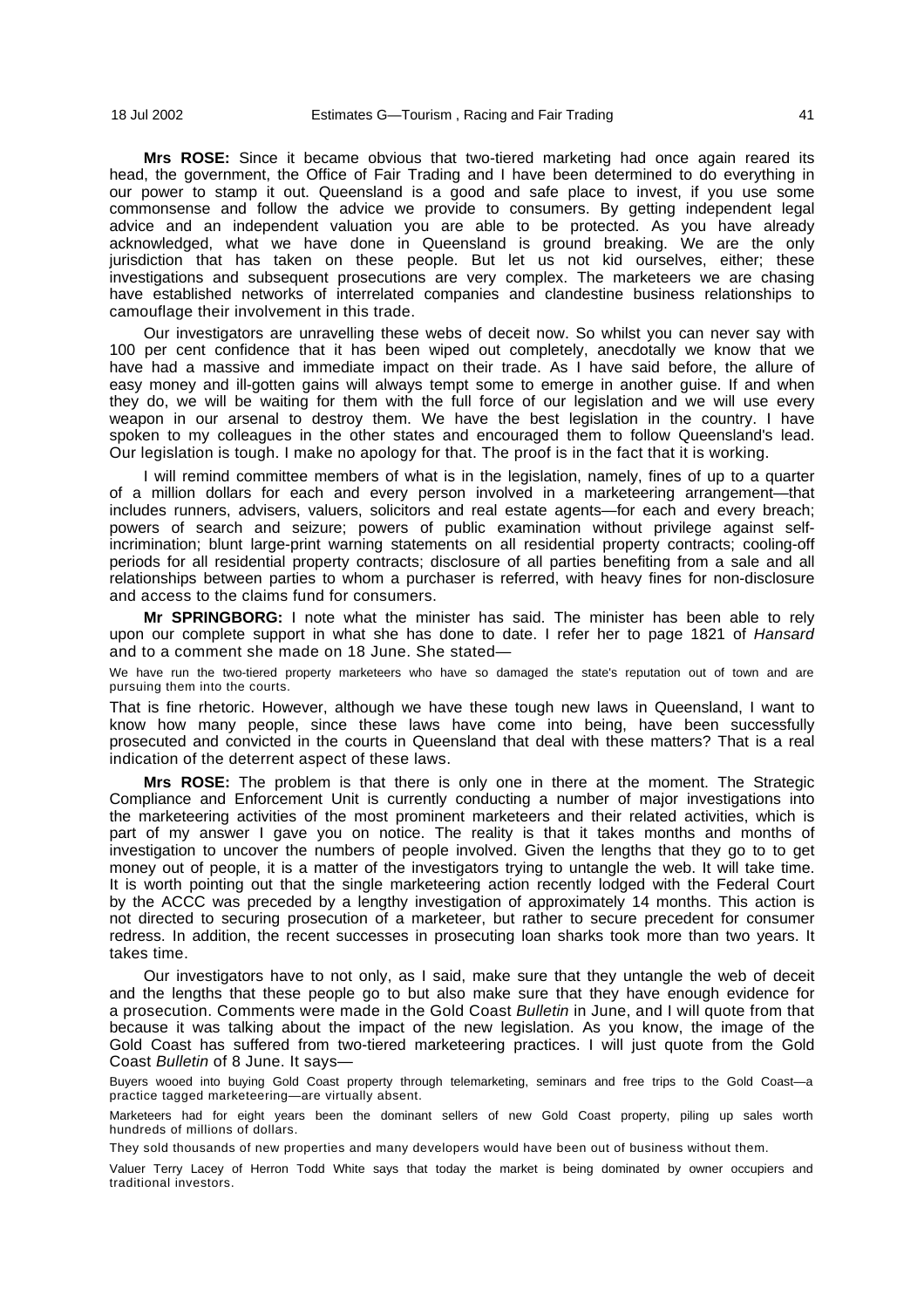**Mr SPRINGBORG:** I have a further question on this point, because it is an extremely serious issue and one of the more important things the department is dealing with. I note that the minister talks about the difficulties of prosecutions and actual investigations, but a statement has been made in *Hansard* which gives the impression that these people have been run out of town. However, we are not able to indicate that we have had any successful prosecutions yet, and that may come to pass. Over the last few weeks there was also a major matter brought by your department against a number of people involved in this type of activity where the initial court appearance failed as a consequence of comments made by the judge and lack of preparedness. Is it true—and I think that there were up to 16 or 17 people involved—then that there are not enough resources in your department to handle this and that we do not have enough senior people who are actually dealing with these matters to be able to take it through? If these matters fail that is going to send a signal out there to these marketeers that they can get away with it.

**Mrs ROSE:** They have already got the signal that, no, they cannot get away with it. They have already acknowledged that they can no longer work in Queensland and made no secret of the fact that they have now moved into other states, which is an issue now for New South Wales and Victoria. As I said before, it is very hard to give a 100 per cent guarantee that marketeering practices are not going to occur. You are right; I have made very strong statements because I feel very passionately about getting these people out of this state. They have ripped off hundreds of thousands of dollars out of Queensland and Aussie battlers, and they deserve to be run out of this state. We have brought in very strong and powerful laws. But, as I said, it takes time to build the case against them. You referred to the Snee case. Firstly, you talked about resources. We have put additional resources into the compliance unit. I have been impressed with the work that it has done. I believe that we have some very good people in that unit. We have got 15 staff in that unit now. You have to remember that they have only been there a few months. We have 15 staff working just on marketeering.

You raised the Snee case, and I think it is important for the record that I run through that. The Office of Fair Trading obtained and executed a number of search warrants in January and April 2002 on various marketeers alleged to have been involved in the Snee matter. The entities concerned were a property developer, financial broker, licensed real estate agent, conveyancing lawyer, developer's solicitor and marketing company. Fair Trading formed the view that the evidence obtained through its investigation was sufficient to lodge a complaint with the tribunal against 16 respondents. The matters were set down for hearing on 20 June. A tribunal directions hearing was held on 23 May 2002. Counsel on behalf of several of the individual respondents argued that Fair Trading's complaint was deficient in that it did not sufficiently clearly specify the conduct which constituted the grounds for the complaint in relation to each respondent and requested the application be dismissed. The tribunal refused the request by counsel for the Office of Fair Trading to amend the complaint and dismissed the complaint. Costs were also awarded to the respondents. Fair Trading is currently examining alternative options in relation to this matter. The Fair Trading office is also seeking advice from counsel and from Crown Law.

**Mr SPRINGBORG:** I have one further question on this matter, and I am happy to put some of it on notice to the minister. I take it then that 15 people work in the unit. You referred to some other figures earlier on with regard to the numbers of matters being investigated and potentially prosecuted. Would we be able to have access to as much of that information as you might be able to provide? As I said, I am happy to put on notice the numbers of complaints and the numbers of matters being investigated and the stage at which they are proceeding.

**Mrs ROSE:** I thank you for your interest in that. If I can get some figures for you now I will. But I think it is important that members of the committee do understand the sorts of complaints that we do get and the sort of work that this unit does, because I think it is important for people to understand. In November 2001 the Strategic Compliance and Enforcement Unit received a complaint from consumer advocate and solicitor Tim O'Dwyer in relation to Paul and Helen Snee, whom I referred to in my previous answer. In July 2001 the couple had been telemarketed. They had attended an investment seminar and had been qualified by an in-home consultant as owner occupiers of their own home and therefore suitable potential investors in relation to the purchase of a negatively geared investment property in Queensland. The couple subsequently flew to the Gold Coast and on 6 October 2001 were further qualified by a finance broker as suitable applicants for a loan of \$189,000. They were shown a few properties by an estate agent and contracted to buy a house at Coomera the same day for \$189,000.

The couple used the legal firm recommended by the finance broker for the conveyancing. The couple later discovered that the house they had contracted to buy was legally incapable of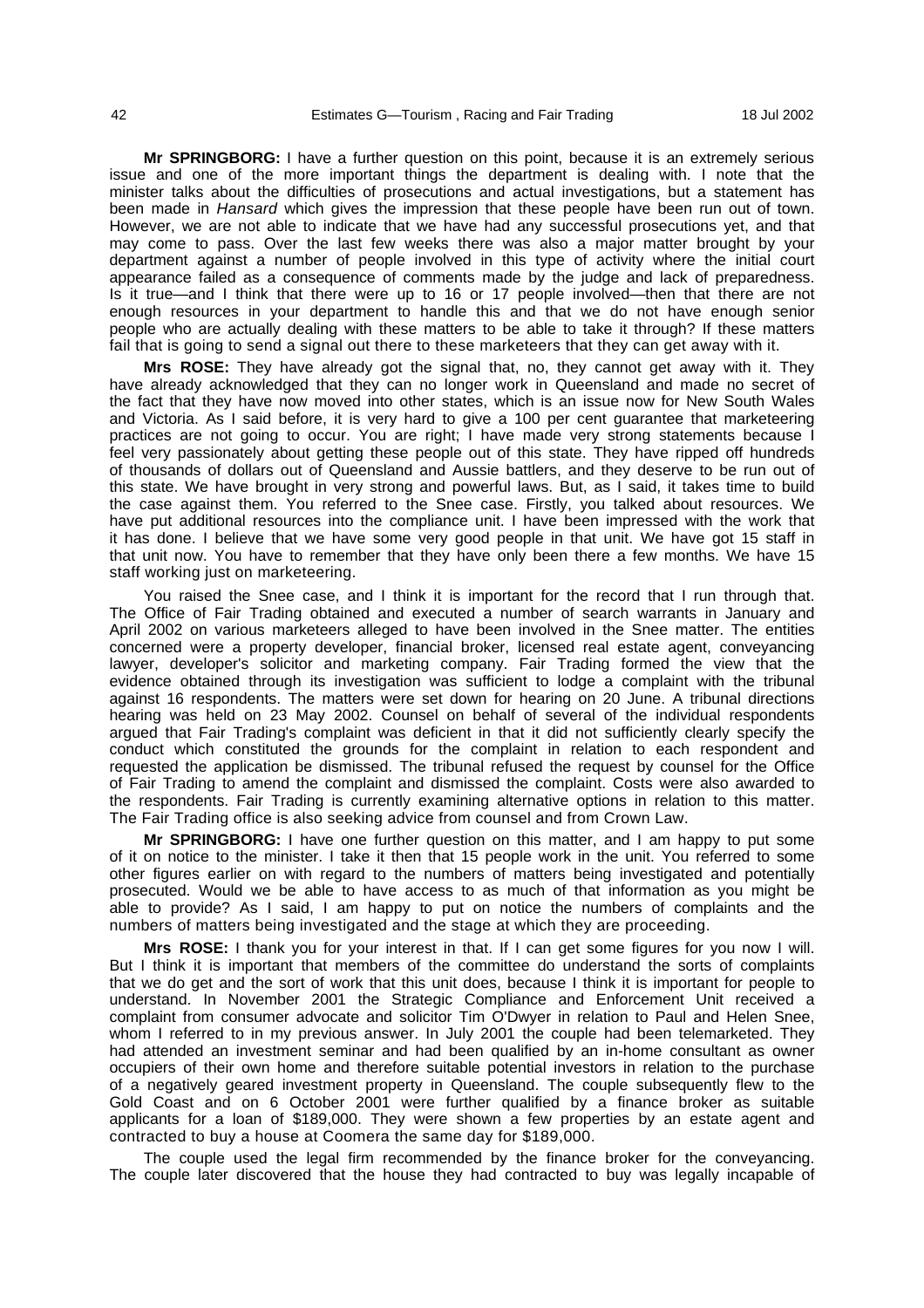being sold to them. It was still owned by another Victorian couple who had bought the property earlier in the year. The registered proprietors were completely unaware of the purported sale. The developer had no authority to sell the property to anyone. The developer did not sign the October contract of sale and the property was later valued at \$150,000 by an independent valuer. This is just one sad case that we see time and time again. In 2001-02 147 claims were received concerning the activities of marketeers. Some 134 of these claims to the value of approximately \$8.7 million have been lodged while the claimants of the remaining 13 claims have not yet specified the value of their loss. Marketeering claims range between \$30,000 and \$130,000 and average approximately \$76,000. Eight marketeering claims to the value of \$856,828 have been decided by the tribunal. All of these claims are in relation to National Asset Planning Pty Ltd and its director Christopher Bilborough and relate to a variety of different heads of damage.

**The CHAIR:** Thank you, Minister. The time allocated for questions by non-government members has expired.

**Mr SPRINGBORG:** Mr Chairman, is it possible just to get a copy of that note or just the data in it?

**Mrs ROSE:** We will get you a formal response.

**Mrs CROFT:** Minister, I doubt whether I am the only member of parliament here who has encountered constituents in financial trouble because of mobile phone contracts. Young people in particular are vulnerable to sales pitches that seem to promise a free phone but in fact lock them into long and very expensive contracts. Often the telco can alter basic terms of these contracts at will to the detriment of the consumer. Consumers are also left to pay out the balance of contracts even if the phone has been lost or damaged. Minister, can you inform the committee of any plans you have to deal with onerous contracts such as those in the mobile phone market?

**Mrs ROSE:** I thank the honourable member for her question because it gives me an opportunity to talk about a major proposal that I will be placing before my colleagues at the Ministerial Council on Consumer Affairs meeting in Adelaide next month. My proposal is for a national uniform or at least complementary legislation to provide that consumers are not bound by unfair contractual provisions. These are provisions that lead to an imbalance of power between the contracting parties such as disproportionate penalty provisions or provision inflexibility binding the consumer while allowing the trader to alter conditions at will.

The legislation would define unfair conditions in general terms. Fair trading authorities in each state could have the power to seek a court order forbidding use of specific standard terms considered to be unfair or accept undertakings in lieu of court proceedings. Consumers could also seek the declaration of a court that a particular provision was unfair. Legislation along the lines I propose has been operating in the UK for several years very successfully. I am also pleased to report that the Australian Consumers Association supports what I am proposing. As a mother of young adults myself, I see how vulnerable young people are to being ripped off. Part of the problem comes from their poor understanding of their own needs and patterns of consumption. They get into long-term contracts and then find it expensive or impossible to get out of them or to change to something more suitable. Nowhere is this clearer than with mobile phones.

Figures recently released show Queensland leading the nation in youth bankruptcies, with mobile phones the biggest single factor. This is despite the excellent consumer education programs run by OFT targeted at young Queenslanders, such as the Psst! booklet currently being distributed to all final year school students. Approximately 45 per cent of young people aged between 14 and 24 years currently own a mobile phone and telcos expect this figure to increase by a further 10 per cent over the next two years. According to a study undertaken by the Communications Law Centre, approximately 25 per cent of young people with mobile phones experience financial difficulties in paying their mobile phone bills. In the year 2000-01 the Office of Fair Trading in Queensland received 213 complaints concerning mobile phones, and this rose by nine per cent to 233 in 2001-02. Consumers report that they find it difficult to make sensible consumer decisions in a highly competitive and constantly changing mobile phone sales environment. Complex pricing and unfair and inflexible contractual arrangements are reported to Fair Trading officers, the ACCC and the Telecommunications Industry Ombudsman.

**Mrs CROFT:** One of the most valuable jobs undertaken by the Office of Fair Trading is to ensure that only safe products are available for sale. Minister, can you detail for the committee some of the strategies and projects undertaken by the Office of Fair Trading in pursuit of consumer safety objectives?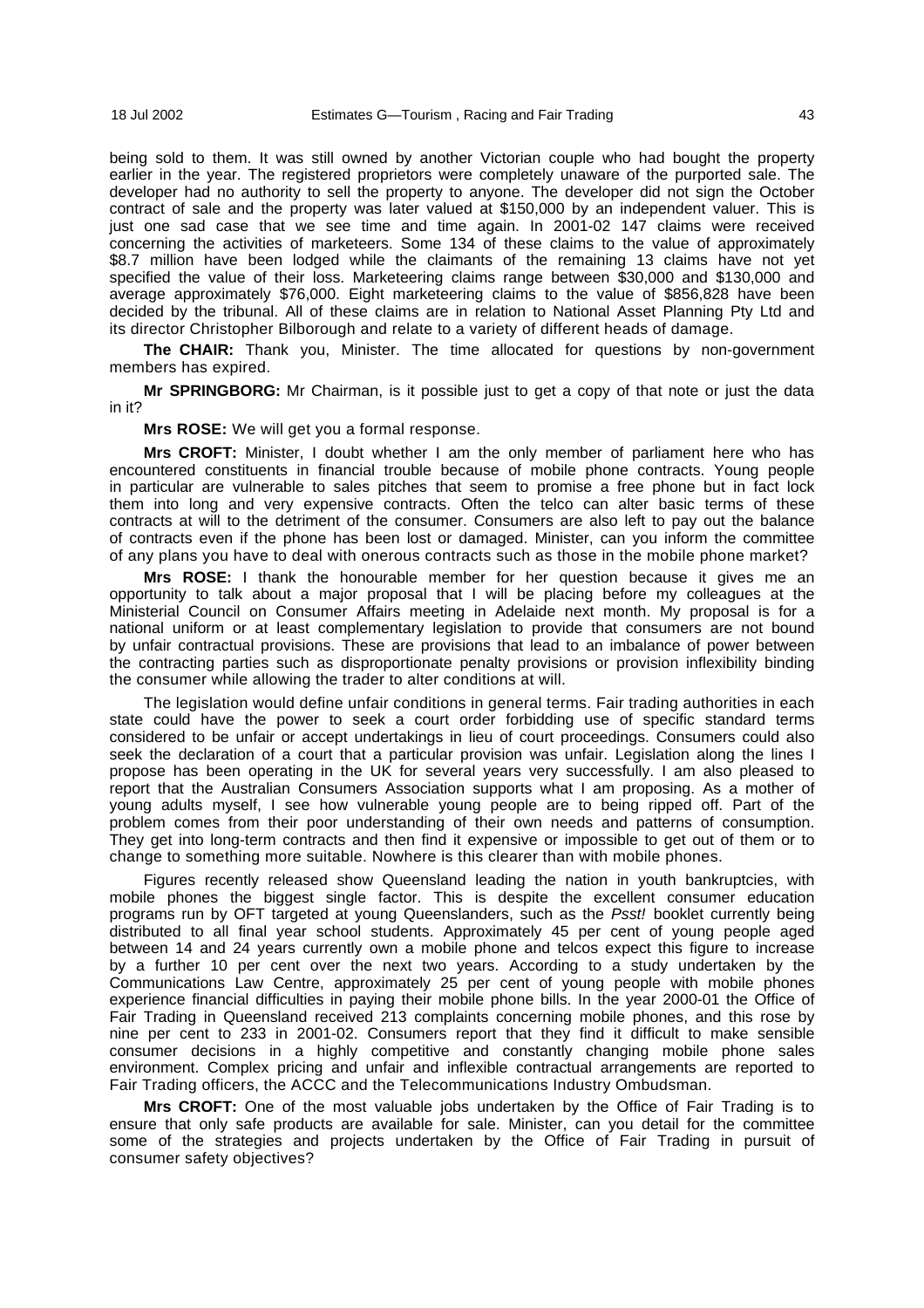**Mrs ROSE:** The Office of Fair Trading uses a number of strategies to ensure consumers have access to the safest possible products as well as ensuring business understands the importance of supplying safe products. These strategies include providing advice and information to consumers and traders, developing and maintaining uniform product safety legislative standards, and conducting safety audits of new and second-hand products. During 2001-02 there were a number of projects undertaken to meet these objectives. The Consumer Safety Committee was re-established. The committee will play an important role in terms of the strategic development of consumer safety policy and will provide high-level community input into the work undertaken by the Office of Fair Trading. As with previous years, education resources were provided to businesspeople to assist them in complying with mandatory safety standards. A number of safety standards compliance guides are now available via OFT's web site.

Enforcement activity was increased during the year. Approximately 250 retail premises were inspected to ensure compliance with the mandatory safety and information standards. Although the level of compliance was high—and Queensland businesses need to be commended for this—there are pockets of failures, mainly in the discount retail sector. Various discount outlets were found to sell a range of toy guns that were shown to be unsafe. An order was given for these to be removed from the marketplace. It was absolutely amazing. I saw these guns, and we did a test in my office. We had a cardboard box set up—like really, really thick. We then had some nails. We put the nails and screws into the gun—this toy—and I fired it. It just went straight through the box from a range of about two feet—absolutely unbelievable. So through the Office of Fair Trading we issued an order for them to be removed from the marketplace together with ensuring the media activity. This action has seen those unsafe projectile toys all but removed from the marketplace entirely.

It never ceases to amaze me, some of the ideas that people come up with. I do not know if you saw recently—even though it was not classified as unsafe, which was a frustration on our part because it was difficult to do anything about it—there were these pens that looked like a syringe. Some of them even had red ink in them. I never saw the red ink ones. Imagine if kids are playing with them and they see a real syringe in a park and they feel safe handling a pen in the shape of a syringe. It is just completely irresponsible for anybody to produce something that looked like that. But as I said, it was a difficulty for us. We were in a bit of a bind because it was not classified as unsafe. It was just completely irresponsible. But I am going to bring that up at the MCCA, too.

**Mr LAWLOR:** There has been a lot of talk in the media about so-called dummy bidding at auctions, artificially inflating the prices paid by consumers. If this is happening, it would seem on the face of it to be an improper practice that should be stamped out and the perpetrators prosecuted. What action have you taken to investigate media allegations? Is dummy bidding going on? And would compulsory registration of bidders solve that problem?

**Mrs ROSE:** It is very important to get one point straight, that is, that there is little evidence—other than press speculation—to support the notion that dummy bidding is rampant or common in Queensland. It is clear that two auction issues are often confused: dummy bids and bids made by the auctioneer on behalf of the vendor. Historically it has been common practice for auctioneers to bid on behalf of their vendors. Bids made on behalf of the vendor are made to stimulate competition and bidding and to preserve the vendor's right to sell only when a predetermined reserve price has been reached. In contrast, dummy bids may be received by the auctioneer in order simply to stimulate the price. This could be from a person associated with the auctioneer or by the auctioneer pretending to receive a fictitious bid. This is commonly known as bouncing bids off the wall. Once the reserve price has been reached, the highest bidder at the fall of the hammer becomes the buyer of the lot at auction. An auctioneer who engages in dummy or vendor bidding once the reserve price has been reached places himself or herself at risk if the auction concludes on that bid. In such a case the auctioneer would become accountable to the vendor for the sale. It is unlikely that an auctioneer would be willing to be placed at that risk in order to secure a few more dollars commission.

This government has legislated to facilitate fair outcomes at auctions and underpinned this with an active compliance monitoring program. Section 32 of the Property Agents and Motor Dealers (Auctioneering Practice Code of Conduct) Regulation 2001 requires auctioneers to use their best endeavours to register all bidders at auction and to keep a record of the bidders' names and addresses until the auctioneer's appointment as auctioneer ends. Any failure by auctioneers to register bidders and to maintain the register may lead to disciplinary action against the auctioneers, with penalties ranging from reprimands and fines to suspension or cancellation of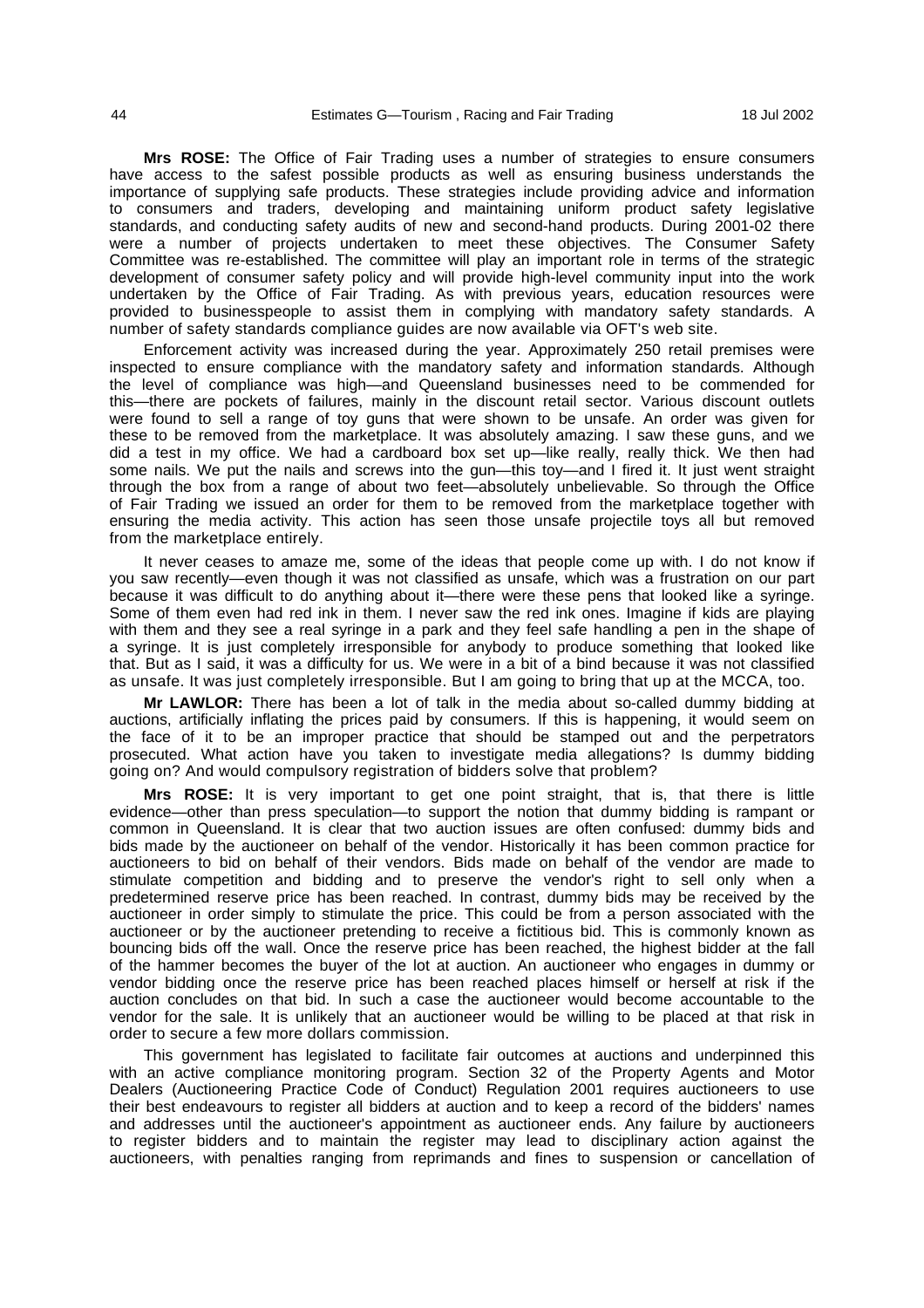licences. However, some bidders refuse to sign the register for the purpose of maintaining their confidentiality.

For the period 1 July 2001 to 30 June 2002 only two complaints were received by the Office of Fair Trading about dummy bidding at auction. Following investigation of these matters, no evidence was found to warrant further investigation. Based on a number of proactive checks of auctions, there is no evidence to suggest that dummy bidding is occurring or that there is any significant non-compliance by auctioneers of the requirement to register bidders.

**Mr LAWLOR:** Minister, on ABC television last week I saw a program about how criminals were using credit provision to gain power over borrowers to build their criminal networks. I read in the Queensland press that such activities are not confined to TV shows but have indeed sprung up in this state. Can the minister inform the committee what action you have taken to stamp out loan sharking? Can you also inform the committee whether these efforts have led to any successes?

**Mrs ROSE:** In March 1999 the Office of Fair Trading launched an investigation into fringe credit providers in Queensland. It was reported that a number of loan sharks were engaged in the practice of lending small amounts of money at extremely high interest rates to borrowers who cannot obtain finance from mainstream lenders. It was also reported that these loan sharks were using unlawful methods such as violence and threats to extract repayments.

The Office of Fair Trading commenced legal action in the Supreme Court of Queensland in June 1999 against 12 loan sharks. Injunctions were obtained to freeze the assets of a number of the loan sharks. Approximately 110 borrowers who obtained loans from some of these credit providers have indicated their willingness to assist the investigation. Affidavits have been obtained from 105 borrowers so far. The first court action against three of the loan sharks was determined in the Supreme Court on 1 February 2002. The matter was settled prior to trial, with the court ordering Wenton Australia Pty Ltd, Anthony James Clifford Eddleston and Wendy Michelle Eddleston to cease indefinitely the practice of providing consumer credit in Queensland or from otherwise being connected or associated with such a business. The court also ordered that moneys amounting to \$68,000 presently held in the trust account of Price Roobottom Solicitors be paid to the Crown Solicitor for distribution. The sum of \$14,665 will go to affected consumers, \$28,000 to the trust account of the Eddlestons' solicitor, Stephens and Tozer, and the remainder of the Consumer Credit Fund administered by the Office of Fair Trading.

A second trial concerning alleged breaches of the Consumer Credit Code commenced in the Supreme Court on 29 April 2002 against Timothy John Ward and Shark Financial Services Pty Ltd—quite an appropriate name. Justice Ambrose handed down his decision on 14 June 2002 and imposed penalties of \$140,000 in relation to Timothy John Ward and \$130,000 in relation to Shark Financial Services Pty Ltd and Timothy John Ward. These penalties are to be paid into the Consumer Credit Fund administered by the Office of Fair Trading. The court also awarded costs to the department and ordered that Timothy John Ward and Shark Financial Services Pty Ltd be prohibited from providing consumer credit in Queensland permanently. Further trials are to continue. The total legal cost for all actions is expected to be in the vicinity of \$200,000, which will be paid from the Consumer Credit Fund.

**Mr LAWLOR:** Minister, one of the great achievements of the Labor government has been to enact new laws to protect the rights and interests of residents in the residential services industry—boarding houses, aged pensioner units and supported accommodation hostels. Some concern has been expressed in the media and by sections of the industry that compliance with accommodation, food and service standards will be costly and will force premises to close, throwing residents out into the street. Can the minister inform the committee what resources have been committed to implement and administer this new legislation? Are these additional new resources or have they been diverted from other areas?

**Mrs ROSE:** Legislation to regulate private sector supported accommodation—hostels, boarding houses and aged pensioner rental accommodation—was enacted on 10 May 2002. The Residential Services (Accreditation) Act establishes minimum standards and living conditions for residents in the residential services industry by providing for a mandatory registration and accreditation scheme. Outcomes sought through the regulation are improved industry standards and better living conditions for residents.

Recurrent funding has been provided to establish a dedicated Residential Services Accreditation Branch in the Office of Fair Trading. Approved funding for 2002-03 is \$800,000, which will increase to \$950,000 in 2003-04 and \$1.08 million annually thereafter. This new service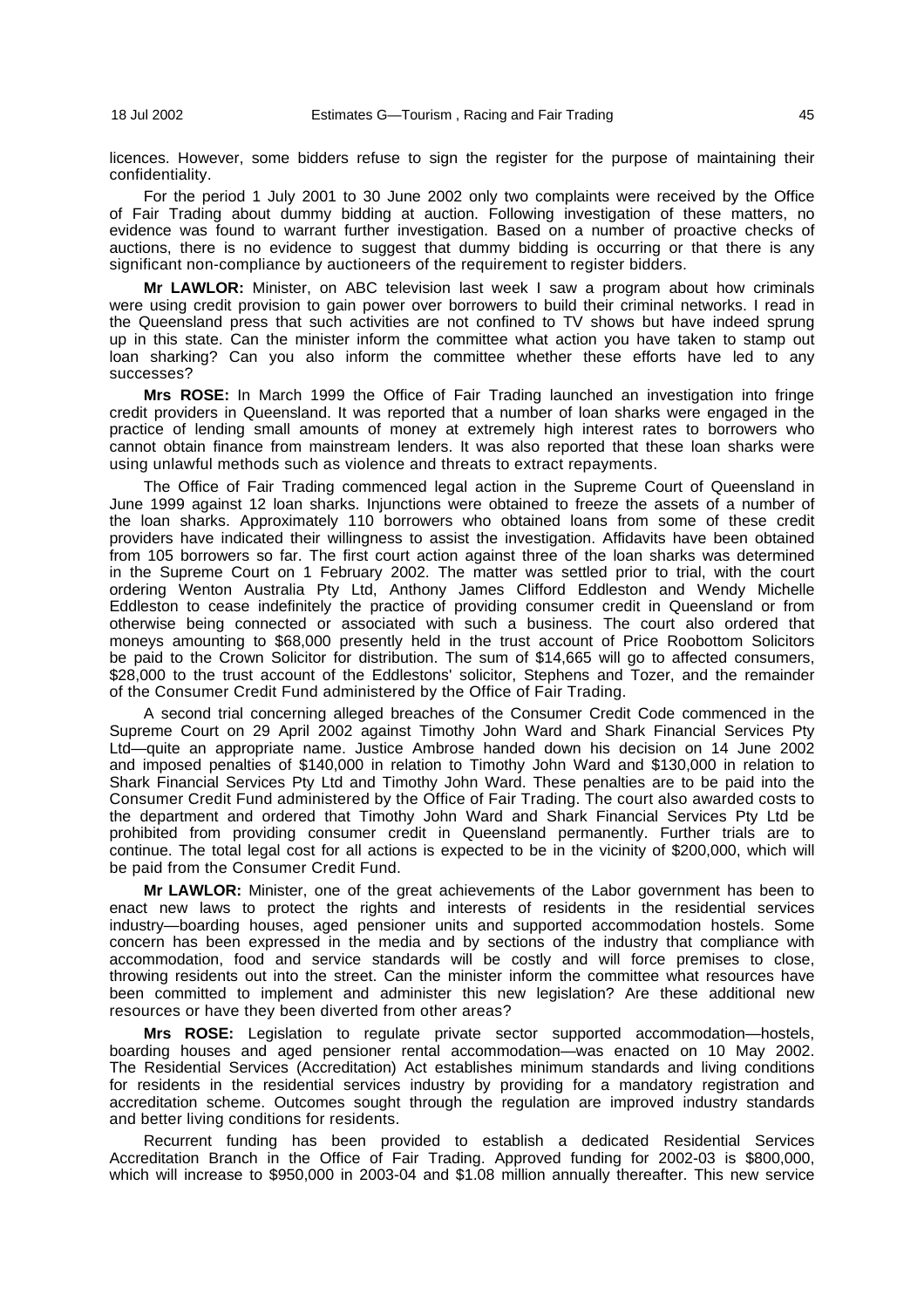area is being established as I speak, ready for the commencement of the legislation in August 2002. Key outputs from this new initiative will include registration and accreditation of residential services, investigation of complaints about substandard facilities and non-compliant operators and enforcement action where necessary.

Registration requirements address high-risk issues such as fire safety, building safety and the criminal histories of operators and staff. The accreditation process will supplement existing building and health standards with new standards for business management and service delivery for residents in areas such as medication management and the management of residents' financial affairs. Standards for registration and accreditation will be established through a regulation which will also set out the associated fees and charges for activities and applications for registration and accreditation.

My department is presently undertaking community consultation through a regulatory impact statement for the proposed regulation to the Residential Services (Accreditation) Act. Introduction of the legislation will be staggered across the industry sectors over four years in order to minimise the risk of closures and to target the highest risk premises first. Interdepartmental closure protocols are now being developed. This will ensure that clear procedures exist for relevant line agencies when responding to the housing and support needs of residents as a consequence of closures within the industry. My department will continue to work with stakeholder groups to successfully implement the legislation throughout the next four years.

**Ms LIDDY CLARK:** Minister, you raised the issue of the possible closures of residential services premises under the new Residential Services (Accreditation) Act. Can you expand on that issue? What measures have been and will be taken to avoid closures, to assist operators to comply with the new legislation and to deal with unavoidable closures?

**Mrs ROSE:** I want to reiterate that this act is about improving the lives of residents and promoting fair trading in the residential services industry. Under the legislation residential service providers will be required to meet minimum safety and suitability standards for their buildings and demonstrate operating procedures which ensure that residents are free from abuse and neglect and treated with dignity. Services not meeting these basic standards pose serious and unacceptable risks and harm to residents, and it is appropriate that the government takes action to deal with these premises. In developing this legislation every effort has been made to balance the need to provide necessary protection for residents whilst ensuring that the expectations on the industry are reasonable and achievable.

I acknowledge that there will be costs to industry and that some service providers will find those costs prohibitive and they may be forced to close. However, a range of significant measures has been established to minimise potential costs and the likelihood of closures. These include the staged introduction of the legislation. Industry operators will have between 12 months and two years from commencement of the legislation to ensure that their premises comply with the minimum building standards for registration. Operators will have a further period of one to three years in which to apply for accreditation. These time frames give service providers ample notice and time to bring their buildings and services up to the standards required. Mandatory building standards will be presented as a performance based code which will allow service providers to put forward alternative solutions to meet building standards. This will allow flexibility in how the standards are applied.

Conditional registration of residential services may be granted to existing residential services where premises do not fully meet the required building standards but are considered safe and comply with most of the standards. Financial assistance will be available to eligible service providers through an affordable loan scheme to be administered by the Department of Housing.

The impacts arising from the implementation of the accreditation scheme on industry and residents will be closely monitored by my department, by the Department of Housing and by a cross-government coordination group that will take over from the hostel industry task force. Whilst the financial impact of compliance with the legislation has not been overlooked, I recognise that some service providers may not wish to meet the new standards and will decide to close their facilities once the regulatory system is in place. Such decisions may be based on the potential for capital gain on a property, the cost of compliance with the proposed standards or a reluctance to invest in upgrading a property if it is going to be redeveloped for a different purpose.

Sitting suspended from 3.00 p.m. to 3.16 p.m.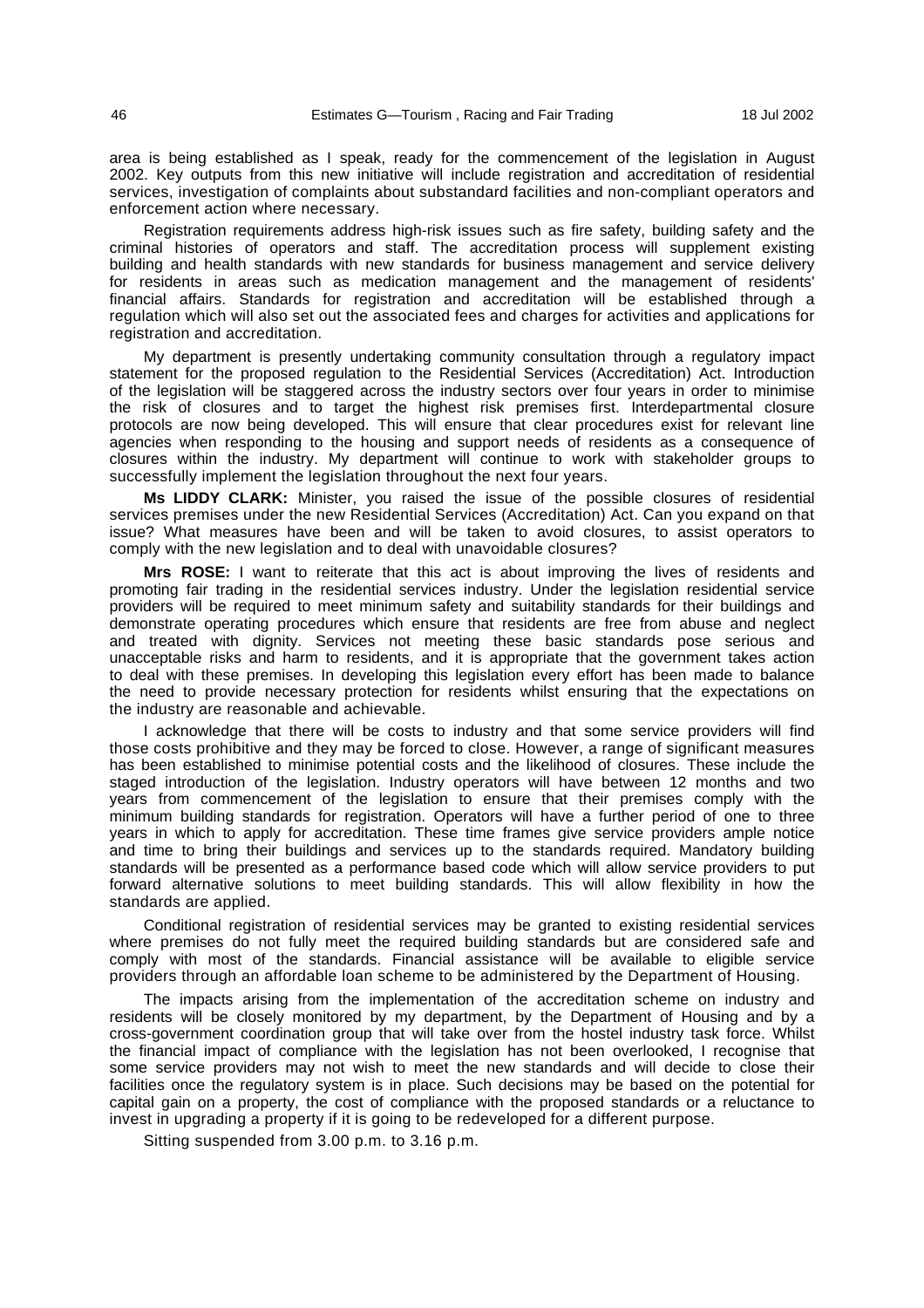**The CHAIR:** The committee will now consider the area of Tourism. In accordance with the sessional orders, the committee has given leave for the member for Maroochydore, Miss Fiona Simpson, to participate in the hearing this afternoon. I welcome the member for Maroochydore.

**Miss SIMPSON:** Thank you very much, Mr Chairman. Thank you, Minister and staff. Minister, I refer you to your statement in a media release of April this year that \$525,000 in concessional loans had been approved out of a \$10 million rescue plan for the tourism industry but that there were more to be processed. Can you confirm, as per the Primary Industries MPS, that this \$500,000 figure is in fact the total amount taken up by operators—in other words, that only five per cent of the total funds made available were actually taken up by tourism operators? Can you confirm that only 11 operators in the entire state took up your so-called highly successful rescue package, despite this being one of the worst times the industry has faced with September 11 and the collapse of Ansett?

**Mrs ROSE:** I thank the member for the question. I suppose it depends on how you look at it, but one could take that as an indication that the industry recovered pretty quickly and far more quickly than we expected. If there is one thing that has always impressed me about the tourism industry it is its resilience. In my opening remarks I said that we were really heading for a bumper tourism year. All of our forward figures from last year for 2002 were excellent. Unfortunately, noone could have predicted the double whammy of the September 11 terrorist attacks and the collapse of Ansett. Those combined effects, particularly because Traveland folded after Ansett, had a profound impact on the industry. There is no doubt about that. We did come up with a tourism rescue plan that we believed was very effective, and the industry is now looking confidently to the future. Within weeks of the September 11 events and the collapse of Ansett we provided an additional \$1 million to TQ for the Make Time marketing campaign.

**Miss SIMPSON:** Could you please provide the detail in regard to the take-up? Recently you indicated that there was only a five per cent take-up and that only 11 operators had taken it up. What guidelines have you applied to these loans and why have you not provided more specific detail as to why there has been such a very poor take-up rate, given that the industry still has had quite a rough time, particularly in a number of the regions?

**Mrs ROSE:** They have had a rough time—or some of them have—but, as I said, I think the fact that not many have been taking up the offer is an indication that the industry got back on its feet fairly quickly. You asked a question on notice. You should know from my response that the loan scheme is administered through the Minister for Primary Industries and Rural Communities because it falls under the Queensland Rural Adjustment Authority. The number of loan applications is dictated by the number of people who feel that they are in a position to apply for those loans.

**Miss SIMPSON:** Minister, from your answer I take it there has not been much change, then, in regard to the take-up rate since that last stated figure. What direct involvement and guidance have you as Tourism Minister had in this scheme and what have been the guidelines?

**Mrs ROSE:** I will ask Stephen Gregg to run through the guidelines. In response to the first part of your question as to whether there has been any change with the number of people wanting to take it up, the answer is no. We allocated \$10 million for low-interest loans. So far we have approved 11 loans totalling \$520,000, as I indicated in my answer. The tourism assistance package hotline established by the Department of State Development provided operators with ready access to advice. There was a hotline number. The hotline number received over 250 inquiries. People were given information as to their eligibility and how they could apply.

We also established the Tourism and Related Industries Immediate Response Group and the industry consultative group to monitor industry conditions and to develop response options. We approached financial institutions to encourage them to consider offering temporary relief for business borrowers directly affected by those recent events. Both St George Bank and the ANZ Banking Group have expressed their support for this initiative. We ran a number of other programs. I will run through those, but you specifically asked about the guidelines.

**Mr GREGG:** I cannot speak in exact detail about the loans, but I was part of the tourism industry response group and a wide section of industry was involved in the consultative group. As the minister has outlined, the response in relation to these loans was part of a whole package. Some were about loans. Some were about general assistance. Some referred to assisting industry with marketing, which we did through the Make Time campaign and the other initiatives we put in place at that time.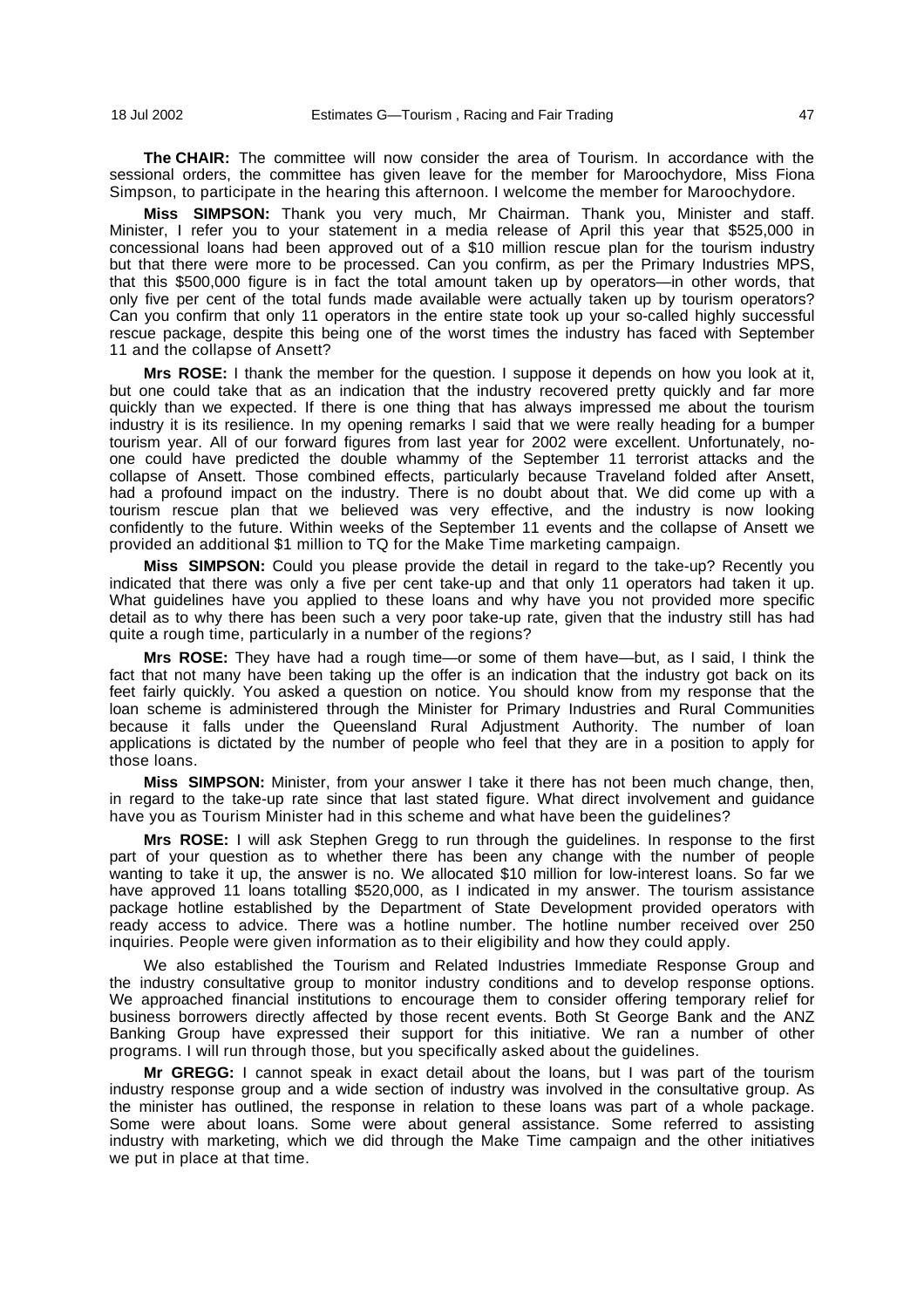After September 11 the industry was able to realign its marketing and certainly did very well from the domestic market as we re-established cash flows for the industry. The industry working group is now looking at the different industry support programs. As part of the Growing Tourism initiative, which is managed by our department, we will be looking in future to have a response for future situations but also have industry support programs that are more aligned to the needs of the tourism industry. I think the main thing that came out of all of the work was that most of the operators were getting very good support from their own financial institutions through this time.

**Miss SIMPSON:** In asking my next question, I refer to question on notice No. 4 and in particular industry cooperative support funding. I note that in this year's budget there will be an estimated \$2 million drop in cooperative funding to be provided by private industry. I ask: is this an indication of how tough things are in the tourism industry in Queensland? In light of this reduction in funding from private industry, would this not indicate a critical need for an increase rather than a decrease in government funding to marketing for Tourism Queensland?

**Mrs ROSE:** There has not been any decrease in funding for marketing for Tourism Queensland. In addition—

**Miss SIMPSON:** Not according to your question on notice, though. There was clearly an indication of a drop—

**The CHAIR:** The member for Maroochydore, will you allow the minister to answer the question. If you interject, I will take that as the next question and allow the minister another three minutes to answer.

**Mrs ROSE:** As I said before, with funding for Tourism Queensland, you have base funding and then, of course, you have special purpose funding or additional funding that we provide for campaigns like the Make Time campaign, the rescue package that we contributed to post-September 11. If we need to come up with additional money for a special purpose, then we do that. But that runs out. What people need to understand, and the industry does understand, is that you have your base funding, but you cannot expect that then, if you get special grant funding—like the funding that has been made available for the Australian Airlines campaign—to be built into the base funding. So there has been no decrease in the base funding.

But in addition to the information that I have provided to you on your question on notice, together with the cooperative support for Queensland's tourism operators, we spent around \$38.4 million on tourism marketing in 2001-02. This was up substantially on the budgeted \$32.4 million. We exceeded our budget because of one-off special initiative funding provided to Tourism Queensland. This included \$1 million in special initiative funding provided in September. This funding generated the \$3.3 million Make Time campaign—and Make Time generated an unprecedented level of cooperative support from industry operating in uncertain times—and \$2 million in Goodwill Games funding provided after the finalisation of last year's estimates and that was used for the Where Else But Queensland brand campaigns in the Sydney, Melbourne and Brisbane markets in the lead-up to and during the Goodwill Games.

These were one-off special purpose grants. They have now finished and that is why it needs to be made very clear that when these special purpose grants are made available, when this oneoff special initiative funding is made available, they are very targeted but they are only grants, or they are only one-off special initiatives; they do not then get built into the base funding. It is quite separate. So there is no decline in marketing expenditure. We simply exceeded our expectations last year because of the special purpose grants, because it was an exceptional year as far as the tourism industry went.

**Miss SIMPSON:** I refer again to question on notice No. 4. The fact is that, according to your answer, there will be less money for marketing in 2002-03 than there was in the previous financial year. The industry is, in fact, still experiencing very difficult times. I note that base funding for marketing for Tourism Queensland will drop by \$2 million, that there will also be a \$2 million drop in special initiative funding and that the industry support for marketing will also drop by a further \$2 million for the coming year, which is an indication of the times that the industry is facing. I ask again: why are you cutting marketing funding, given that there is a need to promote the state and provide assistance? Will this 15 per cent drop in funding force Tourism Queensland to reprioritise its marketing focus, effectively taking the focus away from some regions because the money is simply not there?

**Mrs ROSE:** I think that it is very important to understand how the marketing funding mix is made up and to again try to explain how funding for marketing is determined. We have a cooperative marketing program through the government, which assists industry with domestic and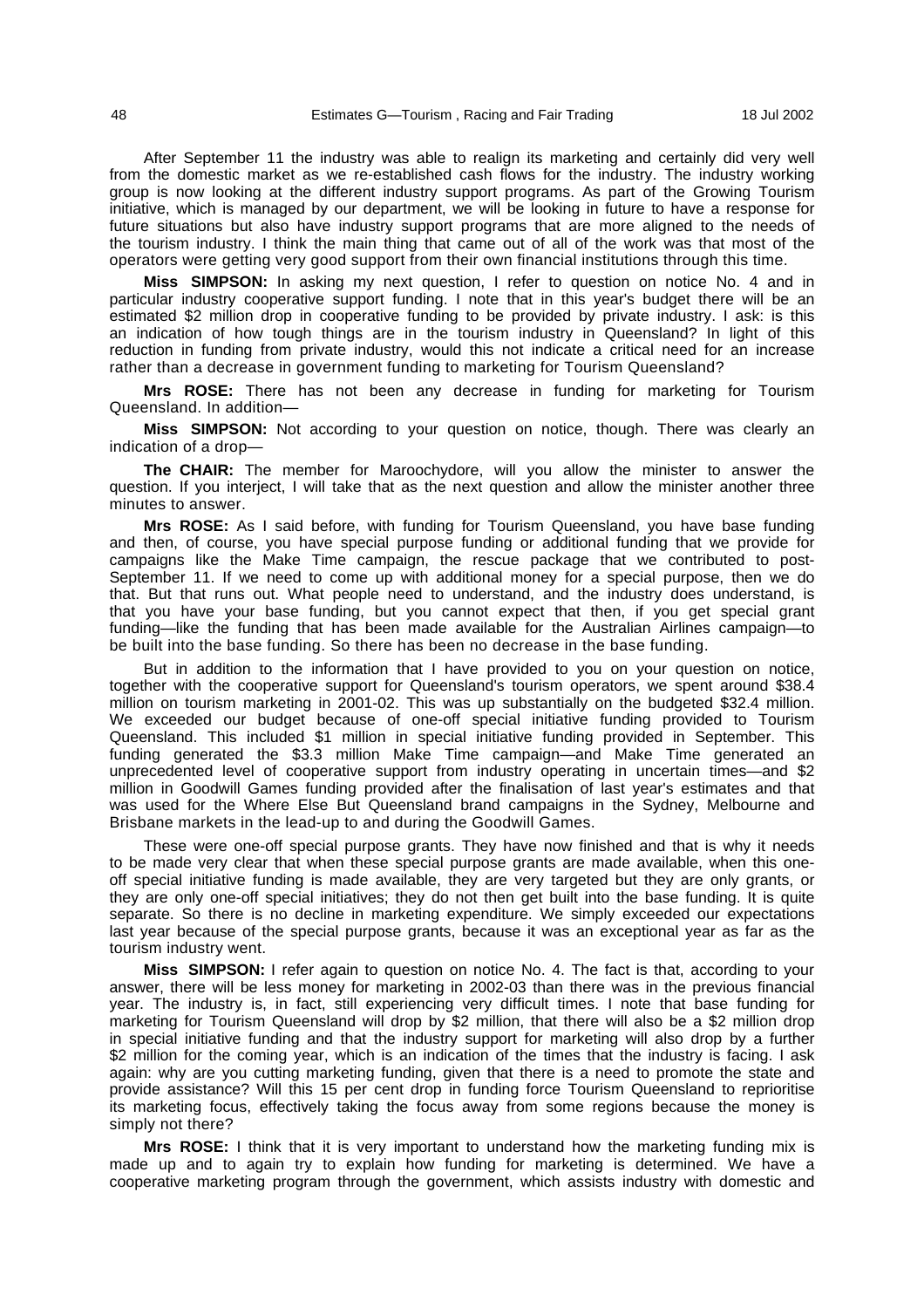international marketing. It allows the industry to leverage from Tourism Queensland considerable media buying power. For every dollar that is spent by Tourism Queensland on cooperative marketing, it is matched by \$3 from industry. Therefore, from a \$1 million investment by the government, \$4 million is spent marketing Queensland. So it is \$1 million from the government, it is \$3 million from the industry, which gives you the \$4 million.

**Miss SIMPSON:** But are you saying that there is no need for any increase in special initiatives in the future?

**Mrs ROSE:** We will provide the special initiative funding or the one-off grant funding when it is required, the same as we reacted immediately post-September 11, post-Ansett collapse. We reacted and responded immediately as a government with the Make Time campaign, with a number of cooperative campaigns where the additional money was made available. That is why it is so important to remember that the base funding is quite separate from the special purpose funding. You can see by our record that when we have needed to put the extra money in, we have done so and it has been made readily available.

Just to get back to my point: the amount of money that we put in as a government, we get an excellent return on that investment for the government and for all Queenslanders. Last year, Tourism Queensland generated \$11.5 million in cooperative marketing with around 350 cooperative partners. I want to make it very clear again that this year Tourism Queensland's base funding is a record \$39.5 million. That is the highest level in the corporation's 24-year history. While the total 2002-03 budget shows a decrease of \$2 million, that is simply because of the changes in special funding.

I said it at last year's estimates hearing and I will say it again this year. Special one-off funding is exactly that: it is special funding for a one-off purpose. The 2001-02 budget has special funding for one-off events like \$2 million for the marketing campaign for the Goodwill Games and \$1 million for the Make Time campaign to help the industry following the collapse of Ansett and the terrorist attacks of September 11.

**Miss SIMPSON:** I refer to your statement in the estimates hearing last year where you stated that legislation dealing with shonky inbound tourist operators would be in place by June this year. In March we reminded you that this deadline was due to pass. So you announced a new deadline date of August this year. Since this legislation has still not appeared on the notice paper and it is now almost the end of July, can we expect yet another announcement that this deadline has been delayed yet again?

**Mrs ROSE:** I thank the member for the question, because this is a very important issue, as the member correctly states. It is an issue that I feel very, very strongly about and it has certainly been a priority of mine since I was appointed Tourism Minister. I am very proud that, as a state, we have led the way. I raised it at the tourism ministers council meeting and was able to convince my state colleagues and the federal minister of the need to take action against the minority of people who have tarnished the hard-won reputation of our inbound industry. I can now report that Queensland's proposal for regulation of the inbound industry is almost complete. Once again, we have led the way and the others will follow us. The conduct of rogue tour operators and tour guides has been an issue, particularly on the Gold Coast, which is my home and which is why I have become—

**Miss SIMPSON:** So what deadline are we now looking at?

**The CHAIR:** The member for Maroochydore, is that your next question?

**Mrs ROSE:** Sorry, I am coming to it. Particularly on the Gold Coast and in Cairns and in Sydney for some time, I put the issue on the agenda at my first tourism ministers council meeting in Darwin in mid-2000. The council endorsed development of a tourism export code of conduct to address the issue. The code has been developed under the direction of a joint industry and government steering committee.

I said at the time the national code would be needed to give teeth and Queensland would, if necessary, go it alone with state legislation. The rogues will be put out of business under a proposal I will soon take to Cabinet. It is being put together and I will be taking it to Cabinet soon. Legislation to regulate inbound tourism will enhance the reputation of Queensland's \$14 billion a year tourism industry. The proposed new laws will require all inbound tour operators to be registered and will introduce offences for inbound tour operators and tour guides who act in an unconscionable manner towards tourists. Inbound tourism injects billions of dollars a year into our economy, as well as contributing significantly to job creation, small business, export earnings and regional development. Extensive industry consultation revealed a number of problems related to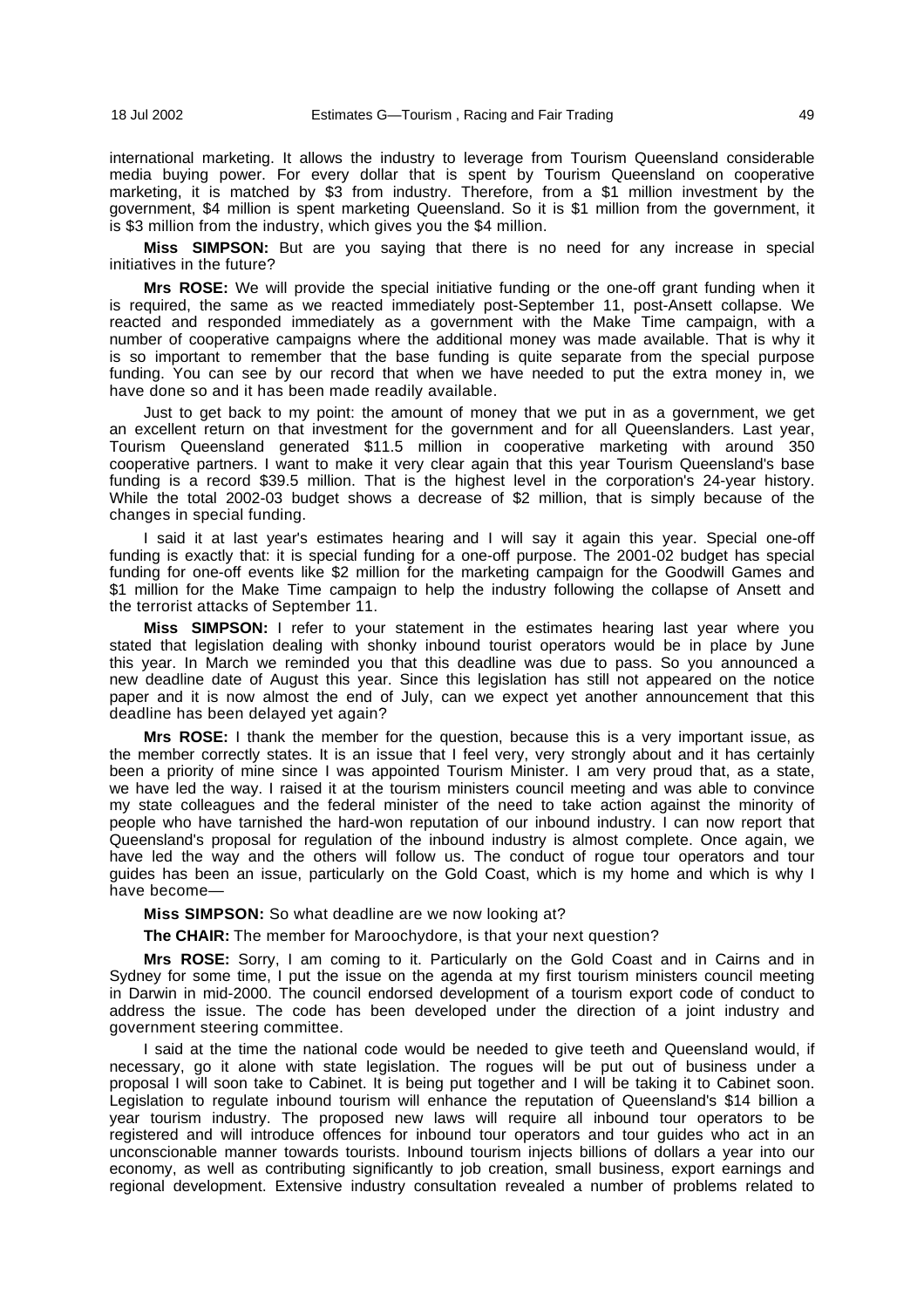services provided by inbound tour operators and tour guides which led to my proposal for new legislation. The Tourism Ministers Council endorsed my proposal to clean up the industry. Key concerns involved heavily controlled shopping tours and exclusive secret commission shopping arrangements with certain retailers. Visitors on these tours commonly speak little English and, therefore, are vulnerable to practices which prevent them from shopping around. I will be taking a submission to Cabinet very shortly.

**Miss SIMPSON:** I note that you still did not provide a time frame as to when that would be through the parliament, given that previously you said it would be in June this year.

**Mrs ROSE:** Yes.

**Miss SIMPSON:** Asking my next question, I refer to the MPS 2-4 and in particular to future developments, of which developing an integrated tourism industry disaster response plan is amongst them. I also refer to the current disaster facing the tourism industry in regard to the irukandji jellyfish. Why have you repeatedly refused to commit funds for research into the deadly irukandji jellyfish when the stinger is responsible for the deaths of at least two overseas tourists in Queensland, and why has the Queensland government not followed the federal coalition government's example of allocating actual dollars to research on this deadly stinger?

**Mrs ROSE:** The stinger season we experienced earlier this year was more severe than previous, with the impact of irukandji felt as far south as the Whitsundays. Given the severity of the irukandji impact, we acted quickly to develop a whole-of-government approach to consider issues such as public awareness, education, research and development, and physical barriers. Tourism Queensland took the initiative to coordinate a whole of Queensland government response to address the impact of the irukandji jellyfish. The first step in this process involved a meeting of key Queensland government agencies on 8 May. Three key actions arose from this meeting. Firstly, CRC Reef agreed to coordinate the preparation of a paper on the current knowledge and actions on the irukandji jellyfish, which will collate the knowledge and understanding of all experts in the field and will, thus, be critical in informing future actions. Secondly, two working groups have been formed to progress future actions. Both working groups will use the paper on the current knowledge and action on the irukandji jellyfish to develop detailed action plans. One working group will address research into the irukandji jellyfish syndrome. Research is vital if we are to adequately address this syndrome, and I am fully supportive of the research being undertaken. In fact, Queensland has some foremost experts in the field at James Cook University and Surf Lifesaving Queensland and these experts will be part of the processes we will establish. The Premier is also supportive of further research and has written to the Prime Minister seeking additional research funding.

**Miss SIMPSON:** Well, how much money is the state going to put in, and when?

**Mrs ROSE:** Seeking additional research funding through the National Health and Medical Research Council program. You mentioned before how much money we are putting in. As you know, the core business of Tourism Queensland is marketing and promoting Queensland.

**Miss SIMPSON:** But as lead minister—

**Mrs ROSE:** But we do not through our department put money directly into research. The working groups, Fiona, have sourced some funding, the people who are on the working group, and at the moment, until they come back with their recommendations, we do not actually know what needs to be funded. That is a decision that is not going to be made by Tourism Queensland; it will be made by the working group.

**Miss SIMPSON:** I refer to MPS page 2-4 and the insurance liability task force report, which states in its executive summary that this issue will impact on the viability of tourism operators who have already been hit hard by the economic downturn following the events of September 11 and the collapse of Ansett. The Victorian government has entered into a partnership between an insurance broker and the Victorian Tourism Operators Association in order to ensure the survival of the state's adventure tourism sector. I ask, given your government's insurance task force has not even touched on the crisis among tourism operators, we now know that your \$10 million socalled rescue package is a flop. Why have you done nothing to assist the industry that you are supposed to represent?

**Mrs ROSE:** I am sure all members of this committee have heard of operators who have closed their businesses because they simply cannot afford the increases in their public liability insurance premiums. The issue is not just causing problems to Queensland tourism operators; it is widespread. Both state and Commonwealth governments have recognised public liability insurance as a major problem. While some states may have thrown a few million dollars into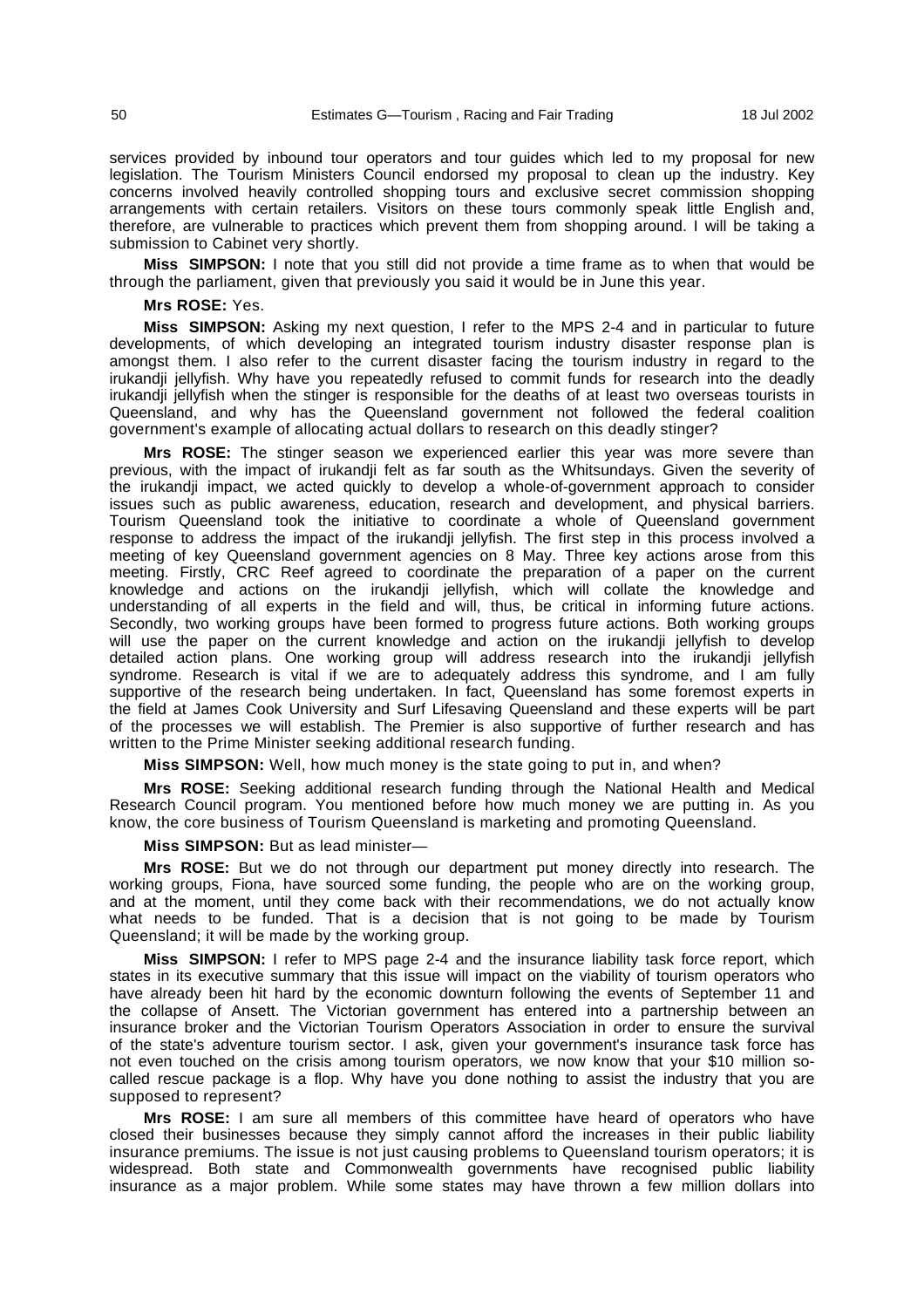funds to assist adventure tourism operators, this money is just not going to go very far, particularly in the multimillion dollar world of insurance.

In Queensland, we are about developing viable long-term solutions for businesses impacted by rising premiums, including the adventure tourism sector. Sure, the outcomes may take a little longer to get up and running, but I am confident that they will be better and more sustainable. The Queensland Tourism Industry Council, with assistance from the Queensland government, is currently developing a group purchasing scheme for the tourism industry. So we are working on it, and while the scheme is still in the very early stages of development, it may be accessible to adventure tourism operators.

The government has three other key measures aimed at reducing premiums. These include a tort reform package to limit claims and court costs. This package of reforms is part of the Personal Injuries Proceedings Act. Reforms include changes to court proceedings, limits on claims and awards for costs, excluding jury trials for personal injuries proceedings and restricting no win, no fee lawyer advertising. A group purchasing scheme for community not-for-profit organisations is being coordinated by Queensland Treasury. Queensland Treasury is currently in the process of commissioning a broker to manage the scheme and is planning to have the scheme introduced by 1 September 2002. The development of appropriate risk management materials for community organisations and small business is being coordinated by the Department of the Premier and Cabinet. The Queensland government's solutions to this issue have been developed by a Public Liability Task Force formed in December 2001, with input from the legal profession, the insurance industry and the community. Cabinet endorsed the task force's interim recommendations on 18 February. Tourism Queensland is also working with the Commonwealth to progress potential solutions at a national level. In this regard, proposed amendments to the Trade Practices Act introduced to federal parliament will assist adventure tourism operators. Operators are currently prevented from relying on waivers individuals may sign, wavering their contractual right to sue when undertaking risky recreational activity. The amendments will mean waivers will be worth the paper that they are written on.

**Mr BELL:** I refer to your answer to pre-hearing question on notice No. 5 where, in part, you said that base funding for Tourism Queensland has increased from \$39.397 million in 2001-02 to \$39.518 million in 2002-03. On that basis, I have two issues. First, have I missed something? I could not find the base figures in the MPS. Were they there? Secondly, does the minister agree that that increase, which is very minor, does not keep pace with inflation?

**Mrs ROSE:** My understanding is that the base figure does not show up: it is only the total number.

**Mr BELL:** Does the minister agree that the \$39.397 million to \$39.518 million does not keep pace with inflation?

**Mrs ROSE:** My advice is that no department determines its budget on inflationary increases; they just absorb it. We will provide the member for Surfers Paradise with a little more information on that.

**The CHAIR:** The time for questioning by non-government members on this line has expired.

**Mr LAWLOR:** I refer to the record budget provided to Tourism Queensland again this year. In an attempt to ensure the facts surrounding Tourism Queensland funding are established up-front, how much money is actually provided to Tourism Queensland?

**Mrs ROSE:** I have already partly answered this question. This year, Tourism Queensland's base funding is a record \$39.5 million, the highest level in the corporation's 24-year history. On top of that, we did have special funding for a major Asian marketing campaign to coincide with the take-off of Australian Airlines in an ongoing commitment to business events, taking government funding to \$43.4 million. I said it at last year's estimates hearing and I will say it again today: special one-off funding is exactly that—special funding for a one-off purpose. We do not know what is around the corner for the tourism industry in the next six months. No-one could have predicted at the end of last year what we were going to face. No-one can predict what will happen in the next six months. The 2001-02 budget had special funding for one-off events. I will not go into the detail I did before, but with the Goodwill Games there was the Make Time campaign. It was also the final year of the \$8 million four-year program of support for conventions funding. This budget continues to prove the Beattie government's commitment to tourism. We are committing \$34.5 million to marketing through Tourism Queensland. This includes the government's direct contribution of \$24.7 million and industry's cooperative support amounting to \$9.8 million. We have allocated additional funds to Tourism Queensland for the next three years for marketing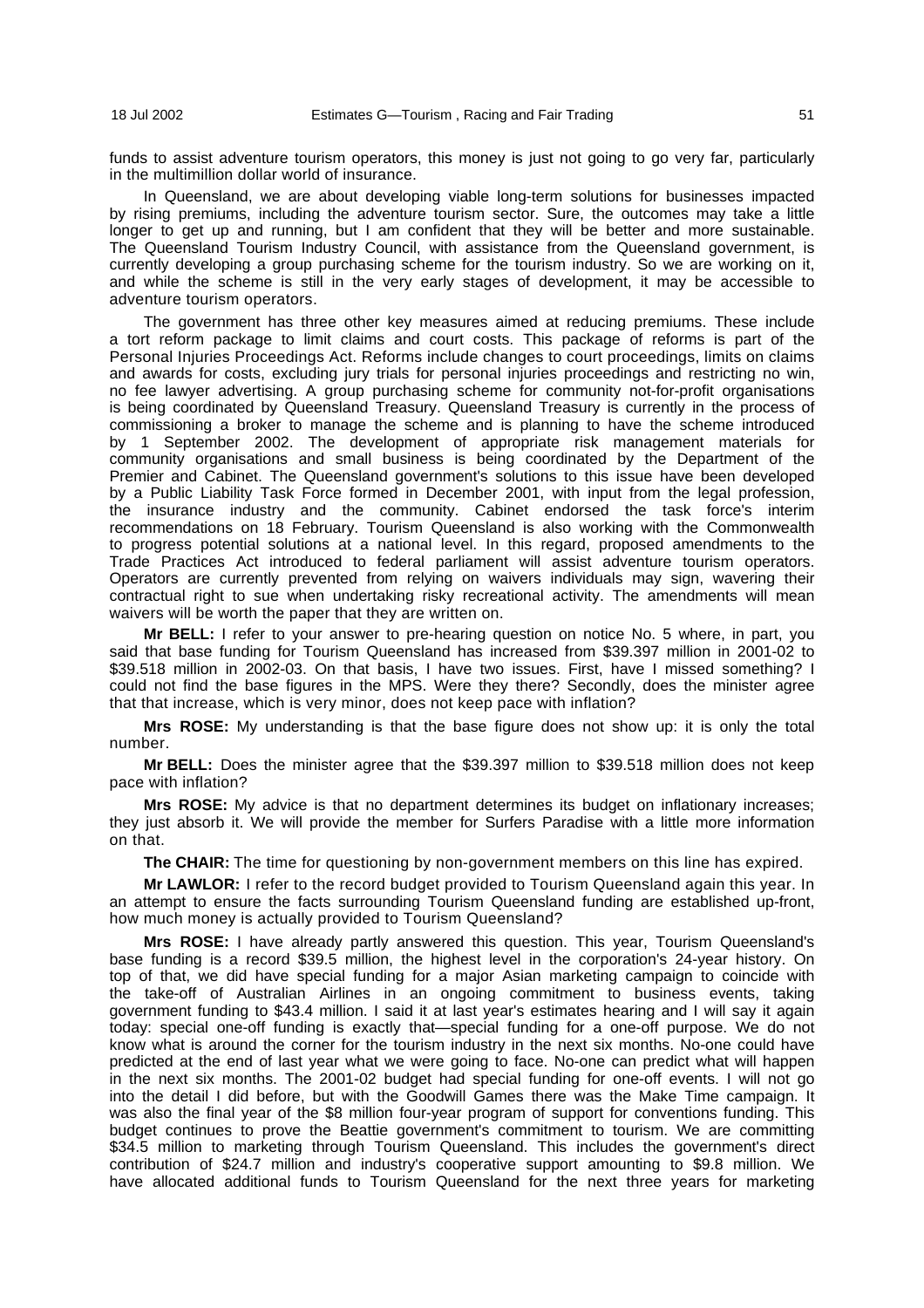associated with the launch of Australian Airlines. We have concentrated most of our marketing support in the first year to provide a significant injection into the marketplace during the airline's early days. Industry is right behind the campaign.

Cooperative support from industry will boost the campaign's value by approximately 20 per cent in the first year alone. With a total cost of a conservative \$16 million over three years, this will be the biggest and most sustained marketing campaign in which Queensland has ever been involved in the Asian market. As well as TQ and the Queensland government, other contributors to the campaign will be Australian Airlines, Australian Tourism Commission, Cairns Port Authority, Gold Coast Airport Limited, Tourism Tropical North Queensland and the Gold Coast Tourism Bureau. The government's support will help Australian Airlines achieve its aim of creating over 350 jobs in four years and inject approximately \$500 million a year into the Cairns economy. It is just such great news. It is something that we are really excited about. We are also committed to continuing funding for the six Queensland convention bureaus, and that is worth \$7.5 million over the next four years or \$1.875 million per annum. This will take our contribution over eight years to \$15.5 million for this lucrative and rapidly growing industry segment.

**Mr LAWLOR:** I refer to page 2-3 of the MPS and to the extensive media coverage generated by the Australian Tourism Exchange. What is Australian Tourism Exchange? Why was this event so important for the Queensland tourism industry?

**Mrs ROSE:** Brisbane hosted the Australian Tourism Exchange this year for the second time. ATE is the biggest tourism trade event in the southern hemisphere, and this year's ATE was declared the best ever. The real value of ATE lies in the long-term business it generates for tourism. More business is done in the nine days of ATE than at any other time of the year. Queensland emerged from the 2002 Australian Tourism Exchange as the hot Australian destination. We will bask in ATE glory for years to come. ATE 2002 was declared the best ever. When one considers the difficulties the tourism industry has faced in the past 12 months, this year was the most important yet. We had the most operators represented of all the states, and that presence was a big positive for us. Queensland was noticed, and interest from the Asian markets was so strong that demand was outweighing capacity. However, operators are sending tourists here any way they can, even if it means they have to do some sidetrips. This demand augurs well for the launch of Australian Airlines in October and for any further negotiations with airlines for increased capacity out of those markets. The quality of buyers was impressive. We are so lucky to have such loyal international partners.

Through all the ups and downs of the past year, so many important buyers have stuck by us and continued to sell Queensland as the fantastic destination that it is. The pre-ATE famils were a great success. We took journalists to the outback for the first time as part of ATE. The post-ATE famils were just as successful. The buyers will be taking their own unforgettable experiences with them, and these memories will be converted into tourism business for us. More tourism business is written during those nine days of the ATE than at any other time of the year. That is just amazing. The buyers who were here for ATE bring in more than 2 million visitors, almost half the number of international visitors to Australia each year. That is how important the show is. The business written will translate into 10s of thousands of tourists and billions of tourism dollars for Queensland over coming years. ATE also provided an immediate injection of an estimated \$10 million into the Brisbane economy. I said it publicly after ATE and I would like to say again just how amazing the Brisbane people were. Anybody involved in the tourism industry—all the accommodation providers, the taxi drivers, the restaurants—were so welcoming to all of the ATE delegates. The feedback we have from the delegates on the reception they received from Brisbane was absolutely fantastic. Next year, it will probably be a little bit sad for delegates because they have to go to Victoria for ATE. I just do not think Victoria can do it as well as us.

**Mr LAWLOR:** On page 2-3 of the MPS there is mention of a marketing campaign in conjunction with Australian Airlines and key industry partners in international markets. I know the minister has already briefly touched on this, but how is Queensland tourism assisting Australian Airlines, and what international marketing strategies are being put into place?

**Mrs ROSE:** When Australian Airlines kicks off on 27 October, it will do so with the knowledge that the Queensland government is firmly behind it. Part of the package of incentives offered to Australian Airlines by the Queensland government, along with payroll tax relief, includes marketing assistance over three years. Queensland will roll out a multimillion-dollar marketing campaign. At a conservative \$16 million, it will be the biggest and most sustained campaign in which Queensland has been involved in Asia. We have concentrated our marketing support in the first year on providing a significant injection into the marketplace during the airlines's early days. Industry is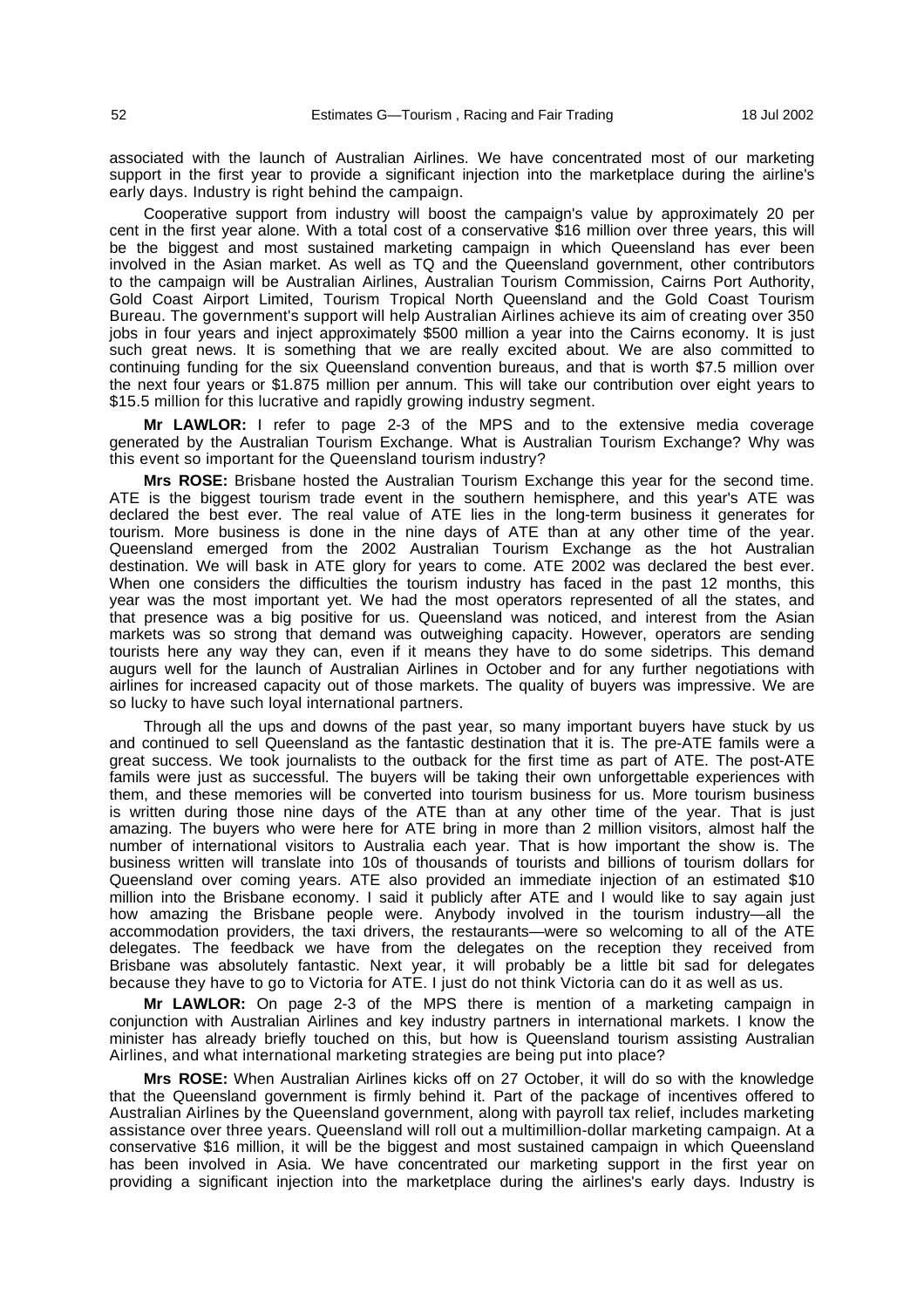right behind the campaign, and cooperative support from industry will boost the campaign's value by approximately 20 per cent in the first year alone.

Tourism Queensland and its partners in the campaign are the Australian Tourism Commission, Australian Airlines, Tourism Tropical North Queensland, the Gold Coast Tourism Bureau, Gold Coast Airport Limited and the Cairns Port Authority. Campaigns will run in Japan, Hong Kong, mainland China, Singapore and Taiwan, with the details being finalised by Tourism Queensland and industry partners as I speak.

Key activities will include cooperative advertising initiatives, wholesale brochure content commitment, public relations activities, including prelaunch functions, use of celebrities, airport functions, media decision makers, trade media and consumer media, and destination seminars and training for travel agents and wholesalers. The Queensland government's support will help Australian Airlines achieve its aim of creating over 350 jobs in four years. It will also, as I said before, inject approximately half a million dollars a year into the Cairns economy, with an estimated 350,000 passengers expected to arrive each year. I am sure all members of the committee will agree with me that Australian Airlines was a big coup for Queensland and a very worthy investment by this government. But we have only secured Australian Airlines because we have been proactive and because we are a proactive government.

After Qantas announced its intention to develop a low-cost international subsidiary in 2001, Tourism Queensland set to work developing a detailed business case for Australian Airlines with a focus on bringing aviation and economic benefits to Queensland. After reviewing the business case, Australian Airlines announced on 11 December last year that it would base its operations in Cairns, operating from Cairns to six Asian destinations. Specifically, Australian Airlines will operate to Osaka, Nagoya and Fukuoka in Japan, as well as Singapore, Taipei and Hong Kong. This equates to 26 international services per week into Cairns and over 7,000 seats. It is good stuff.

**Ms LIDDY CLARK:** I refer the minister to page 2-4 of the Ministerial Portfolio Statements, which refer to the Tourism Aviation Plan, and I ask: what actions will be undertaken to develop domestic and international air services?

**Mrs ROSE:** International and domestic airline access to Queensland destinations is vital to growing the tourism industry in Queensland. I thank the member for her question. If we are to cash in on the expectation that international visitor numbers to Australia will double by 2010, we have to plan ahead to ensure that those tourists can get seats on planes flying here. While the existing Queensland Aviation Plan provides a framework for government agencies to formulate action plans, the government considers it timely to restate its strategic policy framework and plan of action for the development of tourism aviation.

My department, in consultation with other relevant agencies and stakeholders, is currently finalising a commercial and tourism aviation plan. The plan, which is being developed in consultation with key aviation industry stakeholders, will provide a broad strategic direction for driving future airline route development opportunities in Queensland. The key focus of the plan is to encourage international and national airlines to introduce newer expanded services and improve airline access to key regional destinations throughout the state. The plan is due to be considered by government in August.

The Airline Route Development Task Force, which is co-chaired by my department and the Department of State Development, has also played a key role in retaining and proactively seeking new domestic and international aviation services into and out of Queensland. The major successes have been luring Virgin Blue to base itself in Queensland and convincing Qantas to set up the operational base for its leisure carrier Australian Airlines in Cairns. We were also able to work with Qantas and Virgin Blue in the wake of the Ansett collapse to bolster regional services quickly to plug the gaps left by Ansett. Virgin Blue has been a massive success. It has delivered far more for Queensland in terms of jobs and services than we ever anticipated. The winners have been tourism and tourists. Virgin Blue continues to offer cheap fares, as does Qantas, so air travel to and from Queensland is again affordable.

Australian Airlines, when it takes off on 27 October, will provide the biggest single boost ever to international tourism in this state. It will bring 350,000 international visitors into Cairns, with link flights to the Gold Coast. But we have not stopped there. Government agencies have also been working with international airlines on expanding current services or introducing new services to Queensland. During a tourism mission to Asia late last year, I presented detailed business plans to Japan Airlines and China Southern Airlines. We have also been working closely with Air New Zealand and its low-cost subsidiary Freedom. That work paid handsome dividends last week when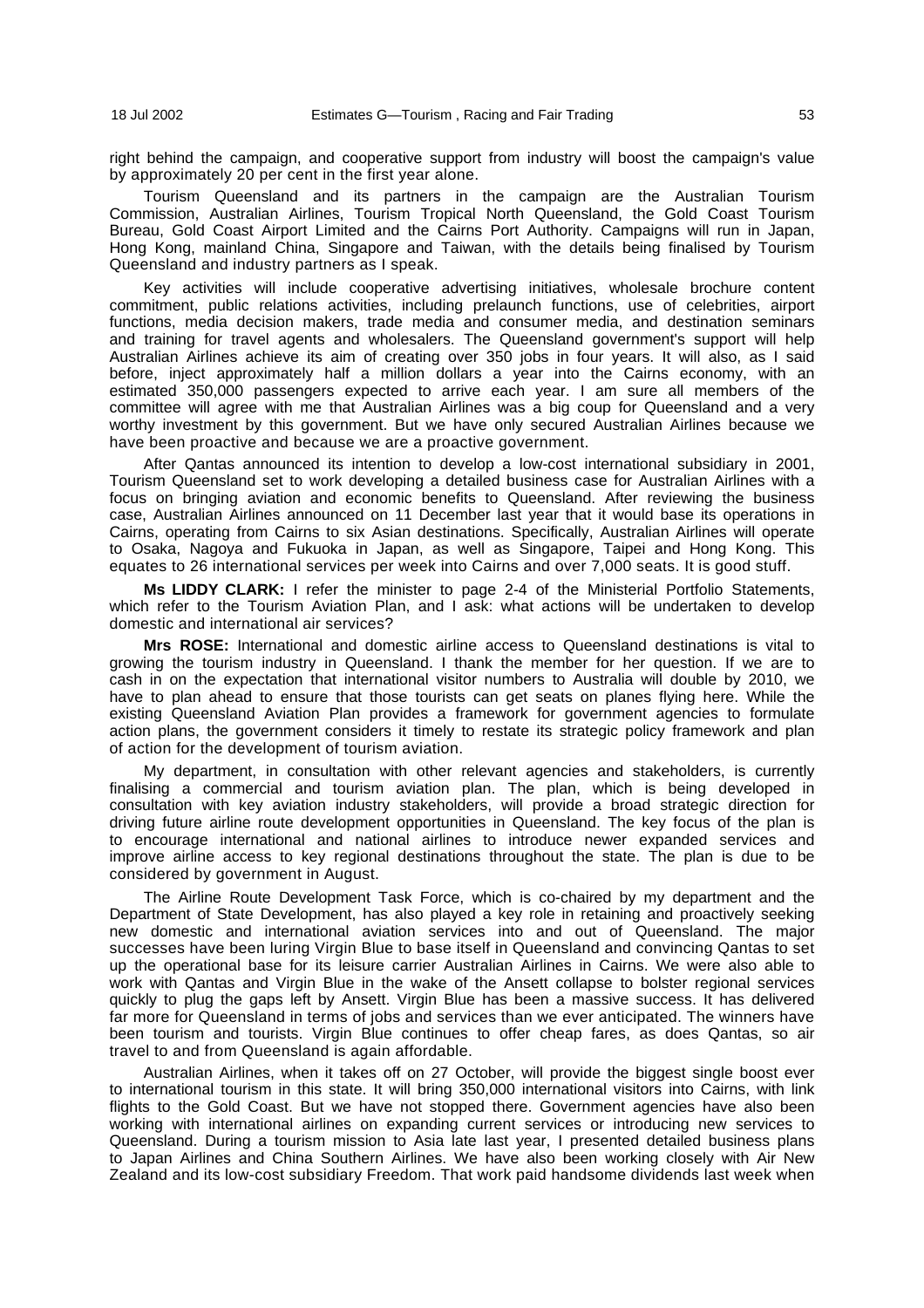the Air New Zealand Group announced a major expansion of its services into Queensland. Just to show how cooperative we are, my son and his girlfriend flew on Air New Zealand to New Zealand yesterday for a couple of weeks holiday.

**Ms LIDDY CLARK:** Further to that question—and I am still on page 2-4 of the Ministerial Portfolio Statements—what are the destination positioning blueprints and how will these boost inbound tourism to Queensland from Europe, Singapore, Hong Kong, Taiwan and Korea?

**Mrs ROSE:** I thank the member for the question. I know she is aware that this is a huge industry for Queensland. It employs more than 150,000 Queenslanders and generates \$2.4 billion annually as an export earner, which accounts for 11 per cent of total Queensland exports overseas. We recognise the importance of tourism. It is a key plank of the government's export trade strategy released last year. To grow the inbound tourism sector and to generate additional export earnings Tourism Queensland undertakes tourism marketing initiatives to assist operators to export their products internationally. As international competition for outbound travel continues to intensify and Queensland's market becomes more mature, consumer needs are becoming more discrete. Tourism Queensland must therefore ensure that the Queensland industry has a clear understanding of which destinations are best able to deliver a desirable and competitive experience. Furthermore, for each targeted consumer segment we must understand which destination attributes and products are most closely aligned to their respective needs and motivations.

One tool Tourism Queensland has developed to assist operators in Queensland's key longand short-haul markets are the destination positioning blueprints. Tourism Queensland conducted extensive research to gain an understanding of consumer motivations. This research will serve to provide focus and consistency in terms of how destinations are portrayed in the marketplace. In addition, the research undertaken will give operators a clear understanding of products that best suit Queensland's international markets and specific segments of each market. Research undertaken to complete each destination positioning blueprint includes detailed opportunity assessment, which involves a review of existing secondary research, identifying market segments and conducting a detailed analysis, matching destination images with identified market segments, developing marketing slogans for each destination and conducting focus groups with the appropriate audience for each target segment. The blueprints provide a snapshot of the destination's ability to service the consumer needs/aspirations according to the market segments.

The first blueprint for the Japanese market was launched in October 2000. The Japan blueprint focuses on the primary destinations of tropical north Queensland, the Whitsundays and the Gold Coast in terms of their relevance to the full key market segments—new 50s, experienced female travellers, honeymooners and families.

**Ms LIDDY CLARK:** We might as well continue that, Minister. I now go to page 2-1 of the MPS which refers to increasing visitor numbers. What is Tourism Queensland doing to increase inbound tourism from China?

**Mrs ROSE:** China—the sleeping giant of Asian tourism is awakening. China is Australia's fastest-growing inbound market. With a population of more than 1.2 billion people, the potential for Queensland to benefit is enormous. Travel is considered very prestigious in China, and Queensland and Australia are very desirable destinations. The most popular Queensland destinations for the Chinese are the Gold Coast, Brisbane and tropical north Queensland. Tourism Queensland has been working in this market for a decade so there is a relatively high awareness of Queensland compared with other destinations. The most promising segments are in incentive travel and the student market. More than 2,500 students arrived in Queensland from Hong Kong during July.

Australia was one of the first western nations to achieve approved destination status in China, which means residents of Beijing, Shanghai and Jiangsu Province can travel to this country relatively easily. The Chinese National Tourism Administration is gradually extending travel privileges to residents of other parts of China. More than 100 ADS agents are coming online over the next 12 months. The Chinese government is actively encouraging consumption by increasing civil servants' wages, providing consumption credits and legislating for longer holidays. Although Queensland has experienced double digit growth from the Chinese market in recent years, the best is yet to come.

Tourism Queensland will be making a bigger commitment to this growing market over the coming year. In 1999 9.2 million Chinese travelled overseas. In the year to June 2000, the Bureau of Tourism Research recorded a 13.5 per cent increase in the number of Chinese visiting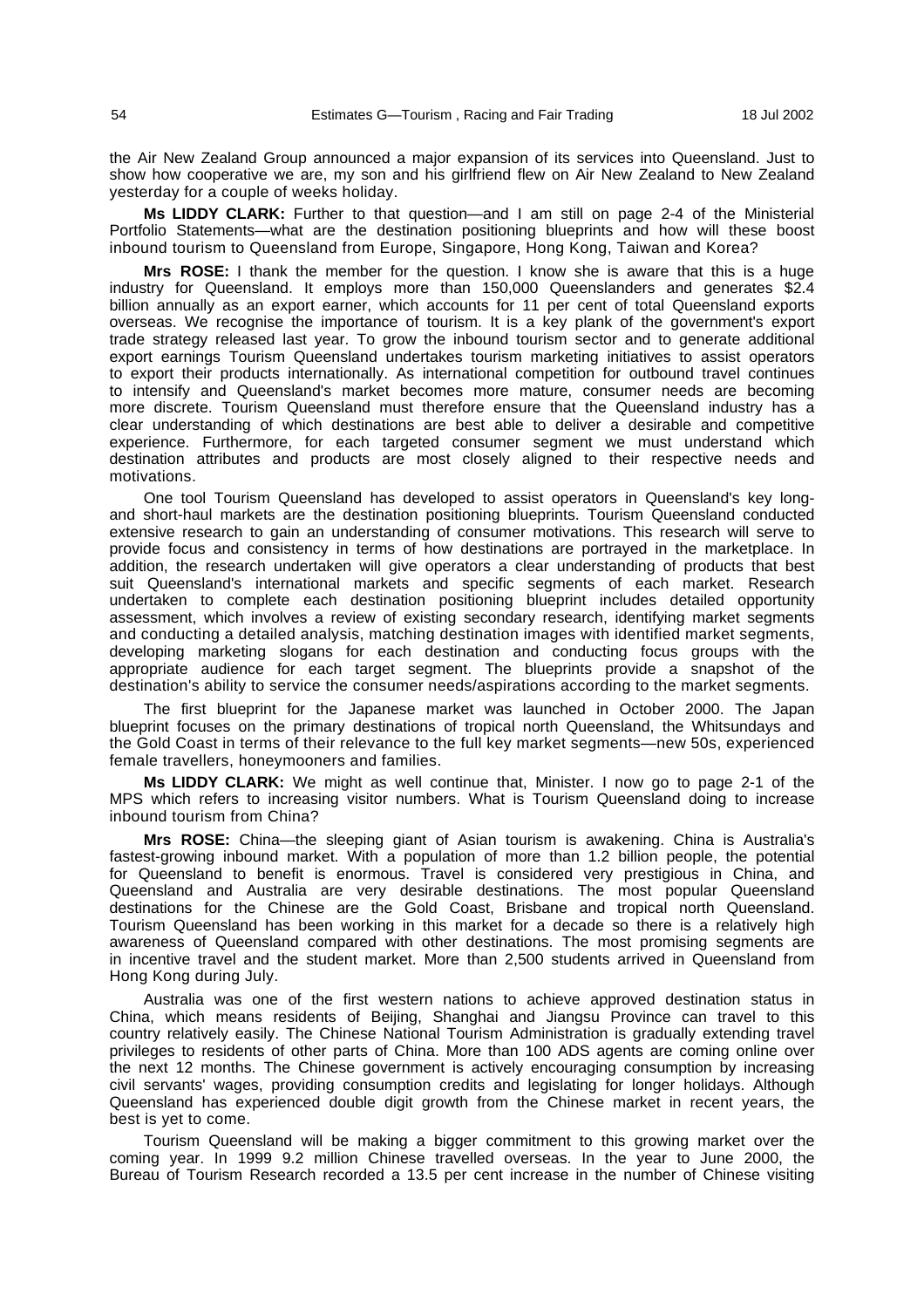Queensland. The number of Chinese visitors to Australia grew at an average annual rate of 32 per cent between 1989 and 1999. According to the Tourism Forecasting Council, the rapid growth will continue with the number of Chinese visitors reaching more than one million by 2010.

The concept of incentive travel is gradually taking hold in China. Queensland hosted 1,500 Chinese Amway employees last year and 450 pharmaceutical workers toured the Gold Coast after holding their annual general meeting in Sydney. Tourism Queensland organised a seminar last year to introduce the incentive travel concept to local and joint venture organisations. Around 160 corporations attended. TQ is also working with China's huge insurance and computer companies to promote this state as an incentive destination. We are working with the Queensland Investment and Trade Office to promote Queensland's educational and tourist facilities for study tours. As with many overseas markets, one of the most pressing issues is air access in the wake of the Ansett collapse. We need direct services into Brisbane and Cairns because we are relying on domestic services to bring the Chinese up from Sydney.

**Mrs CROFT:** I refer to page 2-3 dot point four of the MPS where it is indicated that the government conducted a \$3.3 million Make Time campaign to boost the tourism industry following the Ansett collapse. Why was this necessary? Could you explain the outcomes that were achieved?

**Mrs ROSE:** I thank the member for the question. Domestic marketing is the linchpin of Queensland's tourism industry with 80 per cent of our tourism business generated through domestic tourism. Last year on top of a \$1 million funding boost for domestic and international marketing we reacted swiftly following the Ansett collapse and events of September 11 to provide an additional \$1 million for domestic marketing to protect Queensland tourism from the subsequent downturn in business. This was allocated to the successful Make Time campaign, which was valued at \$3.3 million. The Make Time message aimed to connect with the general community mood of value reassessment and focused on the important things of life following the events of September last year.

The campaign was stunningly successful. It provided an immediate boost to a tourism industry suffering post September 11 and the Ansett collapse. Anecdotal evidence indicated at least 80 per cent to 85 per cent of operators involved reported a very positive increase in bookings. Some 100 per cent of operators surveyed from tropical north Queensland indicated they would participate again. Gold Coast operators attributed the record Christmas season to their ability to access the Make Time campaign. Queensland's campaign was out in the marketplace at least three weeks before any other state campaign. This forward thinking by the Beattie government and Tourism Queensland ensured Queensland was top of mind for Australians looking to plan holidays or change existing trips. Popular destinations such as the Gold and Sunshine Coasts reported immediate increases in drive tourism and there is no doubt the campaign helped minimise the impact of the events of September on Queensland.

The benefits were felt right across the state. At the conclusion of the Make Time campaign, Tourism Queensland had published the equivalent of 320 full-page, full-colour advertisements across 28 newspapers covering 2,560 individual advertisements. I was impressed with the way our tourism industry pulled together to overcome the difficulties of limited air access and a reluctance by people to travel. Operators showed a willingness to work in partnership with Tourism Queensland to ensure the message was out there and was relevant. It was a smart campaign that let the public know Queensland was open for business. The government and Tourism Queensland worked hand in hand with the airlines to redirect flights and introduce new flights. This ensured access issues were solved as quickly as possible. Strategic marketing was put in place once those new flights were in the air to ensure the public was aware of them. The preference particularly domestically for Queensland as a holiday destination has risen considerably since the campaign, further proof of its success.

**Mrs CROFT:** Thank you, Minister. I refer now to page 2-4 dot point eight of the MPS that mentions Tourism Queensland assisting in regional development. What support is being given to encourage the business events sector?

**Mrs ROSE:** I thank the member for the question. The Queensland government's commitment to the tourism industry has never been stronger than now. The Beattie government has promoted tourism on the national and international stage. We have identified industry sectors with growth potential and backed this with funding. The business events sector—that is, conventions, exhibitions, meetings and incentives—has grown dramatically in recent years and continues to chart rapid growth. The government has built and owns magnificent convention centres in Brisbane and Cairns and a third government owned facility is currently under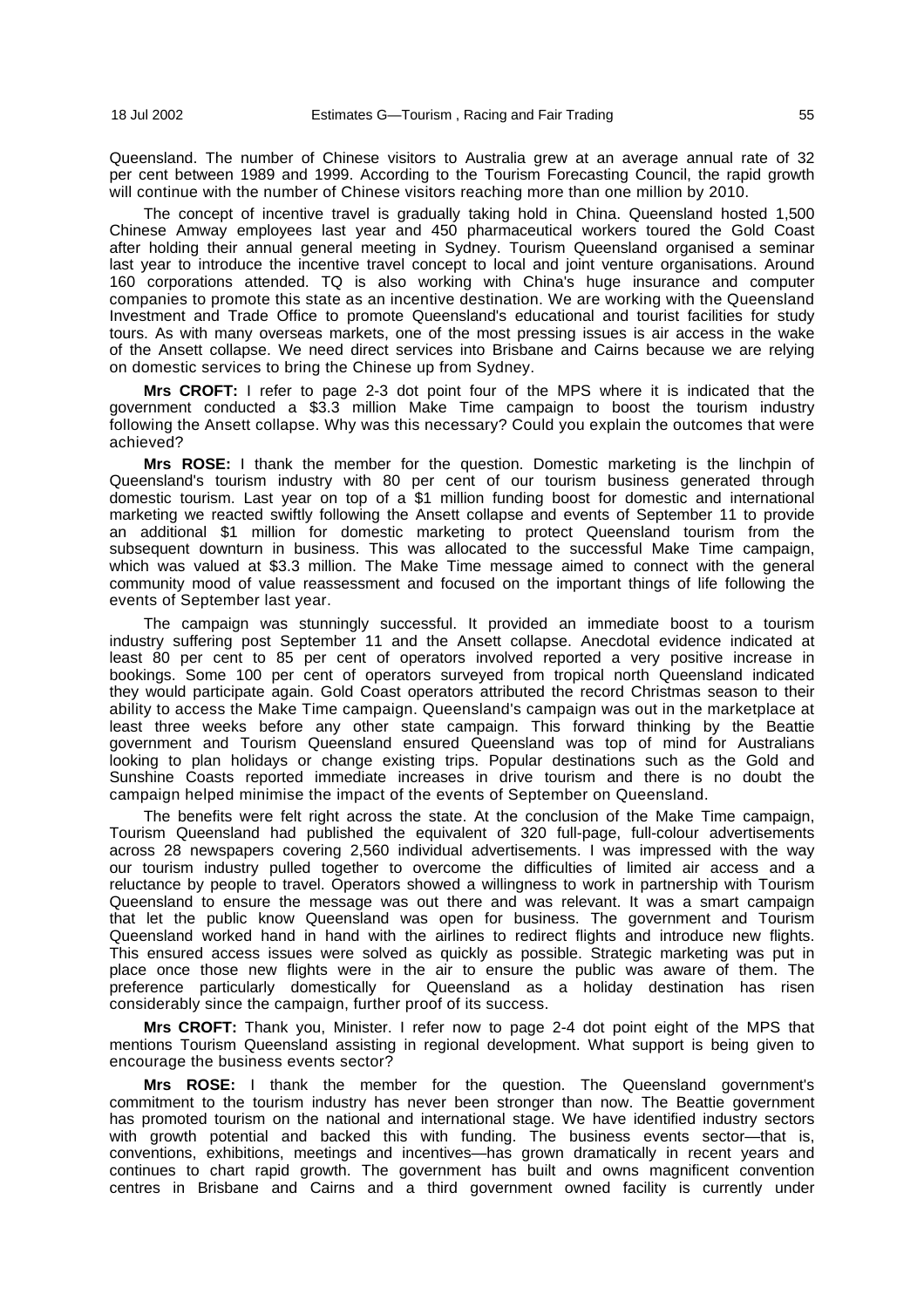construction on the Gold Coast. This latest venture is a \$118 million investment by our government in Gold Coast tourism.

Business events were worth an estimated \$1.6 billion—that is \$1.6 billion—to Queensland last year. That is big business in anyone's language. More than one million delegates visited Queensland last year to participate in around 7,000 meetings or conferences and stayed for a total of 4.9 million days. This does not even include the days spent here on pre- and post-event touring. The average size of these 7,000-odd meetings was about 150 delegates and nearly 80 per cent of the delegate expenditure in Queensland was by people attending national and international events. What is really exciting is that delegate expenditure is increasing at an average rate of 17 per cent. Business delegate days have grown an average 13 per cent per annum over the four years to June, far exceeding the target of 6.2 per cent. It is estimated this growth has led to an increase of about 5,956 jobs in Queensland.

Special purpose funding of \$8 million over four years to the state's six convention bureaus expired on 30 June, but I am happy to report that our government's support has been extended for another four years. The Beattie government will allocate \$7.5 million over four years or almost \$1.9 million a year to the bureaus on the Gold and Sunshine Coasts, in Brisbane, the Whitsundays, Townsville and Cairns for marketing. This will take our total contribution to the bureaus to \$15.5 million over eight years. Proposed convention bureau funding for 2002-03 is as follows: Gold Coast, \$528,931; Brisbane, \$376,023; Sunshine Coast, \$366,659; tropical north Queensland, \$257,266; Townsville, \$176,269; and the Whitsundays, \$169,852.

**Mrs CROFT:** I refer to page 2-2 of the MPS at dot point 8 where the development of the National Visitor Safety Program is mentioned. What is this program, who is involved, and why was it necessary?

**Mrs ROSE:** Safety is an increasingly important deciding factor for international tourists, and maintaining Queensland's reputation as one of the world's safest destinations is something that I am passionate about. Visitor safety incidents can have significant direct and indirect impacts on the tourism industry. Tourist injuries or fatalities not only impact on enjoyment of the holiday experience but also make dramatic media stories that have the potential to damage Australia's reputation as a safe travel destination.

Queensland has led the way in the area of visitor safety with the National Visitor Safety Program. Tourism Queensland led a national working group on this issue, and I had the pleasure of launching this program at the Tourism Futures conference at Couran Cove in April. This national program addresses the full key areas of beach and water safety, which includes marine stingers, road safety, bush safety and outback safety.

The key short-term initiatives of the program are an in-transit safety tips for visitors video and an accompanying multilingual booklet. I have been extremely pleased with the support received from industry, with 17 international airlines to date that are willing to air our video on all incoming flights to Australia. The Queensland Bus Industry Council has also supported the screening of the video in Queensland coaches. Negotiations are also under way with other state and territory coach organisations, peak industry associations and Queensland Rail to have the video screened extensively through other mediums.

**The CHAIR:** The committee has resolved that the period of questioning in the area of Tourism will conclude at 4.17 p.m. The time now being 4.17 p.m., the committee will move to the area of Liquor Services. I call on the member for Maroochydore.

**Miss SIMPSON:** Minister, I refer you to page 1-16 of the Ministerial Portfolio Statements in regard to safe liquor industry practices, and I ask: is your government currently considering any legislative changes allowing for the sale of alcohol in supermarkets? If not, does the minister support the current proliferation of bottle shop outlets owned by the major supermarkets?

**Mrs ROSE:** On 1 July 2001 significant amendments were made to the Liquor Act 1992. Those amendments followed a lengthy review of the Liquor Act under the national competition policy principles. Extensive consultation was undertaken at that time. The amendments to the act resulted in the relaxation of the rules governing restaurants and other on-premise licences, lifting of barriers to market entry by removing premiums and allowances to clubs to enable them to better service the needs of their members.

However, perhaps a most significant review decision was to maintain the status quo in Queensland in relation to the takeaway liquor market. This was by far the most sensitive issue addressed, and my government was not convinced that the sale of liquor from supermarket shelves was in the public interest. The government accepted the review panel's recommendations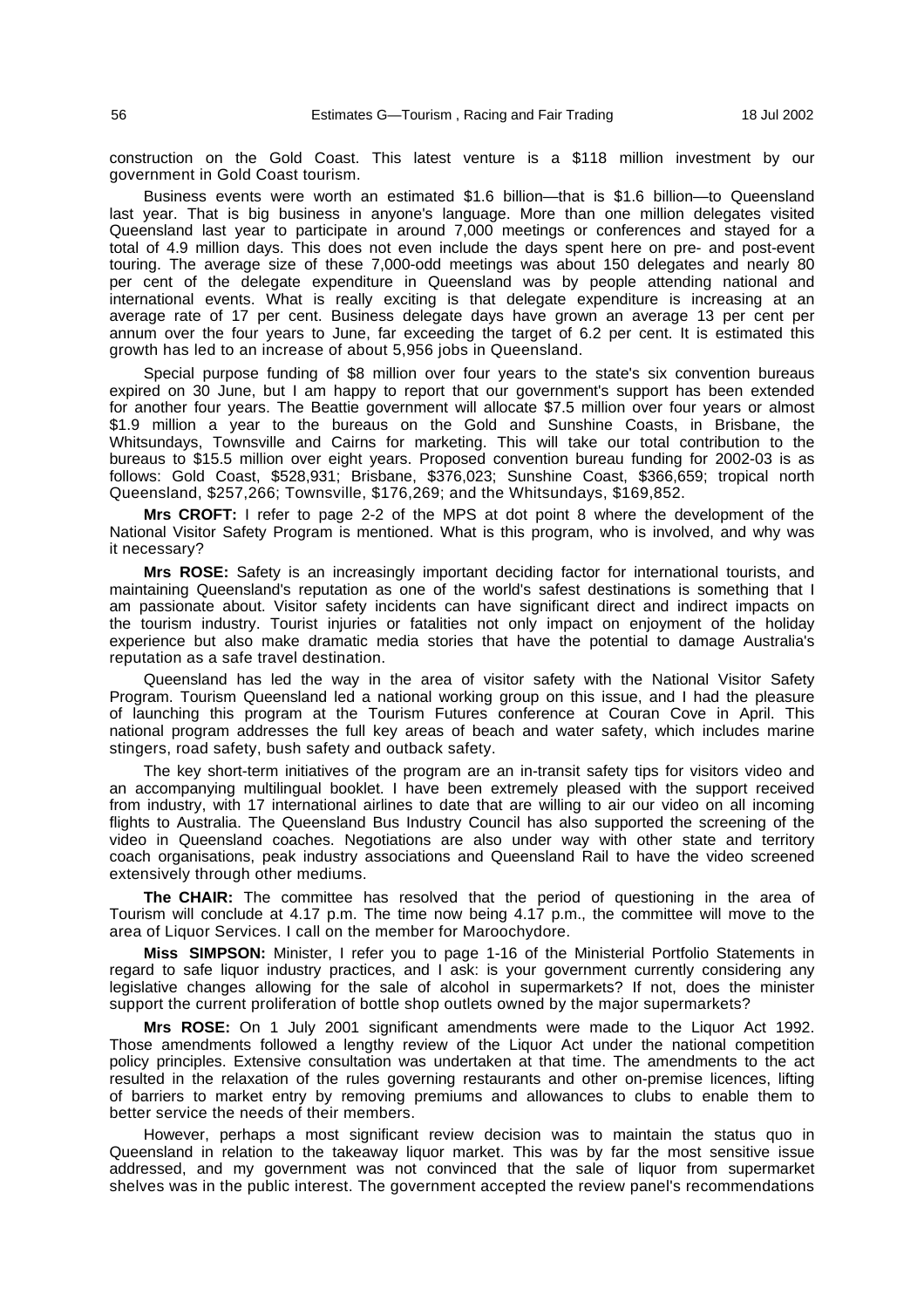that the hotel specialist provider model of takeaway liquor service should be maintained in Queensland. It was considered that this model was appropriate to ensure that the potential harms caused through the sale of takeaway liquor were adequately managed. The government also accepted review panel argument that the economic and social impact of supermarkets entering the market, particularly in rural and regional areas of the state, would be damaging. The review report also indicated that Queensland consumers were not disadvantaged in terms of access to or the price of liquor relative to their interstate counterparts. As a result of the continuation of the status quo, Coles, through its Liquorland group, and Woolworths have entered the liquor industry through purchasing hotels and running detached bottle shops.

This government is not about restricting ownership of hotels, and if supermarket chains or any other interests wish to enter the industry in this fashion they are welcome to do so. However, what the legislation has maintained is a restriction to ensure that liquor is not treated like any other grocery item and that it remains off the supermarket shelves. Overall the decisions that were taken by my government represent an appropriate balance between regulatory restrictions and the public interest. The Liquor Act Amendment Bill, which commenced on 1 July 2001, has been generally welcomed by all sectors of the industry. The amendments will ensure that Queensland's liquor industry can continue to develop under the most contemporary liquor laws in the country but within a socially responsible context.

You have talked about the proliferation of bottle shops. If you will give me just a few seconds more I will tell you that of the hotels and bottle shops that are operated by Coles and Woolworths, Woolworths have 26 hotels and 40 associated detached bottle shops. Coles Liquorland has 17 hotels and 35 associated detached bottle shops. But when somebody applies for a licence they then go through an application process whereby public notices have to be made available. They also have to have the approval of the council—or rather no objections from council—and no objections from police.

**Miss SIMPSON:** Are you concerned, though, that by default there has been this fairly aggressive push by the supermarkets into this area and that there is quite a deal of concern that what the supermarkets are looking to do is put bottle shops right next to supermarkets and that essentially there is going to be a stronger promotion? There is a lot of community concern about that. It is happening by default though, is it not? On the one hand you are saying that it was blocked under the legislation, but by default the supermarkets really are aggressively moving into bottle shop ownership right next to the supermarkets in many cases.

**Mrs ROSE:** As I said before, we are not in the practice of preventing anybody, regardless of who they are, from obtaining a general licence or an application for a detached bottle shop as long as they comply with the guidelines that are set down by liquor licensing. I can ask Michael to run through some of those issues that we take into account. The chief executive officer of the department is the one who approves general licence applications and bottle shop applications. I will ask Michael to run through some of the detail of the criteria that they need to meet before they are approved.

**Mr TOLHURST:** As to the number of hotels in respect of both Coles and the Woolworths chain, what they have actually purchased are pre-existing hotels which had pre-existing detached bottle shops. So in respect to any further applications for new licences or, as a consequence, further detached bottle shops, they have to go through exactly the same application process as any other applicant. In those particular cases there is a requirement for public advertising. There is a requirement for notification to the local government authority and to seek advice from the Police Service in that area. So the processes they would have to go through to establish new detached bottle shops or new general licences are no different from any other person or group that wants to move into the marketplace of the liquor industry in Queensland. I think that the consistent thing is that the act has tried to maintain a level playing field for all players. If they want to compete in terms of packaged liquor, they are required to compete in exactly the same way. It does not matter where they have come from or what their background is.

**Miss SIMPSON:** Minister, I refer you to page 18 of the MPS. Under Future Developments it is noted that the service will continue the development and use of locally negotiated alcohol management plans in regional and metropolitan areas across the state to effectively address liquor related issues. Could you please advise where these plans have been developed and applied? How successful have the plans been, particularly in Mount Isa? How much funding has been allocated to the development and implementation of each plan? Will plans be developed as a matter of urgency for other places, particularly Cairns?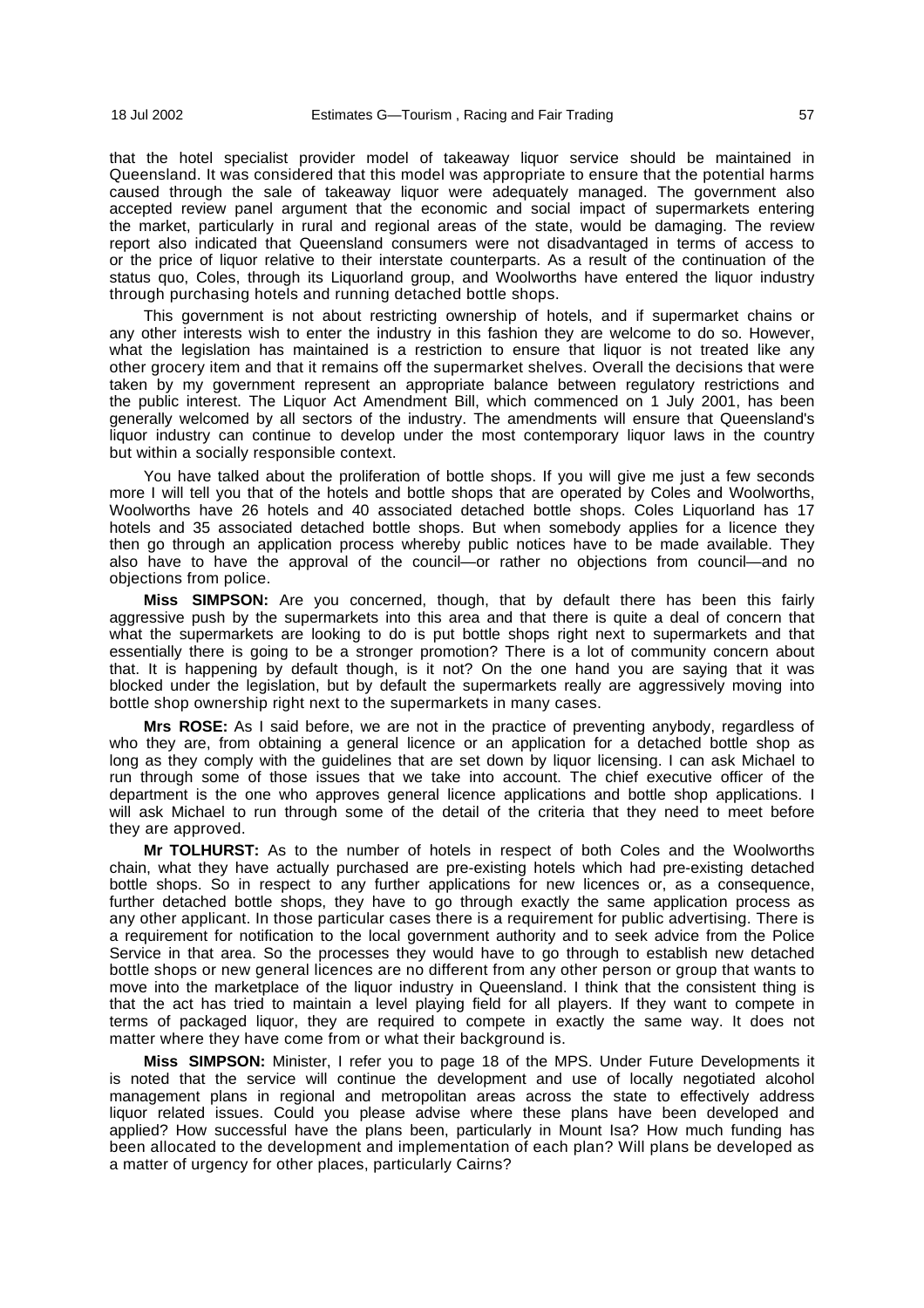**Mrs ROSE:** I thank the member for the question, because this is a very important issue. Over the past 12 months the Liquor Licensing Division has taken action to overcome community concern over incidents arising from the operation of licensed premises or as a consequence of the behaviour of patrons coming from such venues. Most recently this has involved restrictions being applied at four Caxton Street venues and controls also being introduced into Mount Isa to assist in resolving liquor related community concerns. Such action is only taken after widespread consultation and negotiation with relevant parties including licensees, police, local residents, council representatives and business interests in the area.

Since the recent public announcement of the trial in Mount Isa of new liquor restrictions to address community concerns about alcohol related problems in the Mount Isa CBD, it has been suggested that this trial model could be used in other areas of the state. Both Cairns and Townsville have been suggested as likely additional locations. The member has mentioned particularly Cairns.

In Cairns, community concern has been raised over homeless indigenous persons under the influence of alcohol who have caused disruption in city streets and public parks. The directorgeneral of my department and the executive director of Liquor Licensing have had discussions with DATSIP, Queensland police and the Cairns City Council. As part of the state government's response DATSIP has appointed project officers to develop strategies to address homelessness in Cairns, Townsville and Mount Isa.

Cairns has a population of approximately 124,000 people and has 237 licensed premises. These 237 licensed premises and the public spaces in Cairns where alcohol could possibly be consumed are more widely dispersed when compared with Mount Isa. Therefore, whilst the Mount Isa model could have some features that should assist in tackling public drunkenness in Cairns, we should work with all stakeholders such as the local authorities, police and DATSIP to ensure that an appropriate workable model is used in Cairns, because they are two very different situations, unfortunately.

The division has found, through the consultation process and through negotiation, that that approach is an effective method of clearly identifying all of the local community issues involving the operation of licensed premises and also gathering information on practical options to overcome concerns.

**Miss SIMPSON:** Minister, I refer you to page 17 of the Ministerial Portfolio Statements. It refers to new applications for licences and variations to existing licences. In relation to ongoing problems with noise between entertainment venues and residential developments in areas such as the Valley and the South Bank precinct, when will the government amend legislation to do more than just take into account these issues, such as first occupancy? When will you make first occupancy the defining legal consideration in investigating noise complaints?

**Mrs ROSE:** I thank the member for the question. Following recent media interest regarding noise complaints in Fortitude Valley the division has met with stakeholders, including representatives from QMUSIC and the Brisbane City Council, to discuss noise regulation procedures under the Liquor Act 1992. The purpose of these meetings was to identify key issues for consideration by the division in dealing with noise from licensed venues.

The agreed issues for further consideration are: the number of complaints necessary to substantiate the need for a noise investigation—an increase to three complaints from one complaint has been proposed; a possible increase in allowable noise levels for entertainment venues; possible simplification of noise measurement procedures; and the concept of a Fortitude Valley entertainment precinct. Broadly, the precinct would be a specific zone in the Valley where musical entertainment and associated activities are afforded special recognition, such as flexible noise regulations. Defining the special zone would be a function of the Brisbane City Council. Whilst the concept of a Fortitude Valley entertainment precinct has been raised, there are practical problems in implementing this system, both from the council viewpoint and from the viewpoint of ensuring effective compliance by the Liquor Licensing Division.

The discussions with stakeholders have been productive in reaching agreement on the issues for further consideration; however, all stakeholders have been advised by the Liquor Licensing Division that implementation of any resultant legislative change cannot be guaranteed during 2002. Stakeholders have also been informed that the division's approach will take into consideration statewide noise regulation and not only Fortitude Valley noise related issues.

My department is continuing the process of consultation with QMUSIC, the Brisbane City Council and other stakeholders before any recommended changes are proposed. Senior officers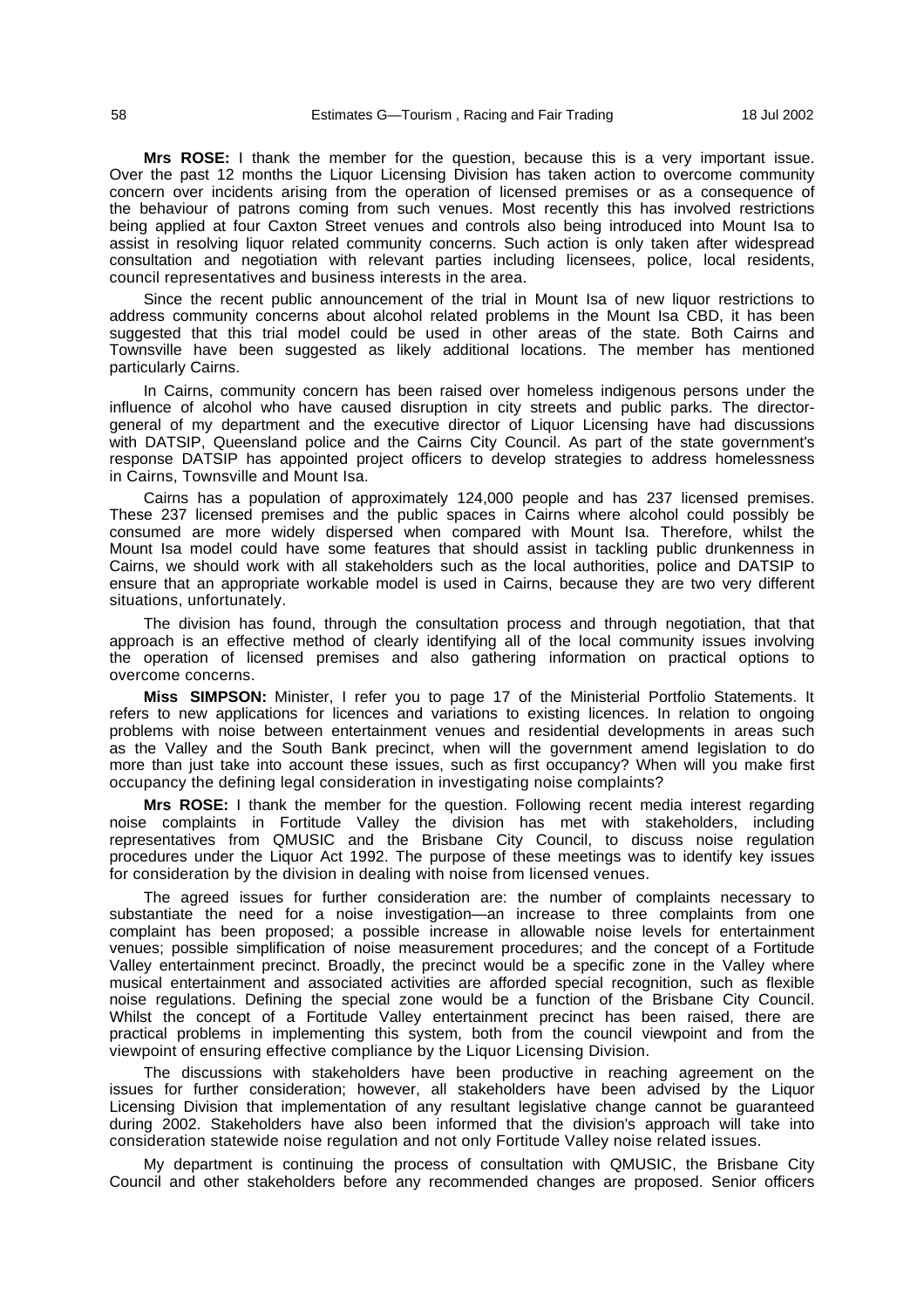from the division most recently met with QMUSIC and other industry representatives, including the Queensland Hotels Association and Clubs Queensland, on 12 July. At that meeting it was agreed to prepare a project plan to enable wider consultation to be carried out on existing noise regulation procedures under the Liquor Act 1992. A further meeting is scheduled within eight weeks to progress consideration of these issues.

First occupancy is an issue being examined as part of this review process. I am a strong supporter of the ongoing development and growth of the live music industry in Fortitude Valley and elsewhere throughout Queensland. I am actually meeting with QMUSIC representatives in the week after next and I will be discussing that with them.

**The CHAIR:** The time for questioning by non-government members has expired.

**Ms LIDDY CLARK:** Minister, I note from the Ministerial Portfolio Statements that the department is undertaking several initiatives aimed at minimising the effects of liquor among indigenous Queenslanders. What are these initiatives and how have they specifically targeted indigenous people?

**Mrs ROSE:** I thank the member for the question. The government provided funding to the Liquor Licensing Division of \$2.2 million over four years, commencing on 1 July 2000, to establish the liquor licensing office's indigenous communities program. The funding provided for the establishment of the following additional positions: a senior coordinator in Brisbane and licensing officers based in Cairns, two officers; Mount Isa, one officer; Townsville, one officer; and Rockhampton, one officer. The role of these staff is to provide for a more effective and culturally appropriate liquor licensing advisory, liaison and regulatory service to both remote and urban indigenous communities throughout the state to minimise the adverse impact of alcohol abuse.

The division has liaised with the Aboriginal and Torres Islander Advisory Board on how best to address urban indigenous issues and whether the location of some of the licensing officers employed under the program were appropriate to deal with those issues. Following the Cape York Justice Study and discussions with the advisory board, it has been decided that the Townsville position will be transferred to Cairns so that that officer could assist in the Cape York Justice Study recommendations roll-out and subsequent enforcement program.

The Liquor Licensing Division has also coordinated a radio campaign with the national indigenous radio service to run for 12 months, with a particular focus on the 2002 Australian Football League season. The national Aboriginal radio service has the exclusive broadcast rights for the AFL and broadcasts to 122 indigenous community radio stations across Australia, as well as another 120 mainstream non-indigenous community stations. It has extensive coverage throughout Cape York where Australian Rules is the most popular football code. The division had previously run the 'No more. It's the law' responsible service and consumption advertisements targeting indigenous communities in 1999-2000, using former Broncos star Steve Renouf.

In 2000-01 the division introduced a second component to the campaign focusing on raising awareness of the sly grog issue and promoting the 1800 sly grog hotline. The current radio campaign advertisements have been based on the 'No more. It's the law' theme and have a series of messages relating to the undesirable effects of excessive drinking at football games, the consequences for families and communities of binge drinking, the illegality and harm of sly grog, the availability of the sly grog hotline and its opportunities for anonymous reporting.

**Mr LAWLOR:** The MPS lists several stakeholder groups that the Liquor Licensing Division works with. Given the recent publicity over problems associated with licensed venues, can you give an example of how the division is working with the community to ensure the best possible outcomes?

**Mrs ROSE:** I thank the member for the question. The Liquor Licensing Division focuses on trying to produce appropriate results for each community. Situations can arise of problems between licensed premises and the local community. The Liquor Licensing Division works hard to ensure a settlement that is agreeable for both the licensee and the community.

A recent example of this was when concerns were raised by residents of the Caxton Street-Petrie Terrace area over the behaviour of people frequenting nearby licensed premises, particularly in the early morning hours. There are four licensed premises in the area that trade until 5 a.m. The approvals for 5 a.m. trading are subject to a six-monthly renewal process and have provided an effective opportunity to address the concerns being raised.

The Queensland Police Service advise that they had responded to 217 incidents in the Caxton Street area that had occurred between midnight and  $\overline{7}$  a.m. in the first quarter to 31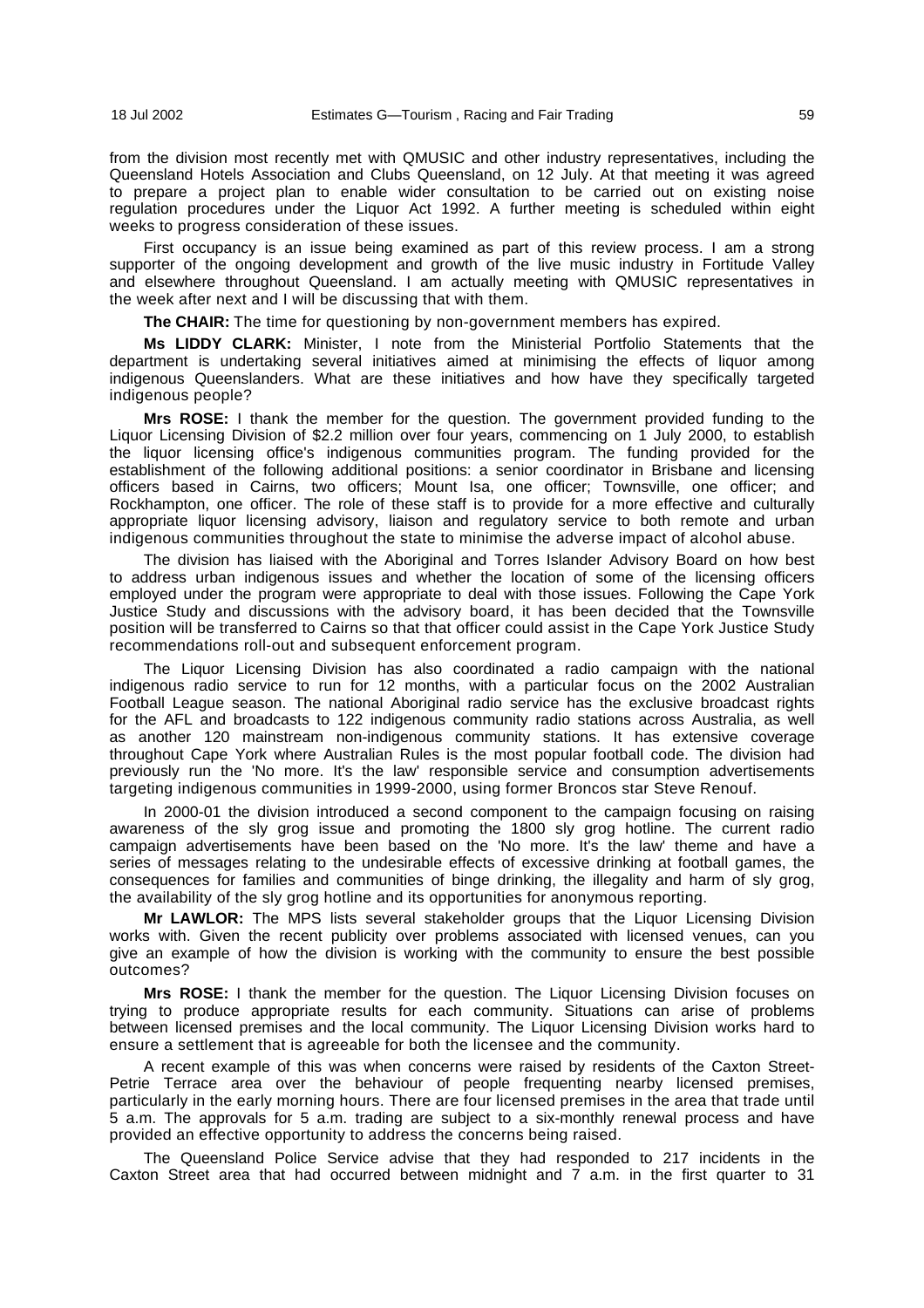March 2002. These incidents included a number of serious assaults. The Petrie Terrace Residents Action Group has been the principal complainant. Liquor Licensing Division officers met with residents between March and May 2002 to discuss concerns and possible action. Meetings were also held with representatives of the four late trading licensed premises.

As a result of the issues raised regarding the Caxton Street precinct, additional conditions have been applied to the liquor licences of the four premises. As one premise does not have footpath dining, 13 specific conditions have been negotiated for endorsement on that premise's liquor licence. For the remaining three premises, 17 conditions have been tailored to deal with concerns over patron behaviour and alcohol consumption in the early morning trading periods. The conditions also address concerns over patron behaviour on the footpath dining areas of these premises.

In addition to the conditions dealing with appropriate management practices and responsible service of alcohol procedures, these premises are now subject to a 3 a.m. lockout whereby people leaving a venue after that time will be prevented from re-entering the premises or any other venue in the area. This lockout arrangement has been in place voluntarily in other locations throughout the state for a number of years and it has contributed to removing patrons from the area more rapidly with a consequent reduction in noise and alcohol related street concerns. To further assist local residents, 5 a.m. closing was limited to Friday and Saturday trading periods from 1 July 2002. During other days of the week, Caxton Street premises close at either 2 a.m. or 3 a.m., depending on their licence type.

The extended trading hours restrictions and applicable management conditions will be in place until 30 September 2002, which is in line with the six-monthly renewal procedure under the Liquor Act 1992. This plan will need to outline procedures to deal with a range of alcohol related issues, such as ensuring the orderly dispersal of patrons, containment of noise, controls over maximum patron numbers and adherence to patrons' safety, and intoxication level requirements in the premises as well as on the footpath areas.

**Mrs CROFT:** I understand that the division undertakes harm minimisation programs. With the annual schoolies operations being a major undertaking for the Liquor Licensing Division, what were the results of last year's schoolies operations? What plans have been put in place for this year?

**Mrs ROSE:** I thank the member for the question. Schoolies operations will again be conducted in 2002. Planning has already commenced with major stakeholders, including the Gold Coast City Council, the Queensland Police Service and Break Free Travel, the major tourist operator for the event.

As in past years, information sessions will be held with licensees on the Gold Coast and individual visits will be made to licensees on the Sunshine Coast. Licensing officers will contact secondary schools on the Gold Coast and selected secondary schools in Brisbane and offer information sessions to year 12 students on responsibilities under the Liquor Act 1992, including offences and penalties. I am pleased that many school students last year were able to enjoy their traditional schoolies break in a safe and harm-free environment.

A meeting was convened in early November 2001 by officers of the Liquor Licensing Division with licensees, police, council representatives, security personnel and accommodation providers on the Gold Coast to discuss problems that had arisen in previous schoolies celebrations. On the Sunshine Coast, these issues were addressed with individual licensees and nominees. Licensee packages were delivered to bottle shop premises on the Gold Coast and the Sunshine Coast, which contained ID checking guides, confiscation reports, IDs and other material to assist licensees. The cooperation of venue operators and security staff during 2001 schoolies celebrations was again outstanding and those persons should be congratulated on their approach to this issue.

Compliance operations by the division were conducted during the schoolies period and focused mainly on the two key areas, being the Sunshine Coast and the Gold Coast. The 2001 operations detected a total of 183 under-age persons compared to 253 in 2001. One hundred and thirty-three were males and 50 were females. Most offenders received an on-the-spot fine of \$225. However, 14 persons detected who were aged 16 were referred to the Juvenile Aid Bureau. There were 99 from Queensland, compared to 100 in 2000; 71 from New South Wales, compared to 104 in 2000; and 13 from Victoria, compared to 43 in 2000. These offences were detected whilst carrying out 886 visits to licensed premises statewide compared to 890 in 2000.